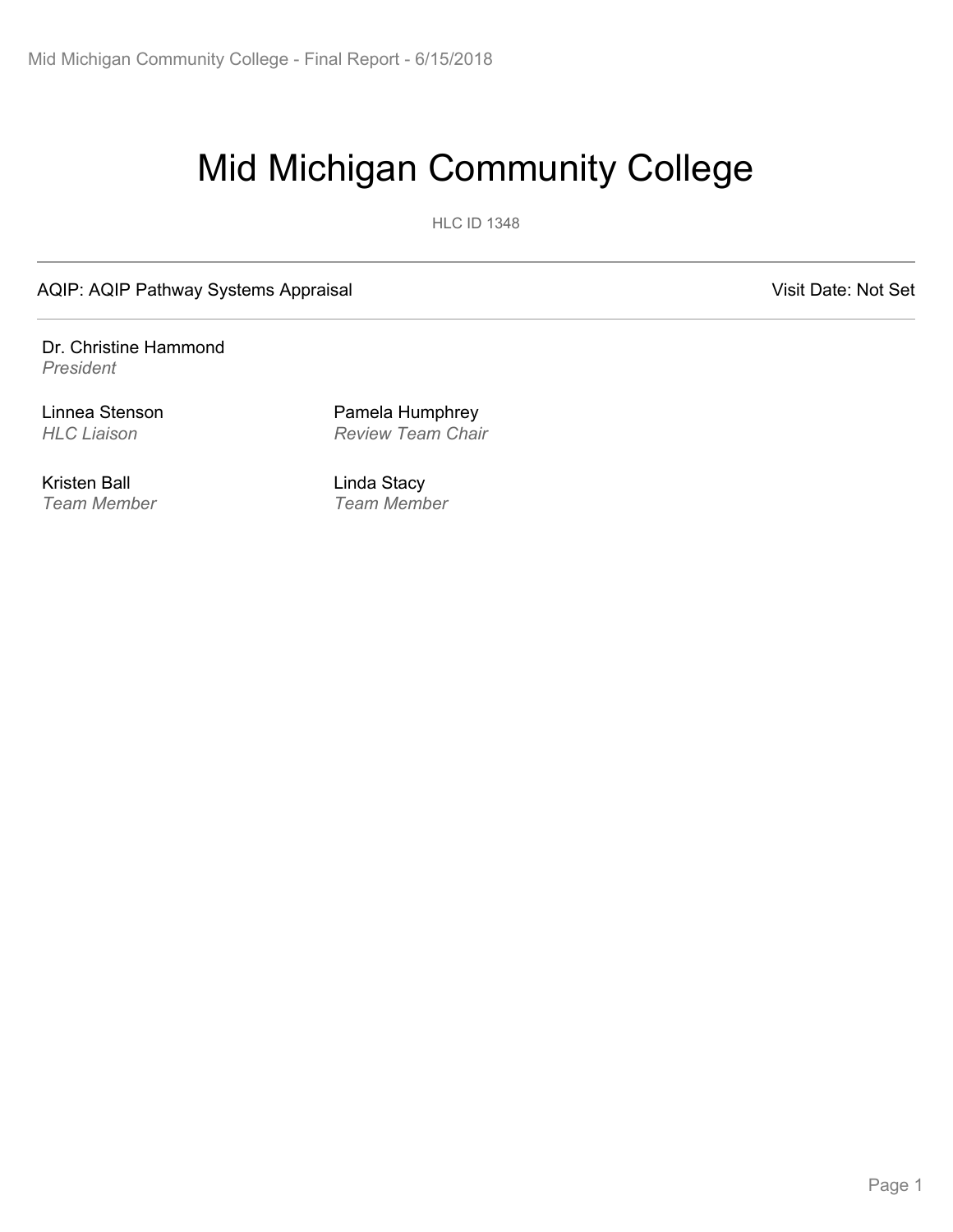## **1 - Reflective Overview**

The first section of the System's Appraisal Feedback Report is the Reflective Overview. Here the team provides summary statements that reflect its broad understanding of the institution and the constituents served. This section shows the institution that the team understood the context and priorities of the institution as it completed the review.

In the Reflective Overview, the team considers such factors as:

- 1. Stage in systems maturity (processes and results).
- 2. Utilization or deployment of processes.
- 3. The existence of results, trends and comparative data.
- 4. The use of results data as feedback.
- 5. Systematic improvement processes of the activities each AQIP Category covers.

#### **Instructions for Systems Appraisal Team**

During this stage of the Systems Appraisal, provide the team's consensus reflective overview statement, which should be based on the independent reflective overviews written by each team member. The consensus overview statement should communicate the team's understanding of the institution, its mission and the constituents it serves. Please see additional directions in the Systems Appraisal procedural document provided by HLC.

## **Evidence**

### **Overall**

Mid Michigan Community College (MMCC) is a public, not-for-profit community college serving five local school districts in two counties. Citizens of these school districts support the college with a levy and elect the members of the board of trustees. The main campus is in Harrison, with an additional location in Mt. Pleasant. MMCC also has almost 1000 students in early college/concurrent enrollment classes. MMCC's mission is to provide educational and community leadership for the development of human ability. It offers four associate degrees with over 35 pathways under those degrees, and 18 certificate programs. MMCC also offers non-credit courses and recently was awarded Michigan Skilled Trades Training funds to work with employees in 20 companies across 8 counties, in 17 different skills.

Vision 2020 is the current strategic plan which was the result of the shared governance system, and has an emphasis on commitment to students, communities, employees, and institutional effectiveness.

In fall 2017, MMCC had 4049 for-credit students. In the 2016-17 academic year, it had 318 noncredit students. MMCC employs 53 full time faculty, 120 full time staff, 216 adjunct faculty, and 12 part-time staff.

MMCC joined AQIP in 2001 and has been using a number of AQIP Action Projects to address the strategic issues identified in the last portfolio. The AQIP Action Projects and other accomplishments suggest improvement of processes and utilization of data to accomplish systematic improvement. It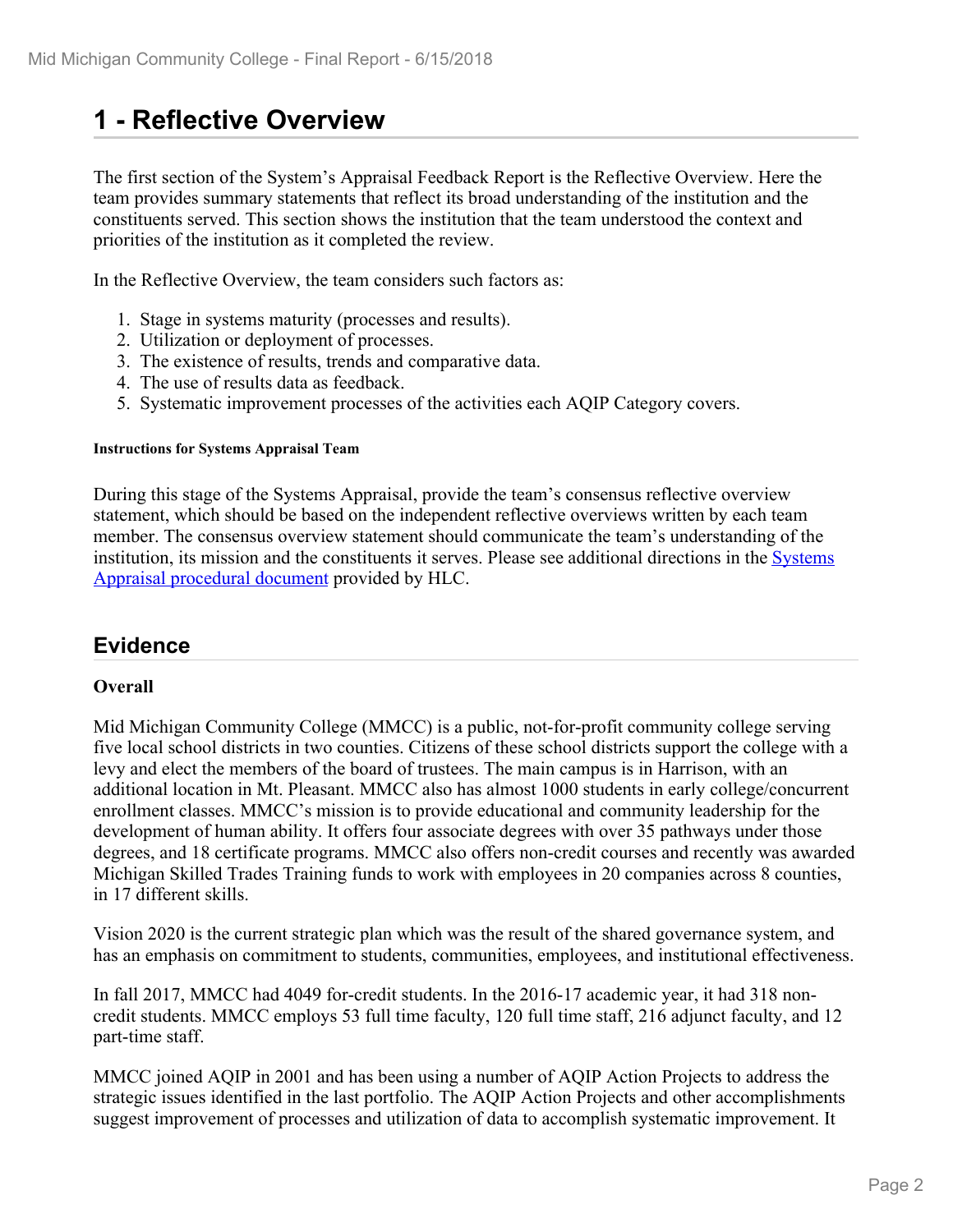has recently engaged in numerous internal and external quality initiatives providing benchmarking data and measurements to help inform decisions.The narrative describes its processes and results primarily as aligned and/or systematic. MMCC continues to face significant issues due to steadily declining enrollments and stagnant financial support from the state government and tax revenues.

### **Category One: Helping Students Learn**

The College rates its maturity in this area as a mix of aligned and systematic in both processes and results, with the exception of Results for Academic Integrity, which is rated as reacting. Mid Michigan provides evidence of using benchmarks (including the DQP) to help define learning outcomes and for action projects to create rubrics for general education courses. The four-year cycle of academic program review aligns course and program outcomes with the mission of the college. Recommendations for improvement resulting from the program review become part of the budget and planning process. While a great deal has been accomplished in aligning general education outcomes to program outcomes, MMCC acknowledges that DQP proficiencies have not been integrated into the co-curricular process, and that the collection of data is uneven. While MMCC has a code of conduct and is committed to freedom of expression, little data exists in this area, which is the reason for them rating this area as reacting.

MMCC was the first public college in Michigan to receive accreditation through NACEP, with the goal to ensure college courses taught at high schools are as rigorous as those taught on campus.

### **Category Two: Meeting Student and Other Stakeholder Needs**

MMCC identifies the processes as aligned across the institution and the results systematic, with more time needed to appropriately collect and analyze data. MMCC has made systematic efforts to provide appropriate academic and support services to a variety of stakeholders including veterans, at-risk, and international students. Using a variety of metrics, the Enrollment Management Committee is responsible for setting targets for completion, retention, and persistence. A Partners Committee is responsible for maintaining a list of current partnerships, identifying gaps, and identification and evaluation of partnership opportunities. Maxient software is used to tract and document the complaint process. Based on results from a recent Ruffalo Noel-Levitz Student Satisfaction Inventory (SSI), improvements made include a new mentoring and student orientation program, Veteran Services and Support, expanded career services, targeted support services, and the LUCES Academy.

## **Category Three: Valuing Employees**

MMCC rates the process maturation in this area as aligned, and the results as systematic. A new leadership team has led to a number of improvements in this area over the last three years. MMCC acquired a talent management system (iCIMS) that allows Personnel Services to better consult with hiring managers. The Personnel Services Advisory Committee developed a new evaluation method for administrators that facilitates alignment between staff member and the institution's mission and strategic plan, and communication has improved. The new faculty contract strengthens the faculty evaluation processes.

In 2015 Mid established a Professional Development Fund and an Innovation Fund and has expanded professional development to include opportunities for all staff. MMCC established a Center for Learning and Leadership which provides workshops and consulting to departments and divisions. While many initiatives are in place, at this point data is not yet available to quantify outcomes and identify trends.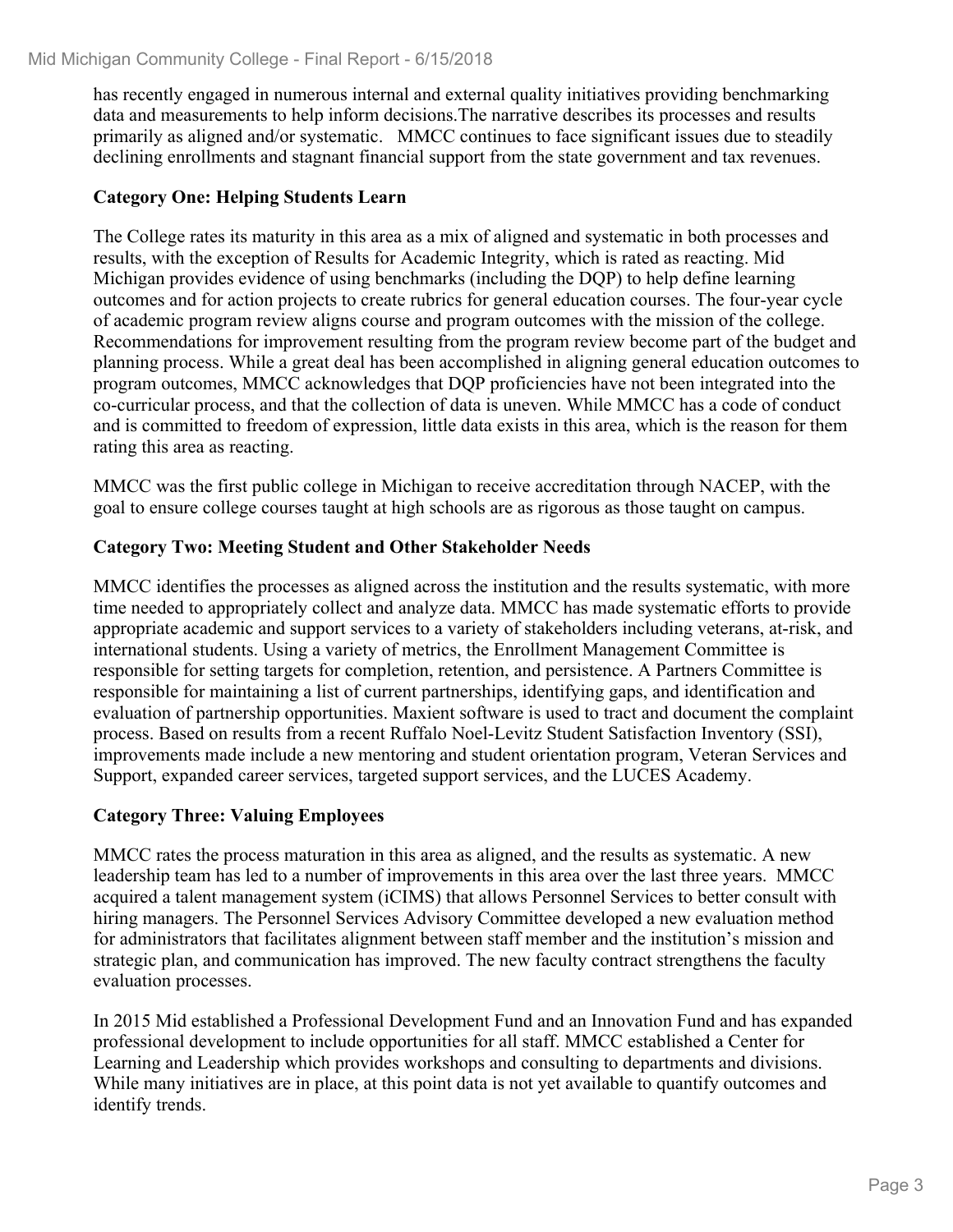## **Category Four: Planning and Leading**

Mid-Michigan Community College rates both processes and results in the area as aligned. Implementation of the shared governance model is illustrated in the college's approach to drafting a new mission statement and acquiring input into Vision 2020, the strategic plan. Input from 16 committees and departments provided the basis for a recommendation to the Board regarding Mission and Values. Shared governance and administrative departments have addressed 77 of 88 objectives contained in the strategic plan. Leadership lines are well established, and the institution has very few grievances.

### **Category Five: Knowledge Management and Resource Stewardship**

Mid rates process as aligned and results as systematic or aligned. The IR office leads the identification of data needs and the IR Advisory Committee provides input regarding broader stakeholder data needs. MMCC uses national surveys to provide trend and benchmarking data; data from the iCIMS talent management system will provide additional insight when it is fully functioning. Annual budgets are allocated through a shared governance structure aligned with the institution's mission and goals.The management of technological, financial, informational, and physical resources is structured with both long- and short-term strategies that are repeatable and reviewed regularly. Performance is comparable to other Michigan community colleges.

## **Category Six: Quality Overview**

MMCC reports processes in this category are aligned and results are systematic. MMCC became an AQIP institution in 2001, and joined the Continuous Quality Improvement Network (CQIN) in 2015. It has taken two teams to CQIN institutes, in 2016 and 2017, and is one of six community colleges working with the Business Innovation Factory on new business models. Working with CQIN has encouraged the campus to improve shared governance

## **Interim Monitoring (if applicable)**

*No Interim Monitoring Recommended.*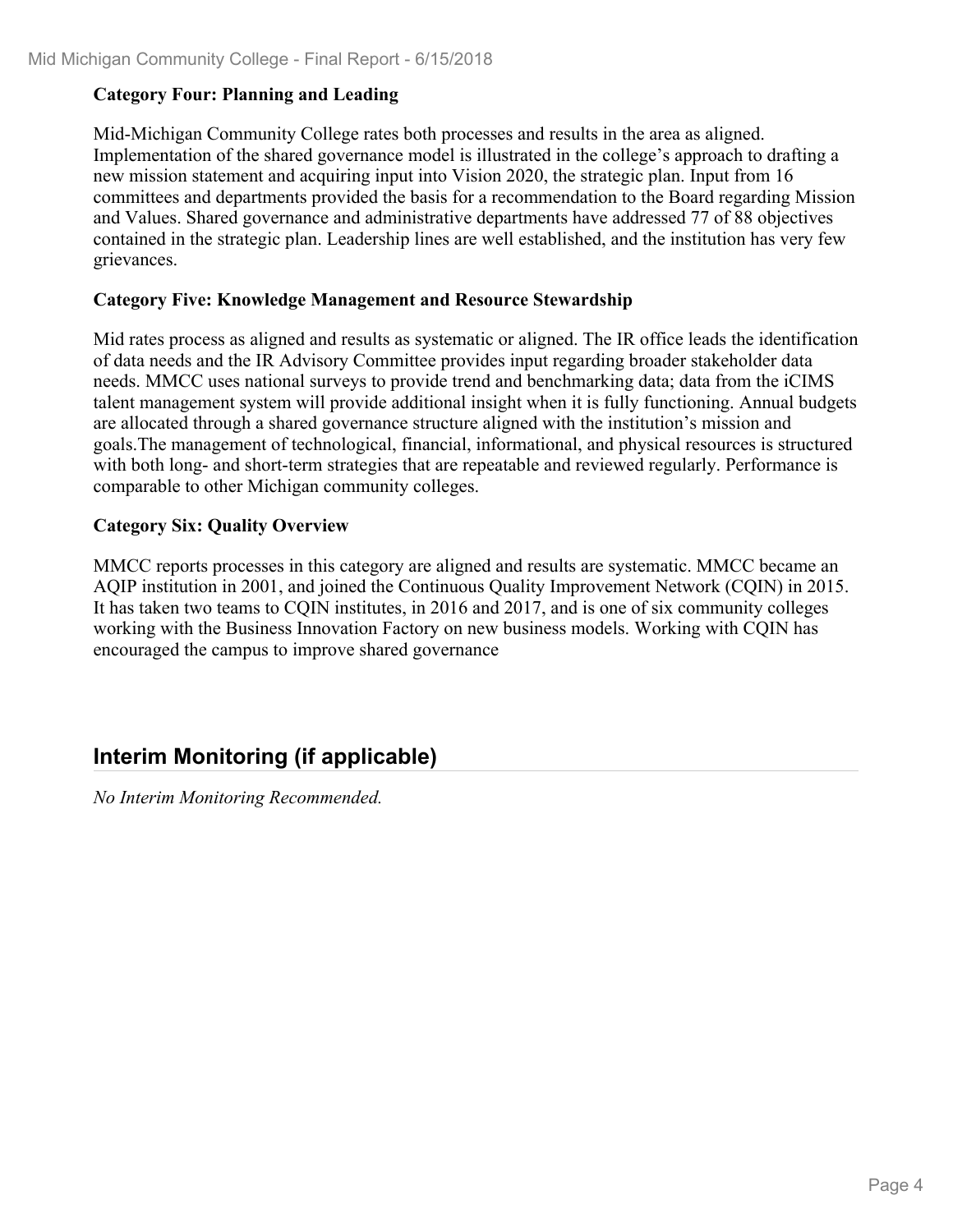## **2 - Strategic Challenges Analysis**

Strategic Challenges are those most closely related to an institution's ability to succeed in reaching its mission, planning and quality improvement goals. Review teams formulate judgments related to strategic challenges and accreditation issues through careful analysis of the Institutional Overview and through their own feedback provided for each AQIP Pathway Category. These findings offer a framework for future improvement of processes and systems.

#### **Instructions for Systems Appraisal Team**

Strategic Challenges may be identified on the Independent Category worksheets as the review progresses. The team chair will work with the team to develop a consensus Strategic Challenges statement based on their independent reviews. Please see additional directions in the Systems Appraisal procedural document provided by HLC.

## **Evidence**

**Strategic Challenge 1**: Data and trends: As indicated in the last systems appraisal, data was an issue then, and is still an issue in this portfolio. With an established IR office, this is an area that will continue to need to mature to support a true quality driven model. There is a lack of in-depth data collection and analysis, given the length of time MMCC has been an AQIP school. They have an opportunity to establish internal targets in addition to external benchmarks. There is also an opportunity to not rely solely on survey data and identify more direct measures.

**Strategic Challenge 2**: Resources and Institutional Sustainability: MMCC continues to struggle with limited resources, a tax resistant constituency, and aging infrastructure. MMCC has an extremely high percentage of adjunct faculty (80%), which diminishes MMCC's capabilities for sustainability of instructional initiatives. In addition, MMCC relies more heavily than many colleges on tuition for revenue. Identifying further sources of revenues and increasing the percentage of full-time faculty could contribute to greater institutional sustainability.

**Strategic Challenge 3**: Processes are not evaluated for effectiveness: MMCC has developed processes for shared governance and program review, incorporated DQP into its quality improvement plans, and developed a framework for identifying, selecting and evaluating partnerships. However, there is little evidence that there is a plan or process to regularly evaluate existing processes to ensure they remain effective and relevant.

**Strategic Challenge 4**: The institution does not appear to be fully vested in the AQIP processes. MMCC has engaged in activities related to quality improvement, such as aligning course proficiencies with DQP and changing the governance structure, but as the Portfolio states, "As mentioned in earlier sections, the college maps its continuous quality initiatives back to Vision 2020. However, the connection to the AQIP categories has not been as evident" (Category 6.2). Results are scarce, and there is very little evidence of completing the quality cycle by closing the loop. Additionally, MMCC questions its commitment to AQIP. The review team encourages MMCC to consider whether AQIP is the best pathway choice for its accreditation.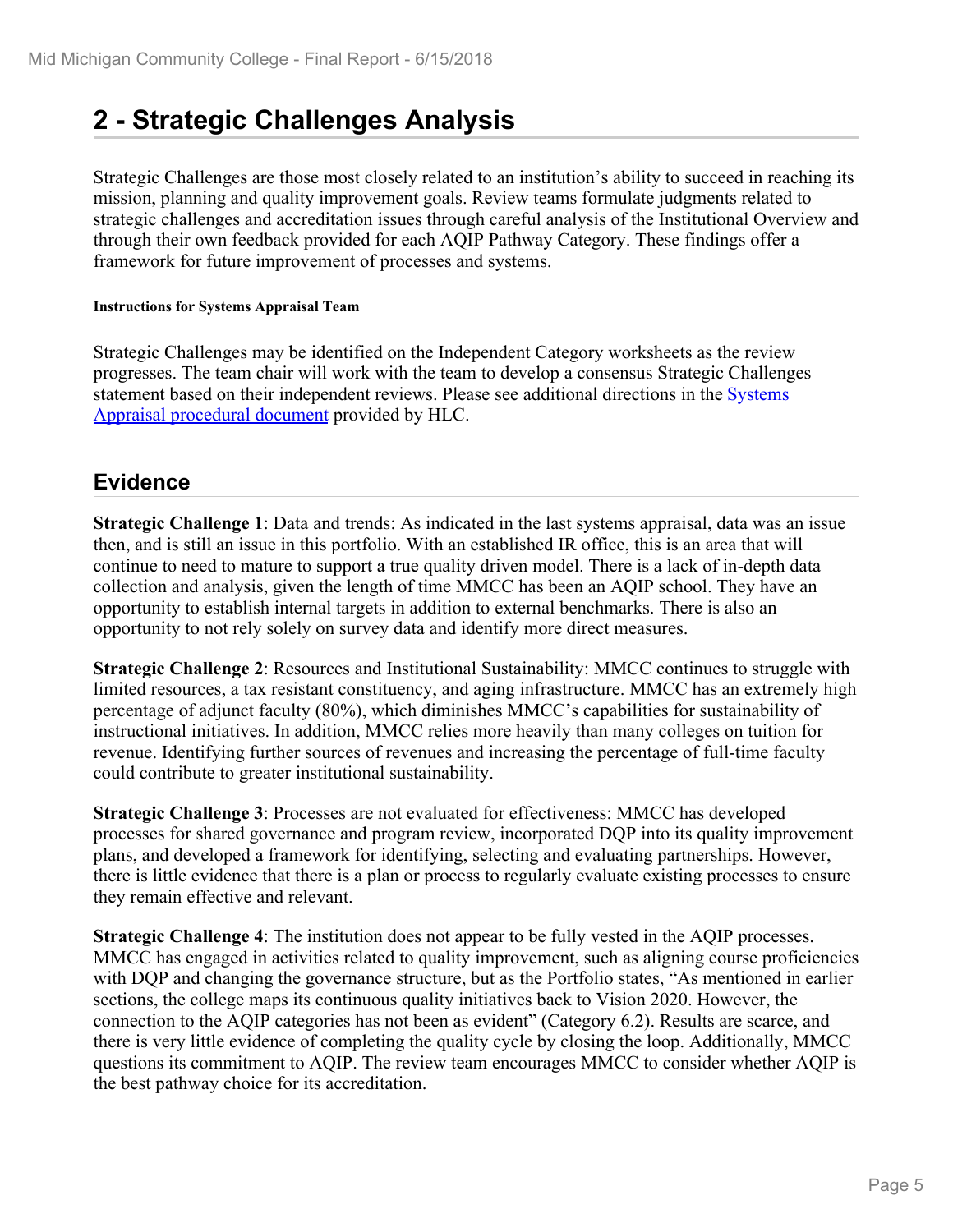## **Interim Monitoring (if applicable)**

*No Interim Monitoring Recommended.*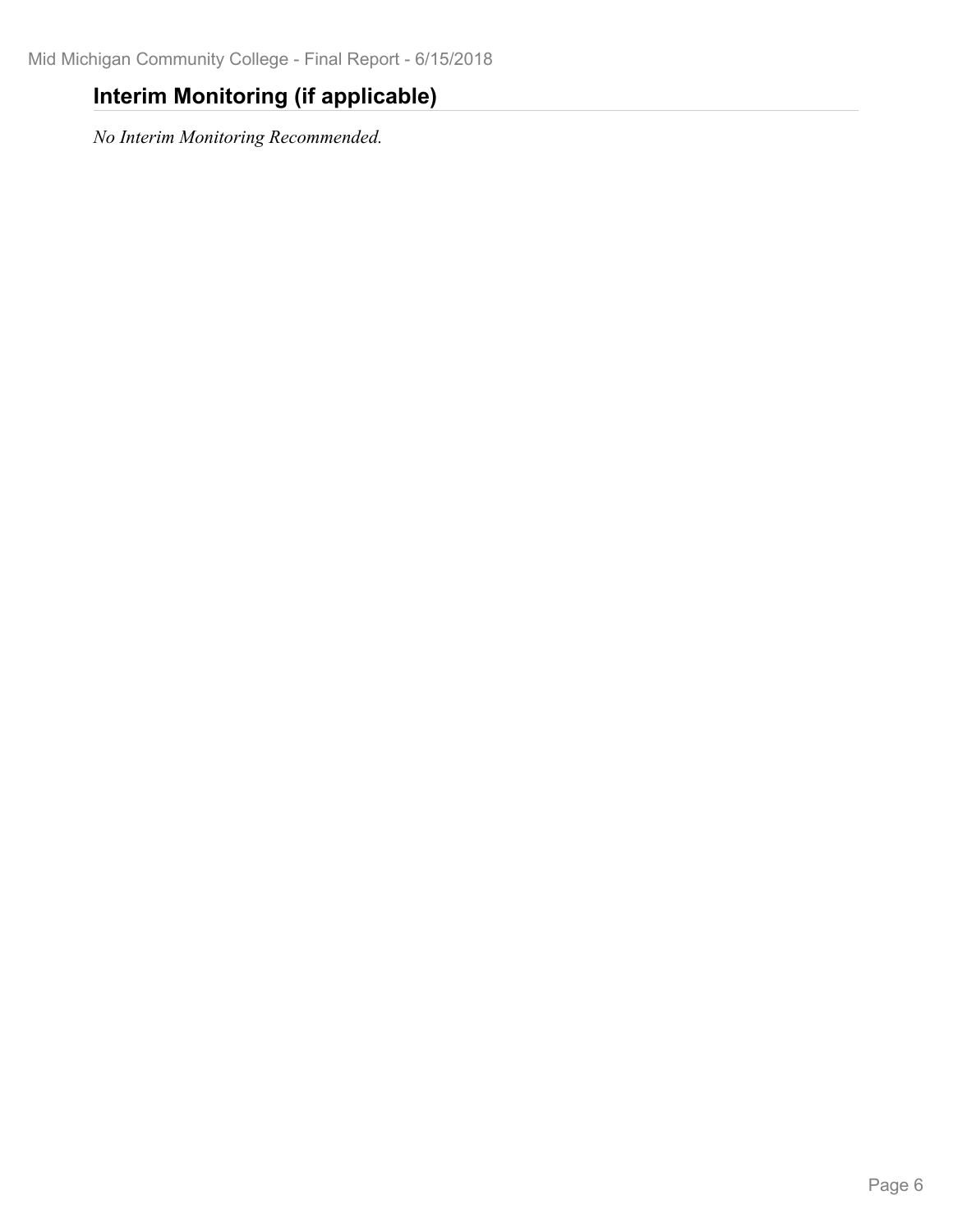## **3 - Accreditation Evidence Screening Summary**

Systems Appraisal teams screen the institution's Systems Portfolio evidence in relation to the Criteria for Accreditation and the Core Components. This step is designed to position the institution for success during the subsequent review to reaffirm the institution's accreditation. In order to accomplish this task, HLC has established linkages between various Process and Results questions and the Criteria's Core Components. Systems Appraisal teams have been trained to conduct a "soft review" of the Criteria/Core Components for Systems Portfolios completed in the third year of the AQIP Pathway cycle and a more robust review for Systems Portfolios completed in the seventh year. The formal review of the Criteria and Core Components for purposes of reaffirming the institution's accreditation through the comprehensive evaluation that occurs in the eighth year of the cycle, unless serious problems are identified earlier in the cycle. As part of this Systems Appraisal screening process, teams indicate whether each Core Component is "strong, clear, and well-presented," "adequate but could be improved," or "unclear or incomplete." When the Criteria and Core Components are reviewed formally for reaffirmation of accreditation, peer reviewers must determine whether each is "met", "met with concerns", or "not met".

The full report documents in detail the Appraisal team's best judgment as to the current strength of the institution's evidence for each Core Component and thus for each Criterion. It is structured according to the Criteria for Accreditation and the Systems Appraisal procedural document. Institutions are encouraged to review this report carefully in order to guide improvement work relative to the Criteria and Core Components.

Immediately below the team provides summary statements that convey broadly its observations regarding the institution's present ability to satisfy each Criterion as well as any suggestions for improvement. Again, this feedback is based only upon information contained in the institution's Systems Portfolio and thus may be limited.

#### **Instructions for Systems Appraisal Team**

In this section, the team should create summary statements/suggestions for improvement for each of the Criteria for Accreditation.

## **Evidence**

## **Criterion One: Mission**

The MMCC mission is clear and widely understood. The portfolio states that the mission was developed with input from a variety of stakeholders, however the process is not described. Explaining the process to define the mission will make this criterion more clearly met. Additionally, MMCC can more clearly define its mission in terms of meeting the needs of under-represented populations.

### **Criterion Two: Ethical and Responsible Conduct**

MMCC clearly operates with integrity and presents itself clearly and completely to students and to the public. The institution is committed to freedom of expression and the pursuit of truth in teaching and learning. There are clearly policies in place to ensure ethical conduct but less clear is how the policies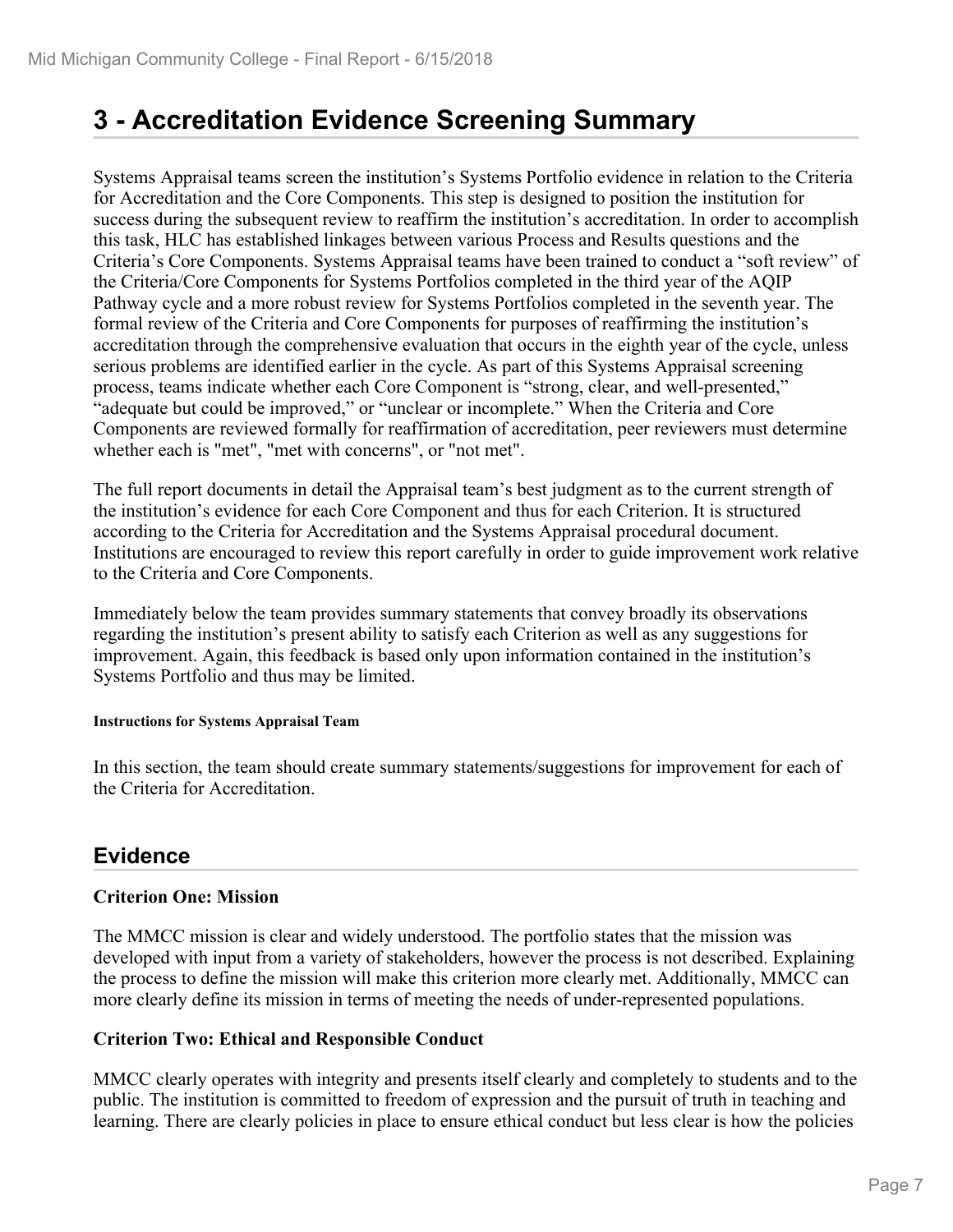are enforced. Describing how policies are enforced will provide clarity to this criterion.

### **Criterion Three: Teaching and Learning: Quality, Resources, and Support**

MMCC offers programs appropriate for a community college. It uses the Degree Qualifications Profile to guide general education outcomes. While there is a high dependence on adjunct faculty, there are sufficient faculty and staff to deliver quality programs and services. Focus on effective teaching and learning is one of MMCC's strengths. Information about co-curricular programs was less well developed in the portfolio.

### **Criterion Four: Teaching and Learning: Evaluation and Improvement**

MMCC clearly demonstrates that it pays attention to retention, persistence, and completion rates in its various programs. The College recognizes its challenges in tracking the success of its graduates, a challenge experienced by many institutions but, nevertheless, an opportunity for improvement. MMCC engages in assessment activities and maps courses to Master Course Proficiencies, however its progress in the assessment of general education curriculum is slow. It appears that MMCC is collecting data, however it is not clear how the data is used to improve or affect student learning.

### **Criterion Five: Resources, Planning, and Institutional Effectiveness**

Although one of MMCC's challenges is resources, it is clear that resources are used to promote and provide quality educational programs. The governance and administrative structures enable the College to achieve its mission. Planning appears to be less systematic. MMCC is an AQIP institution and recently joined CQIN, however it is not clear how planning is tied with mission and goals, nor how assessment of learning ties into the planning and budgeting processes. Furthermore, there does not appear to be systematic collection of evidence or use of data to influence decision making generally.

## **Interim Monitoring (if applicable)**

*No Interim Monitoring Recommended.*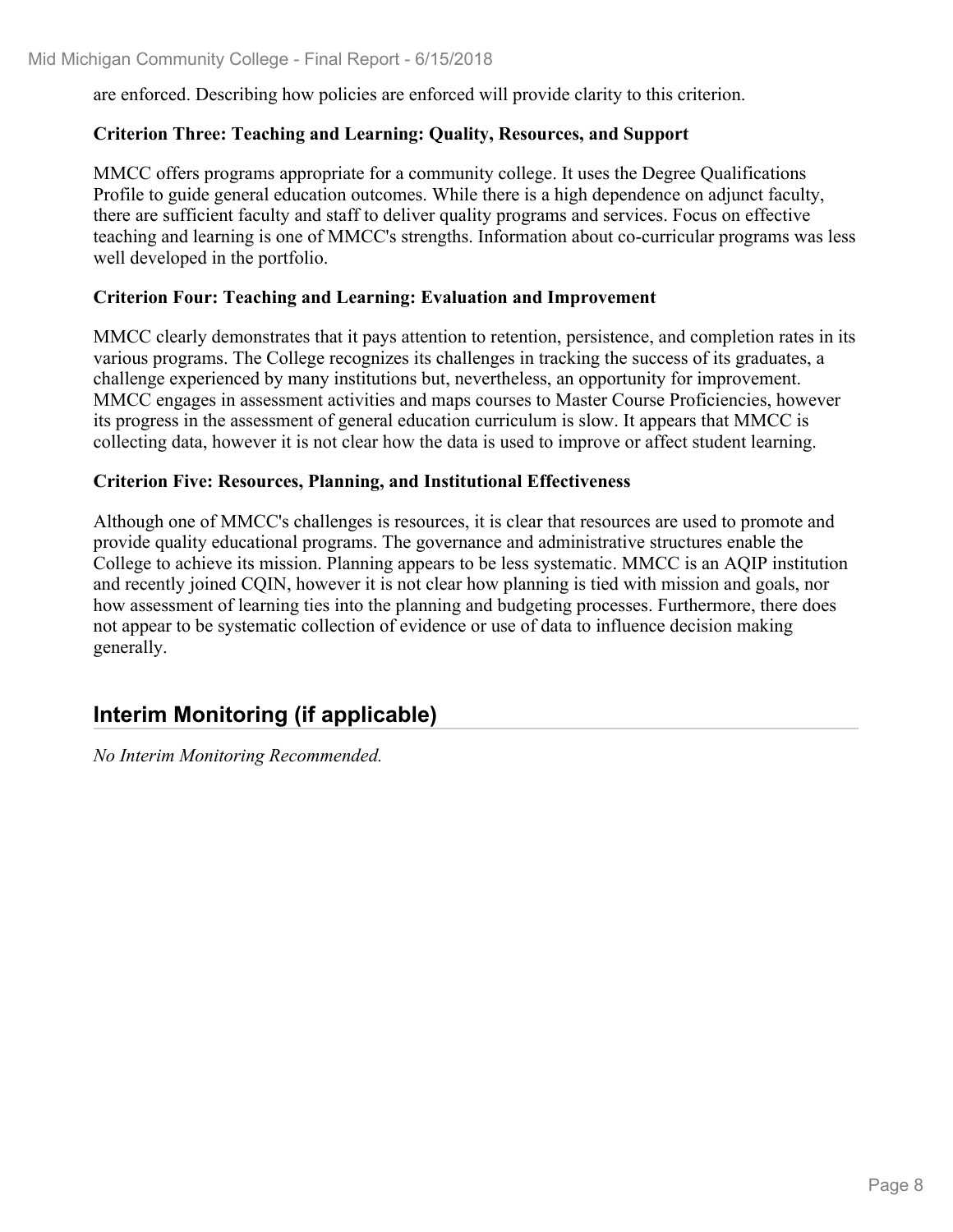## **4 - Quality of Systems Portfolio**

In this System Appraisal, peer review teams should acknowledge any work that the institution has begun toward addressing the Criteria for Accreditation and the Core Components. The more focused analysis remains on the AQIP Categories and the institution's evidence related to the Process (P), Results (R), and Improvement (I) questions. In cases where there was HLC follow-up stemming from the institution's previous reaffirmation review, the institution may request closer scrutiny of those items during this Systems Appraisal.

#### **Instructions for Systems Appraisal Team**

Because it stands as a reflection of the institution, the Systems Portfolio should be complete and coherent, and it should provide an open and honest self-analysis on the strengths and challenges facing the institution. In this section, the peer review team provides the institution with constructive feedback on the overall quality of the Systems Portfolio, along with suggestions for improving future Systems Portfolio submissions.

## **Evidence**

Overall the Systems Portfolio was complete and coherent, although it did not seem that the voice was consistent throughout the portfolio.

The Systems Portfolio did not clearly describe an institution dedicated to AQIP processes. While MMCC is engaged in activities that indicate progress in areas such as assessment and shared governance, the maturity of the continuing quality improvement processes was not at the level expected of an institution that has been on the AQIP pathway since 2001. MMCC is to be commended for initiatives such as using the Degree Qualifications Profile as a framework for its general education outcomes, developing Master Course Proficiencies, joining CQIN, revising its shared governance structure, and developing a model to assess its partnerships. However, the portfolio did not present sufficient evidence to show the effectiveness of these initiatives, how results of the initiatives are analyzed to make future decisions, or if processes are periodically evaluated to ensure they remain effective.

The quality of the Systems Portfolio reflects the statement in the portfolio that the link between its quality initiatives and AQIP categories is not evident.

## **Interim Monitoring (if applicable)**

*No Interim Monitoring Recommended.*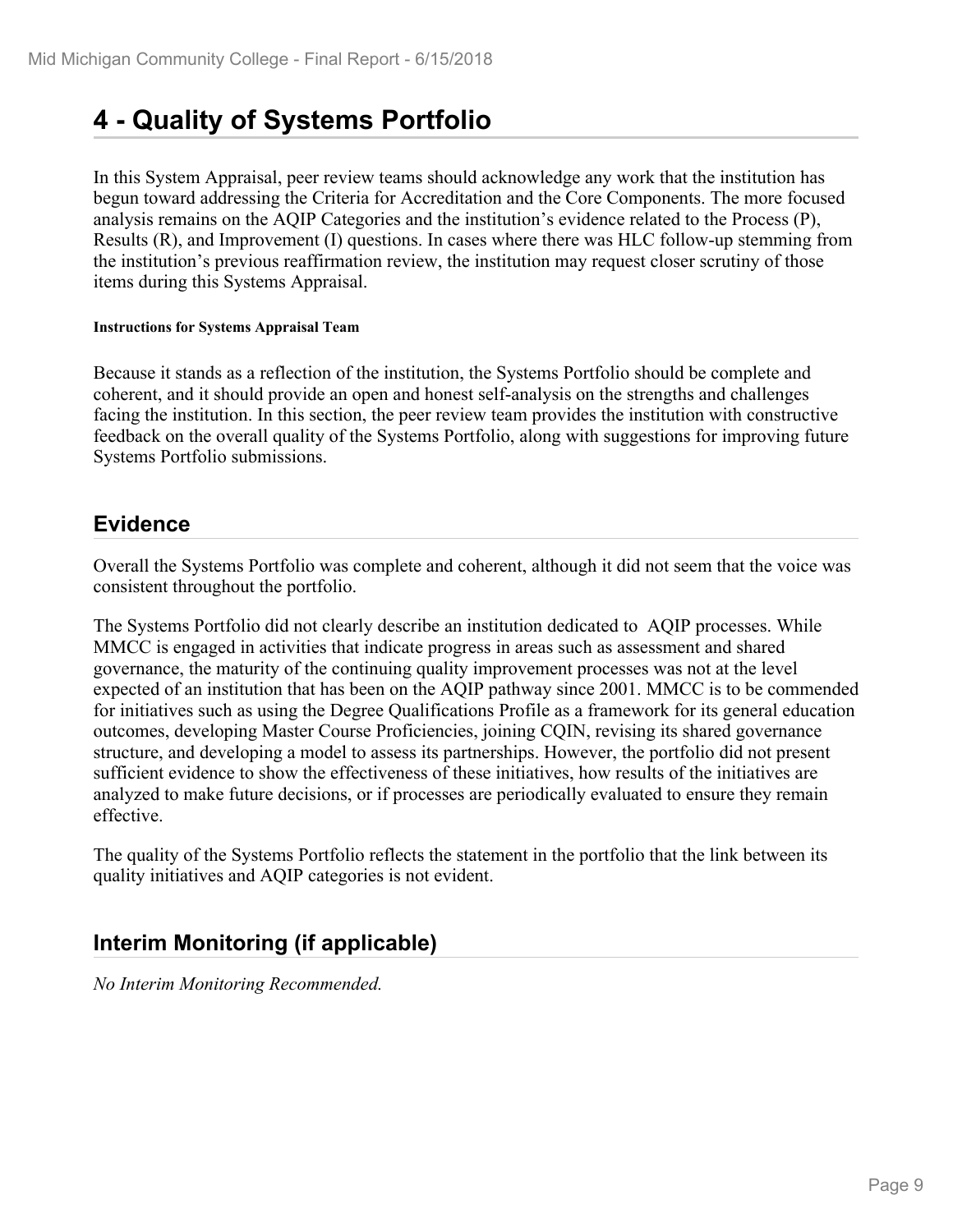## **5 - AQIP Category Feedback**

The Systems Appraisal Feedback Report addresses each AQIP Category by identifying strengths and opportunities for improvement. Through detailed comments, which are tied to the institution's Systems Portfolio, the team offers in-depth analysis of the institution's processes, results and improvement efforts. These comments should be straightforward and consultative, and should align to the maturity tables. This allows the team to identify areas for improvement and recommend improvement strategies for the institution to consider.

## **I - Helping Students Learn**

Focuses on the design, deployment, and effectiveness of teaching-learning processes (and on the processes required to support them) that underlie the institution's credit and non-credit programs and courses.

#### **Instructions for Systems Appraisal Team**

In this section, the team should provide a consensus narrative that focuses on the processes, results and improvements for Common Learning Outcomes, Program Learning Outcomes, Academic Program Design, Academic Program Quality and Academic Integrity.

Independent Category Feedback for each AQIP Category from each team member should be synthesized into an in-depth narrative that includes an analysis of the institution's processes, results and quality improvement efforts for each category. Wording from the Stages in Systems Maturity tables for both processes and results should be incorporated into the narrative to help the institution understand how the maturity of processes and results have been rated. The narrative should also include recommendations to assist the institution in improving its processes and/or results. It is from this work that the team will develop a consensus on the Strategic Challenges analysis, noting three to five strategic issues that are crucial for the future of the institution. Please see additional directions in the Systems Appraisal procedural document provided by HLC.

## **Evidence**

## CATEGORY 1: HELPING STUDENTS LEARN

Category 1 focuses on the design, deployment and effectiveness of teaching-learning processes (and the processes required to support them) that underlie the institution's credit and non-credit programs and courses.

## 1.1: COMMON LEARNING OUTCOMES

Common Learning Outcomes focuses on the knowledge, skills and abilities expected of graduates from all programs. The institution should provide evidence for Core Components 3.B., 3.E. and 4.B. in this section.

**1P1** Describe the processes for determining, communicating and ensuring the stated common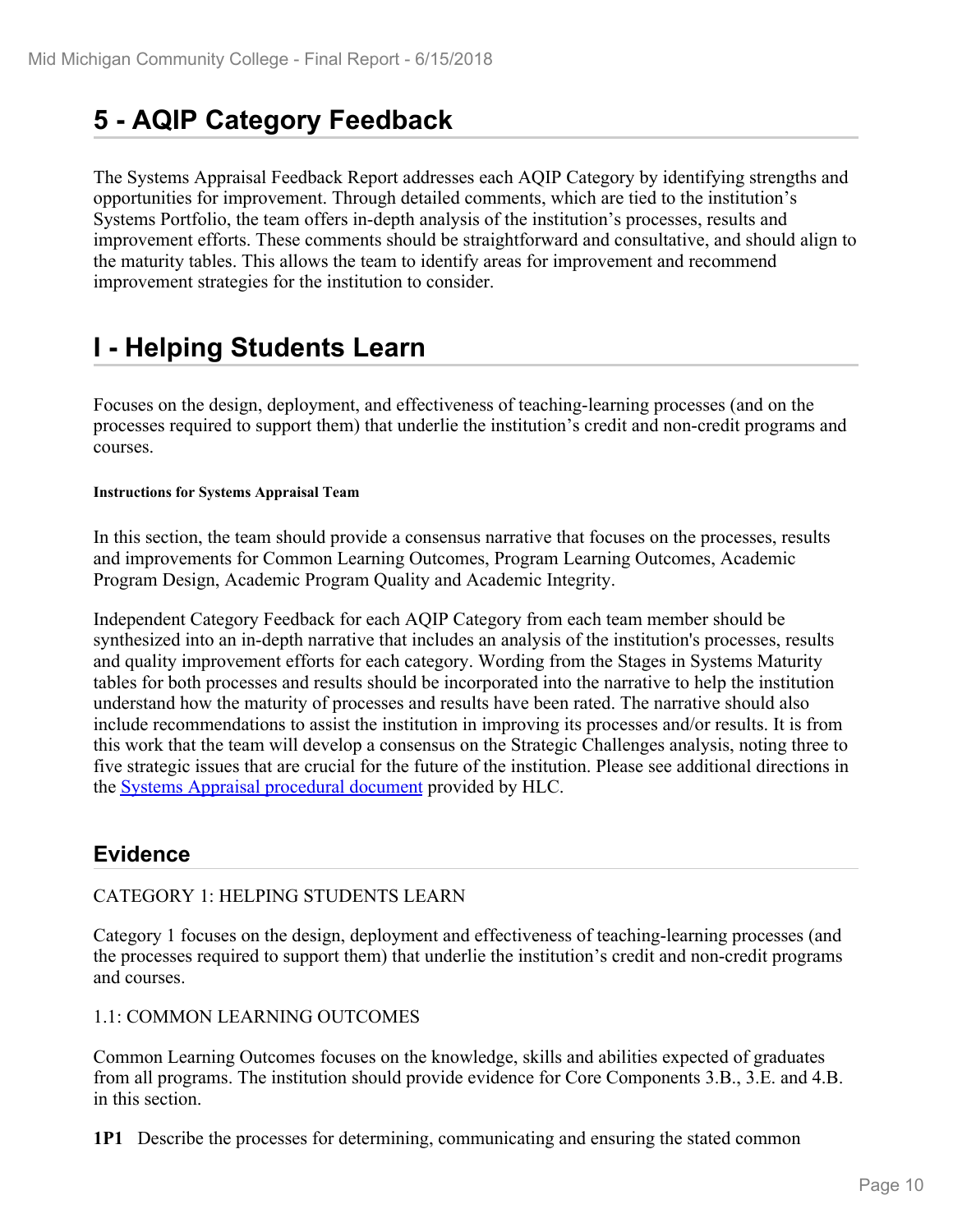learning outcomes, and identify who is involved in those processes. This includes, but is not limited to, descriptions of key processes for the following:

Aligning common outcomes (institutional or general education goals) to the mission, educational offerings and degree levels of the institution (3.B.1, 3.E.2)

**Systematic:** MMCC's first of four enduring goals is Encouraging Student Success. Mid appears to have several well-developed pieces in place to ensure the alignment of outcomes to the mission. Examples of these processes include the work of the Curriculum and Academic Standards Committee with the new program proposal process and the program review process. All degree students are required by college policy to be exposed to similar educational experiences which are created through common education outcomes, determined by the faculty-led General Education Committee. MTA guidelines are used to inform selection of courses for the general education program. Having a designated group responsible for approval of all credit offerings and demonstrating alignment with the mission on the New Program Proposal Form are both solid strategies for achieving alignment. The strategic plan includes an objective to use the DQP/Tuning and T-Shaped Professional strategies to achieve this goal, however the role of these is less clear. To be more aligned in this area, Mid should evaluate its processes.

• Determining common outcomes (3.B.2, 4.B.4)

**Systematic:** Mid adopted the Degree Qualifications Profile as a framework for defining learning outcomes for its credit-bearing programs, both program-specific and general education. Having a consistent framework and a faculty-led general education committee appear to support the systematic development of appropriate common outcomes. It is not clear if there are common outcomes for certificate programs. It is also not clear if Mid has, or plans to, evaluate whether the DQP meets its needs.

Articulating the purposes, content and level of achievement of the outcomes (3.B.2, 4.B.1)

**Systematic:** The General Education Committee established Master Course Proficiencies for every course that ties back to the DQP framework. The General Education Committee monitors proficiency assessment, although the process for doing so is not included. Subcommittees are formed in response to tasks and projects as needed. Mid could move to an aligned level by clearly articulating its processes.

• Incorporating into the curriculum opportunities for all students to achieve the outcomes (3.B.3, 3.B.5)

**Systematic:** Mid joined the Michigan Guided Pathways project with the objective of creating a clear pathway for its students to meet the DQP proficiencies through their programs. An example for the PTA program is provided showing how the courses in the program map to the proficiencies.

Ensuring the outcomes remain relevant and aligned with student, workplace and societal needs (3.B.4)

**Reacting:** The College relies primarily on advisory committees to gather information related to program relevancy. From the sample minutes provided, it appears that Mid uses the feedback from the advisory board to make improvements. The minutes also mention an employer survey that also provides feedback. Mid has begun regional faculty symposia to discuss transfer issues. This appears to be a new process and the outcomes are not yet clear. It is not clear if these tools are evaluated for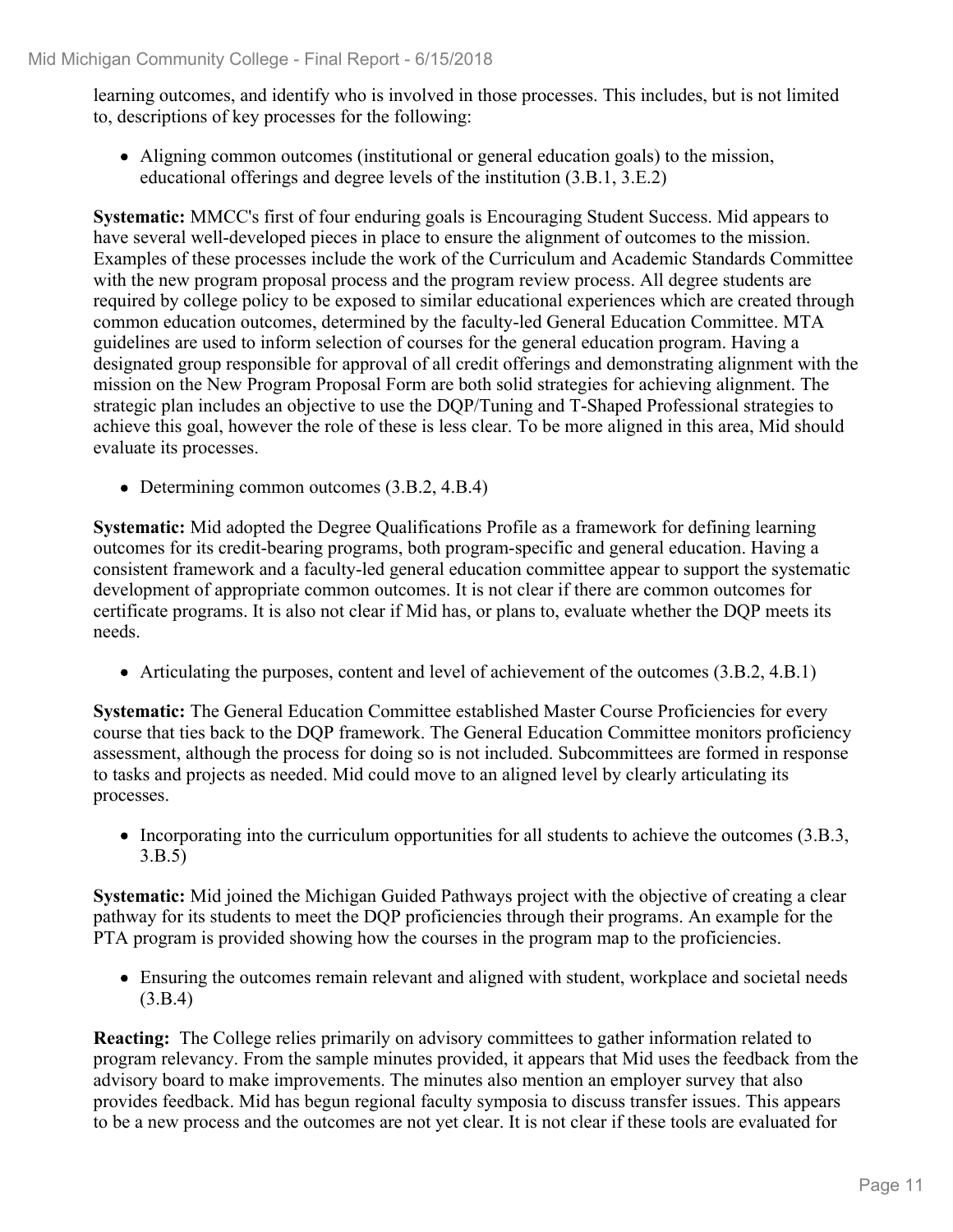effectiveness.

Designing, aligning and delivering cocurricular activities to support learning (3.E.1, 4.B.2)

**Reacting:** Mid students participate in student clubs and service learning projects for leadership and diversity opportunities. The Student Showcase provides additional co-curricular opportunities. However, other initiatives, such as study abroad and service learning, appear to be more reactionary and limited.

• Selecting the tools, methods and instruments used to assess attainment of common learning outcomes (4.B.2)

**Systematic:** Following the College's selection of the DQP as a framework, faculty led committees determined the specific tools and methods to be used based on the DQP framework and with the help of a DQP/Tuning Coach from NILOA. The assessment and general education committees have identified rubrics to assess the common learning goals. These processes appear to be in the beginning stages. Mid can mature in this area as the processes are repeated, and if they evaluate the processes themselves.

Assessing common learning outcomes (4.B.1, 4.B.2, 4.B.4)

**Systematic:** Mid uses rubrics and norming activities to assess common learning outcomes. This is a faculty led process has resulted in a common rubric for assessment, and results are incorporated in the program review process. It is unclear why the norming of the assessment tool is taking so long – it began in 2014, for just one of the DQP proficiencies. Mid may benefit from re-visiting the rubrics and ensuring the performance indicators are clear and measurable.

**1R1** What are the results for determining if students possess the knowledge, skills and abilities that are expected at each degree level? The results presented should be for the processes identified in 1P1. All data presented should include the population studied, response rate and sample size. All results should also include a brief explanation of how often the data is collected, who is involved in collecting the data and how the results are shared. These results might include:

• Summary results of measures (include tables and figures when possible)

**Reacting:** While Mid provides examples of results of assessment of common learning outcomes, and provides narrative regarding some of the outcomes, the College acknowledges that having external benchmarking data would be helpful in setting targets. Also, the data is primarily numbers of students demonstrating proficiency.

• Comparison of results with internal targets and external benchmarks

**Reacting:** Mid recognizes the need to identify external benchmarks. Since Mid has been in AQIP since 2001, it is surprising that the College lacks this critical benchmarking information. It set an internal target of 78% of students demonstrating proficiency, but how that target was determined is not explained. Internal results—some with trend data—was provided by course, allowing for internal comparison. Mid could gain insights by aggregating the data for ALL students, and then drilling down to course level.

• Interpretation of results and insights gained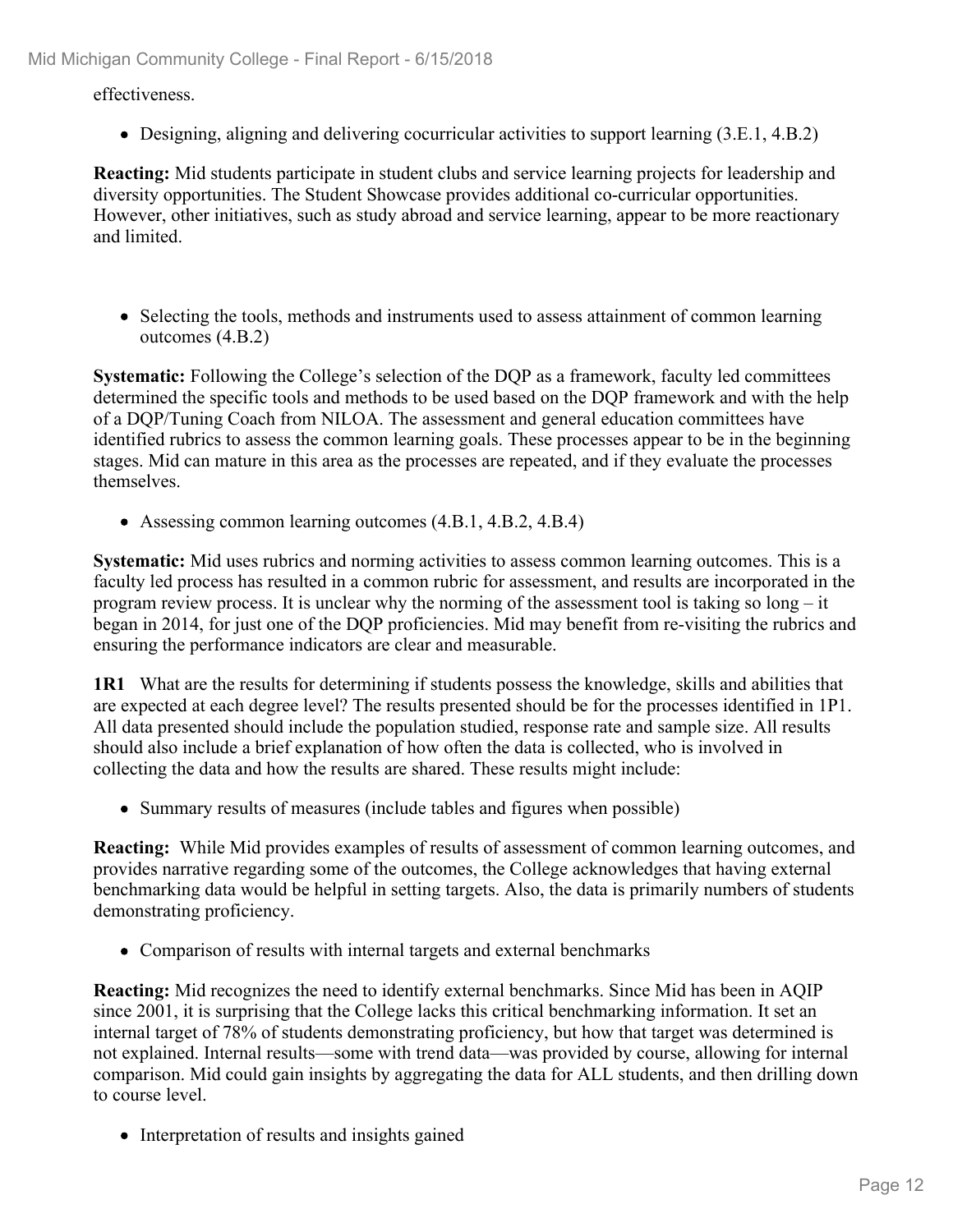**Reacting:** Mid offers some insight and acknowledges areas where improvements are needed, and additional work is indicated. The inability to norm the rubrics is a major stumbling block to being able to successfully assess the general education outcomes. However, as mentioned above, given the length of time Mid has been an AQIP school, it is surprising that some of this is still in developmental stages. Mid has an opportunity to examine institutional outcomes for all students to determine baselines and targets for improvement.

**1I1** Based on 1R1, what process improvements have been implemented or will be implemented in the next one to three years? (4.B.3)

Improvements in progress include assessment of co-curricular activities by student support services and building a database to utilize data from the State of Michigan to provide benchmarking data. An outside consultant has been engaged to better develop the area of co-curricular activities. Mid has an opportunity to incorporate co-curricular activities through its five athletic sports with its curricular learning outcomes. Benefits realized through participation in athletics aligns with the competencies and outcomes of the T-shaped Person. The college may also benefit by tracking data in the aggregate for all students, as well as by program, degree, certificate, etc.

## 1.2: PROGRAM LEARNING OUTCOMES

Program Learning Outcomes focuses on the knowledge, skills and abilities graduates from particular programs are expected to possess. The institution should provide evidence for Core Components 3.B., 3.E. and 4.B. in this section.

**1P2** Describe the processes for determining, communicating and ensuring the stated program learning outcomes and identify who is involved in those processes. This includes, but is not limited to, descriptions of key processes for the following:

Aligning learning outcomes for programs (e.g., nursing, business administration, elementary teaching, etc.) to the mission, educational offerings and degree levels of the institution (3.E.2)

**Aligned:** Mid's common learning outcomes at the program level are aligned using the New Program Proposal Form, and through a 4-year Program Review cycle. This alignment is reinforced through strategic planning. Mid may benefit from periodically reviewing its processes to evaluate their effectiveness over time.

• Determining program outcomes (4.B.4)

**Systematic:** The College's participation in the Michigan Guided Pathways project provided a review of programs, and renewed emphasis on student completion. Program faculty determine the outcomes, which are then reviewed and approved by the Curriculum and Academic Standards Committee. Input from field experts is not detailed.

Articulating the purposes, content and level of achievement of the outcomes (4.B.1)

**Systematic:** The DQP framework is used for all outcomes, which provides consistency and common language. The course outcomes are clearly identified on the course syllabi provided as examples in the systems portfolio. The outcomes and levels of achievement are articulated on the program review documents. In areas where there is a third-party exam, the outcomes are expressed in terms of licensure and preparation for those exams.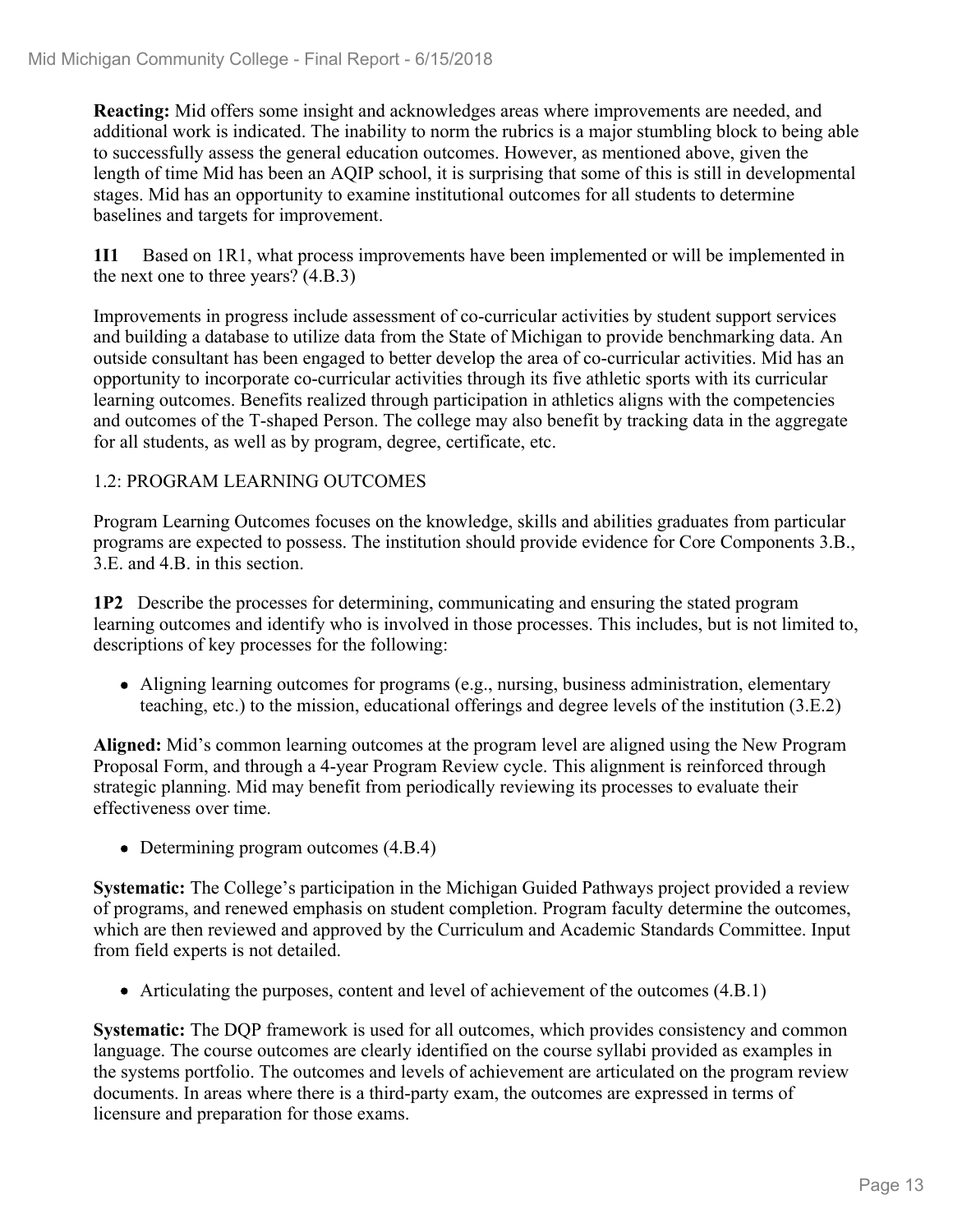Ensuring the outcomes remain relevant and aligned with student, workplace and societal needs (3.B.4)

**Aligned:** Programs with AAS degrees rely on accreditation agencies and/or advisory committees to ensure relevance and alignment with workplace needs. Faculty and administrators annually review the transferability of courses by using the Michigan Transfer Network. Courses that do not transfer, or transfer only as elective credit, are evaluated for relevancy. When appropriate, outcomes are consistent with external accreditation standards. Additionally, Mid helped organize the development of a regional faculty partnership that meets to discuss transferability and curricular alignment between community colleges and four-year universities.

Designing, aligning and delivering cocurricular activities to support learning (3.E.1, 4.B.2)

**Reacting:** Mid appears to be in the beginning stages of designing and aligning co-curricular activities to meet common outcomes. Mid uses internships to align with program curricular activities. Whether other co-curricular activities at Mid are similarly integrated is unclear. The college has an opportunity to investigate whether outcomes of the eighteen student clubs and organizations, athletics, and service projects are or can be intentionally aligned with program outcomes to support student learning.

• Selecting the tools, methods and instruments used to assess attainment of program learning outcomes (4.B.2

**Systematic:** Faculty members lead the effort to select the methods and instruments for assessment of student learning, based on the DQP framework. The assessment methods identified are reviewed by the Curriculum Committee. An assessment repository exists for storing assessment documentation. Professional Development days provide opportunities for discussions about assessment across departments. Mid has an opportunity to formalize, document, and evaluate these processes.

Assessing program learning outcomes (4.B.1, 4.B.2, 4.B.4)

**Systematic:** Program learning outcomes are assessed during the four-year program review cycle.

**1R2** What are the results for determining if students possess the knowledge, skills and abilities that are expected in programs? The results presented should be for the processes identified in 1P2. All data presented should include the population studied, response rate and sample size. All results should also include a brief explanation of how often the data is collected, who is involved in collecting the data and how the results are shared. These results might include:

Overall levels of deployment of the program assessment processes within the institution (i.e., how many programs are/not assessing program goals)

**Aligned:** The four-year program review process applies to all programs, and all must provide proficiency data.

• Summary results of assessments (include tables and figures when possible)

**Systematic:** Samples of licensure and certification exam results were provided, along with sample assessment plans. The outcomes of different programs lend themselves to different kinds of data collection, however Mid may benefit from working with assessment plan authors to develop more data-rich plans that are easily understood. A basic rubric could be provided for all assessment plans –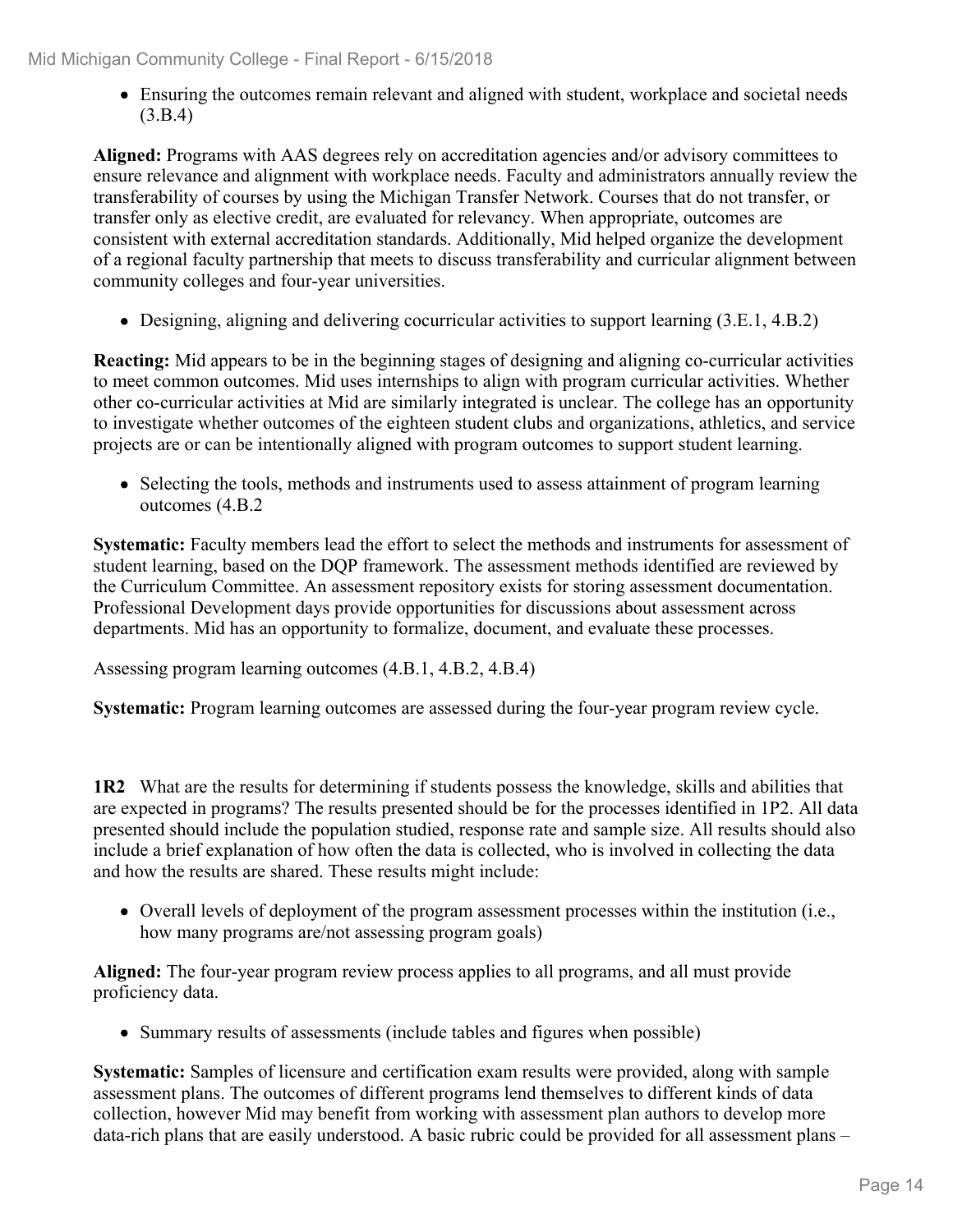one that can be adjusted to fit the various academic programs. For example, the sample Radiography assessment plan presented benchmarks (thresholds) and outcomes in a clear and concise format. The college may have an opportunity to assess formative data in addition to summative data, to be able to adjust and improve before the students graduate.

Comparison of results with internal targets and external benchmarks

**Systematic:** Mid's results in many programs show trend data are comparable or exceed state and national benchmarks. Other programs are just beginning to collect data to benchmark. The college has an opportunity to compare with prior years of national data to help set initial benchmarks and to inform its programs and student success levels.

• Interpretation of assessment results and insights gained

**Systematic:** Mid provides information about program and department changes that influenced test scores. They are also exploring the use of test prep software. The college is to be commended for critically analyzing its program assessment data to understand the factors influencing student success both positively and negatively.

**1I2** Based on 1R2, what process improvements have been implemented or will be implemented in the next one to three years? (4.B.3)

In the LMS, individual assignments will be aligned to the DQP master course proficiencies. The Faculty Master Agreement now requires faculty to use the LMS for all courses which should make course assessment information more readily accessible and should result in more accurate data for all courses and programs. This is a critical step for Mid to get to reach a more aligned level of maturity. Mid uses a variety of tools to measure assessment at various levels; it is encouraged to not become overwhelmed by the data, but to use the data to make meaningful decisions. It may also benefit from focusing on formative and summative data.

## 1.3: ACADEMIC PROGRAM DESIGN

Academic Program Design focuses on developing and revising programs to meet stakeholders' needs. The institution should provide evidence for Core Components 1.C. and 4.A. in this section.

**1P3** Describe the processes for ensuring new and current programs meet the needs of the institution and its diverse stakeholders. This includes, but is not limited to, descriptions of key processes for the following:

• Identifying student stakeholder groups and determining their educational needs (1.C.1, 1.C.2)

**Systematic:** Mid has divided students into three cohorts: new, returning, and dual-enrolled. The college documents an aligned process for how these student cohorts and their respective needs are determined. However, the college might benefit from further identifying cohorts and needs through their existing processes (veterans, online students, special-needs, etc.).

 $\bullet$  Identifying other key stakeholder groups and determining their needs (1.C.1, 1.C.2)

**Systematic:** Mid identifies several stakeholder groups, expectations, and ways to determine needs, and the communication channel which facilitates this process. A process for evaluating these methods is not described.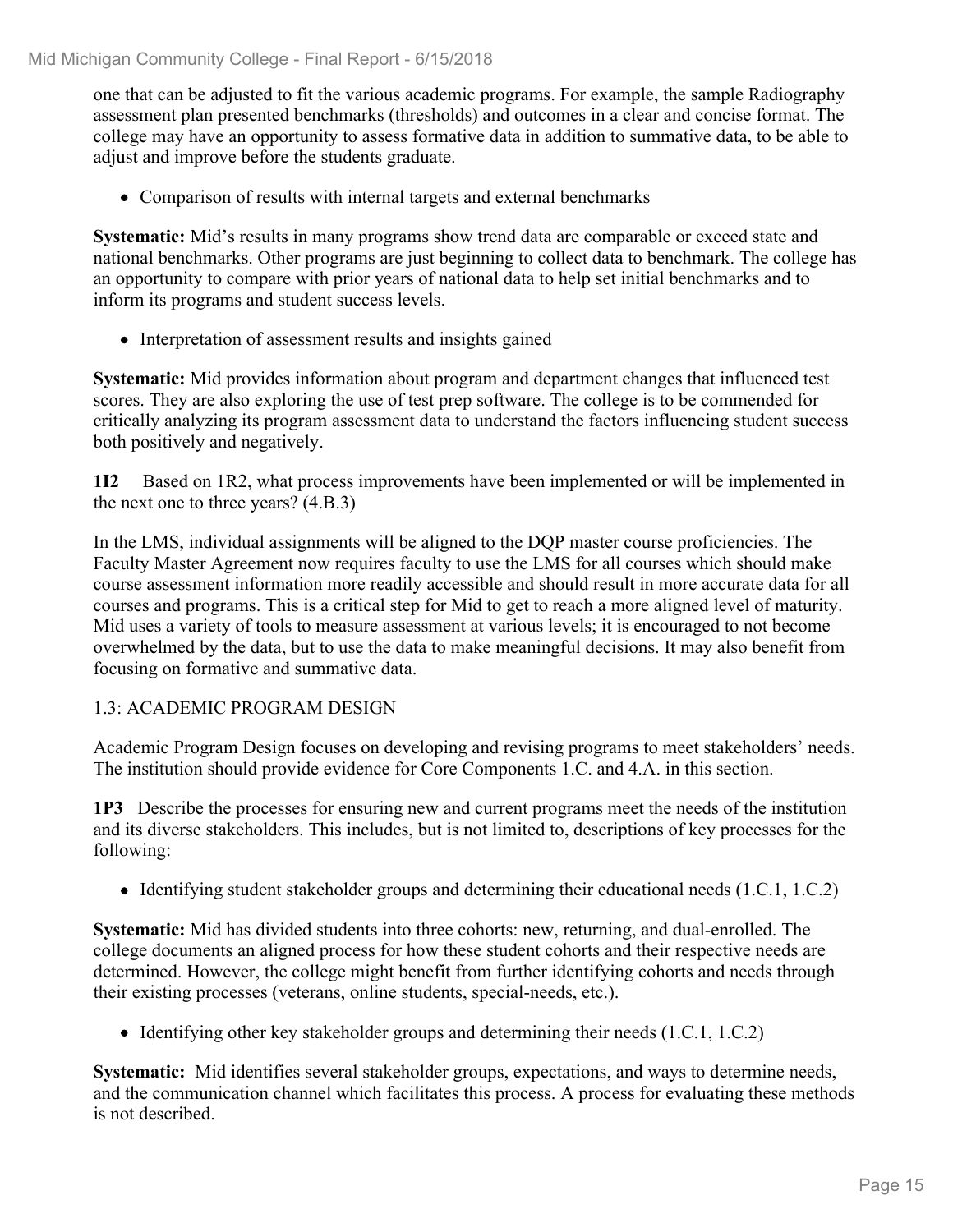• Developing and improving responsive programming to meet all stakeholders' needs (1.C.1, 1.C.2)

**Reacting**: The College provides information about the process for developing new programs and courses that may be needed for stakeholders which is the same as that for the general student population. However, the process for an identified need becoming a new proposal is not described.

• Selecting the tools, methods and instruments used to assess the currency and effectiveness of academic programs

**Systematic:** The program review process is used to assess the currency and effectiveness of academic programs.While not mentioned here, Mid presented results from licensure and certification exams, Noel Levitz Satisfaction Survey, and graduation/transfer rates. The College also has a review matrix to determine viability. While it is clear that Mid regularly reviews programs, it is not clear how it selects the tools, methods and instruments to assess its programs.

Reviewing the viability of courses and programs and changing or discontinuing when necessary (4.A.1)

**Reacting:** Courses and programs are reviewed during the program review process. Mid developed a matrix in 2017, to be implemented in fall 2017, to review viability. Since the process was just developed, it is too soon to see results.

**1R3** What are the results for determining if programs are current and meet the needs of the institution's diverse stakeholders? The results presented should be for the processes identified in 1P3. All data presented should include the population studied, response rate and sample size. All results should also include a brief explanation of how often the data is collected, who is involved in collecting the data and how the results are shared. These results might include:

• Summary results of assessments (include tables and figures when possible)

**Systematic**: Mid provides a variety of results including licensure exams, graduation and transfer rates, and Ruffalo Noel Levitz Student Satisfaction Inventory results. More direct measures of program outcomes is encouraged.

• Comparison of results with internal targets and external benchmarks

**Systematic:** Mid reports many detailed analyses of data based on trends and could benefit by further breaking down the data to identify program trends. It notes that while overall enrollments are down, there is an increase in dual-enrolled students, which could be a cohort for future growth if they matriculate to Mid after completing high school. Most of the results mentioned above have external benchmarks; internal targets are not as clearly stated.

• Interpretation of results and insights gained

**Reacting:** While the College recognizes that the scores on the Noel Levitz survey are not satisfactory, they have no specific data to use for improvement. As stated previously, with the length of time they have been in AQIP, it seems this should have been addressed previously. Mid is encouraged to dig deeper into the results, as well as to identify some direct measures of program effectiveness.

**1I3** Based on 1R3, what process improvements have been implemented or will be implemented in the next one to three years?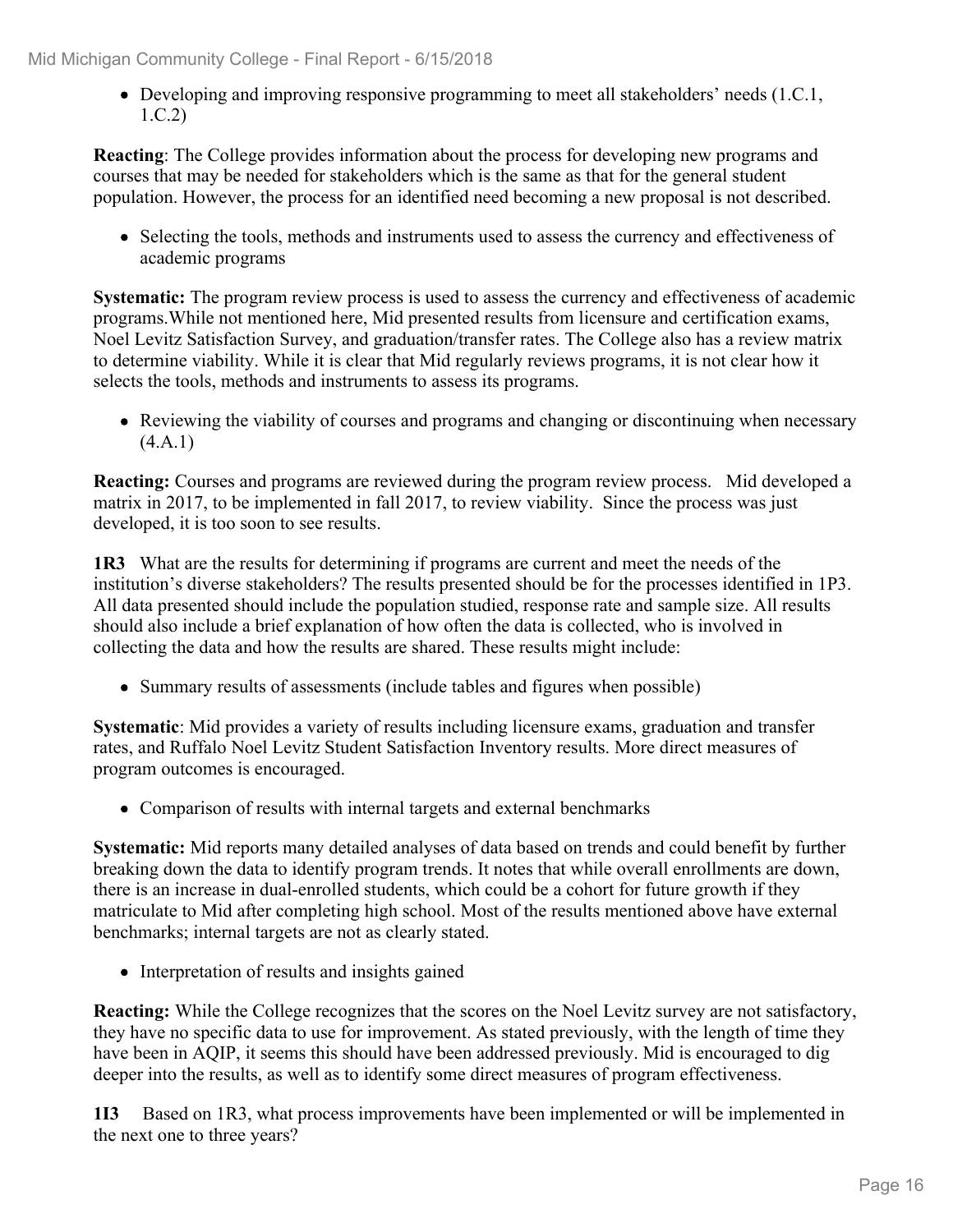Planned improvements include collecting data from internship experiences. It would be good to collect data other than satisfaction surveys, in order to get direct measures of the experiences. Mid also plans to implement the Full Measure app which will allow Mid to monitor students' academic progress and identify barriers to their progress.

## 1.4: ACADEMIC PROGRAM QUALITY

Academic Program Quality focuses on ensuring quality across all programs, modalities and locations. The institution should provide evidence for Core Components 3.A. and 4.A. in this section.

**1P4** Describe the processes for ensuring quality academic programming. This includes, but is not limited to, descriptions of key processes for the following:

Determining and communicating the preparation required of students for the specific curricula, programs, courses and learning they will pursue (4.A.4)

**Aligned:** MMCC has established course prerequisites which are published and publicly available. The college should be commended for analyzing and updating those standards relative to student preparation and success. It does not appear that a common syllabus is used across course sections, but a project to review syllabi led to the establishment of master course proficiencies.

Evaluating and ensuring program rigor for all modalities, locations, consortia and dual-credit programs (3.A.1, 3.A.3, 4.A.4)

**Aligned:** MMCC ensures program rigor regardless of modality or location through master course proficiencies, program review and NACEP accreditation for concurrent enrollment. The Office of Online Learning and Development as well as the Instructional Designer in Distance Education support faculty teaching in the online format.

Awarding prior learning and transfer credits (4.A.2, 4.A.3)

**Aligned:** Board policy establishes the guidelines related to the awarding of credit. The portfolio details the processes the college uses to award for Non-Traditional and prior learning as well as transfer credits. The college evaluates CLEP, AP, Military, and articulated courses. Transfer credit is accepted if it meets the requirements outlined in MMCC's policies.

• Selecting, implementing and maintaining specialized accreditation(s) (4.A.5)

**Systematic**: Technical programs are accredited by appropriate agencies and faculty are encouraged to participate in conferences to remain current in industry standards and trends. While Mid provides a list of the specialized accreditations, and it is clear that advisory boards assist in maintaining program relevancy, information is not provided as to how the institution decides which specialized accreditations to pursue.

Assessing the level of outcomes attainment by graduates at all levels (3.A.2, 4.A.6)

**Reacting:** Mid is implementing a process, based on the DQP framework, to assess outcome attainment throughout all levels of award. The Assessment Committee is leading a project to incorporate DQP proficiencies with assignments in Moodle for a more standardized evaluation. Since this project is in the implementation phase, it is at the reacting level currently. As Mid implements the process, and continually evaluates and improves it, they will advance in maturity.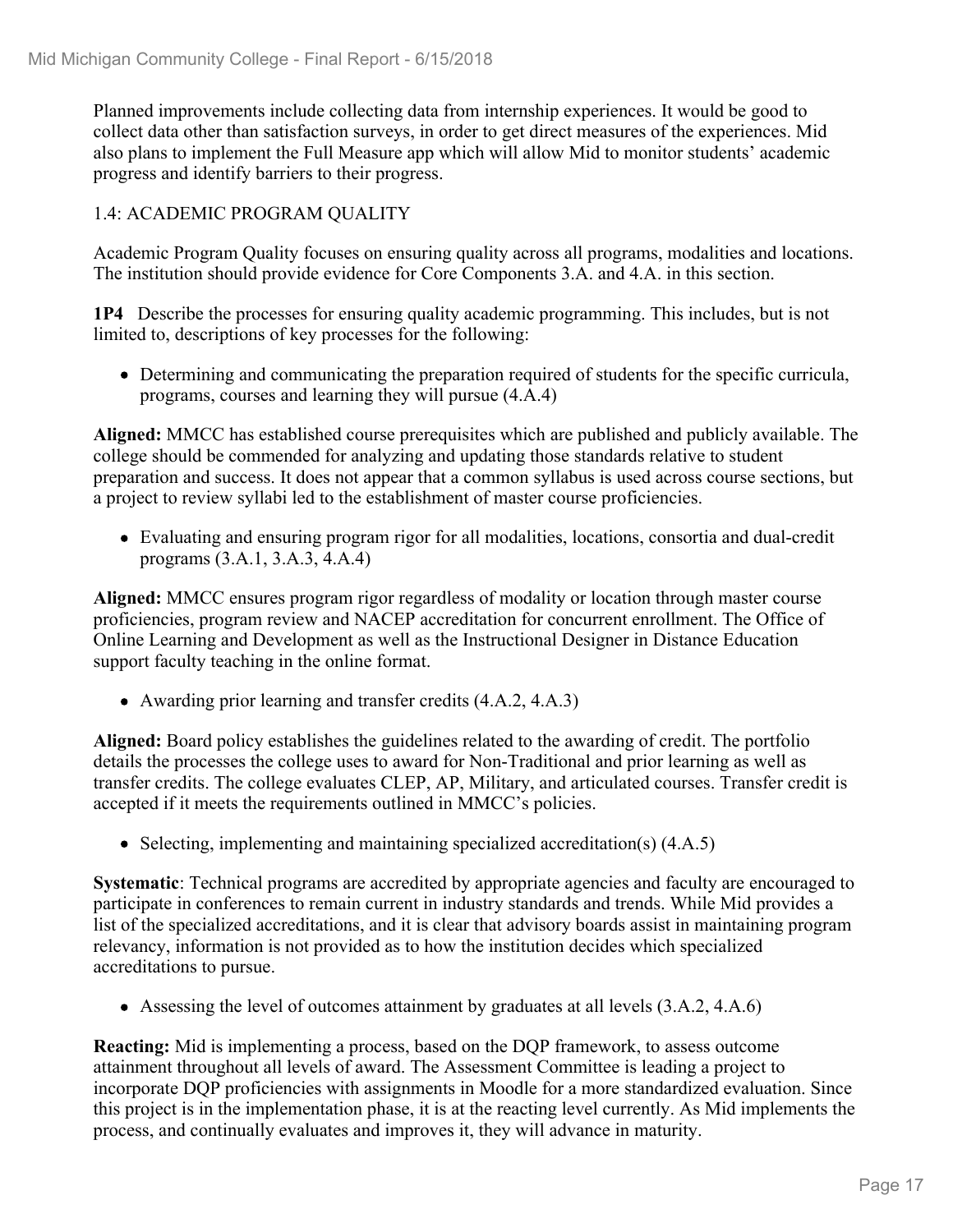• Selecting the tools, methods and instruments used to assess program rigor across all modalities

**Aligned:** The college uses Master Course Proficiencies to ensure rigor across sections and modalities. Program Review and new program development processes include evidence of instruments and measures for assessment. The 2017 Annual Instructional Report showed no differences in grade outcomes between online and face-to-face classes.

**1R4** What are the results for determining the quality of academic programs? The results presented should be for the processes identified in 1P4. All data presented should include the population studied, response rate and sample size. All results should also include a brief explanation of how often the data is collected, who is involved in collecting the data and how the results are shared. These results might include:

• Summary results of assessments (include tables and figures when possible)

**Systematic:** Since the last Systems Portfolio in 2012, all health sciences programs had site visits and all retained accreditation. Off-Campus programs assess measures for student progression, persistence, retention, completion, however similar data is not provided for on-campus programs; a comparison in data would be meaningful. Grade attainment for various delivery modes is examined. Enrollment statistics and student feedback are used to measure program quality.

Comparison of results with internal targets and external benchmarks

**Systematic:** While Mid does an adequate job of collecting information and internal data and trends, it is unclear as to if or how internal targets are set. Furthermore, it is not evident how the data collected is evaluated and used to make improvements. The summary results show no significant differences in outcomes from students taking courses over different modalities. Off-Campus students earn higher GPAs than regular (on-campus?) students. Licensure and pass rates are comparable with external benchmarks and GPAs of transfer students are higher than native university students.

• Interpretation of results and insights gained

**Systematic:** Mid analyzes results in a number of areas, and continues to refine the tools and processes. However, it is not clear how the data are used for decision-making.

**1I4** Based on 1R4, what process improvements have been implemented or will be implemented in the next one to three years?

 A specialized accreditation committee is being developed, as well as a Program Development Process. Mid collects a lot of data and may gain insights by comparing outcomes for non-technical and technical students. Additionally, setting internal targets can help MMCC advance in this category.

## 1.5: ACADEMIC INTEGRITY

Academic Integrity focuses on ethical practices while pursuing knowledge. The institution should provide evidence for Core Components 2.D. and 2.E. in this section.

**1P5** Describe the processes for supporting ethical scholarly practices by students and faculty. This includes, but is not limited to, descriptions of key processes for the following:

Ensuring freedom of expression and the integrity of research and scholarly practice (2.D., 2.E.1,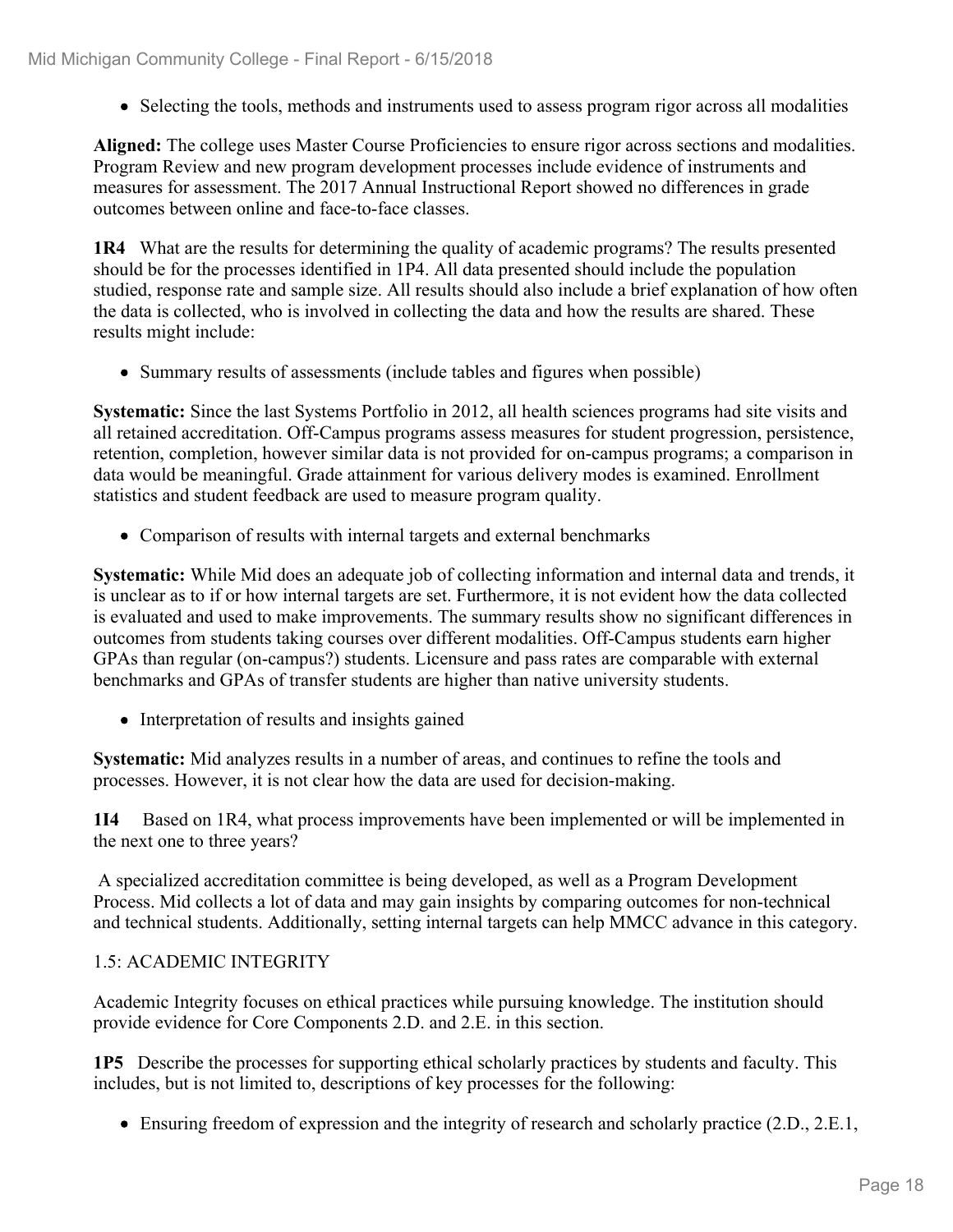## 2.E.3)

**Aligned**: MMCC is committed to ensuring freedom of expression and academic integrity as evidenced through the Master Agreement between Faculty Senate and the Board of Trustees, and through training on ethical practices for students and employees.

• Ensuring ethical learning and research practices of students (2.E.2, 2.E.3)

**Systematic:** The College has appropriate policies in place to address ethical learning and research policies. The Student Code of Conduct and the Academic Dishonesty Policy and Procedure communicate the college's expectations for ethical learning and research and the consequences of violating the policy. Mid may benefit from institutionalizing what constitutes plagiarism and cheating and providing guidelines for infractions of policies to ensure consistency across the university.

• Ensuring ethical teaching and research practices of faculty (2.E.2, 2.E.3)

**Systematic:** Mid states that it supports research and inquiry by faculty, especially as it pertains to the scholarship of teaching and learning. An IRB is in place with oversight to ensure ethical practices in research. Ensuring ethical teaching is not mentioned in this response. It is not evident that Mid's policies related to research and ethical teaching are reviewed on a regular basis.

• Selecting the tools, methods and instruments used to evaluate the effectiveness and comprehensiveness of supporting academic integrity

**Systematic:** Mid utilizes Maxient software to collect and track data related to the Student Code of Conduct. Processes and responsibilities are in place to address instances of inappropriate student conduct. It is not clear how Mid measures or evaluates ethics in teaching or research by faculty.

**1R5** What are the results for determining the quality of academic integrity? The results presented should be for the processes identified in 1P5. All data presented should include the population studied, response rate and sample size. All results should also include a brief explanation of how often the data is collected, who is involved in collecting the data and how the results are shared. These results might include:

• Summary results of measures (include tables and figures where appropriate)

**Reacting:** At this point, the College only reports on the number of training programs presented to students and faculty concerning integrity. Information about problems or infractions is not provided. While providing training is essential, data points that indicate the training is successful is also important.

• Comparison of results with internal targets and external benchmarks

**Reacting:** Mid acknowledges a lack of information to report in this area. It is critical that relevant data be identified and collected in order to determine effectiveness in this area.

• Interpretation of results and insights gained

**Reacting:** As there is little to report in terms of results, no interpretation is provided.

**1I5** Based on 1R6, what process improvements have been implemented or will be implemented in the next one to three years?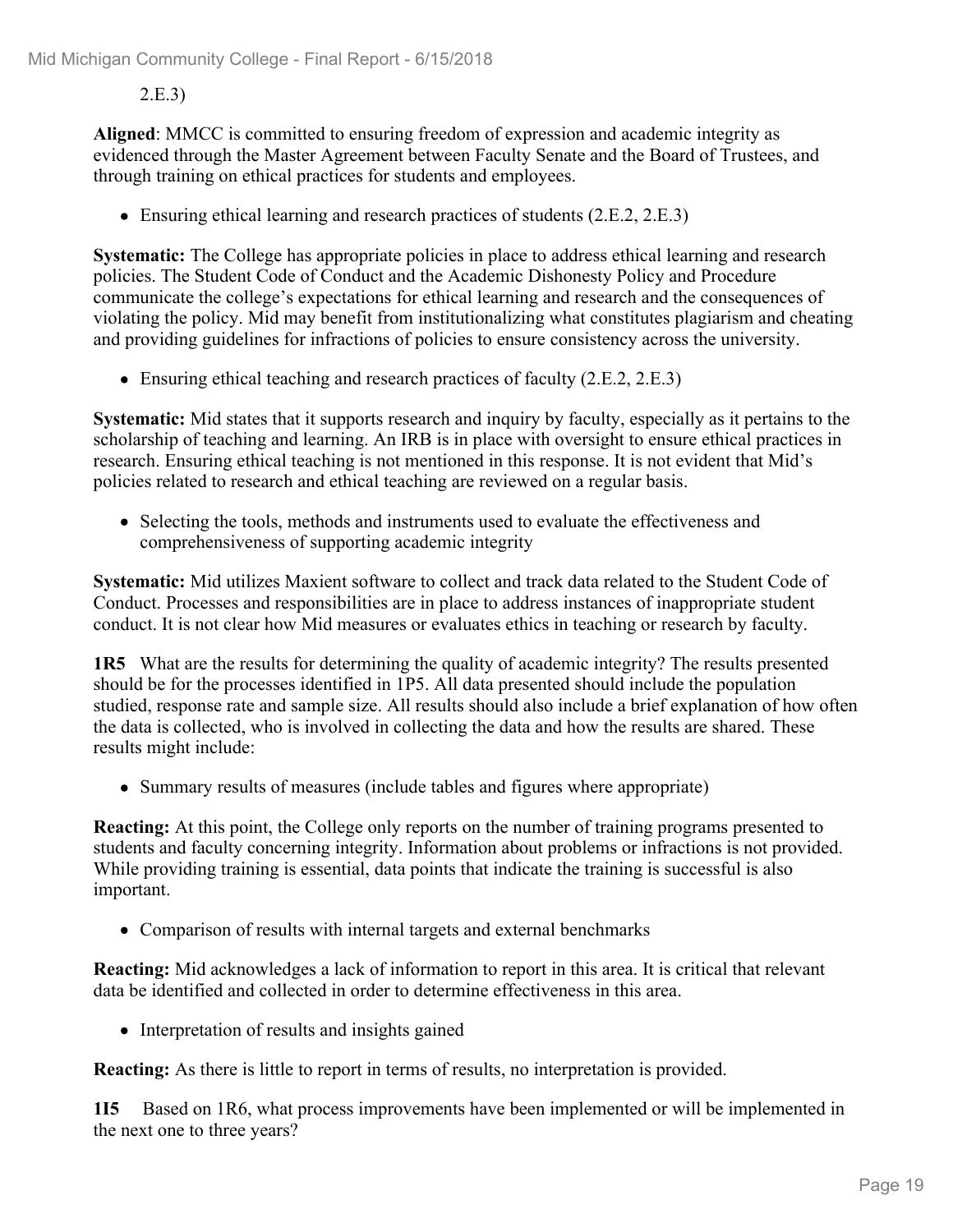While the College has appropriate policies and agreements in place, as well as a software package to assist in documentation, there has been little progress in terms of developing an actual process to report, collect, and analyze relevant information.

## **CATEGORY SUMMARY**

Mid-Michigan Community College is primarily Systematic in its processes and Reacting to Systematic in its results in this category. While Mid has a number of processes in place that appear to support development of programs with solid common learning outcomes, and the DQP provides consistency across programs, there is not a well-developed process in place to use data as effectively as possible. In many cases there is no comparable data, and the institution needs to identify specific information needed to support a quality improvement process.

## **CATEGORY STRATEGIC ISSUES**

Processes are not evaluated for effectiveness.

## **Interim Monitoring (if applicable)**

*No Interim Monitoring Recommended.*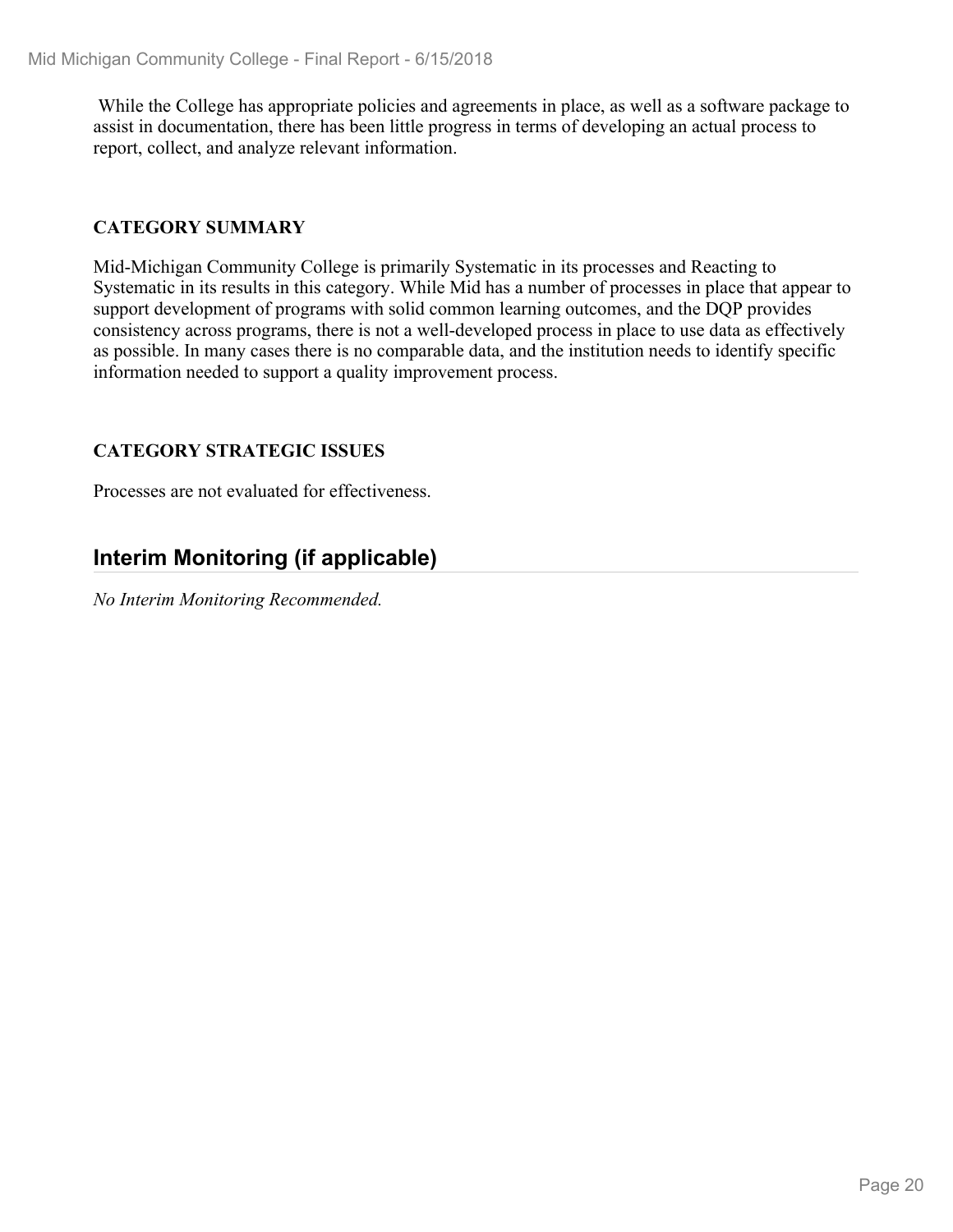## **II - Meeting Student and Other Key Stakeholder Needs**

Focuses on determining, understanding and meeting needs of current and prospective students and other key stakeholders, such as alumni and community partners.

#### **Instructions for Systems Appraisal Team**

In this section, the team should provide a consensus narrative that focuses on the processes, results and improvements for Current and Prospective Student Needs, Retention, Persistence and Completion, Key Stakeholder Needs, Complaint Processes, and Building Collaborations and Partnerships.

Independent Category Feedback for each AQIP Category from each team member should be synthesized into an in-depth narrative that includes an analysis of the institution's processes, results and quality improvement efforts for each category. Wording from the Stages in Systems Maturity tables for both processes and results should be incorporated into the narrative to help the institution understand how the maturity of processes and results have been rated. The narrative should also include recommendations to assist the institution in improving its processes and/or results. It is from this work that the team will develop a consensus on the Strategic Challenges analysis, noting three to five strategic issues that are crucial for the future of the institution. Please see additional directions in the **Systems Appraisal procedural document** provided by HLC.

## **Evidence**

Category 2 focuses on determining, understanding and meeting needs of current and prospective students and other key stakeholders, such as alumni and community partners.

### 2.1: CURRENT AND PROSPECTIVE STUDENT NEED

Current and Prospective Student Need focuses on determining, understanding and meeting the nonacademic needs of current and prospective students. The institution should provide evidence for Core Components 3.C. and 3.D in this section.

2P1 Describe the processes for serving the academic and non-academic needs of current and prospective students. This includes, but is not limited to, descriptions of key processes for the following:

• Identifying underprepared and at-risk students, and determining their academic support needs (3.D.1)

**Systematic:** As an open-enrollment institution, Mid serves a large number of underprepared students. All new and transfer students are evaluated using multiple measures. This evaluation serves as the initial point in determining academic needs. Additionally, faculty can refer students using an online form. This form goes to the Office of Student Oversight which is then responsible for referring students to appropriate resources.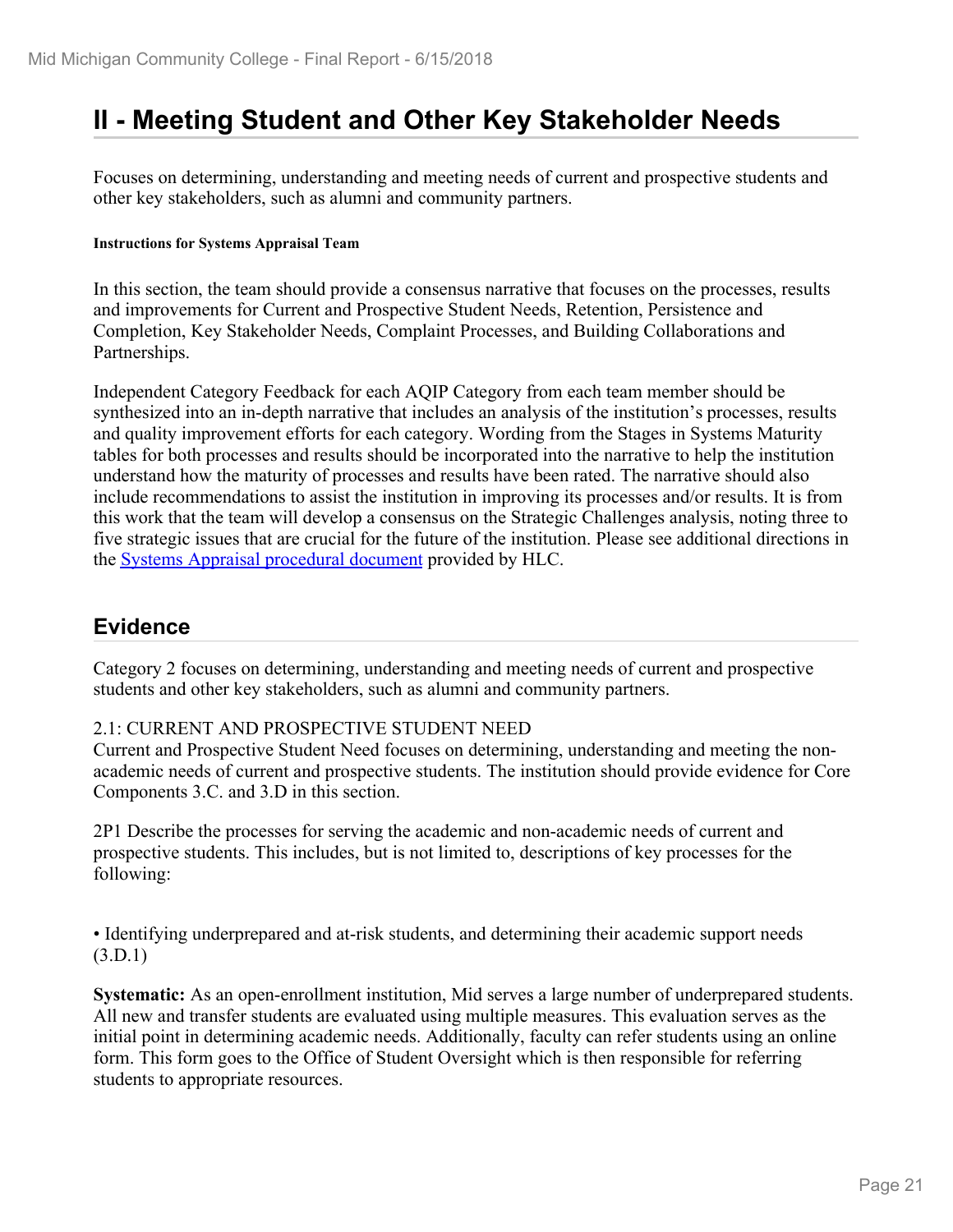• Deploying academic support services to help students select and successfully complete courses and programs (3.D.2)

**Aligned:** The college provides aligned academic support and career discovery processes starting as early as middle school and continuing through college. Mid Mentors functions as a point of contact for students and the Career Services Office assists students through orientation, workshops, individual assessment, and career exploration tools.

• Ensuring faculty are available for student inquiry (3.C.5)

**Systematic:** In addition to the Learning Management System that facilitates communication, the Faculty Master Agreement requires faculty to have five office hours a week, and faculty must have a presence on campus four days a week.

• Determining and addressing the learning support needs (tutoring, advising, library, laboratories, research, etc.) of students and faculty (3.D.1, 3.D.3, 3.D.4, 3.D.5)

**Systematic:** New students and developmental students have required support through advisors and placement. Students can self-identify and request basic academic support services or are referred to resources through placement testing. Specialized services for international, disabled, dual-enrolled, and other student cohorts are in place to serve individual cohorts as applicable. However, there is no mention of the learning support needs of faculty.

• Determining new student groups to target for educational offerings and services

**Integrated:** MMCC has a commendable integrated process for analyzing trends and future needs through a cross-functional Employment Management Committee that meets bi-monthly and uses data analysis to inform their projections and enrollment targets. Deans use data from an internally developed rubric to establish current targets for the divisions, and to inform discussions on curriculum, staffing, and facility needs.

• Meeting changing student needs

**Systematic:** Mid provides an extensive list of changes and initiatives that have been implemented to meet student needs. Mid indicates that it uses in part data from the Ruffalo Noel Levitz Student Satisfaction Survey, but does not say on what other information decisions are based. The system could be improved by collecting data from ongoing student contacts with student services, faculty, and staff.

• Identifying and supporting student subgroups with distinctive needs (e.g., seniors, commuters, distance learners, military veterans) (3.D.1)

**Reacting:** MMCC relies on students to self-report subgroups with which they identify and has services for Veterans, students with disabilities, and those who are eligible for TRiO services. These appear to be reacting responses to students with distinctive needs. The College may have an opportunity to use data from the Enrollment Management Committee or by mining its own databases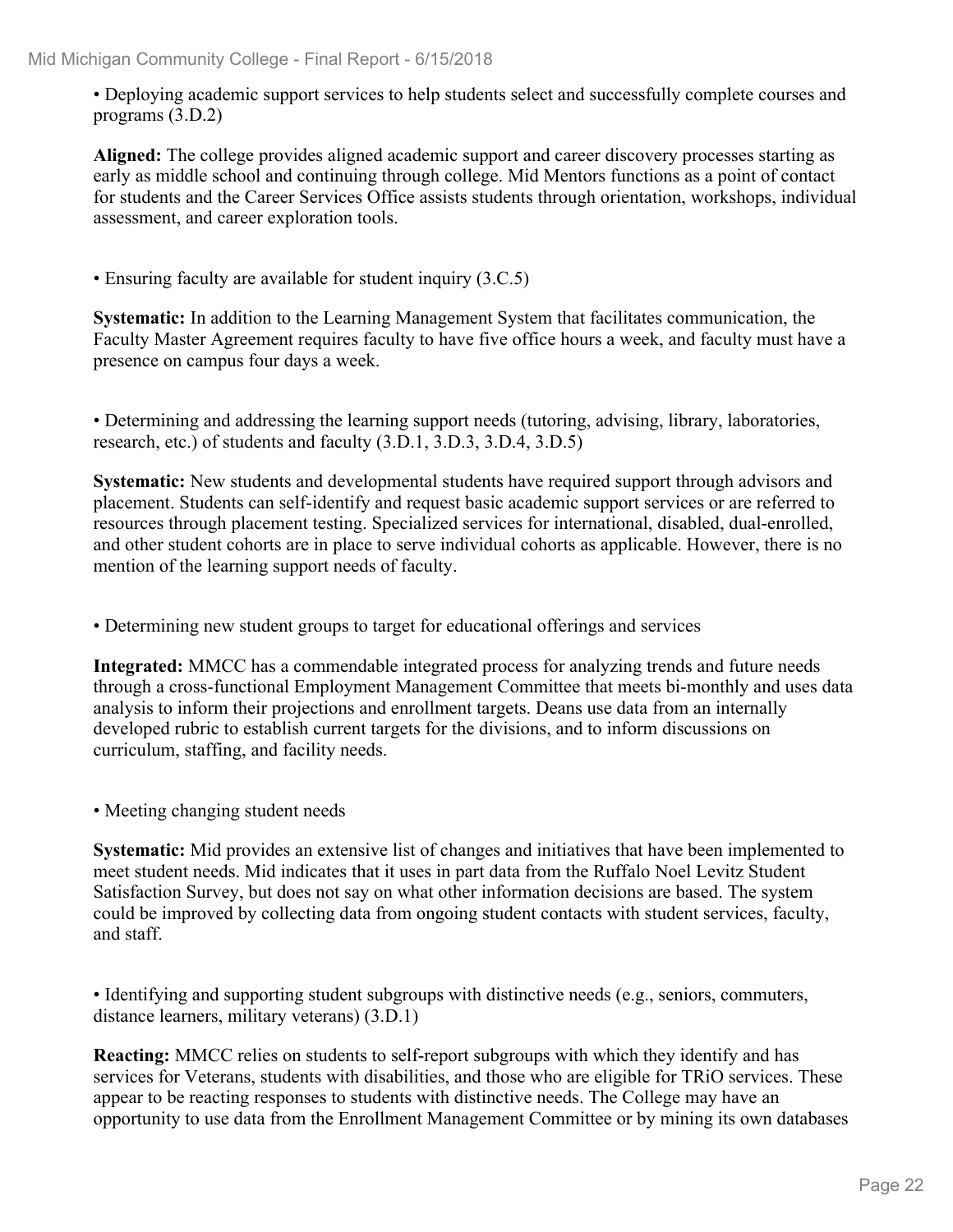to identify other possible subgroups in need of distinctive services. For example, are there distinctive needs of dual enrollment or distance learners?

• Deploying non-academic support services to help students be successful (3.D.2)

**Reacting:** MMCC refers students to outside resources for non-academic support services. This is evidence of a reactive process, possibly due to limited resources. The College could move to a systematic level if it can identify a point of contact for students in need of urgent non-academic support services. For example, the portfolio does not mention financial aid support, mental health support, or how Title IX issues are handled.

• Ensuring staff members who provide non-academic student support services are qualified, trained and supported (3.C.6)

**Aligned:** Staff qualifications and requirements are established as part of the hiring process. Qualifications are verified during the screening process. The College provides professional development opportunities and resources.

• Communicating the availability of non-academic support services (3.D.2)

**Systematic:** Rather than duplicating services, Mid partners with community agencies to provide nonacademic services. 211 provides direct access to information and referrals. MMCC students learn of non-academic support services during orientation, on the College website, and through the monthly newsletter.

• Selecting the tools, methods and instruments to assess student needs

**Systematic:** The College relies on Ruffalo Noel-Levitz SSI to assess student needs. Committees use that data to determine if other instruments should be purchased or developed internally. The multiple measurements placement assessment instrument was a product of this process. However, relying on data collected annually from a sample population can provide limited data that could lead to lag time in identifying student needs and responding to them. Collecting data on students at points of contact with faculty and staff can provide more immediate results and would be evidence of a higher level of maturity.

• Assessing the degree to which student needs are met

**Systematic:** Key items of importance to students are determined through the Ruffalo Noel-Levitz SSI which guides the selection of appropriate tools. However, the survey is administered to only a sample of students and is based on student perception. It is not clear what the average response rate is. More direct measures of meeting student needs, in addition to the SSI, would help MMCC advance in maturity.

2R1 What are the results for determining if current and prospective students' needs are being met? The results presented should be for the processes identified in 2P1. All data presented should include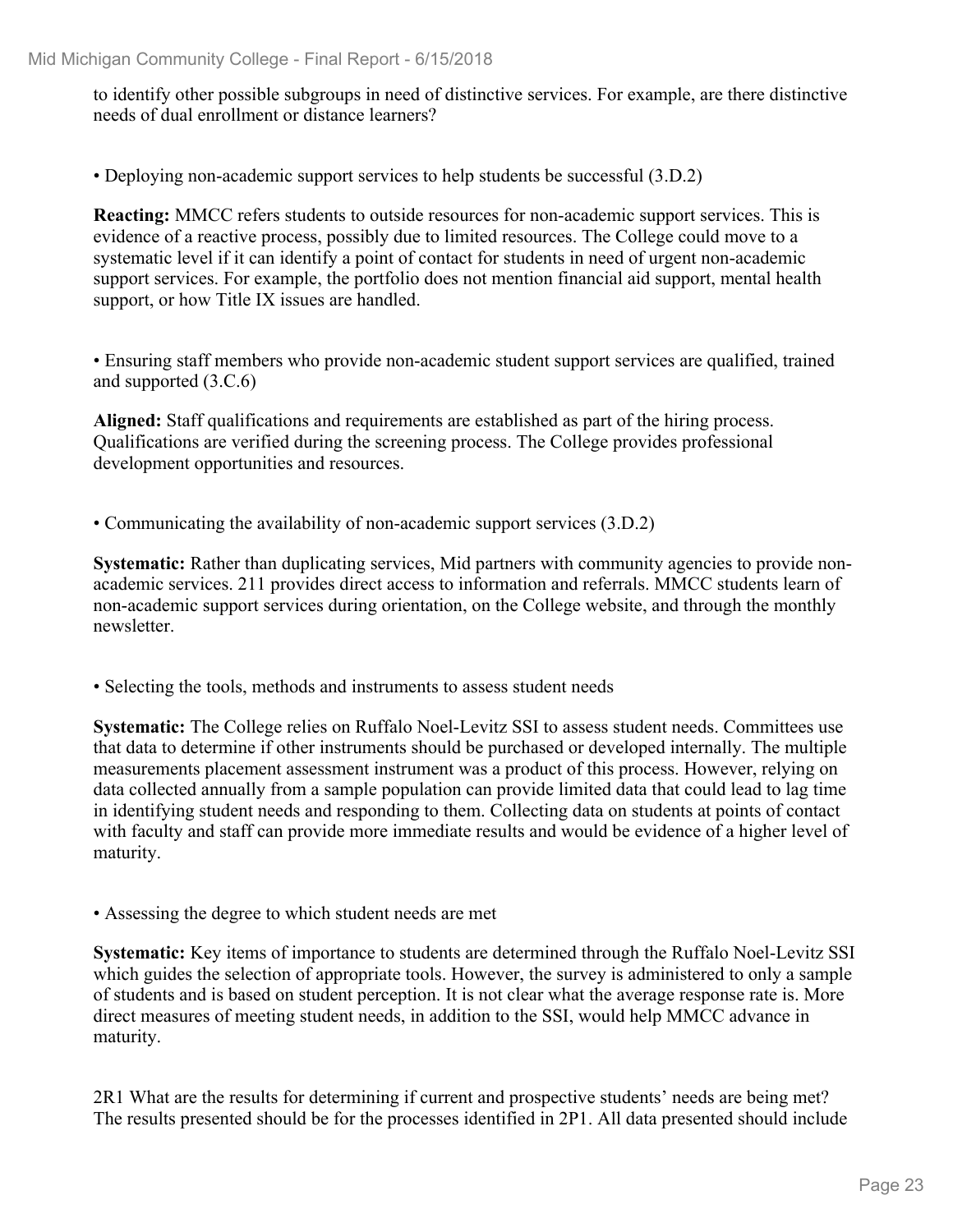the population studied, response rate and sample size. All results should also include a brief explanation of how often the data is collected, who is involved in collecting the data and how the results are shared. These results might include:

• Summary results of measures (include tables and figures when possible)

**Systematic**: Results from the SSI are provided which provide a comparison to the national average. Results are mixed, with Mid rating lower than the national average in Meeting Diverse Stakeholder Needs, yet they score much higher than the national average on Academic Advising and Counseling. However, the results are not dated. Since the SSI is administered every year, Mid should be able to present trend data over time. It is also not clear what the response rate is, or how the sample is selected. Not having this information minimizes the significance of the results.

• Comparison of results with internal targets and external benchmarks

**Reacting:** While the charts provided clearly show how the College ranks in terms of comparison to the national averages, no discussion is offered concerning internal targets.

• Interpretation of results and insights gained

**Reacting:** MMCC reports that it needs to do surveys in multiple areas to further analyze results. This is an indication that the SSI may not be a sufficient tool for determining all student needs. The College needs to make further investigation of the results a priority, as many of the areas are vital to success for specific student cohorts (like older students, Veterans). Since the institution has been in AQIP since 2001, it's surprising that there is not a deeper level of analysis in this area.

2I1 Based on 2R1, what process improvements have been implemented or will be implemented in the next one to three years?

Mid acknowledges the limitations in using the SSI. While it provides a broad overview, there is a level of detail missing that is critical for the College to determine appropriate improvements and actions.

MMCC has more mature processes for analyzing and predicting enrollment trends than for analyzing the needs of its current students. Many student needs are integral to success for these cohorts. If not identified and addressed, the deficiency could lead to lower success rates for the College and more importantly, for the students.

The College has an opportunity to develop trend data and to expand survey and data collection for determining student needs and satisfaction. Student interactions with faculty, and with advising and other support services could be examined for possible trends for more responsive service. SSI is administered annually, and MMCC could identify additional areas for improvement through more timely data analyses.

2.2: RETENTION, PERSISTENCE AND COMPLETION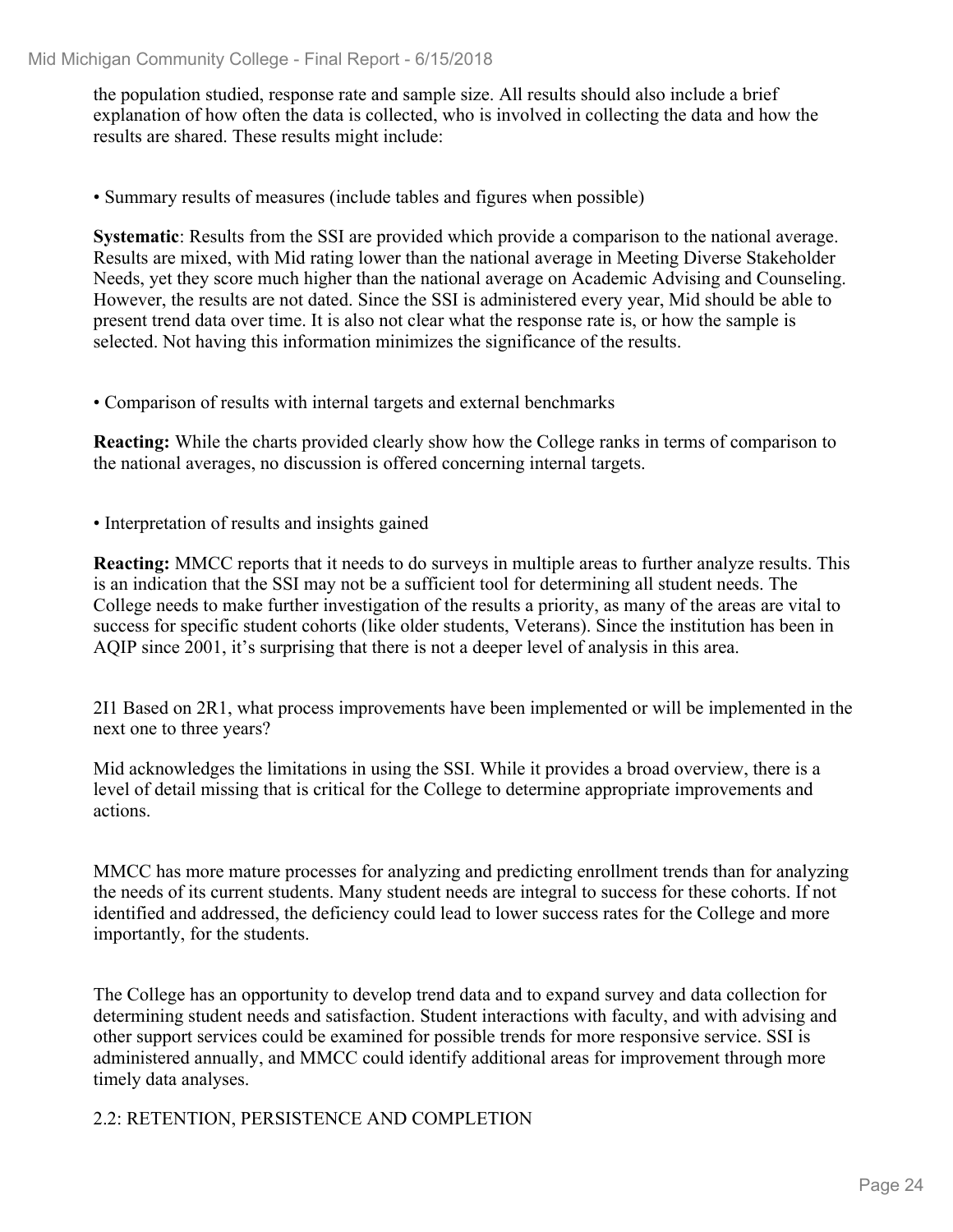Retention, Persistence and Completion focuses on the approach to collecting, analyzing and distributing data on retention, persistence and completion to stakeholders for decision making. The institution should provide evidence for Core Component 4.C. in this section.

2P2 Describe the processes for collecting, analyzing and distributing data on retention, persistence and completion. This includes, but is not limited to, descriptions of key processes for the following:

• Collecting student retention, persistence and completion data (4.C.2, 4.C.4)

**Aligned:** MMCC used previous feedback indicating that its processes for determining RPC data were not integrated or consistent. An IR position was created, and processes for standardizing RPC at specific, regular intervals were developed. Establishing official, trusted data helped the College develop reasonable, attainable targets for improvement. To move to an integrated maturity, MMCC should regularly evaluate its processes for optimum effectiveness.

• Determining targets for student retention, persistence and completion (4.C.1, 4.C.4)

**Aligned:** MMCC used its own refined RPC data and external data from state and national sources to inform setting its targets for RPC. In 2013, the Retention Committee led an exercise to identify factors affecting student attrition, primarily by surveying students and conducting focus groups. Analysis of this data led to the development of a plan to identify targets and ways to increase retention. It is not clear whether the data collection was a one-time event or if it is on-going.

• Analyzing information on student retention, persistence and completion

**Reacting**: As the result of personnel changes, Mid has made changes in this area. There is now a new Retention and Completion committee, with four subcommittees. Based on reports from the subcommittees, a work group is now developing a retention plan. It remains to be seen what this plan will entail, and the direction in which the college will move.

• Meeting targets for retention, persistence and completion (4.C.1)

**Reacting:** MMCC describes how it developed a process to determine its own targets yet reverted to using targets determined at state and federal levels. This is indicative of a reactive process. While useful for comparison in establishing its own target, it may not be in the College's best interest to rely on aggregate national targets. The portfolio does not describe a process for meeting RPC targets, only how the data is shared.

• Selecting the tools, methods and instruments to assess retention, persistence and completion (4.C.4)

**Reacting:** The portfolio does not report how it selected its own tools, methods, and instruments to assess RPC data. It appears that MMCC relies on the required reporting processes of external and independent agencies to determine its own processes. This indicates that MMCC is reacting to the tools, methods, and instruments determined by outside sources and not choosing its own. While it is necessary to meet the requirements of funders/agencies, the College may want to determine if there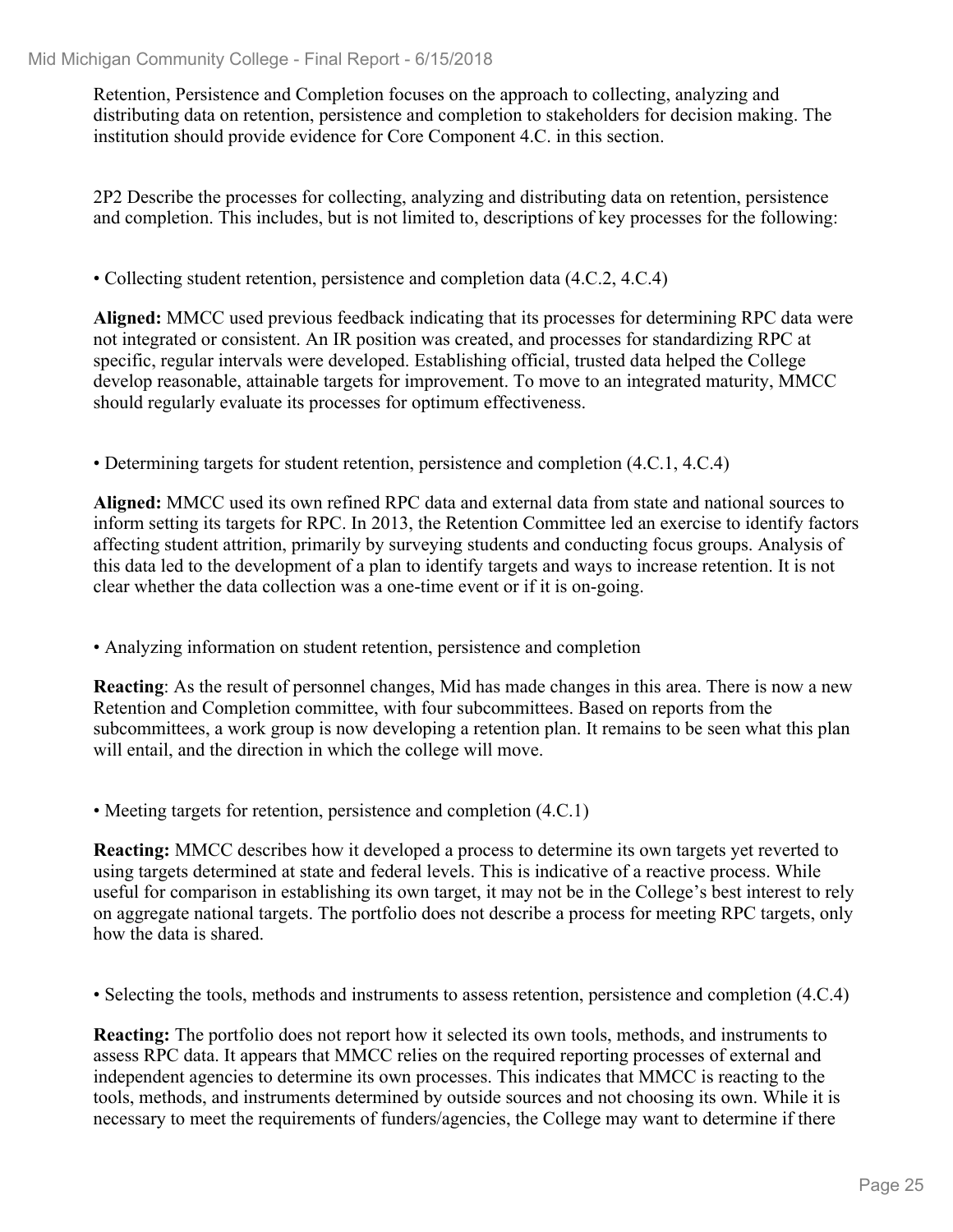are tools, other than those that are required, that may support the institution's goals.

2R2 What are the results for student retention, persistence and completion? The results presented should be for the processes identified in 2P2. All data presented should include the population studied, response rate and sample size. All results should also include a brief explanation of how often the data is collected, who is involved in collecting the data and how the results are shared. These results might include:

• Summary results of measures (include tables and figures when possible)

**Aligned:** MMCC provides results for retention and persistence in aggregate and by major. Completion, transfer, and placement rates are included for all students subdivided for technical students earning certificates. Providing summary results and trend data for context is an indication that summary results are aligned.

• Comparison of results with internal targets and external benchmarks

**Systematic**: The portfolio provides comparisons with external cohorts in the state and through the VFA. Most of the results are based on required reporting, while the VFA shows an attempt to reach beyond the minimum requirements for peer comparisons beyond the state lines.

**Reacting**: No internal trend targets were reported, just results.

• Interpretation of results and insights gained

**Systematic:** MMCC has a static target for course completion and relies on IPEDS and State targets for external comparison. The College reports consistency for results based on internal reporting, yet mixed results when compared to state and national results. These results appear to be systematic in maturity. If MMCC does further analysis to understand the discrepancies between internal and external comparisons it can increase the confidence level in its results and reporting.

2I2 Based on 2R2, what process improvements have been implemented or will be implemented in the next one to three years? (4.C.3)

Mid recognizes that further improvements are needed in this area, and that is very much supported by goals in the strategic plan. MMCC appears to have tools but perhaps not the resources or personnel to take full advantage of their capacity. This gap in analyzing and interpreting the results with a high degree of confidence appears to have lowered the institution's trust in its numbers. The College has reverted to using comparisons that may not be applicable or accurate. It would be valuable for the College to invest in examining its processes for gathering and reporting data to validate its results to its stakeholders and to plan for improvement.

### 2.3: KEY STAKEHOLDER NEEDS

Key Stakeholder Needs focuses on determining, understanding and meeting needs of key stakeholder groups, including alumni and community partners.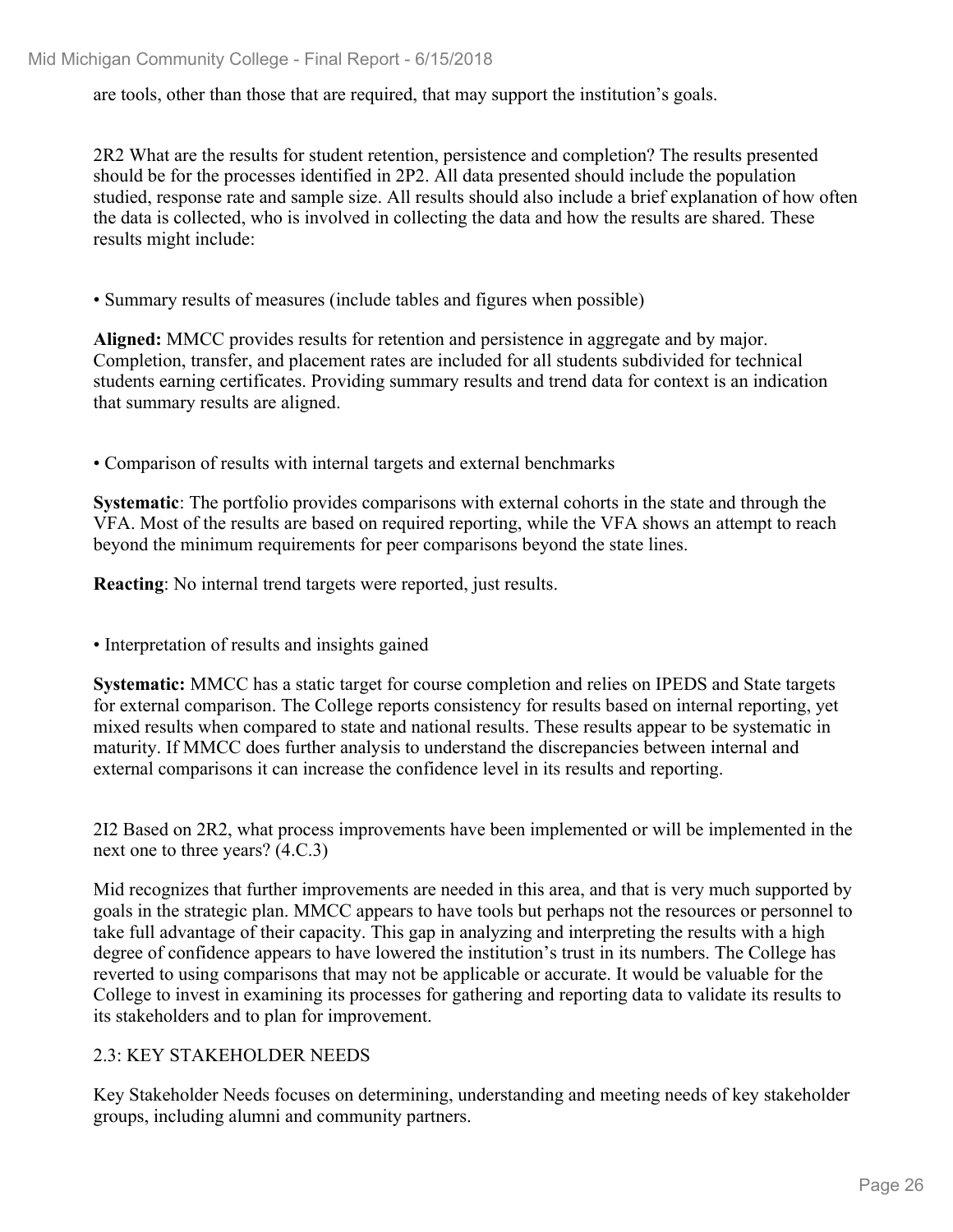2P3 Describe the processes for serving the needs of key external stakeholder groups. This includes, but is not limited to, descriptions of key processes for the following:

• Determining key external stakeholder groups (e.g., alumni, employers, community)

**Aligned:** MMCC leveraged an action project to create a process for identifying and evaluating key external stakeholder groups. This process is utilized by the college-wide Partnership Committee and incorporates worksheets, flowcharts, and rubrics to facilitate the process. The college-wide Partnership Committee is charged with identifying gaps, facilitating new partnerships, and evaluation of partnerships. Through an AQIP Action Project, the College developed a rubric to expedite this process. To advance to an integrated maturity, MMCC could routinely evaluate the process to ensure it remains effective.

• Determining new stakeholders to target for services or partnership

**Aligned:** Potential new stakeholders are identified through the contacts with advisory boards and community contacts, combined with environmental scanning done by the Workforce and Economic Division. When potential new stakeholders are identified they are submitted to the Partnership Committee to be evaluated through their established processes. This collaborative process is commendable and a model for aligned processes for the entire college community.

• Meeting the changing needs of key stakeholders

**Aligned:** MMCC meets the changing needs of its key stakeholders through regular contact with key college involvement, and through employer surveys and visits. The College has developed robust tools to evaluate the viability of new occupational and transfer programs that incorporates a wide variety of variables for analysis. These are collaborative aligned processes for developing and maintaining relationships with key stakeholders. To advance in maturity, MMCC can evaluate its processes to ensure they remain effective.

• Selecting the tools, methods and instruments to assess key stakeholder needs

**Aligned:** MMCC uses aligned processes to select the tools, methods, and instruments to assess these processes. An internal rubric was developed by the college-wide Partnership Committee to evaluate the partnerships. Additional tools are utilized by individual departments to analyze specific outcomes relative to its requirement and needs. To advance to an integrated maturity, MMCC could evaluate the processes to ensure they remain effective.

• Assessing the degree to which key stakeholder needs are met

**Systematic:** The College uses feedback from the stakeholders to determine the degree to which stakeholder needs are being met. MMCC may advance in maturity by including in its rubrics the measures that will be used to measure the effectiveness of partnerships. This would provide some objectivity to the assessment process.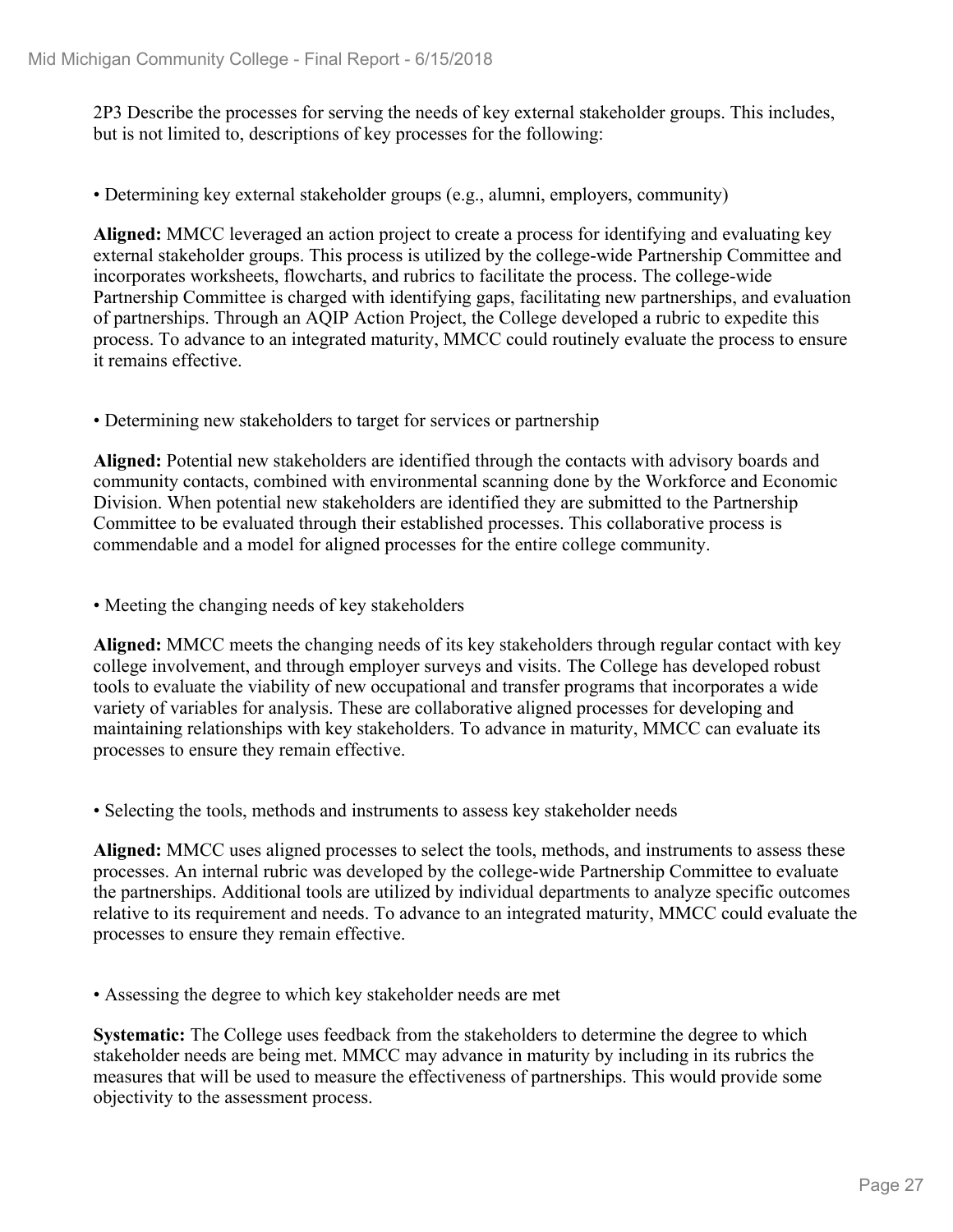2R3 What are the results for determining if key stakeholder needs are being met? The results presented should be for the processes identified in 2P3. All data presented should include the population studied, response rate and sample size. All results should also include a brief explanation of how often the data is collected, who is involved in collecting the data and how the results are shared. These results might include:

• Summary results of measures (include tables and figures when possible)

**Systematic:** Mid provides several examples of surveys which are used. While the Business survey results provide valuable information for the college in terms of area employment needs, it does not provide information upon which to evaluate the College's success in meeting these. The Sample Partnership Evaluation is a well- designed tool that can very much yield information about success in meeting the needs of the partnership.

• Comparison of results with internal targets and external benchmarks

**Reacting:** While some good information is contained in the various surveys, there was no discussion concerning targets and benchmarks.

• Interpretation of results and insights gained

**Systematic:** Results from surveys were not clear, and the College might benefit from asking respondents to rank their needs by priority, and then rate the extent of their satisfaction with outcomes and performance of students placed with employers.

2I3 Based on 2R3, what process improvements have been implemented or will be implemented in the next one to three years?

Trend data will be extremely helpful in evaluating MMCC's results for meeting key stakeholder needs. Survey results need to be further evaluated—it appears that the respondents have a very young workforce with few retirements in the foreseeable future, except in a few areas (like HVAC). Accurate analysis of these data points could be very informative for college planning, if it is representative of the existing and future stakeholders' needs. MMCC is in the process of developing a Career Center. MMCC has now been named the Apprenticeship standard holder for the Mid Michigan region. It is not clear why this was not mentioned earlier in the portfolio.

## 2.4: COMPLAINT PROCESSES

Complaint Processes focuses on collecting, analyzing and responding to complaints from students or key stakeholder groups.

2P4 Describe the processes for collecting, analyzing and responding to complaints from students and stakeholder groups. This includes, but is not limited to, descriptions of key processes for the following:

• Collecting complaint information from students

**Systematic:** MMCC has an online form which students may use for complaints or comments.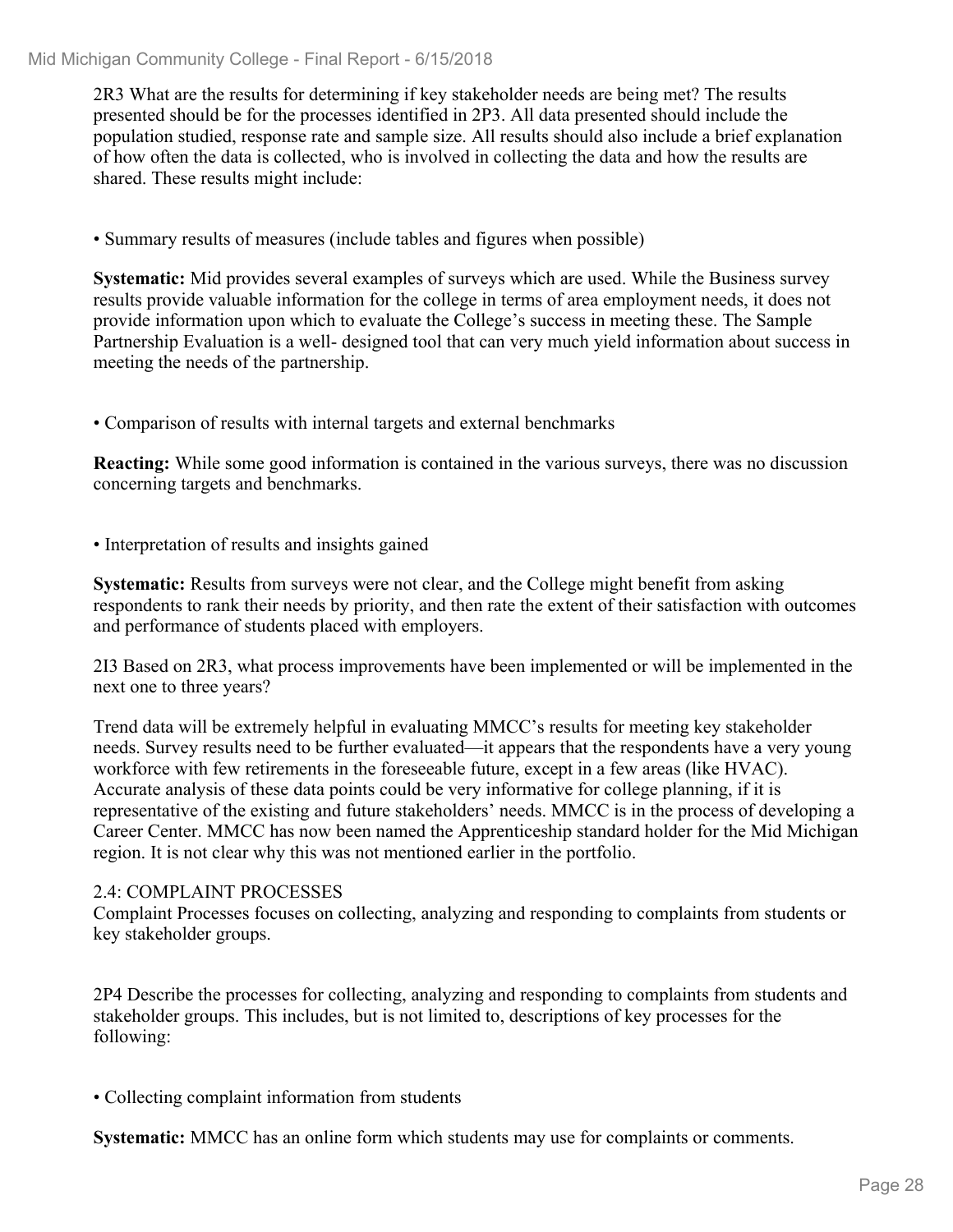Students can enter anonymous complaints, or formal complaints which have separate processes for following up. A detailed process is in place to address grade grievances. The college uses Maxient to track and document conduct issues and concerns.

• Collecting complaint information from other key stakeholders

**Systematic:** Internal stakeholders (staff, faculty, supervisors) can log complaints through the ideaQ system for College Council to address. Personnel Services handles complaints about other staff and human resources matters. A Help Desk system collects and routes requests regarding technology and facilities. These processes appear to be systematic in nature. While there are avenues for others to report issues, it is not clear how those processes are communicated to all stakeholders.

• Learning from complaint information and determining actions

**Systematic:** In terms of student issues, the College looks for trends and consistent issues during the response process. Academic complaints are processed by Academic Administrators who evaluate trends in totality. The Student Oversight Committee reviews and evaluates complaints registered by or involving student behavior. When trends are identified, they are addressed with the appropriate person or department.

**Reacting:** However, it is not clear how actions are determined with complaints from external stakeholders. Nor is it clear how trends are identified.

• Communicating actions to students and other key stakeholders

**Systematic**: Student complaints are addressed by the Academic Administrator and outcomes are reported to the originator of the complaint through their preferred communication media. It is unclear if or how the College reports intermittent actions or occurrences regarding student complaints outside the annual report.

• Selecting the tools, methods and instruments to evaluate complaint resolution

**Reacting:** In 2014, the College selected Maxient as the provider for complaint resolution. However, this tool appears to be used for the purpose of tracking student incidences of academic dishonesty, conduct, and harassment. Tools for processing complaints from other stakeholders are not included.

2R4 What are the results for student and key stakeholder complaints? The results presented should be for the processes identified in 2P4. All data presented should include the population studied, response rate and sample size. All results should also include a brief explanation of how often the data is collected, who is involved in collecting the data and how the results are shared. These results might include:

• Summary results of measures (include tables and figures when possible)

**Reacting:** It is not clear from the evidence provided if student conduct is tracked or if the incidences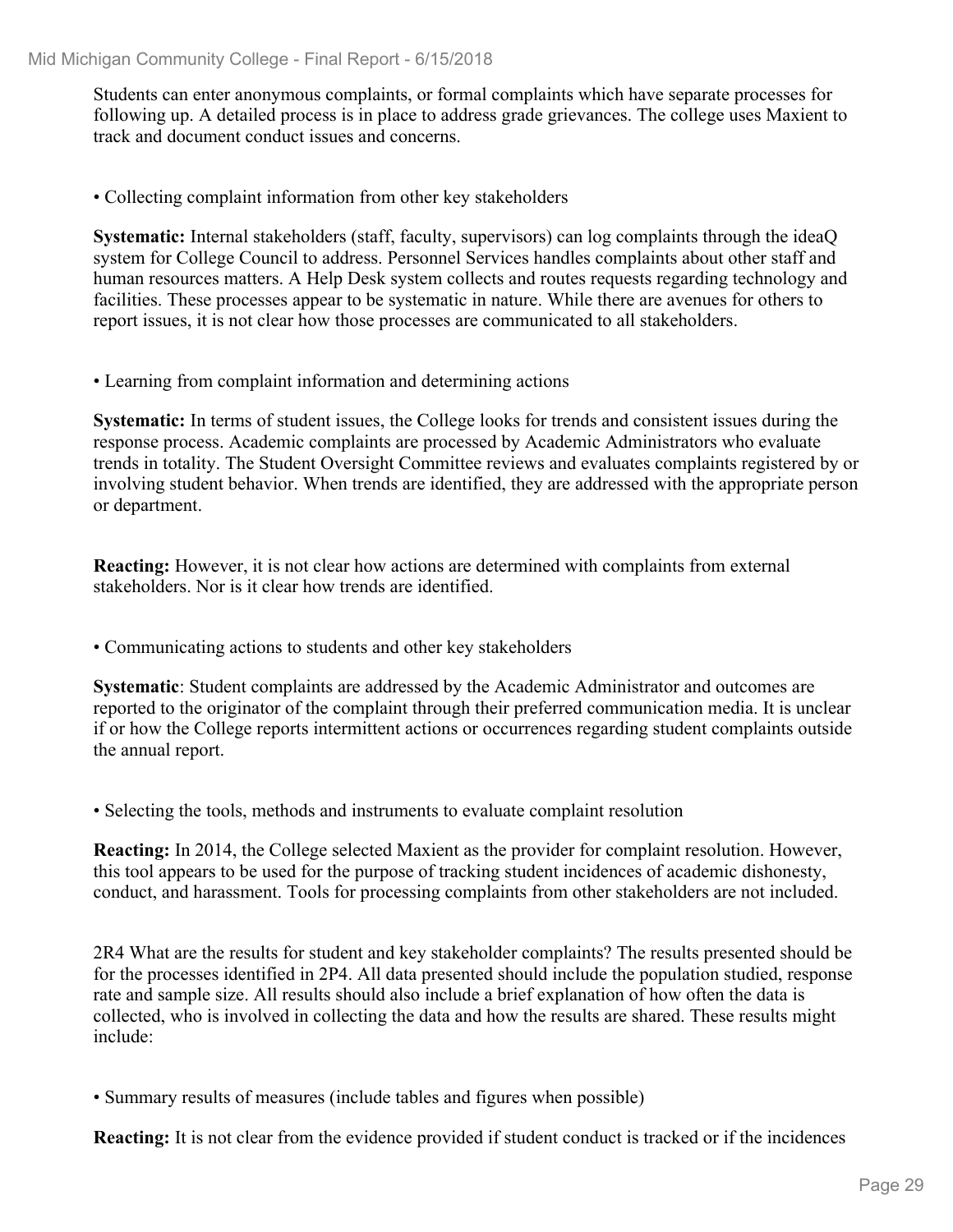recorded are the result of student complaints. If these are student complaints, no outcomes are included. The departments related to faculty complaints are reported, but no other details are provided. The lack of results indicates a reacting process.

• Comparison of results with internal targets and external benchmarks

Reacting: No internal targets or external benchmarks were documented. The College has an opportunity to research possible benchmarks through Maxient or Clery reports.

• Interpretation of results and insights gained

**Reacting:** MMCC is at a reacting level for this area. Inadequate data appears to be collected which limits the interpretation and analysis of its complaint systems. The College has results but cannot use them to make informed decisions because of its incomplete and vague nature.

2I4 Based on 2R4, what process improvements have been implemented or will be implemented in the next one to three years?

The narrative of the portfolio implies that the Maxient system is used to collect student complaints, however it is not evident from the results presented that this is the case. Limited results are reported, which makes any evaluation of the process less than meaningful. Mid reports that it intends to incorporate an employee complaint process into the Maxient system.

### 2.5: BUILDING COLLABORATIONS AND PARTNERSHIPS

Building Collaborations and Partnerships focuses on aligning, building and determining the effectiveness of collaborations and partnerships to further the mission of the institution.

2P5 Describe the processes for managing collaborations and partnerships to further the mission of the institution. This includes, but is not limited to, descriptions of key processes for the following:

• Selecting partners for collaboration (e.g., other educational institutions, civic organizations, businesses)

**Aligned:** Selection of collaborating partners is a function of the Partnership Committee and Off Campus Advisory Committee (OCAC). The Partnership Committee takes a proactive approach, collaborating with other campus departments and seeking partners to fill gaps. The OCAC is tasked with selecting, buiding, and maintaining partnerships with K-12 schools.

• Building and maintaining relationships with partners

**Systematic:** While the Partnership Committee and OCAC take the lead in identifying, pursuing, and evaluating partnerships, key campus personnel have the responsibility for building and maintaining the partnership. These roles are determined by the type of partnership, and where it best fits into the college culture. These could be staff in Workforce and Economic Development, or in the academic areas, and the frequency of contact varies based on needs of the partnership. It is not clear how the Partnership Committee and OCAC communicate with the key campus personnel who have the responsibility for maintain the partnerships – it is assumed that there is collaboration between the two.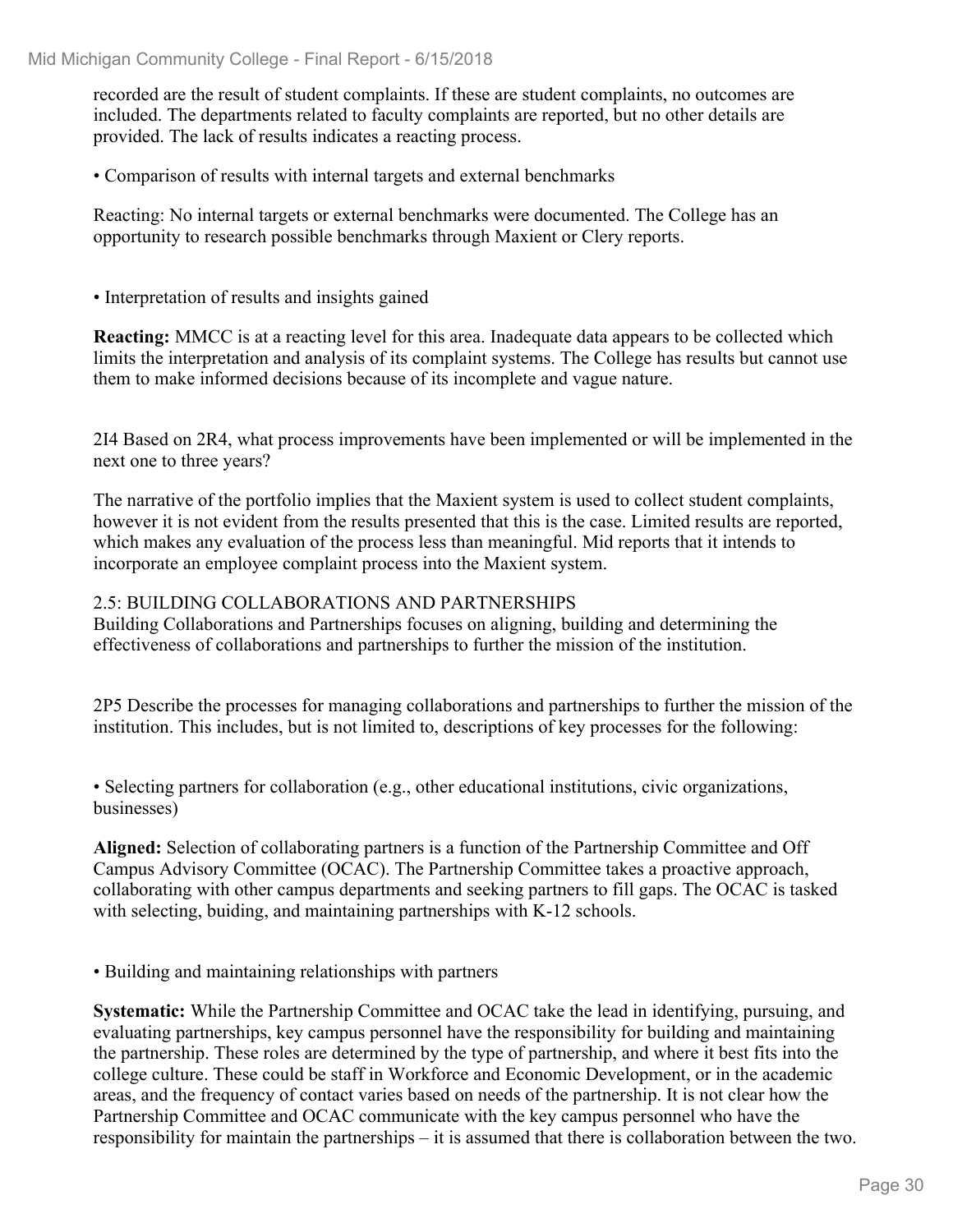• Selecting the tools, methods and instruments to assess partnership effectiveness

**Systematic:** The Partnership Committee has the responsibility for identifying tools, methods and instruments. A rubric which can be used at all stages of the partnership development has been developed, as well as a Partnership Evaluation Form. However, the results presented do not include results from the rubric, so it is unclear whether the evaluation tool is being used.

• Evaluating the degree to which collaborations and partnerships are effective

**Systematic:** MMCC created and revised the rubric to evaluate the effectiveness of the partnership relationships. Areas of evaluation include Shared Vision, Roles and Responsibilities, Communication, Accountability, and Mutual Benefit. However, it is not clear how or if the rubric is being used to evaluate the effectiveness of partnerships.

2R5 What are the results for determining the effectiveness of aligning and building collaborations and partnerships? The results presented should be for the processes identified in 2P5. All data presented should include the population studied, response rate and sample size. All results should also include a brief explanation of how often the data is collected, who is involved in collecting the data and how the results are shared. These results might include:

• Summary results of measures (include tables and figures when possible)

**Systematic:** While peer benchmarks are scarce, MMCC is collecting a variety of data for partnership assessment, including regional data. The data is primarily numbers, such as dual enrollments and number of partnerships, rather than measures that can be used to evaluate the effectiveness of the partnerships. Applying the evaluation rubric and making decisions based on the results will help MMCC advance in maturity. The College has an opportunity to set targets and additional KPIs that measure partnership satisfaction from the partners' perspective.

• Comparison of results with internal targets and external benchmarks

**Reacting:** The College acknowledges the lack of target and benchmarks. This is an area of concern, given the length of time that MMCC has been an AQIP school.

• Interpretation of results and insights gained

**Reacting:** MMCC provides few interpretations and insights about the nature of its results, which shows a reacting level. Further research and surveying can provide understanding for the trends in dual enrollment increases and the irregular capital campaign results.

2I5 Based on 2R5, what process improvements have been implemented or will be implemented in the next one to three years?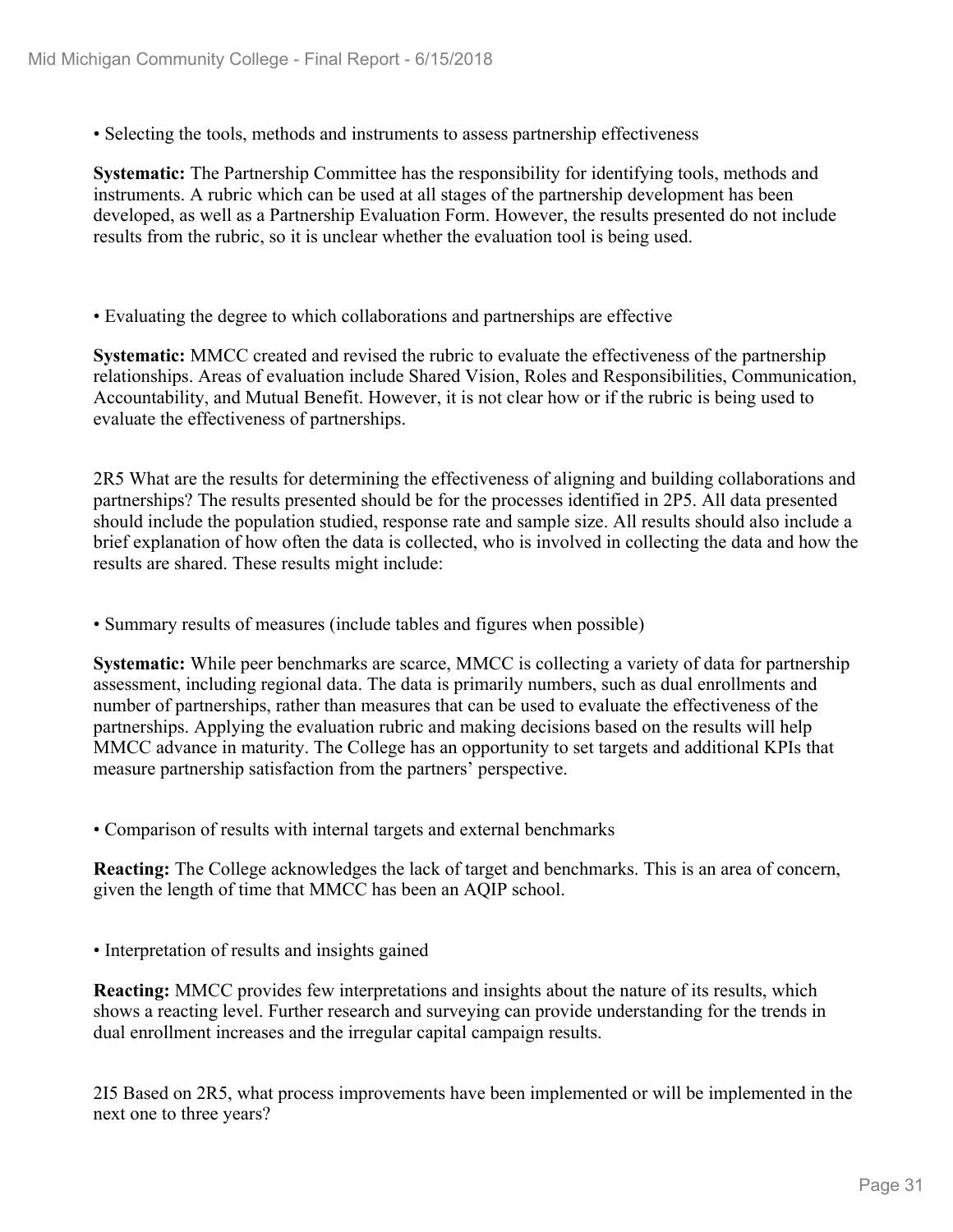The College acknowledges that previously, partnerships were handled very informally. The Partnership Committee and the rubric represent a step forward, but the institution now needs to apply the rubric to its partnerships and also to evaluate the process.

## **CATEGORY SUMMARY**

While it is clear that MMCC values students, the communities which it serves, and the business and industry community, there is more work to be done in this area. The College's Partnership Committee appears to be an effective approach to working with external agencies. The rubric that has been developed shows great promise, but as indicated, the entire process now needs to be evaluated. Data continues to be a challenge for the College, and the addition of an IR office should help to develop this area.

There are some aligned processes in this category, but overall MMCC is at Systematic, sometimes Reacting maturity levels. The portfolio indicates desires for what it wants to do, or should do, but without plans and goals they are just dreams. Not understanding and probing results for meaning can put MMCC in a vulnerable position in an environment where competition for student enrollment and partnership involvement is intensifying.

## **CATEGORY STRATEGIC ISSUES**

As indicated in the last portfolio, data was an issue then, and it is still an issue in this portfolio. With an established IR office, this is an area that will continue to need to mature to support a true quality driven model.

## **Interim Monitoring (if applicable)**

*No Interim Monitoring Recommended.*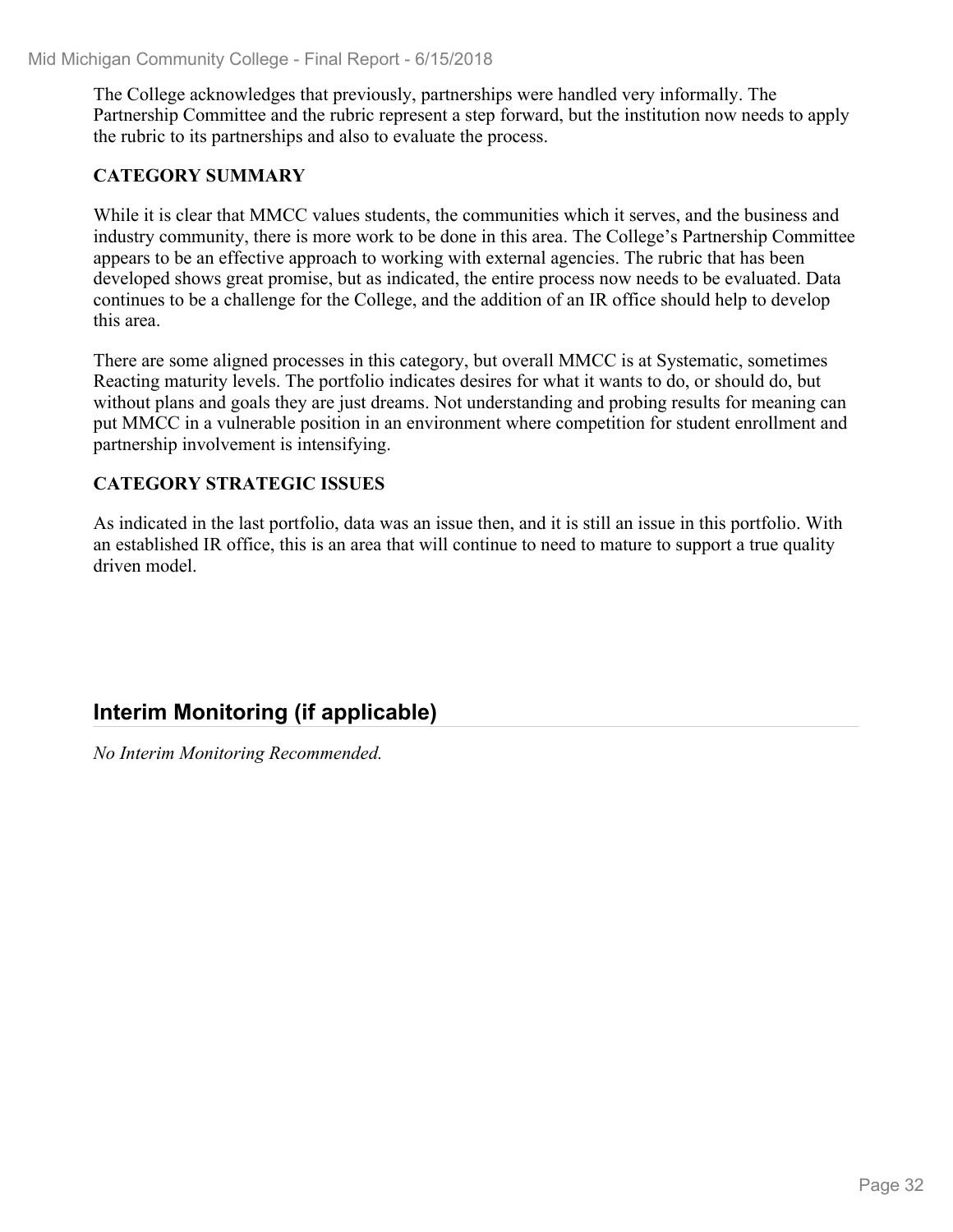## **III - Valuing Employees**

Explores the institution's commitment to the hiring, development, and evaluation of faculty, staff and administrators.

#### **Instructions for Systems Appraisal Team**

In this section, the team should provide a consensus narrative that focuses on the processes, results and improvements for Hiring, Evaluation and Recognition and Development.

Independent Category Feedback for each AQIP Category from each team member should be synthesized into an in-depth narrative that includes an analysis of the institution's processes, results and quality improvement efforts for each category. Wording from the Stages in Systems Maturity tables for both processes and results should be incorporated into the narrative to help the institution understand how the maturity of processes and results have been rated. The narrative should also include recommendations to assist the institution in improving its processes and/or results. It is from this work that the team will develop a consensus on the Strategic Challenges analysis, noting three to five strategic issues that are crucial for the future of the institution. Please see additional directions in the Systems Appraisal procedural document provided by HLC.

## **Evidence**

Category 3 explores the institution's commitment to the hiring, development and evaluation of faculty, staff and administrators.

### 3.1: HIRING

Hiring focuses on the acquisition of appropriately qualified/credentialed faculty, staff and administrators to ensure that effective, high-quality programs and student support services are provided. The institution should provide evidence for Core Component 3.C. in this section.

3P1 Describe the process for hiring faculty, staff and administrators. This includes, but is not limited to, descriptions of key processes for the following:

• Recruiting, hiring and orienting processes that result in staff and administrators who possess the required qualification, skills and values (3.C.6)

**Systematic:** MMCC has well-developed, systematic recruiting, hiring, and orienting processes to ensure the hiring of staff with the needed skills, qualifications, and values. A new talent management system has improved hiring processes. Evaluation of those processes would move MMCC to a more aligned maturity.

• Developing and meeting academic credentialing standards for faculty, including those in dual credit, contractual and consortia programs (3.C.1, 3.C.2)

**Reacting:** The decision to review faculty credentials was reacting to HLC guidelines. MMCC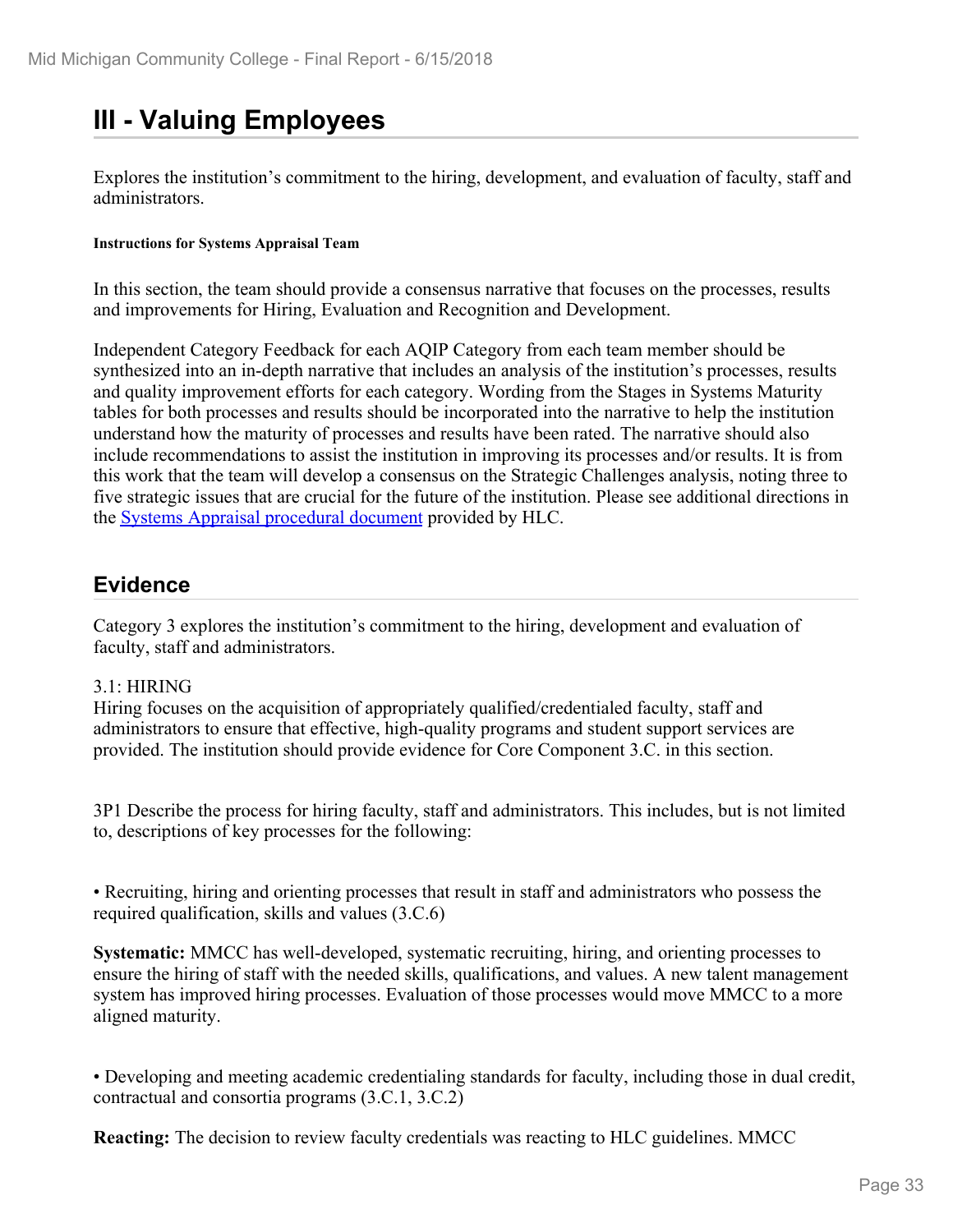developed three-year compliance plans with those who did not meet the standards and indicates that the standards will be used in future faculty hires. As this new process is carried out and the results are evaluated the College can increase its maturity level.

• Ensuring the institution has sufficient numbers of faculty to carry out both classroom and nonclassroom programs and activities (3.C.1)

**Reacting:** Sufficient number of faculty is addressed through the program review process. Other ways of identifying sufficiency is via surveys and advisory groups, yet it is unclear as to how the input from these various channels is then prioritized as the information goes to the VP of Academic Services. These are indirect methods of measurement and do not appear to be strategic, indicating a reacting level of maturity.

• Ensuring the acquisition of sufficient numbers of staff to provide student support services

**Reacting:** Discussions concerning appropriate staffing levels are part of annual budget discussions, including not just the need for new staff, but also changes in responsibilities, and consideration for positions that may be obsolete. While there appears to be a process for presenting staffing needs to the president, it is not clear on what basis the president makes final decisions, and how that is communicated to the rest of the college community, indicating reacting maturity.

### **• Tracking outcomes/measures utilizing appropriate tools**

**Reacting:** MMCC reports results (see 3R1) for hiring, staffing, and other HR processes, indicating some systematic collection of data. MMCC is just beginning to use the TMS to track outcomes in this area. It also plans to survey employees and hiring managers to assess the outcomes of the hiring practices. Since these are new initiatives, they are reacting in maturity.

3R1 What are the results for determining if recruitment, hiring and orienting practices ensure effective provision for programs and services? The results presented should be for the processes identified in 3P1. All data presented should include the population studied, response rate and sample size. All results should also include a brief explanation of how often the data is collected, who is involved in collecting the data and how the results are shared. These results might include:

• Summary results of measures (include tables and figures when possible)

**Reacting**: MMCC collects data and it appears that some analysis occurs. For example, MMCC recognized that the number of staff in management positions is much higher than comparative institutions, and the college's leadership council has begun to address this. It is not as clear how MMCC is addressing other issues that were identified, which indicates a reacting maturity.

• Comparison of results with internal targets and external benchmarks

**Reacting**: MMCC provides charts and comparison data with peer institutions for several areas. However, the College includes no data on creating and striving to meet internal targets and is at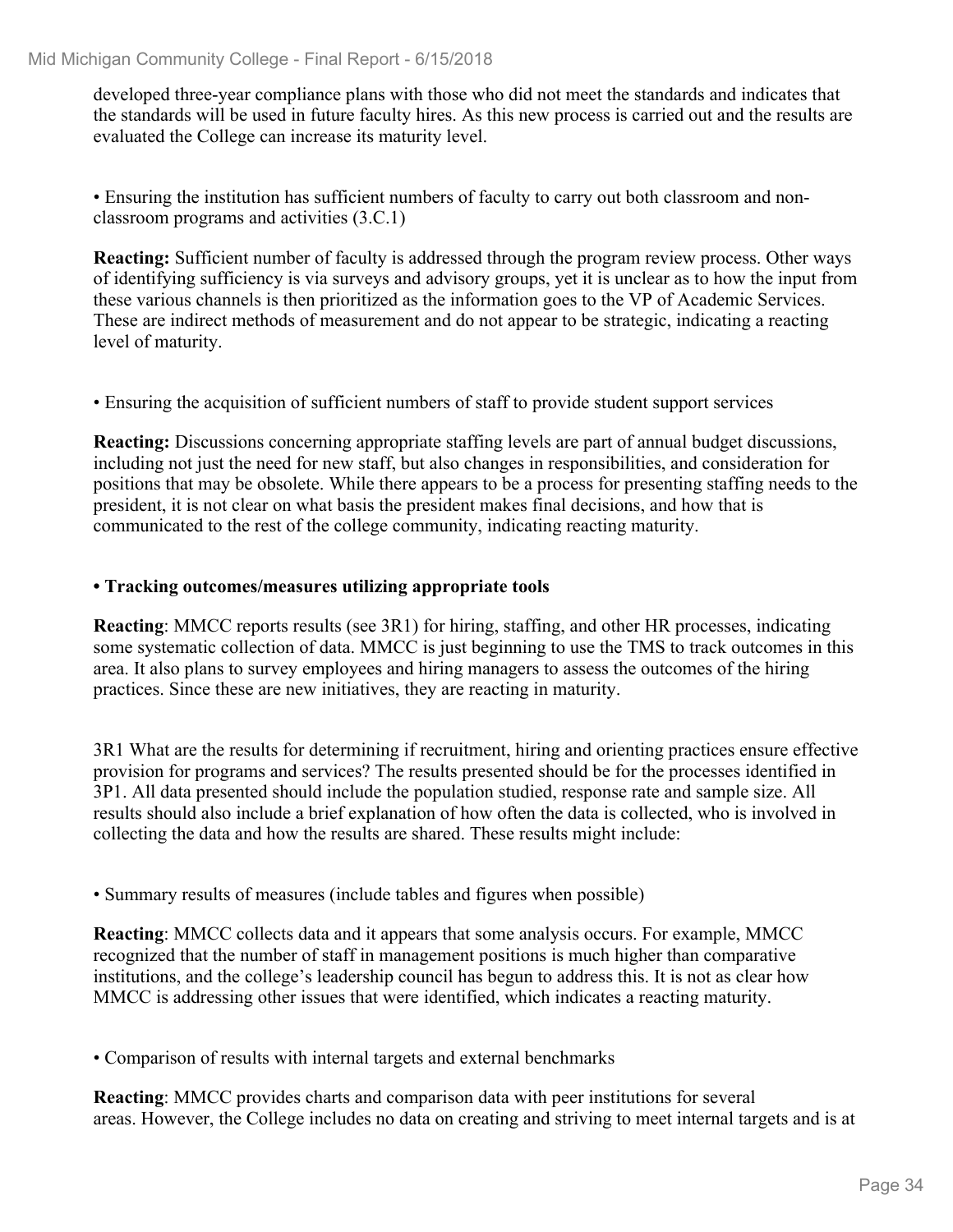a reacting maturity level.

• Interpretation of results and insights gained

**Reacting**: MMCC recognizes the areas where improvements are needed. The College has implemented an optional employee exit interview. It may be beneficial to make this a standard process, and to analyze the results along with trend data. MMCC provides some interpretation of the results but it is not evident that this occurs on a regular basis.

3I1 Based on 3R1, what process improvements have been implemented or will be implemented in the next one to three years?

The most significant accomplishment in this area is the acquisition of the CMS Talent Management System*.* MMCC states that with the current funding structure, challenges with hiring faculty are hard to overcome. This could be a problem in the future, as MMCC's reliance on adjunct faculty may increase.

### 3.2: EVALUATION AND RECOGNITION

Evaluation and Recognition focuses on the assessment and recognition of faculty, staff and administrators' contributions to the institution. The institution should provide evidence for Core Component 3.C. within this section.

3P2 Describe the processes that assess and recognize faculty, staff and administrators' contributions to the institution. This includes, but is not limited to, descriptions of key processes for the following:

• Designing performance evaluation systems for all employees

**Systematic/reacting:** Full time faculty performance evaluations are determined via collective bargaining and agreement made with the Board of Trustees, and adjunct faculty are evaluated on a regular basis, indicative of a systematic maturity level. Information about the past evaluation process, and its effectiveness, would provide some context in this area. It is not clear how the administrative and hourly staff evaluations are designed, indicating a reacting maturity stage.

• Soliciting input from and communicating expectations to faculty, staff and administrators

**Reacting**: MMCC employees have opportunities to communicate via the committee structure as well as in departmental meetings. The President holds bi-weekly meetings with senior staff. While the process is in place, it appears to be top-down in nature, with committees "receiving" charges – it isn't clear if they are also able to develop action items on their own or provide input. Since this structure is still relatively new, some method to evaluate this is critical.

• Aligning the evaluation system with institutional objectives for both instructional and noninstructional programs and services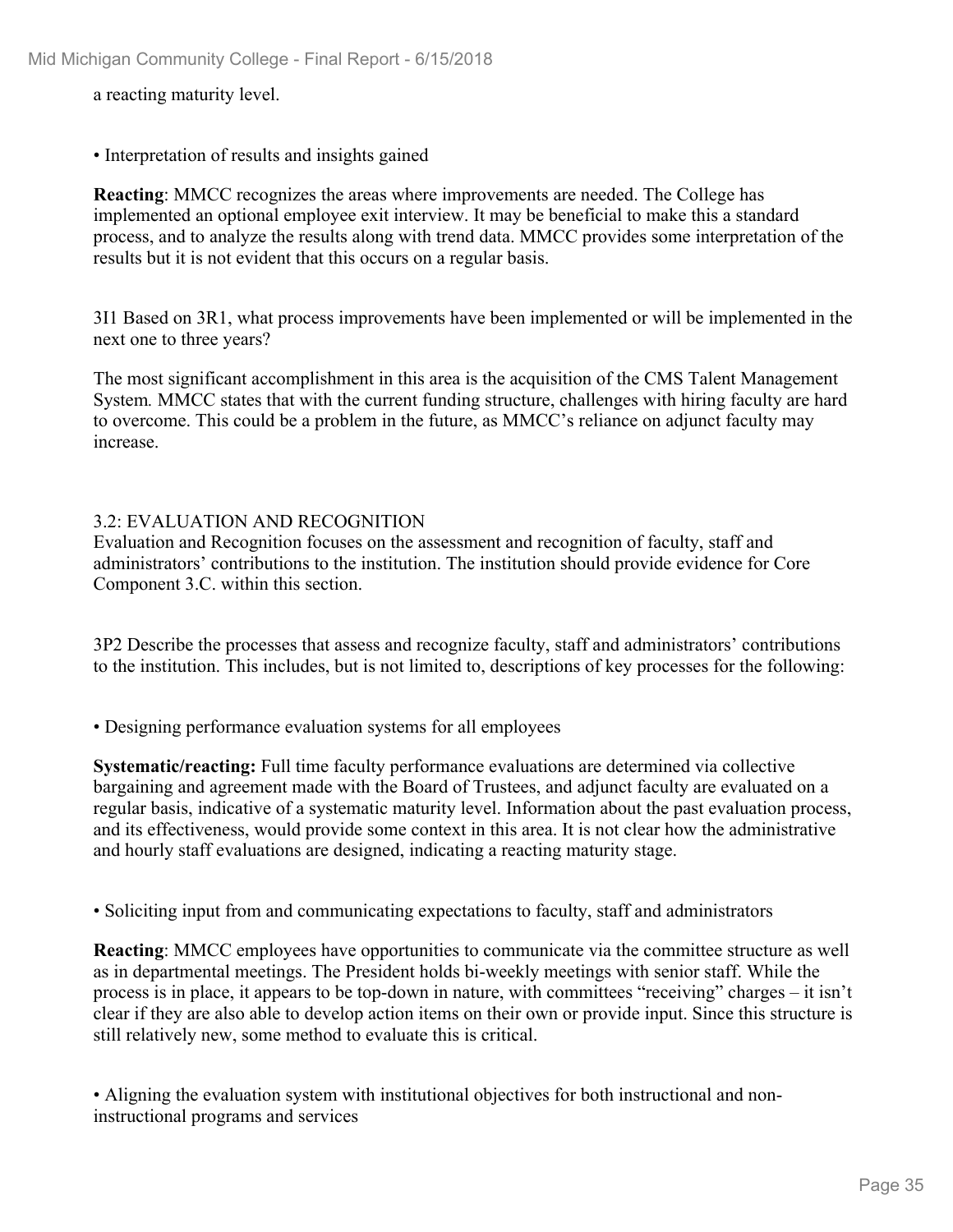**Systematic:** It is the supervisor's responsibility to make sure the employee and the respective position are aligned with the college's mission. The employee goal setting process is intended to enhance the employee's position or address an element of the strategic plan. It is not clear if supervisors are given training or parameters to provide some consistency in the goal setting process, but this process appears to be systematic.

• Utilizing established institutional policies and procedures to regularly evaluate all faculty, staff and administrators (3.C.3)

**Systematic:** The faculty master agreement, board policy, and the collective bargaining agreement with hourly staff provide the structure for the evaluation processes for the various groups. While the Portfolio states that adjunct faculty are observed at various points, it is not clear that this is documented in an institutional policy, but overall this process appears to be systematic.

• Establishing employee recognition, compensation and benefit systems to promote retention and high performance

**Systematic:** The shared governance system appears to play a role in this process, as does the Employee Benefits Task Force. Compensation is determined by collective bargaining. The Mid Matters committee sponsors events to encourage and recognize employee engagement, although no examples were given. Employees are recognized for years of service on Fall PD day. These processes appear established and systematic**.** While there appears to be several communication channels, there is a lack of clarity concerning how these various groups interact in a cohesive fashion.

• Promoting employee satisfaction and engagement

**Reacting**: While some processes to promote satisfaction and engagement are given, there is no discussion of employee engagement and the PACE results suggest these processes may not be particularly effective, pointing to a reacting maturity. MMCC might benefit from exploring additional, more comprehensive means to promote employee satisfaction and engagement.

• Tracking outcomes/measures utilizing appropriate tools

**Systematic:** MMCC provides tables systematically comparing the performance on the PACE survey in 2011 to the results in 2015.

3R2 What are the results for determining if evaluation processes assess employees' contributions to the institution? The results presented should be for the processes identified in 3P2. All data presented should include the population studied, response rate and sample size. All results should also include a brief explanation of how often the data is collected, who is involved in collecting the data and how the results are shared. These results might include:

• Summary results of measures (include tables and figures when possible)

**Systematic:** MMCC provides tables comparing the performance on the PACE survey in 2011 to the results in 2015.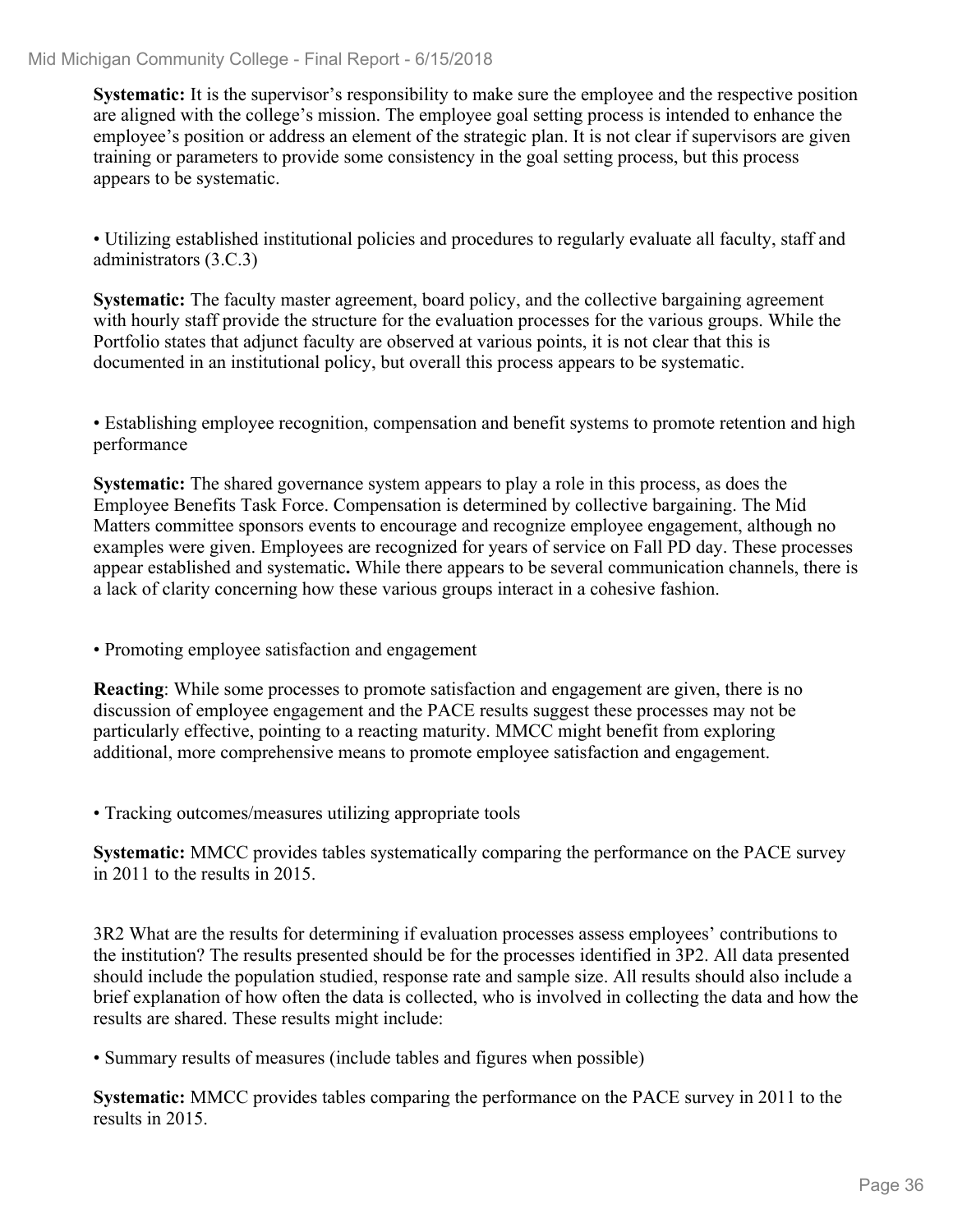• Comparison of results with internal targets and external benchmarks

**Reacting**: While MMCC's results are comparable with national norms, in many areas, the results have declined in the four years between the surveys. The College reports analyzing questions before the next PACE survey, but could benefit by developing targets and conducting internal surveys on a more frequent basis, and could move up from a reacting level.

• Interpretation of results and insights gained

**Reacting**: MMCC correctly interprets the results of the PACE survey by acknowledging various areas that need improvement, as reflected by the survey results. By establishing repeatable processes, analyzing the data, and creating action plans for improvement, MMCC can move to a higher level but currently is reacting in maturity. The College has an opportunity to further investigate the results, possibly with additional surveying or focus groups, in order to identify areas of improvement for valuing employees.

3I2 Based on 3R2, what process improvements have been implemented or will be implemented in the next one to three years?

**Systematic/Reacting**: MMCC correctly interprets the results of the PACE survey by acknowledging various areas that need improvement, as reflected by the survey results. The College has an opportunity to further investigate the results, possibly with additional surveying or focus groups, to establish areas for improvement for valuing employees.

While MMCC has identified areas for improvement, these appear reactionary in nature. The PACE is administered every four years, which is not often enough to keep in touch with employee satisfaction. MMCC may benefit by developing interim, more direct, measures in this area to better monitor outcomes for employee evaluation and recognition.

#### 3.3: DEVELOPMENT

Development focuses on processes for continually training, educating and supporting employees to remain current in their methods and to contribute fully and effectively throughout their careers at the institution. The institution should provide evidence for Core Components 3.C. and 5.A. in this section.

3P3 Describe the processes for training, educating and supporting the professional development of employees. This includes, but is not limited to, descriptions of key processes for the following:

• Providing and supporting regular professional development for all employees (3.C.4, 5.A.4)

**Reacting**: In addition to professional development required by the collective bargaining agreement, MMCC provides and supports professional development, provides tuition reimbursement, and participates in Michigan Community College Leadership Academy. However, the College is operating at a reacting level of maturity due to a lack of understood, repeatable, and documented processes for this area. MMCC has not developed criteria and guidelines for awarding faculty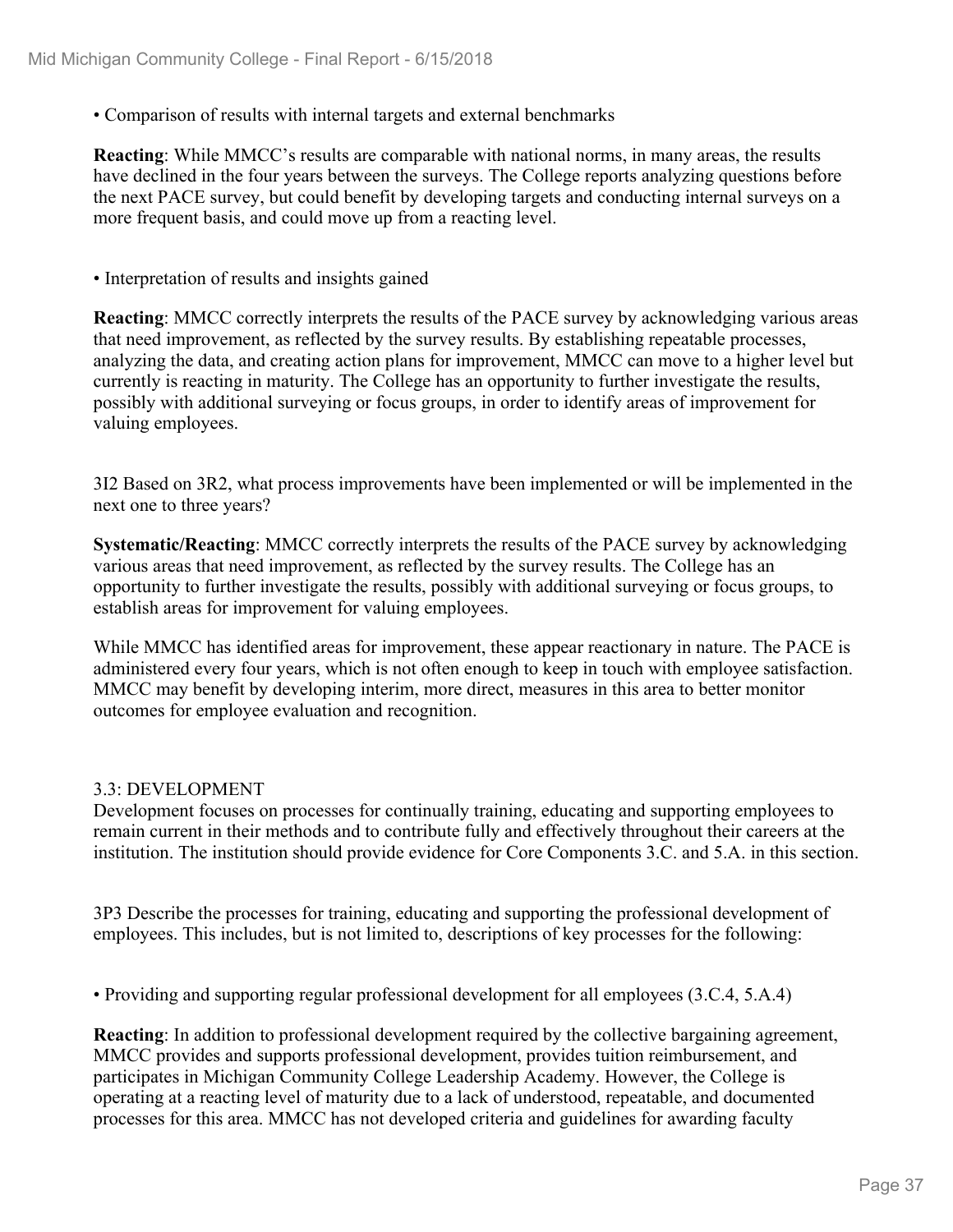professional development funds. It is not clear how all professional development opportunities operate in a coordinated fashion to best serve all employees.

• Ensuring that instructors are current in instructional content in their disciplines and pedagogical processes (3.C.4)

**Systematic:** MMCC follows the HLC faculty qualifications guidelines. Faculty are required by the master agreement to participate in professional development annually. Faculty work with their dean to develop plans to remain current in their fields.

• Supporting student support staff members to increase their skills and knowledge in their areas of expertise (e.g. advising, financial aid, etc.) (3.C.6)

**Systematic:** Many student support staff belong to professional organizations and participate in professional development opportunities provided by those organizations. On-campus professional development is also available for support staff, appearing to be a systematic process.

• Aligning employee professional development activities with institutional objectives

**Systematic/reacting:** Supervisors are responsible to ensure employees engage in activities that align with institutional objectives. The annual goal setting that takes place as part of the evaluation process also supports this and indicates a systematic process.

There does not appear to be a systematic process for aligning professional development with institutional objectives. While there seems to be some connection between professional development and institutional objectives, the efforts seem to be siloed within departments, indicative of a reactive system.

• Tracking outcomes/measures utilizing appropriate tools

**Systematic:** MMCC uses the PACE, Lynda.com and SSI results to measure the effectiveness of professional development. While these measures are systematic and repeatable, they track outcomes in terms of participation or completion. MMCC may benefit from identifying more direct measurement of outcomes and effectiveness.

3R3 What are the results for determining if employees are assisted and supported in their professional development? The results presented should be for the processes identified in 3P3. All data presented should include the population studied, response rate and sample size. All results should also include a brief explanation of how often the data is collected, who is involved in collecting the data and how the results are shared. These results might include:

• Summary results of measures (include tables and figures when possible)

**Systematic:** PACE results are presented, with the national norm and 2 years of results. The PACE is administered every four years – MMCC may consider either administering the survey more often or identifying other ways to measure the effectiveness of professional development on a more frequent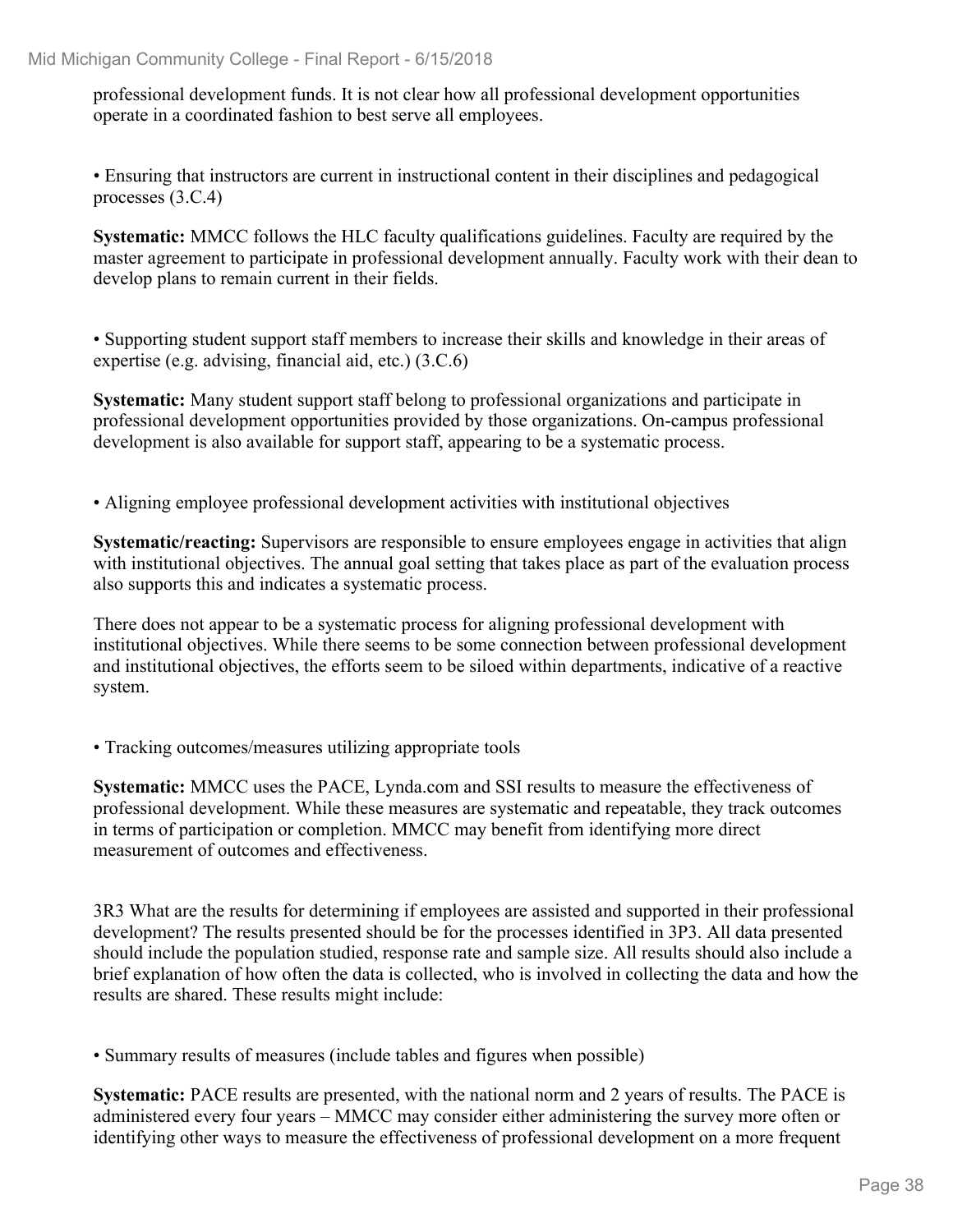basis. The SSI results provide the national norm and one year of results – the year of the survey is not provided so we don't know how recent this data is. The SSI measures student satisfaction with student services. The Lynda.com data provides numbers of employees participating in online training opportunities. These appear to be systematic, as data are collected, analyzed, and shared across the institution.

• Comparison of results with internal targets and external benchmarks

**Reacting**: PACE and SSI provide national benchmarking, and MMCC does not meet the national norm in several areas. Internal targets are not provided, which would provide the College with interim goals and impetus to advance to a higher level than reacting. MMCC may benefit from setting internal targets for its measures to better identify areas of strength and opportunities for improvement.

• Interpretation of results and insights gained

Based on the survey information and internal analysis, staff were least satisfied with professional development opportunities.

3I3 Based on 3R3, what process improvements have been implemented or will be implemented in the next one to three years?

Improvements are planned to professional development opportunities on campus, however it is not clear how the topics for professional development are determined. In light of the dissatisfaction determined from PACE, MMCC may benefit from asking for input from employees when designing these opportunities. Other improvements include a year-long professional development program for the Director's Council and developing a system to ensure financial support is equitably distributed.

#### **CATEGORY SUMMARY**

MMCC is generally systematic and reacting in its processes and results for Category 3, indicating a number of areas for improvement in this category. One area for improvement in all areas in this category is identifying some direct ways to measure success in hiring, recognition and evaluation, and development.

While MMCC has encouraged campus involvement and communication through the shared governance model, it is not clear that this process has reached a level of maturity to ensure that the various committees are able to move initiatives forward. In many processes there are opportunities for measuring results and outcomes, but there is no mechanism or impetus for closing the loop. Comparison of the PACE surveys from 2011 to 2015, indicates several areas where the College has experienced decreased satisfaction. It is critical that more attention is given to these areas to better assess the effectiveness of processes.

#### **CATEGORY STRATEGIC ISSUES**

As with other categories, there is a lack of in-depth data collection and analysis, given the length of time MMCC has been an AQIP school. The College has an opportunity to establish internal targets in addition to external benchmarks, and to analyze results collectively for continuous improvement.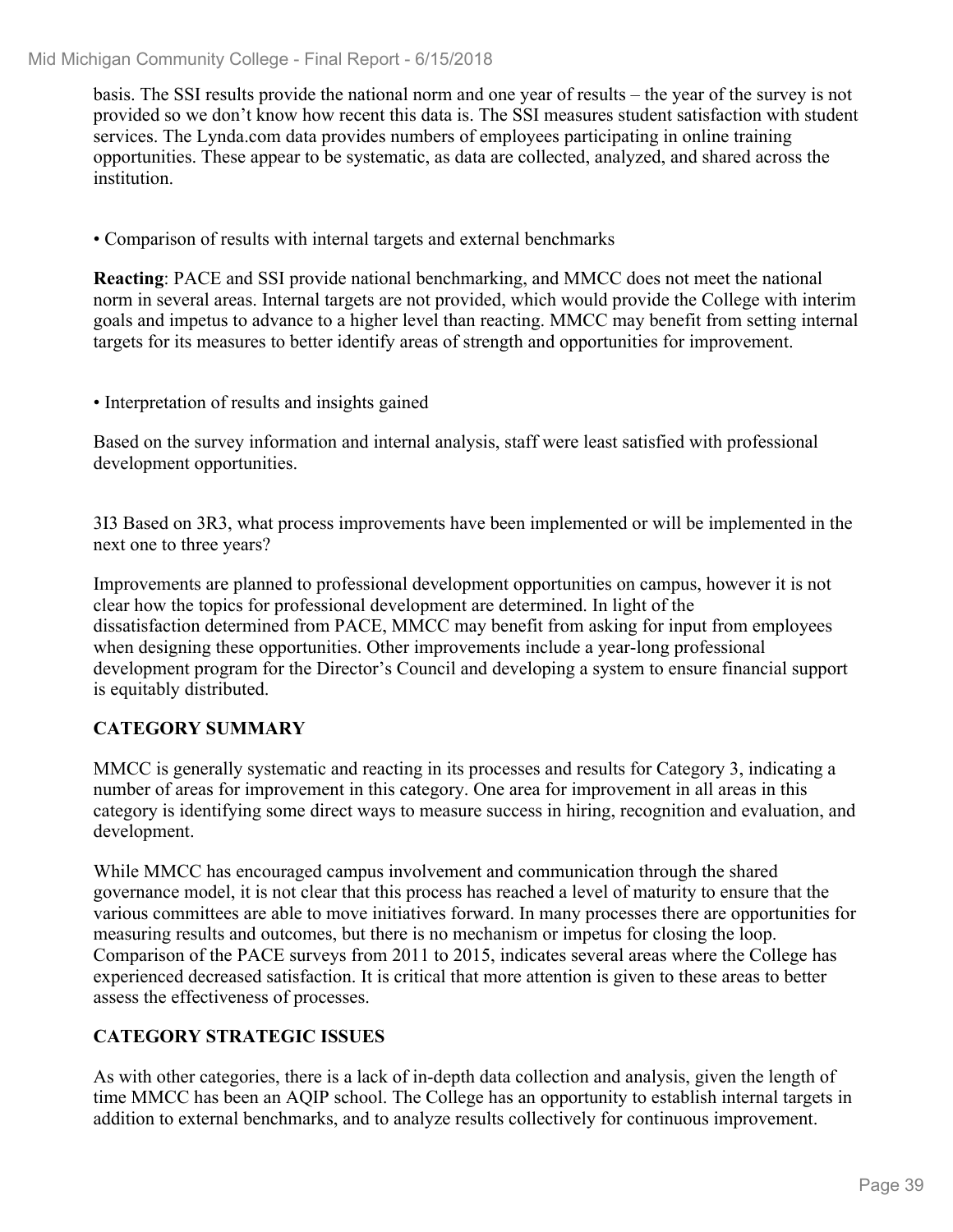## **Interim Monitoring (if applicable)**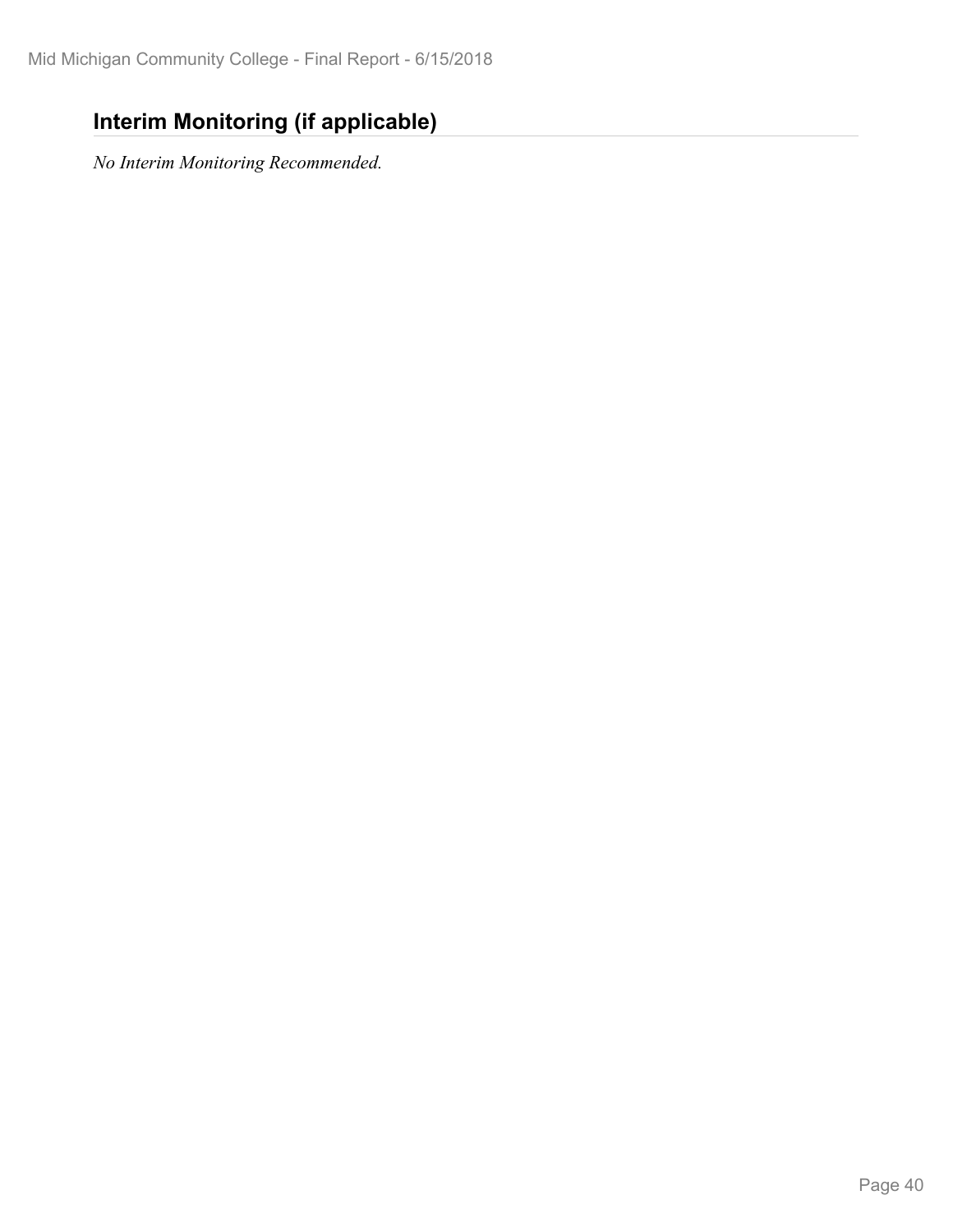# **IV - Planning and Leading**

Focuses on how the institution achieves its mission and lives its vision through direction setting, goal development, strategic actions, threat mitigation, and capitalizing on opportunities.

#### **Instructions for Systems Appraisal Team**

In this section, the team should provide a consensus narrative that focuses on the processes, results and improvements for Mission and Vision, Strategic Planning, Leadership and Integrity.

Independent Category Feedback for each AQIP Category from each team member should be synthesized into an in-depth narrative that includes an analysis of the institution's processes, results and quality improvement efforts for each category. Wording from the Stages in Systems Maturity tables for both processes and results should be incorporated into the narrative to help the institution understand how the maturity of processes and results have been rated. The narrative should also include recommendations to assist the institution in improving its processes and/or results. It is from this work that the team will develop a consensus on the Strategic Challenges analysis, noting three to five strategic issues that are crucial for the future of the institution. Please see additional directions in the **Systems Appraisal procedural document** provided by HLC.

#### **Evidence**

Mission and Vision focuses on how the institution develops, communicates and reviews its mission and vision. The institution should provide evidence for Core Components 1.A., 1.B. and 1.D. within this section.

4P1 Describe the processes for developing, communicating and reviewing the institution's mission, vision and values, and identify who is involved in those processes. This includes, but is not limited to, descriptions of key processes for the following:

• Developing, deploying, and reviewing the institution's mission, vision and values (1.A.1, 1.D.2, 1.D.3)

**Reacting**: While MMCC discusses the development of the shared governance structure, and its approval in February 2015, far less information is provided about the Philosophy and Mission statements adopted in 2009. In totality, these indicate a reacting process, which could become systematic as the College collects evidence that the mission statement and goals are generally understood and pervasive across campus.

• Ensuring that institutional actions reflect a commitment to its values

**Systematic:** It appears that MMCC is beginning to work systematically to ensure its actions reflect its values. Using the values developed as a basis, it has made several improvements since 2015. The new strategic plan, Vision 2020, affirms the goals identified in 2015.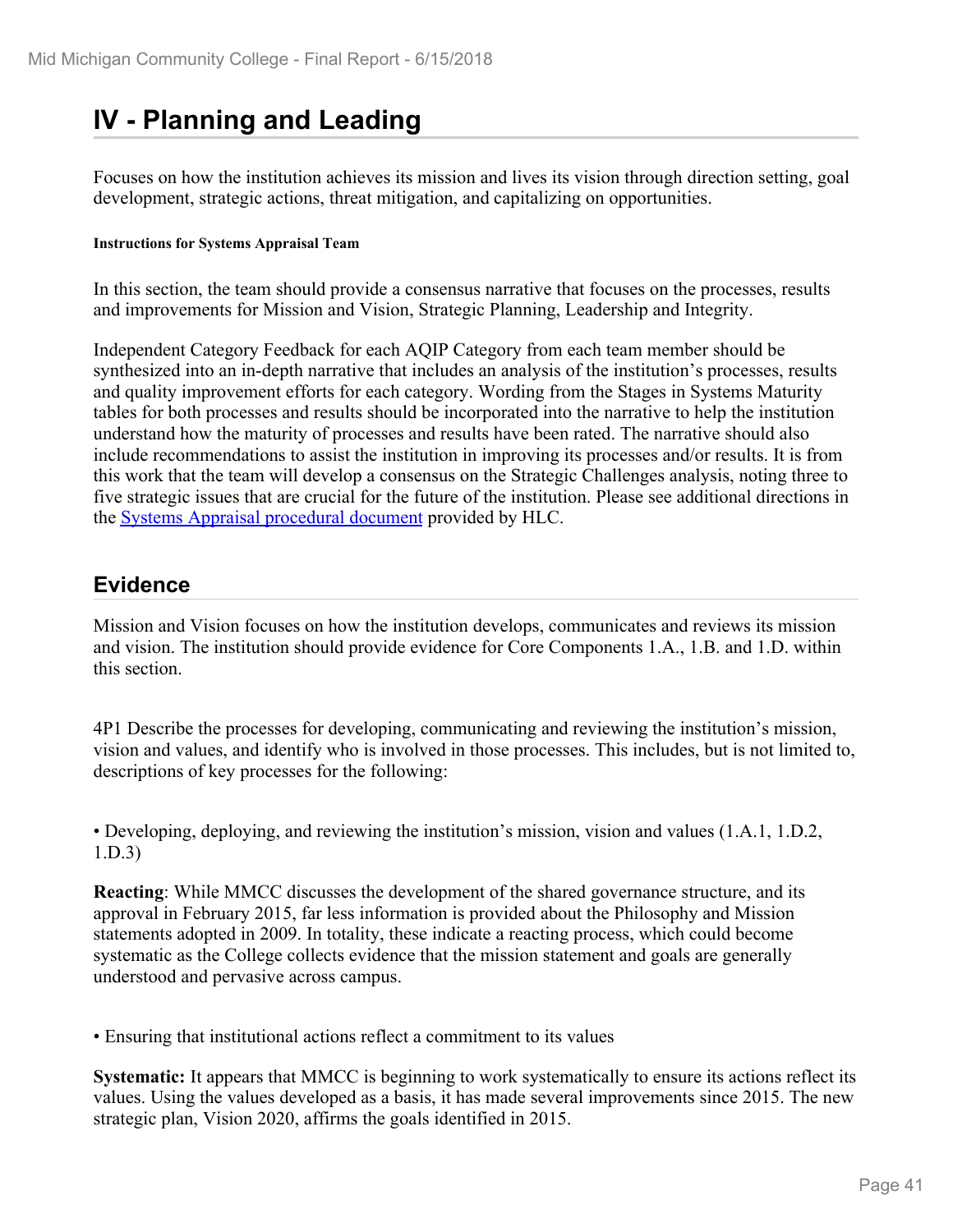• Communicating the mission, vision and values (1.B.1, 1.B.2, 1.B.3)

**Systematic/Reacting**: Although main processes are not described, MMCC reports using employee participation in shared governance as a key strategy in communicating mission, vision, and values, demonstrating the start of systematic processes. Additionally, a redesigned website and direct communication from the president are intended to help reinforce these. While several actions are described in the past tense it is not clear if these are on-going communication efforts or one-time activities, which indicated a reacting level of maturity

• Ensuring that academic programs and services are consistent with the institution's mission (1.A.2)

**Reacting**: MMCC provided a schedule of data discussions from 2015, and the Local Strategic Value report as evidence that programs and services are mission driven. However, this describes activities, not processes, making it difficult to determine how it ensures academic programs and services are consistent with its mission on an on-going basis. Without generally understood, repeatable, and documented processes the College remains in the reacting stage.

• Allocating resources to advance the institution's mission and vision, while upholding the institution's values (1.D.1, 1.A.3)

**Reacting**: MMCC reports using feedback from the previous site visit to improve the allocation of resources but does not address how allocating these resources applies to the mission and values. Monthly meetings among leadership from select areas indicates a development of coordination among units across campus. Evidence of how the College is benefiting from shared governance in all units to implement effective practices would signal that the College has risen from a reacting process maturity level to a systematic level.

• Tracking outcomes/measures utilizing appropriate tools (e.g. brand studies, focus groups, community forums/studies and employee satisfaction surveys)

**Systematic:** MMCC uses the PACE, SSI, the Voluntary Framework of Accountability, and a customized study of EMSI on graduate success to track outcomes in this area. Combined with the College's significant investment in establishing an Office of Institutional Research, this is evidence of repeatable, documented, systematic processes.

4R1 What are the results for developing, communicating and reviewing the institution's mission, vision and values? The results presented should be for the processes identified in 4P1. All data presented should include the population studied, response rate and sample size. All results should also include a brief explanation of how often the data is collected, who is involved in collecting the data and how the results are shared. These results might include:

• Summary results of measures (include tables and figures when possible)

**Systematic:** While PACE results directly related to mission as perceived by employees are provided, including the number of participants in the survey would provide additional context. The Ruffalo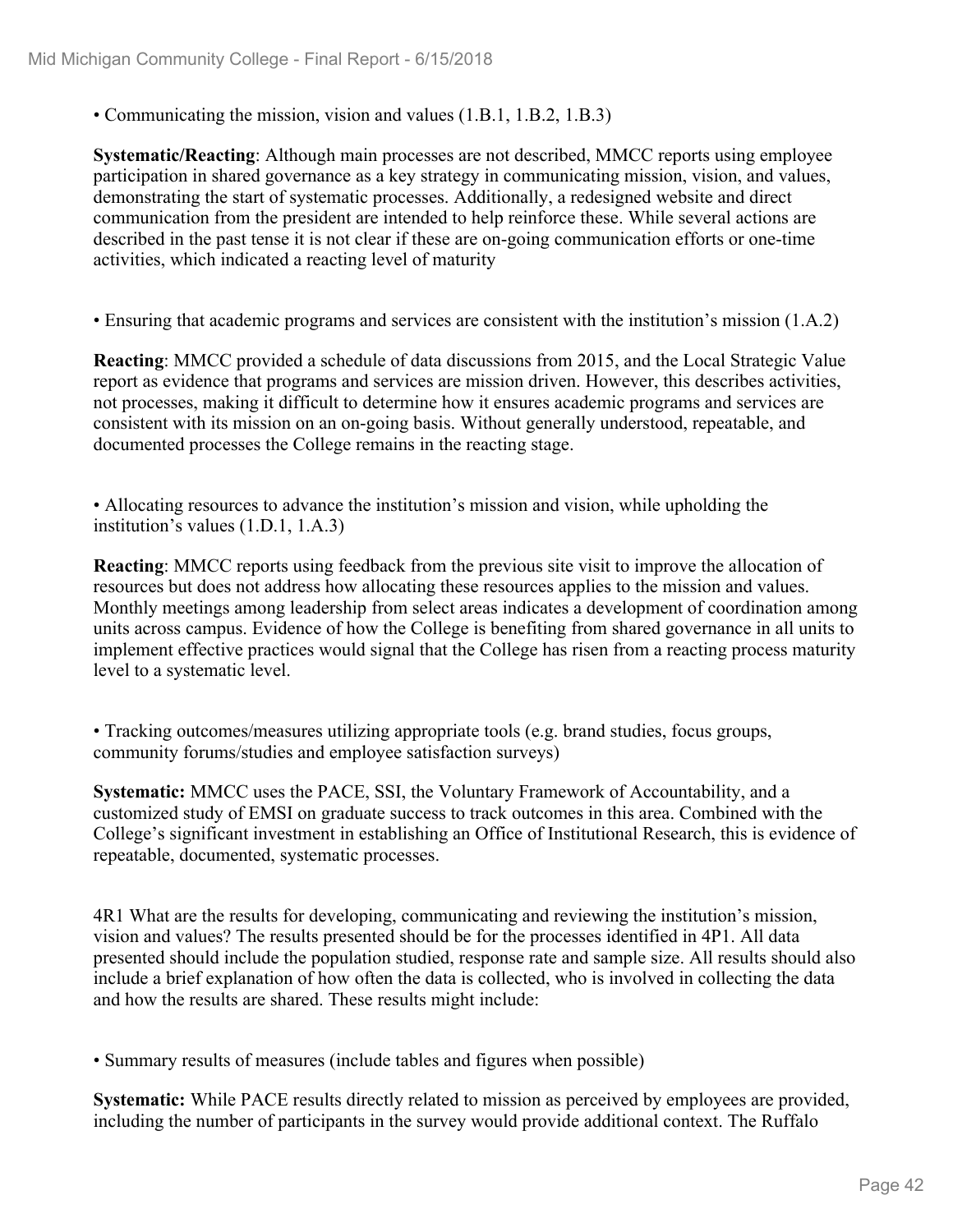Noel Levitz Student Satisfaction inventory results listed do not include a year or the number of participants. Documented, repeatable, and generally understood results are evidence that MMCC has a systematic process for collecting summary results for developing, deploying, and reviewing the institution's mission, vision and values.

• Comparison of results with internal targets and external benchmarks

**Reacting**: While MMCC generally scores better when compared to the national performance in PACE and SSI, it is critical to note that generally, MMCC's performance was better in 2011 than in 2015. No internal targets are provided, indicating a reacting level of maturity

• Interpretation of results and insights gained

**Reacting**: No interpretation of the results from the two surveys is provided in the portfolio, signifying MMCC is in a reacting maturity stage. The College has a significant opportunity to analyze the results further and to develop internal benchmarks and initiatives for continuous improvement.

4I1 Based on 4R1, what process improvements have been implemented or will be implemented in the next one to three years?

Given MMCC's documentation and interpretation in this section, it is apparent that the process used to determine the shared governance system was not designed to include the evaluation process. The College plans several significant changes over the next few years. A new mission statement is anticipated, as well as a name change. The College anticipates servicing a larger geographical area, which will present not only opportunities, but also significant challenges in terms of administration and communication. Revisiting the structure and process periodically will help MMCC advance in maturity in this area.

#### 4.2: STRATEGIC PLANNING

Strategic Planning focuses on how the institution achieves its mission and vision. The institution should provide evidence for Core Components 5.B. and 5.C. in this section.

4P2 Describe the processes for communicating, planning, implementing and reviewing the institution's plans and identify who is involved in those processes. This includes, but is not limited to, descriptions of key processes for the following:

• Engaging internal and external stakeholders in strategic planning (5.C.3)

**Reacting**: Many internal stakeholders were involved developing the shared governance model in 2014-15. However, it is not clear to what extent students, external stakeholders, and other key constituencies are involved in ongoing strategic planning. Focus groups of stakeholders were used in development of the Campus Master Plan in 2015, but it is not evident if those types of shared government processes were since used for ongoing strategic planning, indicating a reacting level of maturity.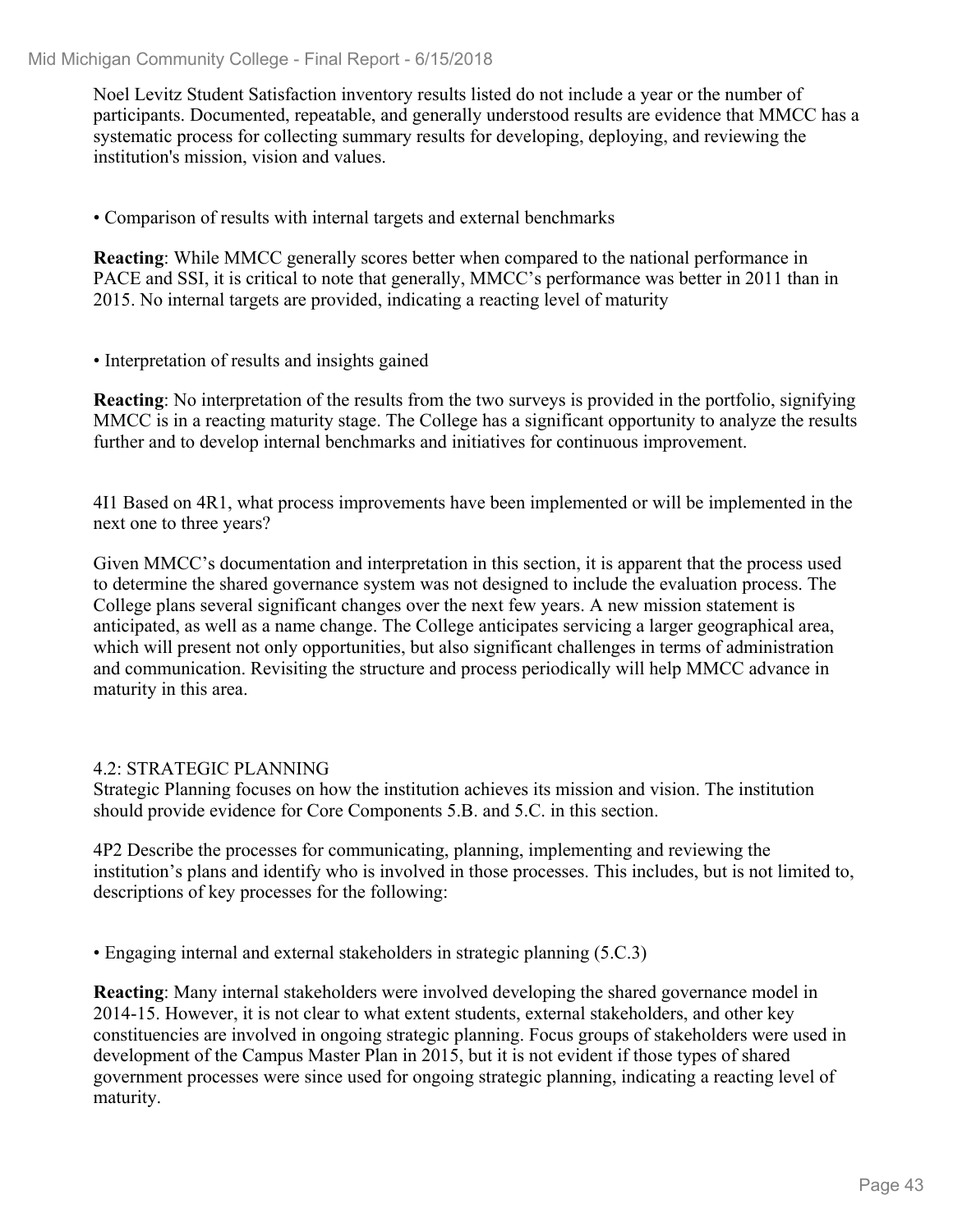• Aligning operations with the institution's mission, vision and values (5.C.2)

**Systematic:** MMCC presents a diagram depicting how the college's plans and operations are encapsulated in the mission and values. The portfolio reports that the Vision 2020 document was created with input from shared governance committees across campus, although details on the process are not included.

• Aligning efforts across departments, divisions and colleges for optimum effectiveness and efficiency (5.B.3)

**Reacting**: MMCC describes how the Vision 2020 document was created with input and in consideration of several other critical planning efforts, reflective of a systematic maturity. However, a reacting process is indicated due to lack of details for continuing efforts across the College.

• Capitalizing on opportunities and institutional strengths and countering the impact of institutional weaknesses and potential threats (5.C.4, 5.C.5)

**Reacting**: While it's clear that Vision 2020 and shared governance committees are key to capitalizing on strengths and moving the institution forward, it is not as clear how the institution deals with weaknesses and threats, placing MMCC at a reacting stage. The portfolio highlights specific actions regarding operationalizing the strategic plan, but it is not clear that these are processes. Every August the president gives charges to the committees – this appears to be a top-down approach to identifying committee foci for the year.

• Creating and implementing strategies and action plans that maximize current resources and meet future needs (5.C.1, 5.C.4)

**Reacting**: Participation in CQIN resulted in the drafting of a new mission statement. Beyond that, it is not clear how the college implements strategies and action plans to maximize current resources and meet future needs, indicating the processes are reacting.

• Tracking outcomes/measures utilizing appropriate tools (e.g. achievement of goals and/or satisfaction with process)

**Reacting**: Although MMCC includes results for tracking outcomes the portfolio does not include details on how it tracks outcomes or how it measures goal achievement, which indicates a reacting maturity level. MMCC would have benefited from describing more of the processes related to the goals in the other sections of this sub-category.

4R2 What are the results for communicating, planning, implementing and reviewing the institution's operational plans? The results presented should be for the processes identified in 4P2. All data presented should include the population studied, response rate and sample size. All results should also include a brief explanation of how often the data is collected, who is involved in collecting the data and how the results are shared. These results might include: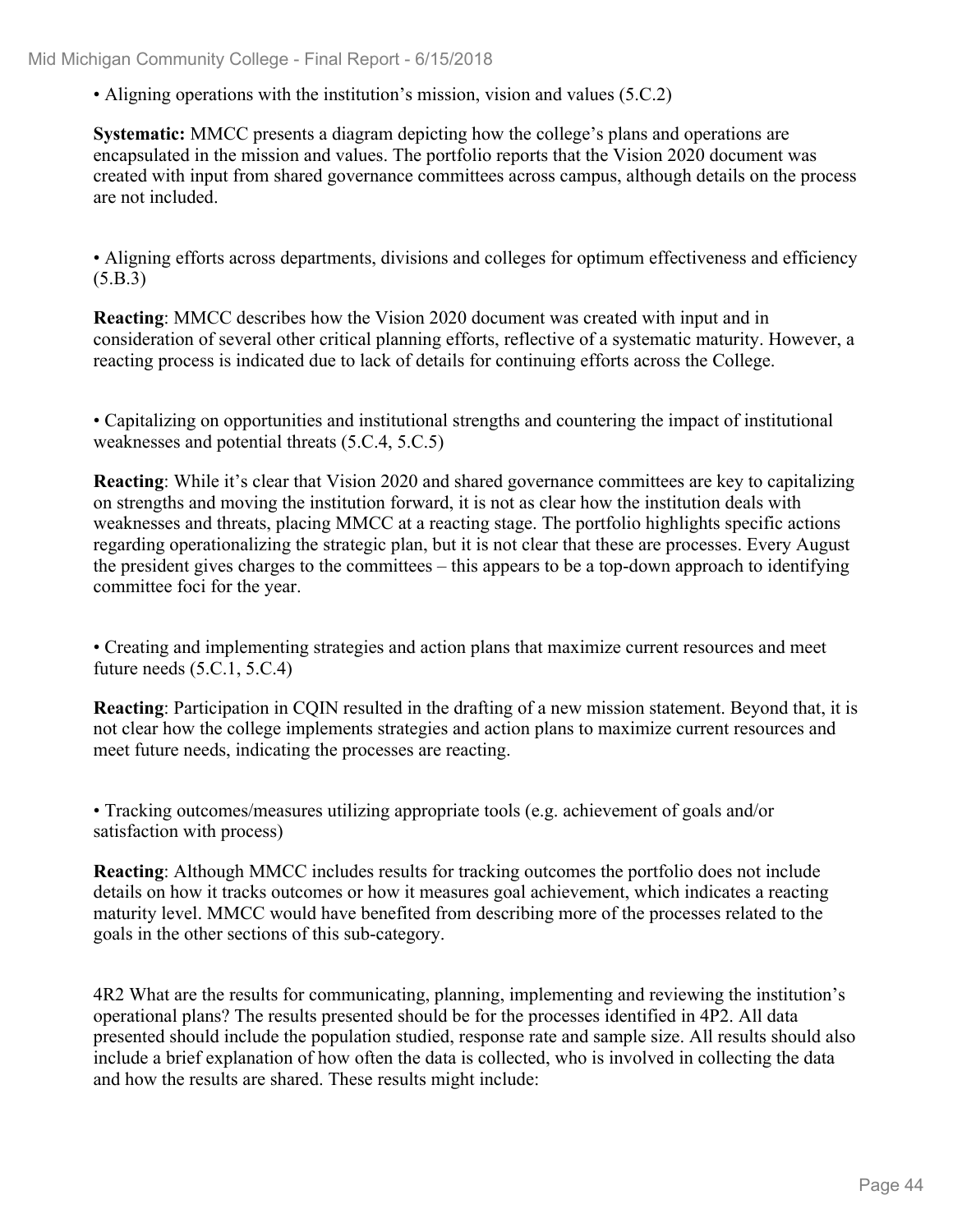• Summary results of measures (include tables and figures when possible)

**Systematic:** MMCC presents a variety of descriptions of measures related to the goals of the strategic plan, and reports that a majority have received attention. The IR dashboard provides overviews for progress on many of the measures, evidence of providing information to evaluate and communicate progress across institutional units. This is indicative of a systematic result maturity level.

• Comparison of results with internal targets and external benchmarks

**Systematic/Reacting**: While many of the charts provided show comparisons, there is no discussion about internal targets or trend data.

• Interpretation of results and insights gained

**Reacting**: MMCC acknowledges that there are challenges associated with the current planning process. However, it is not clear exactly how the college intends to address these issues, as there is a lack of clarity concerning real versus perceived problems, representative of a reacting stage.

4I2 Based on 4R2, what process improvements have been implemented or will be implemented in the next one to three years?

The process, results and improvement portions of this sub-category, 4.2, do not appear to be related. That is, the data in the results are not linked to processes, and it is not clear how the improvements mentioned follow from the data in the results section. While MMCC has a lot of activities and initiatives, there appears to be a lack of consensus as to the effectiveness and overall campus satisfaction with the direction. It appears that a great deal of time has been spent clarifying the mission statement, while a new strategic planning session will begin in 2019.

# 4.3: LEADERSHIP

Leadership focuses on governance and leadership of the institution. The institution should provide evidence for Core Components 2.C. and 5.B. in this section.

4P3 Describe the processes for ensuring sound and effective leadership of the institution, and identify who is involved in those processes. This includes, but is not limited to, descriptions of key processes for the following:

• Establishing appropriate relationship between the institution and its governing board to support leadership and governance (2.C.4)

**Aligned**: The relationship between the Board of Trustees and the institution is clearly explained in Board policy.

• Establishing oversight responsibilities and policies of the governing board (2.C.3, 5.B.1, 5.B.2)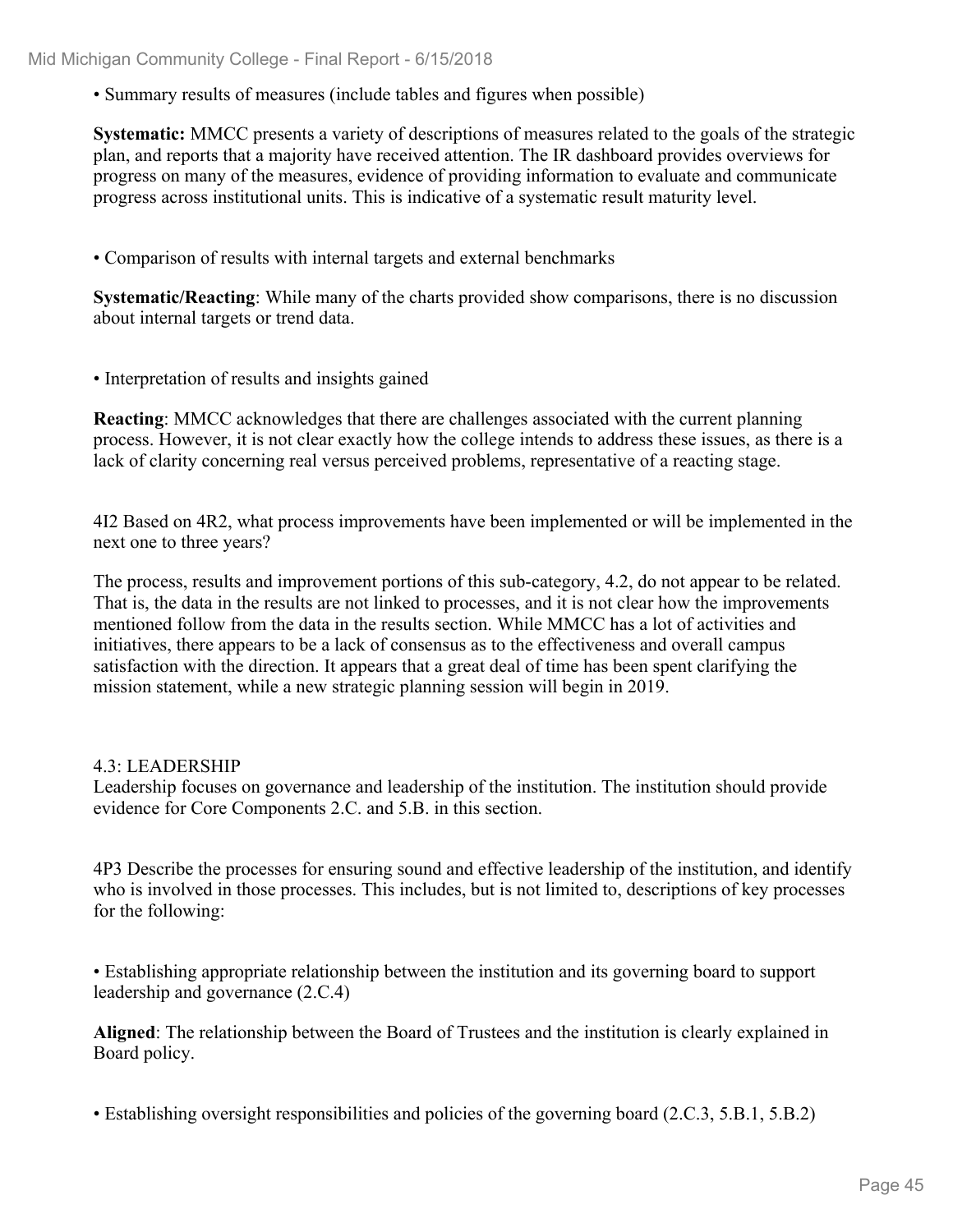**Aligned**: The Board policy establishes oversight responsibilities and policies of the governing board. MMCC has also developed a Delegation Roster indicating the person or area responsible for the various policies. The roster was initiated in 2009 and updated in 2014. The College's shared governance policy is described, all indicating an aligned maturity.

• Maintaining board oversight, while delegating management responsibilities to administrators and academic matters to faculty (2.C.4)

**Systematic:** Academic and operational divisions report monthly to the Board. It is evident from the Delegation Roster that management and academic matters are appropriately delegated, appearing to be systematic in nature.

• Ensuring open communication between and among all colleges, divisions and departments

**Systematic:** MMCC uses a variety of tools to communicate among stakeholders including publication of committee meeting minutes, quarterly report by the President, Mid Mich Weekly Report and Mid Month report, and a text message service to reach adjunct faculty, collectively representative of a systematic process.

• Collaborating across all units to ensure the maintenance of high academic standards (5.B.3)

**Systematic:** MMCC uses primarily the shared governance structure to facilitate collaboration among various areas of the college, indicating a systematic process. Curriculum and Academic Standards Committee has primary responsibility for maintaining high academic standards, and there is faculty representation on various committee. Several examples of collaboration are given, but it is difficult to get a sense that these are actual processes that are evaluated periodically.

• Providing effective leadership to all institutional stakeholders (2.C.1, 2.C.2)

**Systematic/Reacting:** Both internal and external stakeholders have regular opportunities to interact the Board. The response in the Portfolio focuses on leadership provided by the Board. Leadership provided by institutional leaders is not discussed.

• Developing leaders at all levels within the institution

**Systematic/Reacting:** The Center for Learning and Leadership (CLL) is a resource for all employees that provides resources for professional development. In addition, there are two professional development days per year for staff and one for faculty. Additionally, employees may be selected to participate in state or local leadership academies. While several opportunities are listed, it is not clear how they were identified or if they are assessed for effectiveness.

• Ensuring the institution's ability to act in accordance with its mission and vision (2.C.3)

**Systematic/Reacting**: The Board has open meetings that make its work transparent and the Portfolio states that the shared governance committees support institutional alignment. However, processes explicitly related to acting in accordance with mission and vision are not provided.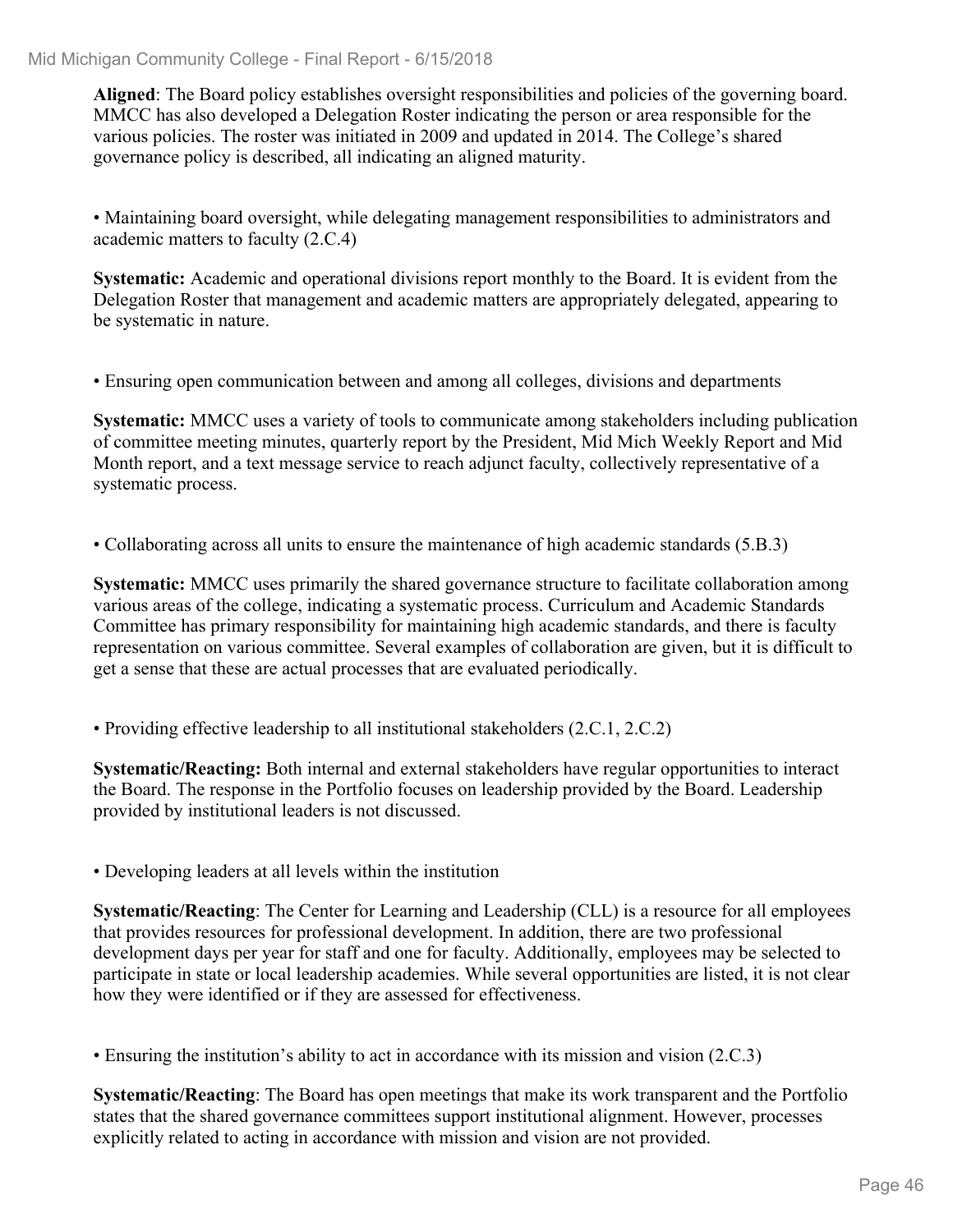• Tracking outcomes/measures utilizing appropriate tools

**Reacting**: MMCC primarily uses the PACE to measure leadership effectiveness. MMCC may benefit from identifying more direct ways to measure leadership effectiveness.

4R3 What are the results for ensuring long-term effective leadership of the institution? The results presented should be for the processes identified in 4P3. All data presented should include the population studied, response rate and sample size. All results should also include a brief explanation of how often the data is collected, who is involved in collecting the data and how the results are shared. These results might include:

• Summary results of measures (include tables and figures when possible)

**Systematic:** PACE results for several items related to leadership effectiveness are presented, along with response rates.

• Comparison of results with internal targets and external benchmarks

**Systematic/Reacting**: Climate issues at MMCC fall in the Consultative range, and are very close to those of comparable institutions. However, in several areas, MMCC scored lower in 2015 than in 2011. Although benchmarking with the national norm is provided, no internal targets are included.

• Interpretation of results and insights gained

**Reacting**: MMCC correctly identifies areas of improvement as indicated by the PACE results. Given the time and effort expended to create the shared governance structure, it is telling that one area for improvement is lack of effective communication for policies and procedures and lack of clearly defined administrative processes. MMCC may benefit from evaluating the effectiveness of the shared governance structure and processes to ensure they are functioning as intended.

4I3 Based on 4R3, what process improvements have been implemented or will be implemented in the next one to three years?

In order to develop a skill based professional program and succession planning, MMCC intends to identify and assess leadership competencies, and to use survey data more strategically. There is an opportunity to examine leadership effectiveness beyond the Board of Trustees. As mentioned above, MMCC may benefit from evaluating the effectiveness of its shared governance structure.

#### 4.4: INTEGRITY

Integrity focuses on how the institution ensures legal and ethical behavior and fulfills its societal responsibilities. The institution should provide evidence for Core Components 2.A. and 2.B. in this section.

4P4 Describe the processes for developing and communicating legal and ethical standards and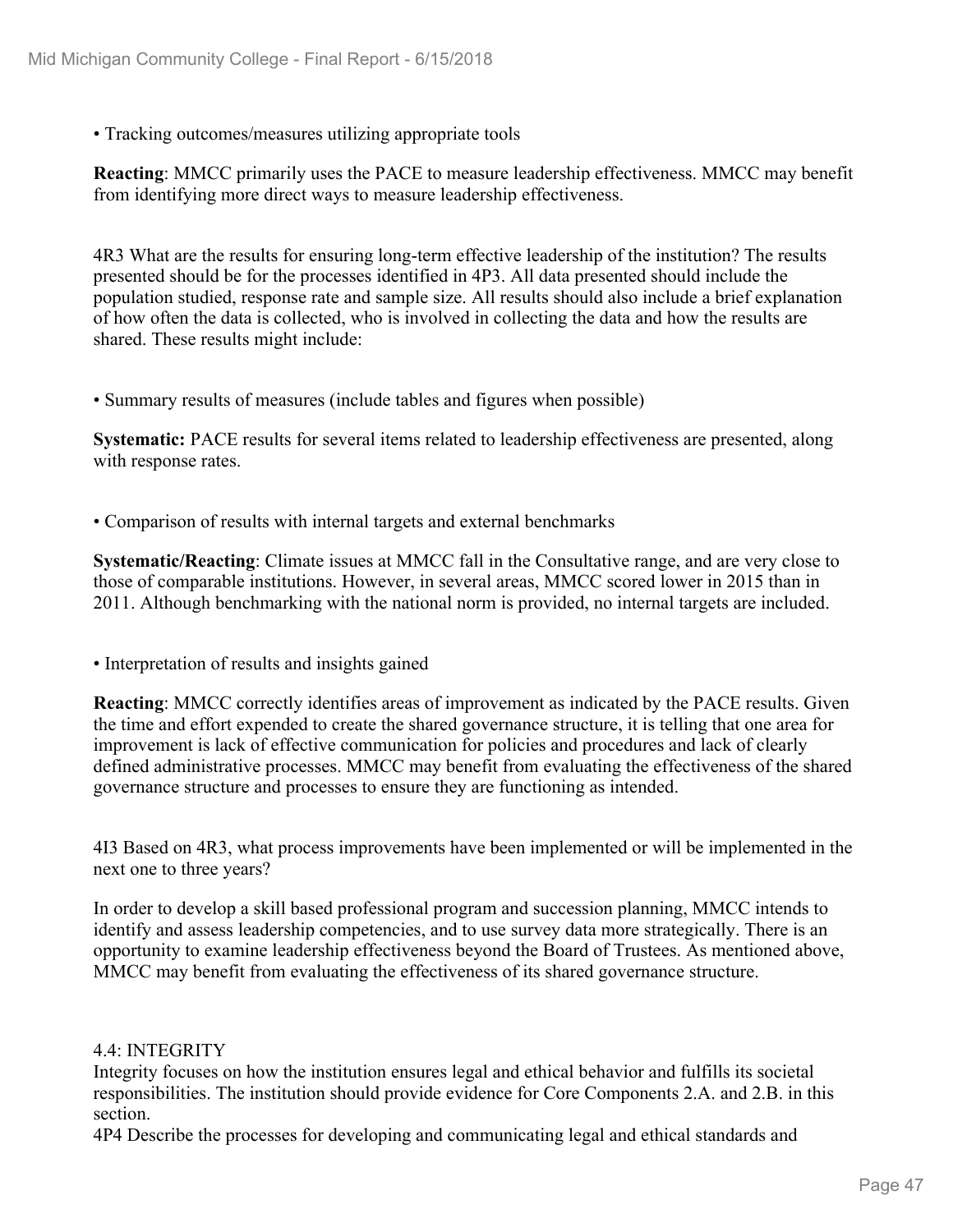monitoring behavior to ensure standards are met. In addition, identify who is involved in those processes. This includes, but is not limited to, descriptions of key processes for the following:

• Developing and communicating standards

**Systematic/Reacting**: Board policy guides the development of standards and delegates the management function to the President and his administration. Shared governance committees review proposed policies and standards. The College depends on the shared governance structure for communication purposes, as well as electronic communication. These appear to be systematic processes. However, the processes for developing ethical standards are not discussed. It is not clear if the policy and procedural standards include ethical standards as well, indicating a reacting maturity level.

• Training employees and modeling for ethical and legal behavior across all levels of the institution

**Systematic:** MMCC uses SafeColleges for training employees regarding ethical and legal behavior. Additionally, the College systematically provides training on legal and ethical topics during the two professional development days offered each year.

• Operating financial, academic, personnel and auxiliary functions with integrity, including following fair and ethical policies and adhering to processes for the governing board, administration, faculty and staff  $(2.A.)$ 

**Reacting**: MMCC has several mechanisms in place to ensure that financial, academic, personnel and other areas function with integrity. Processes are not clearly identified, so it is not clear if they are repeated and evaluated; doing so could help advance the maturity level from reacting to systematic.

• Making information about programs, requirements, faculty and staff, costs to students, control, and accreditation relationships readily and clearly available to all constituents (2.B.)

**Systematic/reacting:** Comprehensive information is provided on the website and in the catalog. Other tools to inform students include a partnership with FullMeasure to provide a mobile application, Elucian's Self Service for financial aid, a NetPrice Calculator. It is not clear if there are processes in place to systematically review the information to ensure currency.

4R4 What are the results for ensuring institutional integrity? The results presented should be for the processes identified in 4P4. All data presented should include the population studied, response rate and sample size. All results should also include a brief explanation of how often the data is collected, who is involved in collecting the data and how the results are shared. These results might include:

• Summary results of measures (include tables and figures when possible)

**Systematic/Reacting**: MMCC utilizes the PACE survey for evaluation purposes. PACE is an indirect measure of assessment; MMCC may benefit from identifying direct ways to measure the effectiveness of process related to integrity.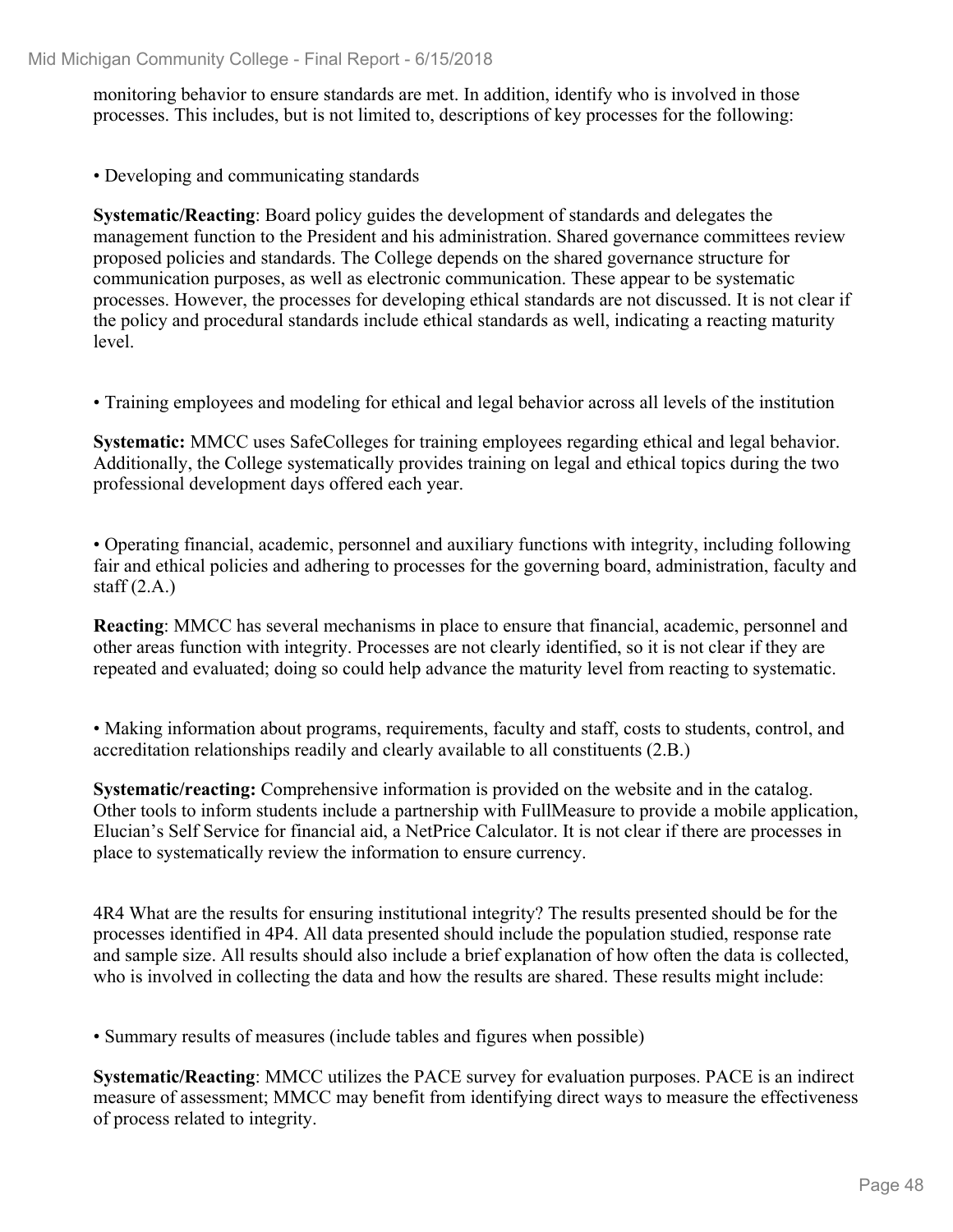• Comparison of results with internal targets and external benchmarks

**Reacting**: MMCC utilizes the PACE survey for evaluation purposes. PACE is an indirect measure of assessment; MMCC may benefit from identifying direct ways to measure the effectiveness of process related to integrity. No internal targets are included, signifying a reacting stage.

• Interpretation of results and insights gained

**Reacting**: MMCC recognizes that a potential area of opportunity is in the communication of its mission and values to employees. Helping employees connect their work to the mission of the institution is also an area for improvement.

4I4 Based on 4R4, what process improvements have been implemented or will be implemented in the next one to three years?

MMCC has appropriate policies, controls, and training in place to communicate the expectations concerning integrity. MMCC has developed an Improvement Model to help administrative units connect individual projects to the mission of the college. The College has employed tools such as SafeColleges and FullMeasure to provide support in this area.

#### **CATEGORY SUMMARY**

Process and results in this category are primarily reacting and systematic. While appearing to be continuously under construction, there is not a clear sense of how the mission statement drives the operations and planning of the institution. MMCC seems to do a lot of "things" related to shared governance and committee work, but the "things" may enable working in silos rather than collaborating across the college. The PACE results indicate that employees do not have a clear sense of how their work connects with the mission and values. Comparison of the 2015 and 2011 surveys indicates that little has changed, and in some areas, performance has declined. Despite the Shared Governance committees and other communication avenues, it appears that communication continues to be a challenge, and is an area that needs to be addressed.

#### **CATEGORY STRATEGIC ISSUES**

MMCC lacks direct measures and internal targets necessary to comprehensively analyze processes, results, and improvements.

#### **Interim Monitoring (if applicable)**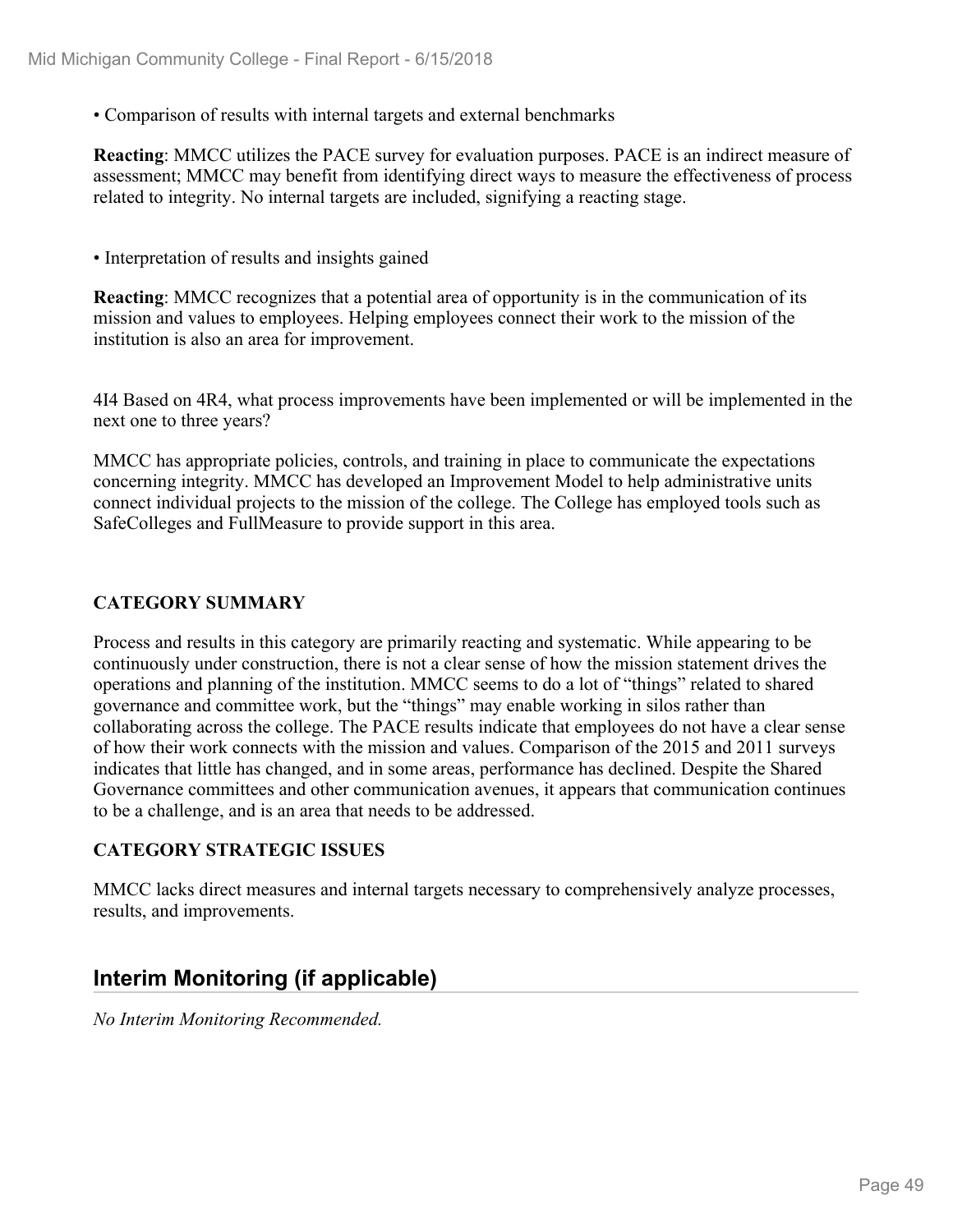# **V - Knowledge Management and Resource Stewardship**

Addresses management of the fiscal, physical, technological, and information infrastructures designed to provide an environment in which learning can thrive.

#### **Instructions for Systems Appraisal Team**

In this section, the team should provide a consensus narrative that focuses on the processes, results and improvements for Knowledge Management, Resource Management and Operational Effectiveness.

Independent Category Feedback for each AQIP Category from each team member should be synthesized into an in-depth narrative that includes an analysis of the institution's processes, results and quality improvement efforts for each category. Wording from the Stages in Systems Maturity tables for both processes and results should be incorporated into the narrative to help the institution understand how the maturity of processes and results have been rated. The narrative should also include recommendations to assist the institution in improving its processes and/or results. It is from this work that the team will develop a consensus on the Strategic Challenges analysis, noting three to five strategic issues that are crucial for the future of the institution. Please see additional directions in the **Systems Appraisal procedural document** provided by HLC.

#### **Evidence**

Category 5 addresses management of the fiscal, physical, technological and information infrastructures designed to provide an environment in which learning can thrive.

#### 5.1: KNOWLEDGE MANAGEMENT

Knowledge Management focuses on how data, information and performance results are used in decision-making processes at all levels and in all parts of the institution.

5P1 Describe the processes for knowledge management, and identify who is involved in those processes. This includes, but is not limited to, descriptions of key processes for the following:

• Selecting, organizing, analyzing and sharing data and performance information to support planning, process improvement and decision making

**Systematic:** The Office of Institutional Research is responsible for data functions. The College states that the office is responsible for improving data reliability, security, and access. A coordinated effort to select and clean data was undertaken by the Director of IR and the IT Systems Programmer. Official Term Data was designated at regular intervals, establishing data points for reporting purposes. However, the process for selecting the data is not clear . Ellucian Colleague is used to house and access institutional data. Entrinsik informer is used to pull data from other data sources such as the LMS . As data drives AQIP, it is essential that these improvements continue.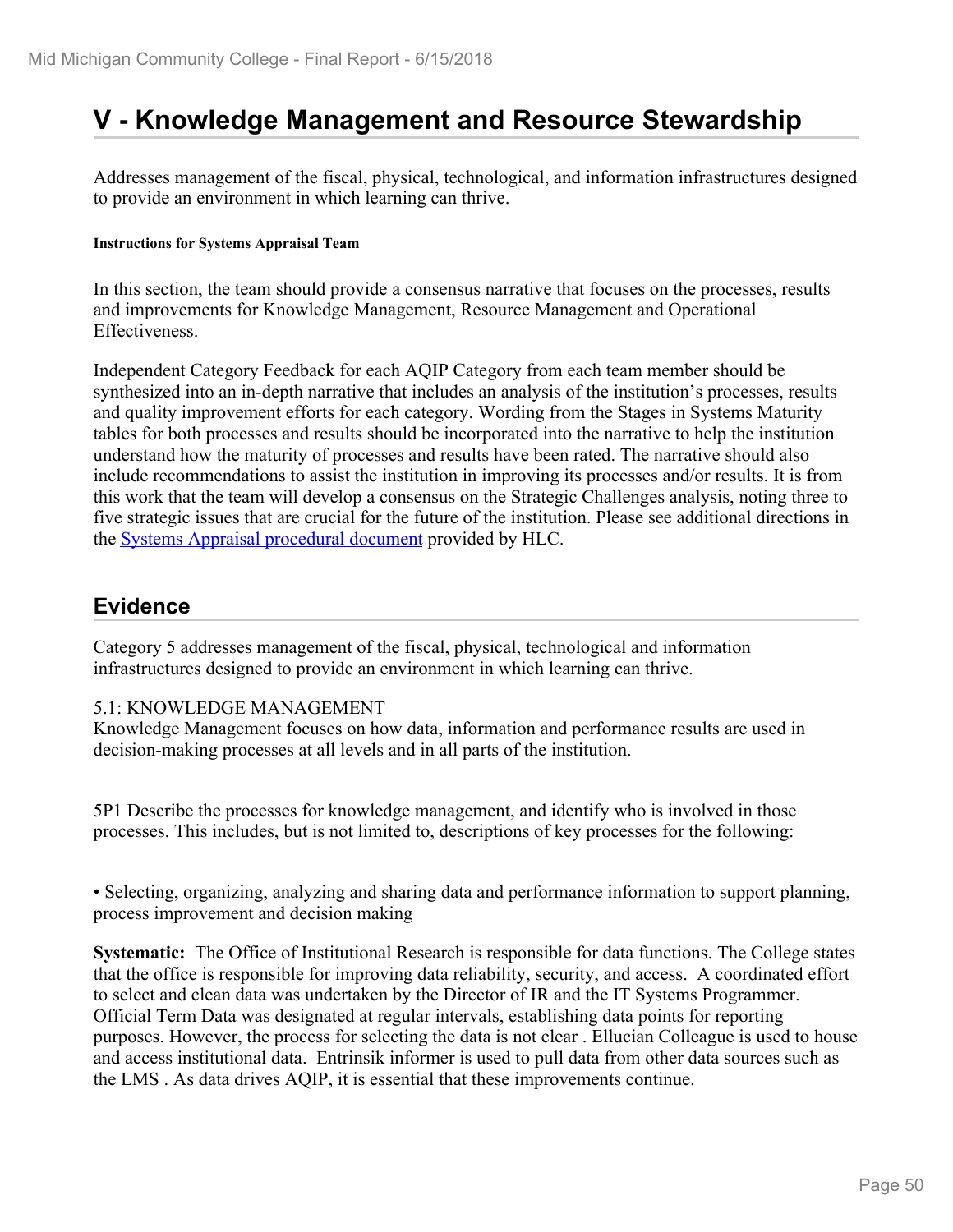• Determining data, information and performance results that units and departments need to plan and manage effectively.

**Systematic:** Data and information are determined by internal stakeholders and by requirements from external constituencies. The Institutional Research Advisory Committee provides feedback and assistance to the Director of IR, strengthening shared governance at MMCC in a systematic process.

• Making data, information and performance results readily and reliably available to the units and departments that depend upon this information for operational effectiveness, planning and improvements

**Aligned:** Information and results are publicly available through MMCC's IR page and additional reports can be requested through the HelpDesk. The College rotates monthly "Data Discussions" throughout departments, providing transparency and staff awareness. This is an aligned process which increases efficiency and effectiveness.

• Ensuring the timeliness, accuracy, reliability and security of the institution's knowledge management system(s) and related processes

**Aligned:** The servers are physically secured and protected by encryption to ensure the integrity and security of information resources. Maintenance of the MMCC website is being decentralized in the College. Ellucian is periodically invited to audit MMCC's practices, and two campus-wide committees inform and provide feedback. The QIR and IT worked jointly to clean the OTD, providing another example of alignment regarding the College's data and information processes and systems.

• Tracking outcomes/measures utilizing appropriate tools (including software platforms and/or contracted services)

**Systematic:** External consultants provide assessment for knowledge management processes and security. Ellucian was contracted to identify efficiencies, compare utilization with industry best practices, and to provide recommendations with regards to MMCC's four enduring goals.

5R1 What are the results for determining how data, information and performance results are used in decision-making processes at all levels and in all parts of the institution? The results presented should be for the processes identified in 5P1. All data presented should include the population studied, response rate and sample size. All results should also include a brief explanation of how often the data is collected, who is involved in collecting the data and how the results are shared. These results might include:

• Summary results of measures (include tables and figures when possible)

**Systematic:** Results for Knowledge Management processes are systematic, and primarily reported in terms of counts, number of reports, users, and HelpDesk tickets; however, no information was provided regarding stakeholder satisfaction with these systems. SSL assessment results were high, and Ellucian's report provides a deeper analysis into quality of services and areas for improvement.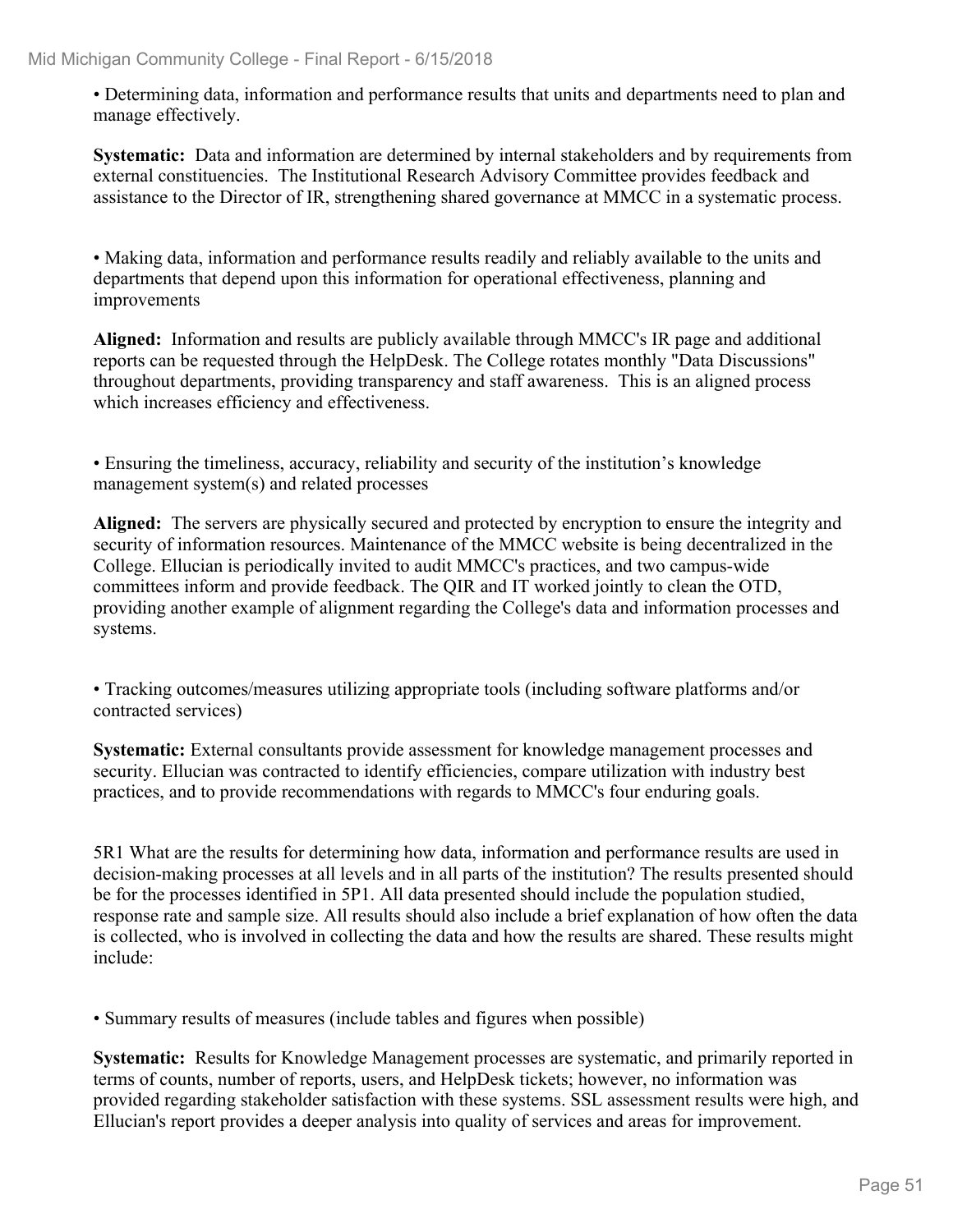• Comparison of results with internal targets and external benchmarks

**Reacting**: No targets were reported. Trend data has been established, and by setting benchmarks MMCC can identify areas of possible improvement, especially for HelpDesk processes. This is indicative of a reacting process, but by adding feedback loops like short surveys for HelpDesk tickets the College can work to evaluate their results for this area. MMCC has an opportunity to research industry benchmarks for IT customer service to stakeholders.

• Interpretation of results and insights gained

**Systematic:** As data needs have continued to increase, the Ellucian consultant has recommended the need for the Campus to pursue additional automation. Additionally, as the number of online course offerings increases, MMCC recognizes the need to evaluate staffing levels to provide adequate support. Further investigation of the results could reveal other insights into knowledge management processes and identify areas for additional improvement.

5I1 Based on 5R1, what process improvements have been implemented or will be implemented in the next one to three years?

MMCC has identified areas for improvement and increased efficiency by documenting and coordinating reporting efforts and creating a process to facilitate a smooth, non-disruptive transition when staff transfer between departments.

#### 5.2: RESOURCE MANAGEMENT

Resource Management focuses on how the resource base of an institution supports and improves its educational programs and operations. The institution should provide evidence for Core Component 5.A. in this section.

5P2 Describe the processes for managing resources, and identify who is involved in those processes. This includes, but is not limited to, descriptions of key processes for the following:

• Maintaining fiscal, physical and technological infrastructures sufficient to support operations (5.A.1)

**Aligned:** MMCC has an appropriate administrative structure to support these key operations. Twothirds of MMCC's revenue is generated through tuition and fees, and 25% comes from state funding. The College has strategically focused on enrollment growth strategies, coordinated and led by a campus-wide Enrollment Management Committee. In 2015, MMCC developed a Campus Master Plan to manage the physical infrastructure. The IT infrastructure is operating at appropriate levels with scheduled replacement planned. The College faces fiscal challenges due to a low millage rate and stagnant state support; however, college personnel have been aggressive in seeking outside funding sources. These processes are transparent and aligned.

• Setting goals aligned with the institutional mission, resources, opportunities and emerging needs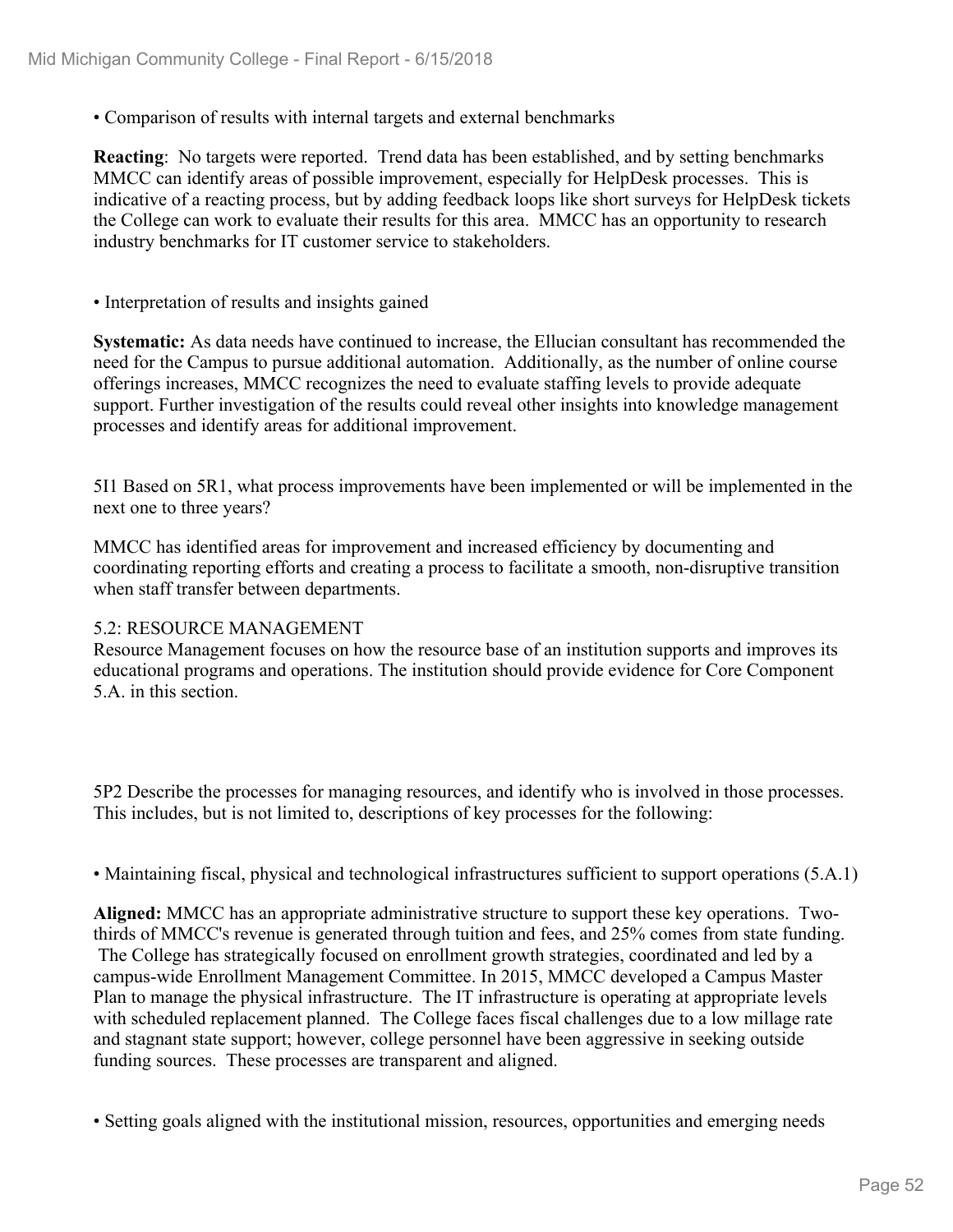#### (5.A.3)

**Systematic:** MMCC has processes for goal setting that clearly support the mission. However, these processes are not clearly presented in the portfolio.

• Allocating and assigning resources to achieve organizational goals, while ensuring that educational purposes are not adversely affected (5.A.2)

**Systematic:** A balanced budget is created through processes beginning with budget officer requests and culminating with Board of Trustee approval. The VPFA coalesces the requests and verifies alignment with the strategic goals. It is unclear as to what extent internal stakeholders are involved in the budgeting process. This appears to be a systematic process, but could be raised to a higher level of maturity with evidence of campus-wide opportunities for documented feedback.

• Tracking outcomes/measures utilizing appropriate tools

**Reacting:** MMCC relies on external benchmarks to track outcomes and results, which indicates a reacting level of maturity. The College could benefit by establishing internal benchmarks and comparing year-to-year progress and trends.

5R2 What are the results for resource management? The results presented should be for the processes identified in 5P2. All data presented should include the population studied, response rate and sample size. All results should also include a brief explanation of how often the data is collected, who is involved in collecting the data and how the results are shared. These results might include:

• Summary results of measures (include tables and figures when possible)

**Systematic:** HLC financial ratios and cost per student as compared to other Michigan community colleges are presented. This area could be improved with data presented relative to physical or technological infrastructure.

• Comparison of results with internal targets and external benchmarks

**Systematic:** MMCC compares favorably in terms of cost per student contact hour and instructional cost per FYES. However, it should be noted that while MMCC's instructional cost per FYES is still less that the state average, it increased significantly from 2014-15 to 2015-16. It is not clear that MMCC has internal targets for these costs; however, they are cognizant of the limitations of financial resources.

• Interpretation results and insights gained

**Systematic:** MMCC recognizes that its comparatively low cost is somewhat due to the high percentage of adjuncts, which is not always the most cost effective in the long run. Class sizes are larger than peer institutions, and schedule reconfiguration is being explored.

5I2 Based on 5R2, what process improvements have been implemented or will be implemented in the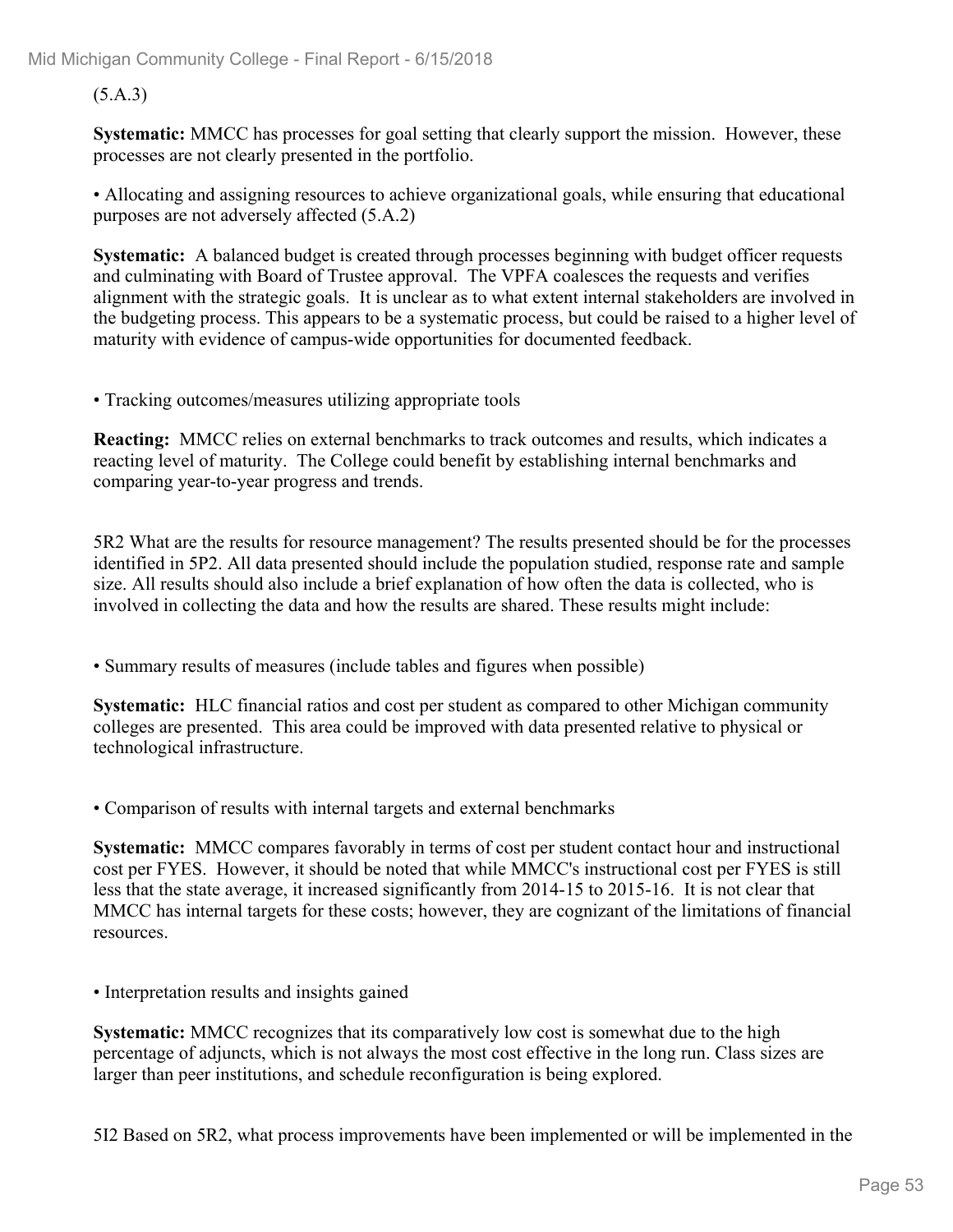next one to three years?

MMCC is heavily reliant on tuition and fees for revenue. In the event of stagnant enrollment or decreased state funding, the College will need to explore increasing tuition.

#### 5.3: OPERATIONAL EFFECTIVENESS

Operational Effectiveness focuses on how an institution ensures effective management of its operations in the present and plans for continuity of operations into the future. The institution should provide evidence for Core Component 5.A. in this section.

5P3 Describe the processes for operational effectiveness, and identify who is involved in those processes. This includes, but is not limited to, descriptions of key processes for the following:

• Building budgets to accomplish institutional goals

**Aligned:** The College starts the budget process with open discussions. This provides for transparency and inclusiveness. Priorities are based on the strategic plan, with focus on student learning and completion. The balanced budget is approved by the Board of Trustees and managed by the Business Office.

• Monitoring financial position and adjusting budgets (5.A.5)

**Aligned**: Expenses are monitored by the Board of Trustees via monthly financial statements. Current budgets are monitored by budget officers through Elluclan, and adjustments can be initiated at the budget officer level. Approval levels are in place for various spending amounts.

• Maintaining a technological infrastructure that is reliable, secure and user-friendly

**Systematic**: Responsibility for ensuring the reliability and security of IT infrastructure resides in the IT department and appear to be standard and systematic. User-friendly, self-service tools provide access to appropriate resources based on user needs. Updates and patches are first installed in a test environment before going live.

• Maintaining a physical infrastructure that is reliable, secure and user-friendly

**Systematic:** The Director of Facilities, who reports directly to the VPFA, is responsible for ensuring a safe, reliable campus infrastructure. A system of maintenance requests helps to ensure the viability of the physical plant. The College contracts with a third party to provide security, and officers are on both campuses while classes are in session.

• Managing risks to ensure operational stability, including emergency preparedness

**Systematic:** MMCC manages fiscal risk through fiscal conservatism and contributions to savings. Considering uncertain state funding, the College has focused on increasing the Foundation balance and seeking grant funding. Emergency and Crisis Response Plans were created to train and prepare for emergency situations.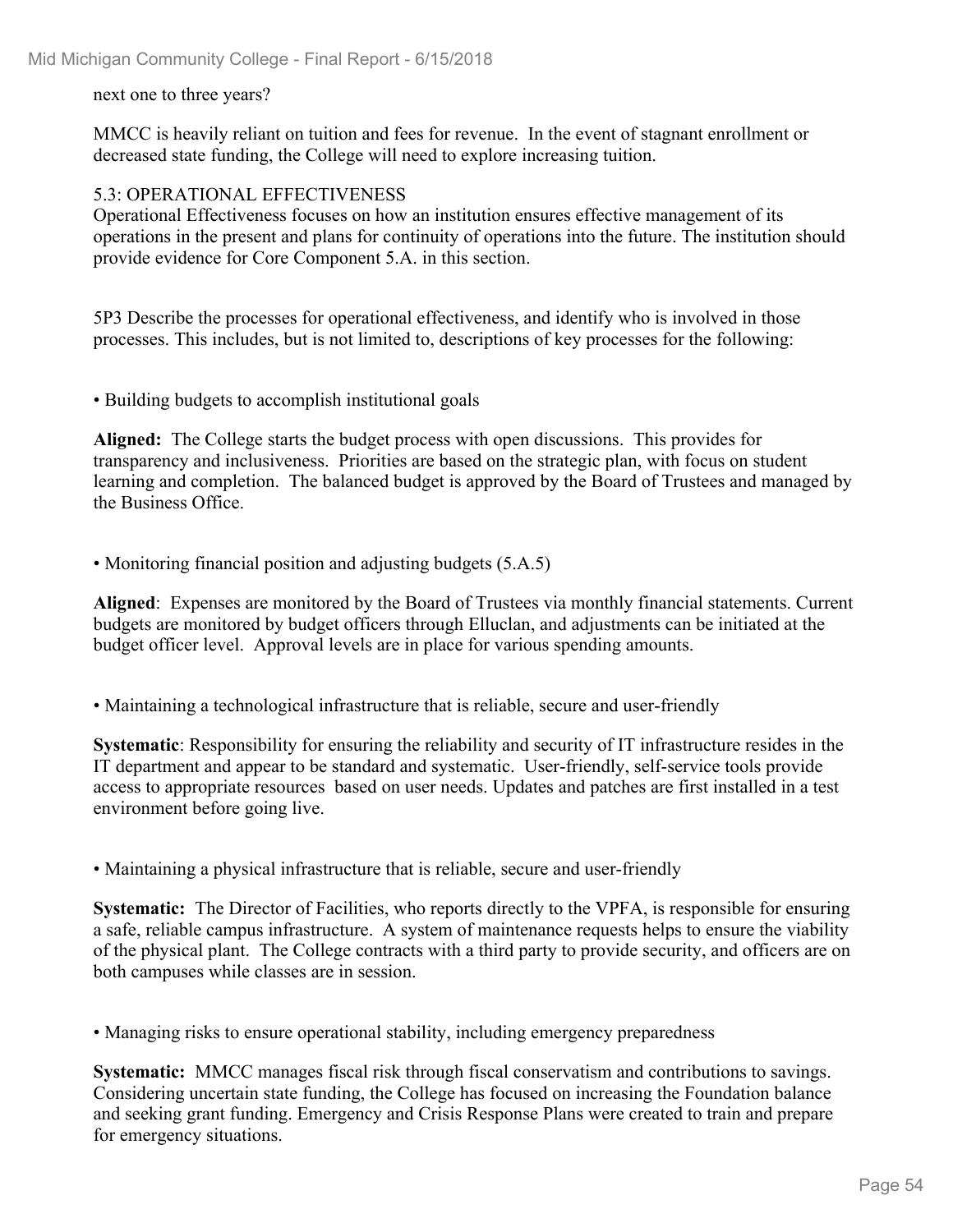• Tracking outcomes/measures utilizing appropriate tools

**Systematic:** Budgets, audits, HelpDesk tickets, and safety reports are used to document, track, and measure outcomes for operational effectiveness.

5R3 What are the results for ensuring effective management of operations on an ongoing basis and for the future? The results presented should be for the processes identified in 5P3. All data presented should include the population studied, response rate and sample size. All results should also include a brief explanation of how often the data is collected, who is involved in collecting the data and how the results are shared. These results might include:

• Summary results of measures (include tables and figures when possible)

**Systematic:** The summary of results indicates that the College is monitoring the budget, HelpDesk tickets, and safety. MMCC may want to identify another way to monitor the effectiveness of IT services and risk management other than tracking numbers of HelpDesk tickets.

• Comparison of results with internal targets and external benchmarks

**Reacting:** Peer comparison regarding instructional expenses document that MMCC is spending less than other institutions and operating in a fiscally-conservative environment. However, no comparisons, internal targets, or benchmarks are provided for IT effectiveness or campus security. This indicates a reacting level of maturity.

• Interpretation of results and insights gained

**Systematic:** It is not clear which expenses are included in Student Services and which are included in Instruction. The Portfolio mentions looking at the number of adjunct versus full time faculty, but it's not clear if they are in two different categories of the budget. The College may benefit from looking into the various expenses comprising these two categories to identify where costs may be reduced while still maintaining academic rigor.

5I3 Based on 5R3, what process improvements have been implemented or will be implemented in the next one to three years?

MMCC appears to operate effectively with limited resources. MMCC states that a weakness identified in the FY financial audit has been addressed; however, information related to the nature of the weakness was not provided. The College also recognizes the need to continue to address cyber security.

#### **CATEGORY SUMMARY**

MMCC appears to have the infrastructure and controls in place to address the components of knowledge management. Designated positions have direct responsibility for the various aspects of the operation. MMCC's major challenge is the constraint in terms of financial resources, as this has the potential to have a negative impact on operations. The measures tracked and reported related to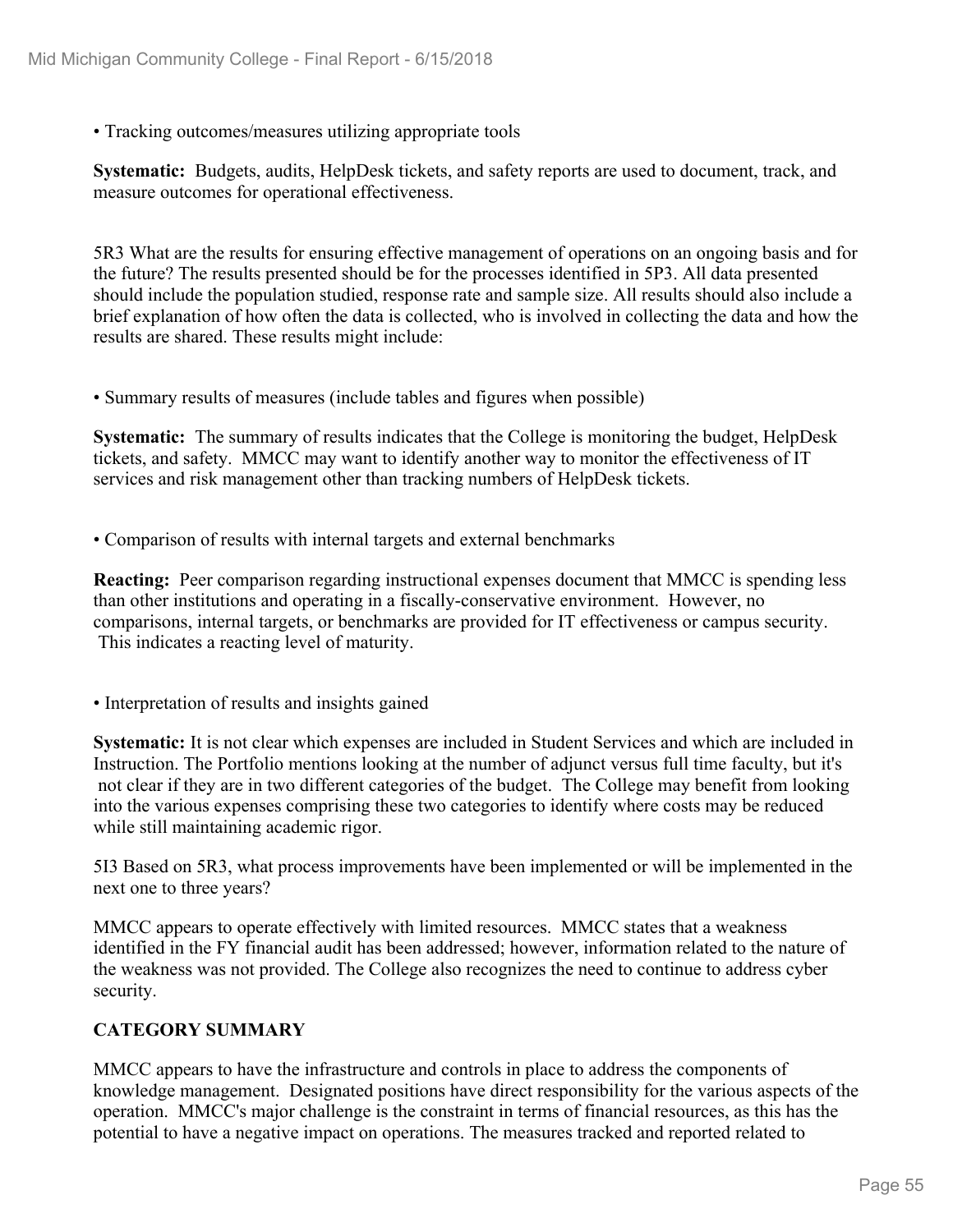Knowledge Management could be more robust.

#### **CATEGORY STRATEGIC ISSUES**

Fiscal resources are an issue for MMCC, but an issue which they seem to address proactively. These constraints result in an unbalanced ratio of full to part-time faculty, which can be a challenge.

### **Interim Monitoring (if applicable)**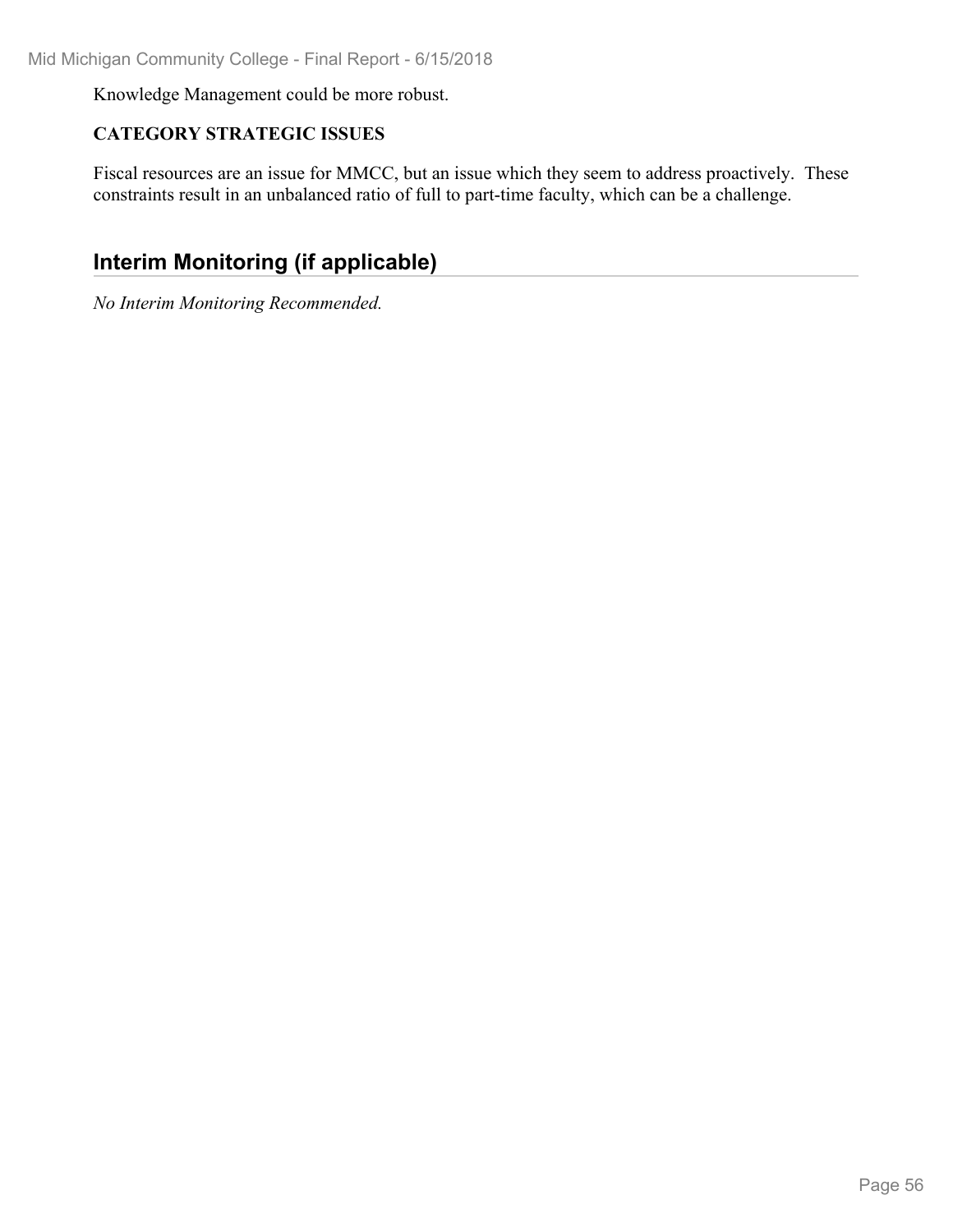# **VI - Quality Overview**

Focuses on the Continuous Quality Improvement culture and infrastructure of the institution. This category gives the institution a chance to reflect on all its quality improvement initiatives, how they are integrated, and how they contribute to improvement of the institution.

#### **Instructions for Systems Appraisal Team**

In this section, the team should provide a consensus narrative that focuses on the processes, results and improvements for Quality Improvement Initiatives and Culture of Quality.

Independent Category Feedback for each AQIP Category from each team member should be synthesized into an in-depth narrative that includes an analysis of the institution's processes, results and quality improvement efforts for each category. Wording from the Stages in Systems Maturity tables for both processes and results should be incorporated into the narrative to help the institution understand how the maturity of processes and results have been rated. The narrative should also include recommendations to assist the institution in improving its processes and/or results. It is from this work that the team will develop a consensus on the Strategic Challenges analysis, noting three to five strategic issues that are crucial for the future of the institution. Please see additional directions in the **Systems Appraisal procedural document** provided by HLC.

#### **Evidence**

Quality Improvement Initiatives focuses on the Continuous Quality Improvement (CQI) initiatives the institution is engaged in and how they work together within the institution.

6P1 Describe the processes for determining and integrating CQI initiatives, and identify who is involved in those processes. This includes, but is not limited to, descriptions of key processes for the following:

• Selecting, deploying and evaluating quality improvement initiatives

**Reacting:** In addition to participation in HLC conferences and strategy forums, MMCC has been a member of the Continuous Quality Improvement Network (CQIN) since Spring 2016. However, it is not clear how these are used to select, deploy, and evaluate quality improvement initiatives.

• Aligning the Systems Portfolio, Action Projects, Comprehensive Quality Review and Strategy Forums

**Reacting:** The Portfolio describes some quality initiatives that have been undertaken, but does not describe how the AQIP components are aligned.

6R1 What are the results for continuous quality improvement initiatives? The results presented should be for the processes identified in 6P1. All data presented should include the population studied,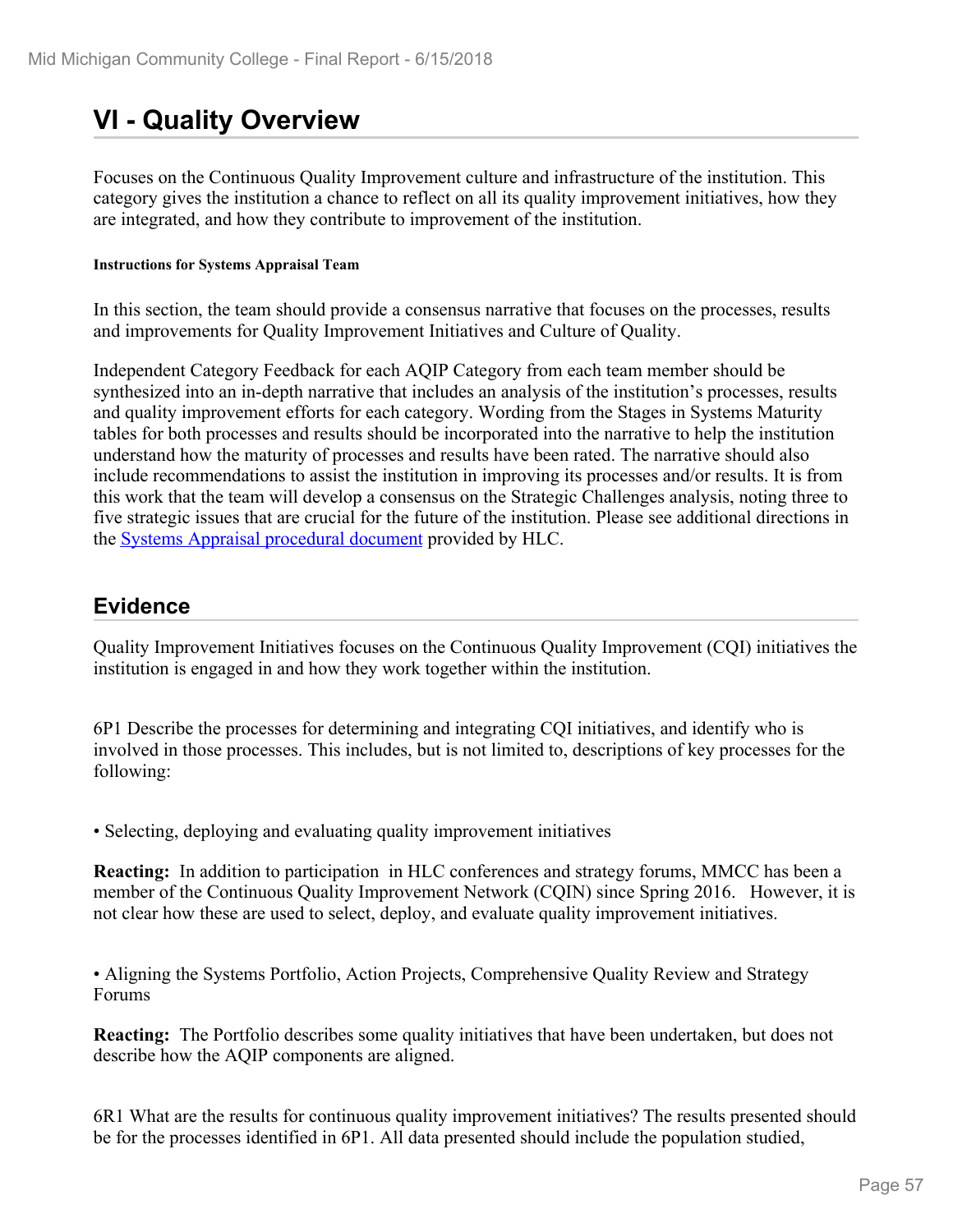response rate and sample size. All results should also include a brief explanation of how often the data is collected, who is involved in collecting the data and how the results are shared.

**Systematic:** MMCC provides an overview of actions that resulted from participation in CQIN and the Strategy Forum. Results include an integrated advising model and reorganization of the Student Services Division, Mid Improvement Model, the relationship between clarity and employee effectiveness, and software to enhance the Guided Pathways model. While results appear systematic, and cross-campus participation is breaking down silos, there may be an opportunity for more coordination among the various quality improvement initiatives.

6I1 Based on 6R1, what quality improvement initiatives have been implemented or will be implemented in the next one to three years?

MMCC is reexamining the mission and vision of the College, as well as reorganizing some operational areas. The Mid Improvement Model has been adopted. Mid is working with the Business Innovation Factory to redesign its business model.

#### 6.2: CULTURE OF QUALITY

Culture of Quality focuses on how the institution integrates continuous quality improvement into its culture. The institution should provide evidence for Core Component 5.D. in this section.

6P2 Describe how a culture of quality is ensured within the institution. This includes, but is not limited to, descriptions of key processes for the following:

• Developing an infrastructure and providing resources to support a culture of quality

**Reacting:** While MMCC has developed a shared governance system and created an office of Institutional Research, there still appears to be an opportunity to create a more integrated infrastructure to support a culture of quality. For an institution that has been in AQIP since 2001, a higher level of maturity is expected.

• Ensuring continuous quality improvement is making an evident and widely understood impact on institutional culture and operations (5.D.1)

**Reacting:** The Portfolio explains how the Mid Improvement Model was created to align Vision 20/20 with the development of action projects. However, it is not clear how this ensures continuous quality improvement in the culture and operations of the College, indicating that MMCC remains at a reacting level.

• Ensuring the institution learns from its experiences with CQI initiatives (5.D.2)

**Reacting:** Mid reports progress related to Vision 2020 and recommendations from the previous portfolio. However, it is not clear if in addition to meeting the objectives, the College has examined the effect of those efforts and closed the loop to include lessons learned. As such, this indicates a reacting process.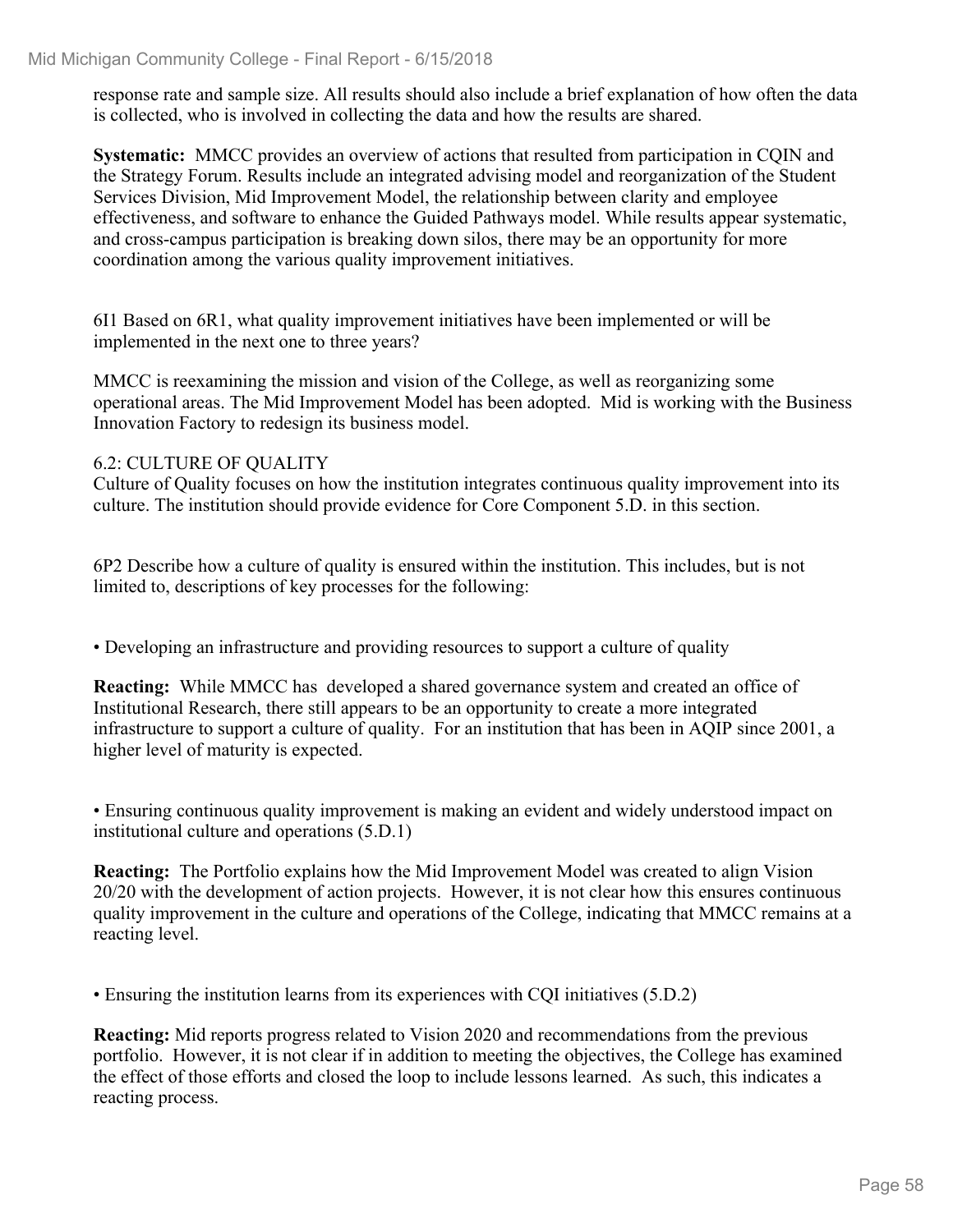• Reviewing, reaffirming and understanding the role and vitality of the AQIP Pathway within the institution

**Reacting:** Mid is re-evaluating its commitment and participation in the AQIP pathway, as the associated cost is a challenge. Without a collective commitment to quality (regardless of pathway), the College remains at a reading level of maturity.

6R2 What are the results for continuous quality improvement to evidence a culture of quality? The results presented should be for the processes identified in 6P2. All data presented should include the population studied, the response rate and sample size. All results should also include a brief explanation of how often the data is collected, who is involved in collecting the data and how the results are shared.

**Systematic:** In addition to the shared governance system which is the result of participation in AQIP, MMCC provides a list of Action Projects and samples of the Mid Improvement Model. Despite these successes, the College might benefit from a climate survey to verify the pervasiveness of a quality culture on campus.

6I2 Based on 6R2, what process improvements to the quality culture have been implemented or will be implemented in the next one to three years?

IMMCC identified 88 objectives in Vision 2020. At this time, the college has completed 77 of those through the shared governance committees. In the next 3 years, they will be working to achieve the remainder of the goals. The College has goals to expand its footprint in the region and hopes for vitality at Harrisonburg based on renovations.

Category Summary Statement

MMCC is at a crossroads. The maturity for an institution that has been in AQIP is expected to be higher than reacting to systemic for processes and results. While MMCC describes several initiatives, it is not clear that these initiatives are integrated or provide an infrastructure for quality improvement. MMCC has identified barriers to participation in AQIP, and is questioning its commitment to the AQIP pathway.

#### **CATEGORY STRATEGIC ISSUES**

The institution does not appear to be fully vested in continuous quality improvement. Results are scarce, and there is very little evidence of completing the quality cycle by closing the loop.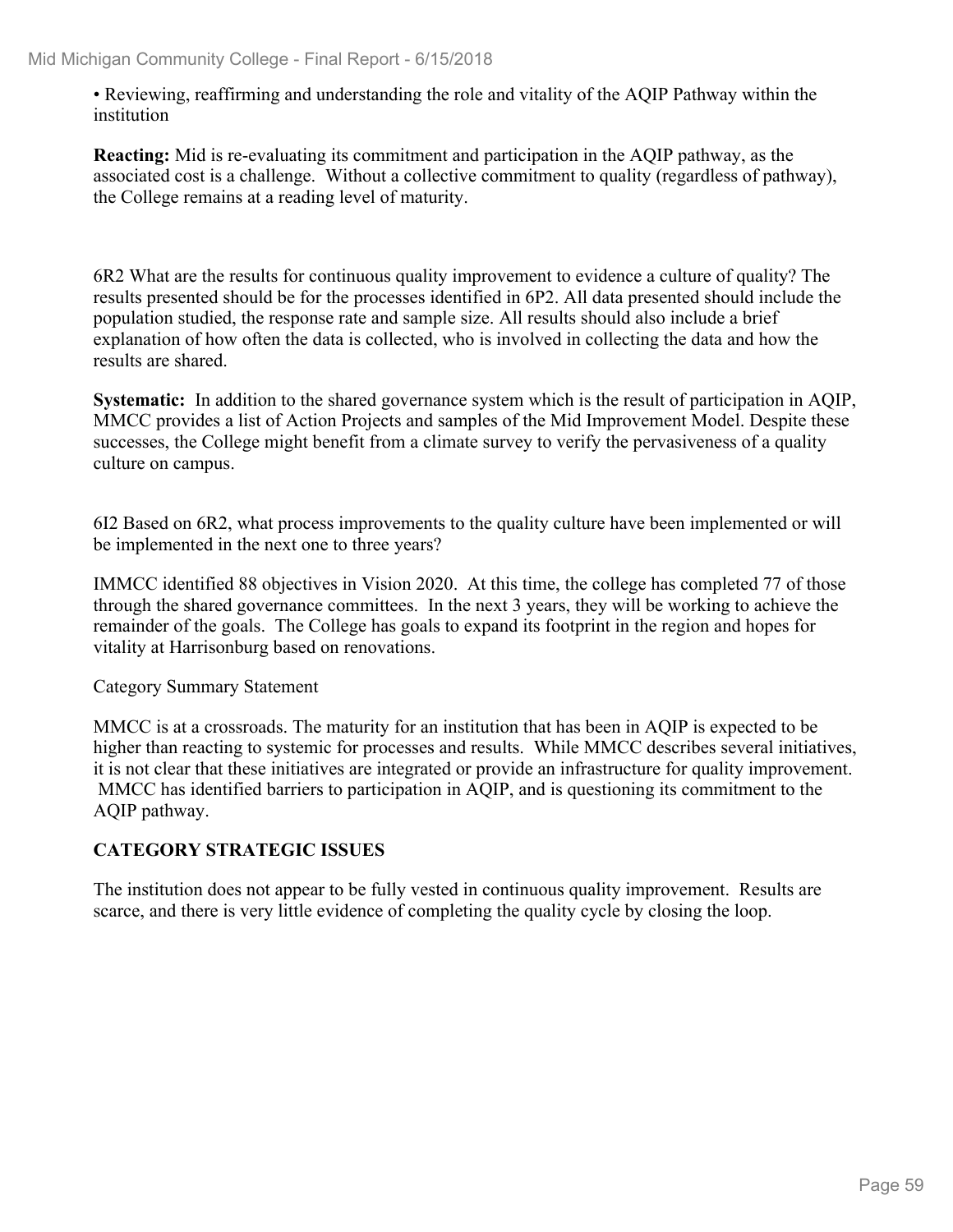### **Interim Monitoring (if applicable)**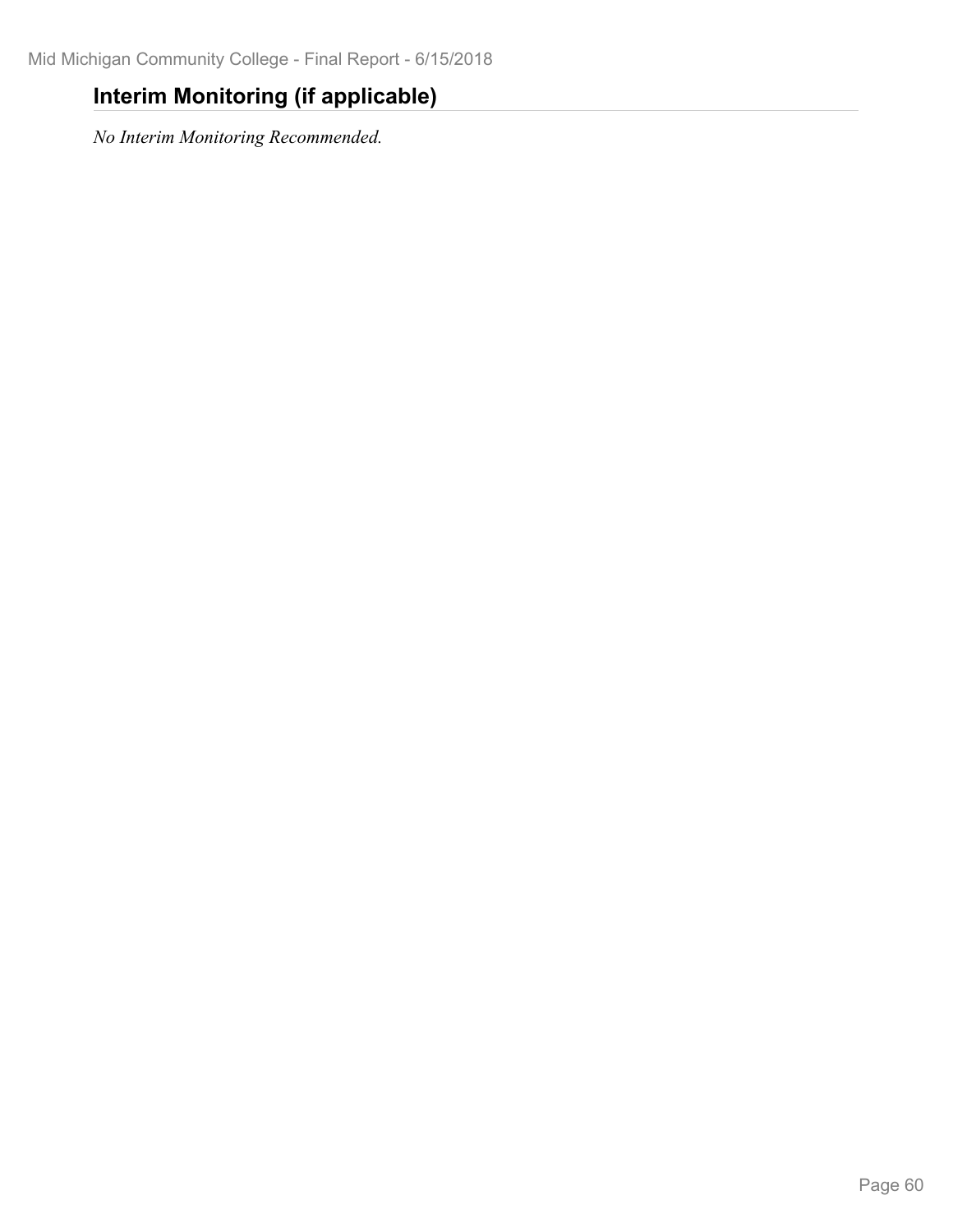# **1 - Mission**

The institution's mission is clear and articulated publicly; it guides the institution's operations.

# **1.A - Core Component 1.A**

The institution's mission is broadly understood within the institution and guides its operations.

- 1. The mission statement is developed through a process suited to the nature and culture of the institution and is adopted by the governing board.
- 2. The institution's academic programs, student support services, and enrollment profile are consistent with its stated mission.
- 3. The institution's planning and budgeting priorities align with and support the mission. (This sub-component may be addressed by reference to the response to Criterion 5.C.1.)

### **Rating**

Adequate

#### **Evidence**

The institution's mission, vision, and values were developed with involvement from the campus community, and were adopted by the Board of Trustees in 2009. The values and shared expectations were developed with input from college committees, but it is not clear what processes were used to develop the mission statement itself. The mission is very focused and is aligned with academic programs and services.

Beginning in 2014, MMCC developed a process to ensure that planning and priorities reflected the mission. A new shared governance model was developed, and a new strategic plan was adopted in 2015 for the period 2016-2020. MMCC has made investments in resources to ensure it is meeting its mission and enduring goals.

Data discussions for Academic Services provided insights that informed faculty work in the Guided Pathways project. The Local Strategic Value report documents the ways in which academic offerings support the MMCC mission. PACE results indicate that employees believe the work of the institution reflects the mission.

The institution holds public meetings to start the budget planning process. As the institution continues to have fiscal challenges, it is important that the budget priorities align with and support the mission. Annual Expenditures indicate that the areas of biggest expenditures are instruction and student services, which are consistent with the mission. The institution has also made a number of investments to address strategic opportunities and advance the mission and its four enduring goals.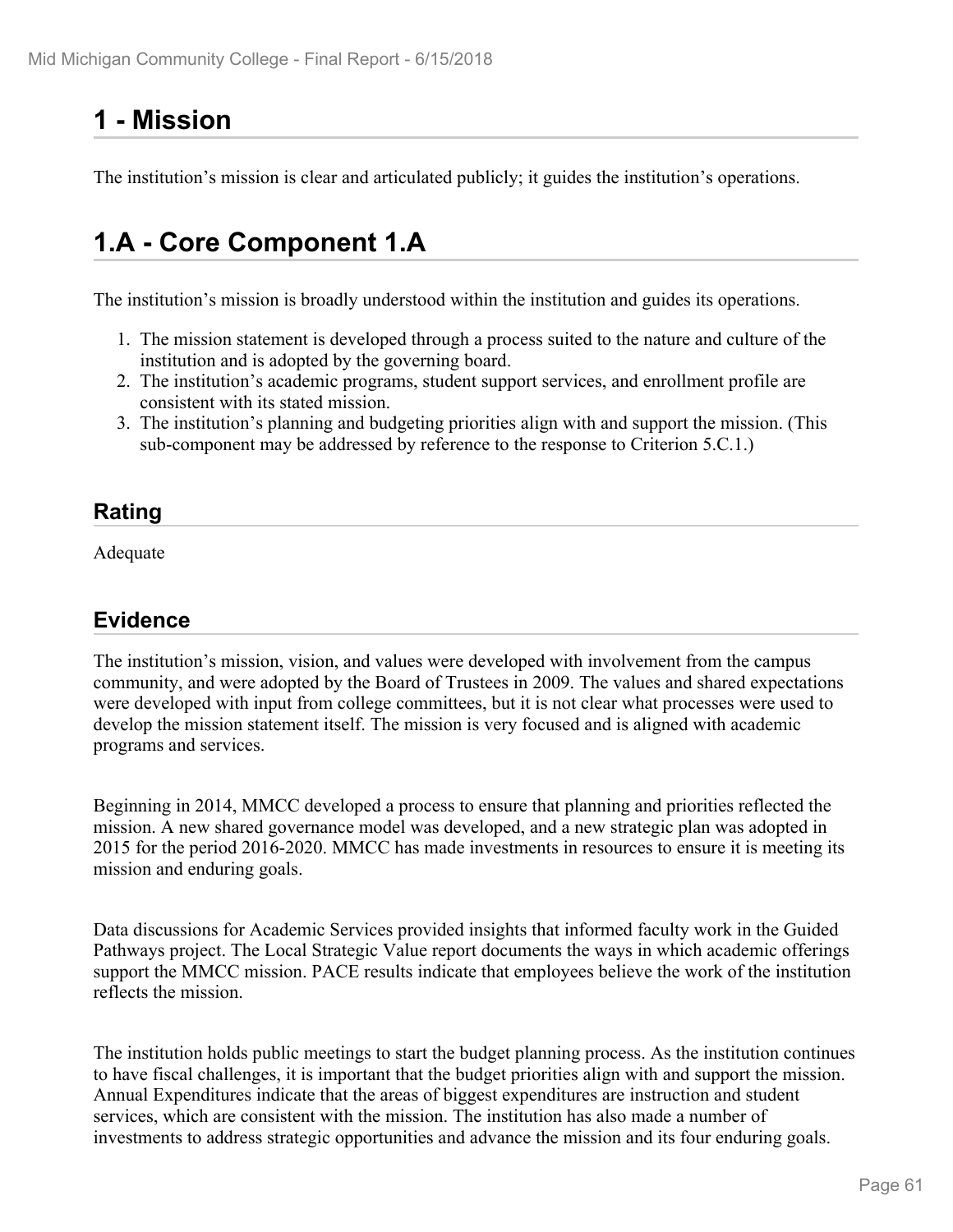### **Interim Monitoring (if applicable)**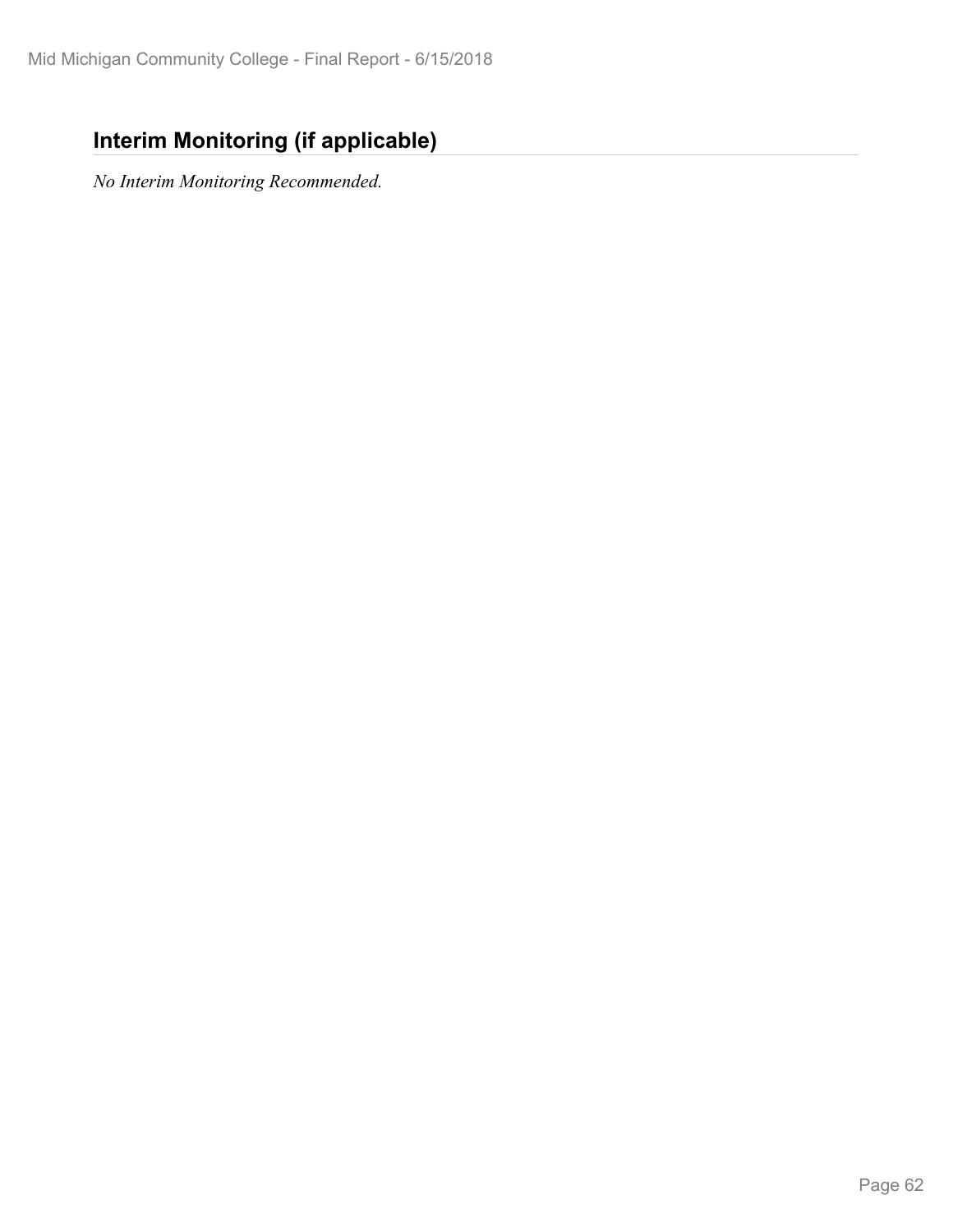# **1.B - Core Component 1.B**

The mission is articulated publicly.

- 1. The institution clearly articulates its mission through one or more public documents, such as statements of purpose, vision, values, goals, plans, or institutional priorities.
- 2. The mission document or documents are current and explain the extent of the institution's emphasis on the various aspects of its mission, such as instruction, scholarship, research, application of research, creative works, clinical service, public service, economic development, and religious or cultural purpose.
- 3. The mission document or documents identify the nature, scope, and intended constituents of the higher education programs and services the institution provides.

### **Rating**

Clear

### **Evidence**

The mission is communicated on the MMCC website. MMCC identified four enduring goals related to its mission: enabling student success, engaging the community, enhancing employee effectiveness, and ensuring institutional effectiveness. These goals are clearly articulated in Connecting Our Community document that was shared with the college community.

MMCC has utilized the Shared Governance committees to promote communication and understanding of the college's mission and values. Additionally, the mission is promoted in both print and electronic communications.

### **Interim Monitoring (if applicable)**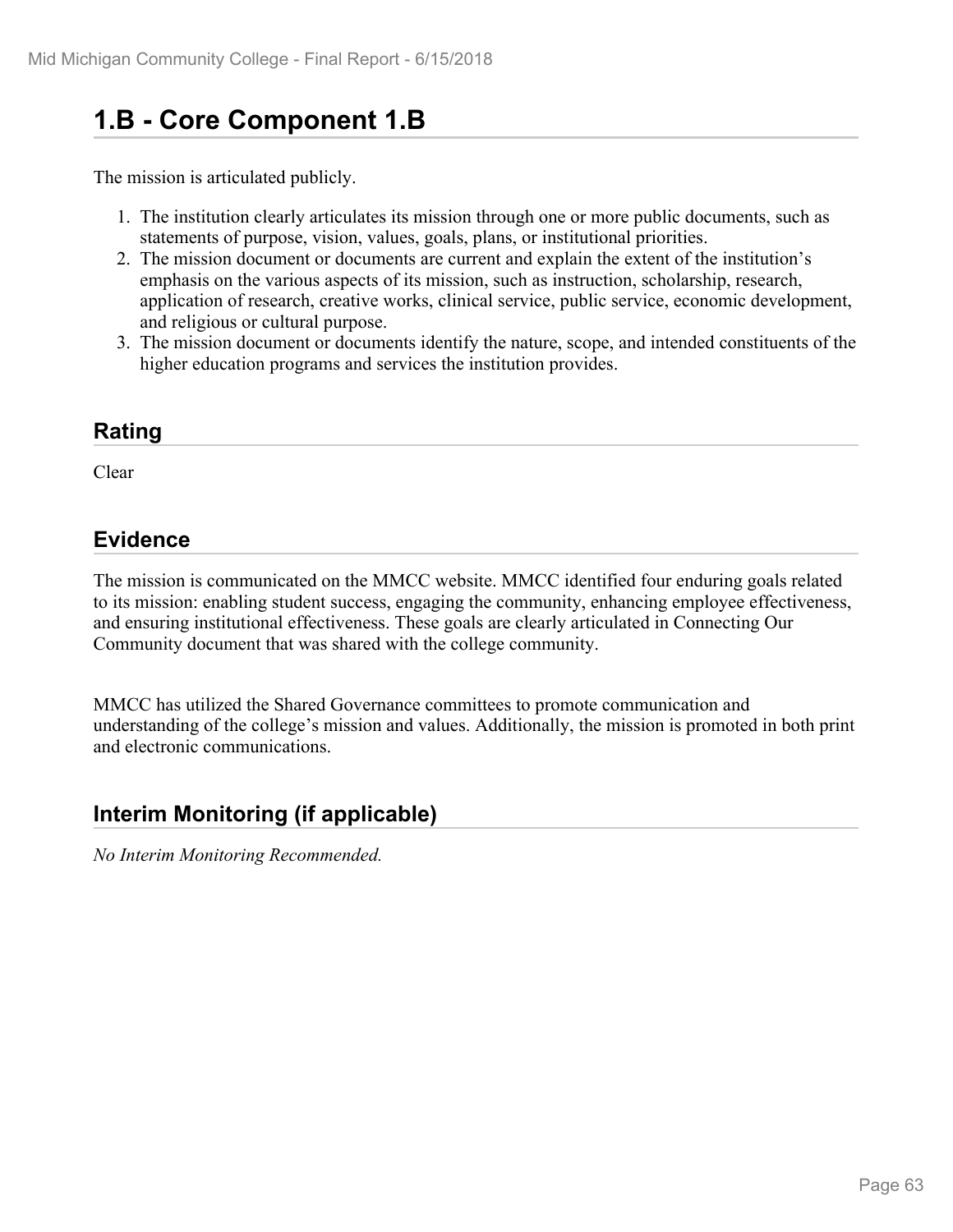# **1.C - Core Component 1.C**

The institution understands the relationship between its mission and the diversity of society.

- 1. The institution addresses its role in a multicultural society.
- 2. The institution's processes and activities reflect attention to human diversity as appropriate within its mission and for the constituencies it serves.

### **Rating**

Adequate

#### **Evidence**

MMCC develops programs with changing stakeholder needs in mind. The mission supports enabling students to succeed in diverse, global society. One of the college's common learning outcomes is engaging diverse perspectives. The college recognizes its role in the communities it serves in terms of professional training, preparing students to transfer to four-year institutions, continuing education, and dual enrollment. It is less clear how MMCC meets the needs of under-represented populations. This is evident in the Noel Levitz Ruffalo Cody SSI results where MMCC is at or above the national average in serving commuters, evening students, returning learners and part-time students, but below the national average in serving students with disabilities and under-represented populations.

### **Interim Monitoring (if applicable)**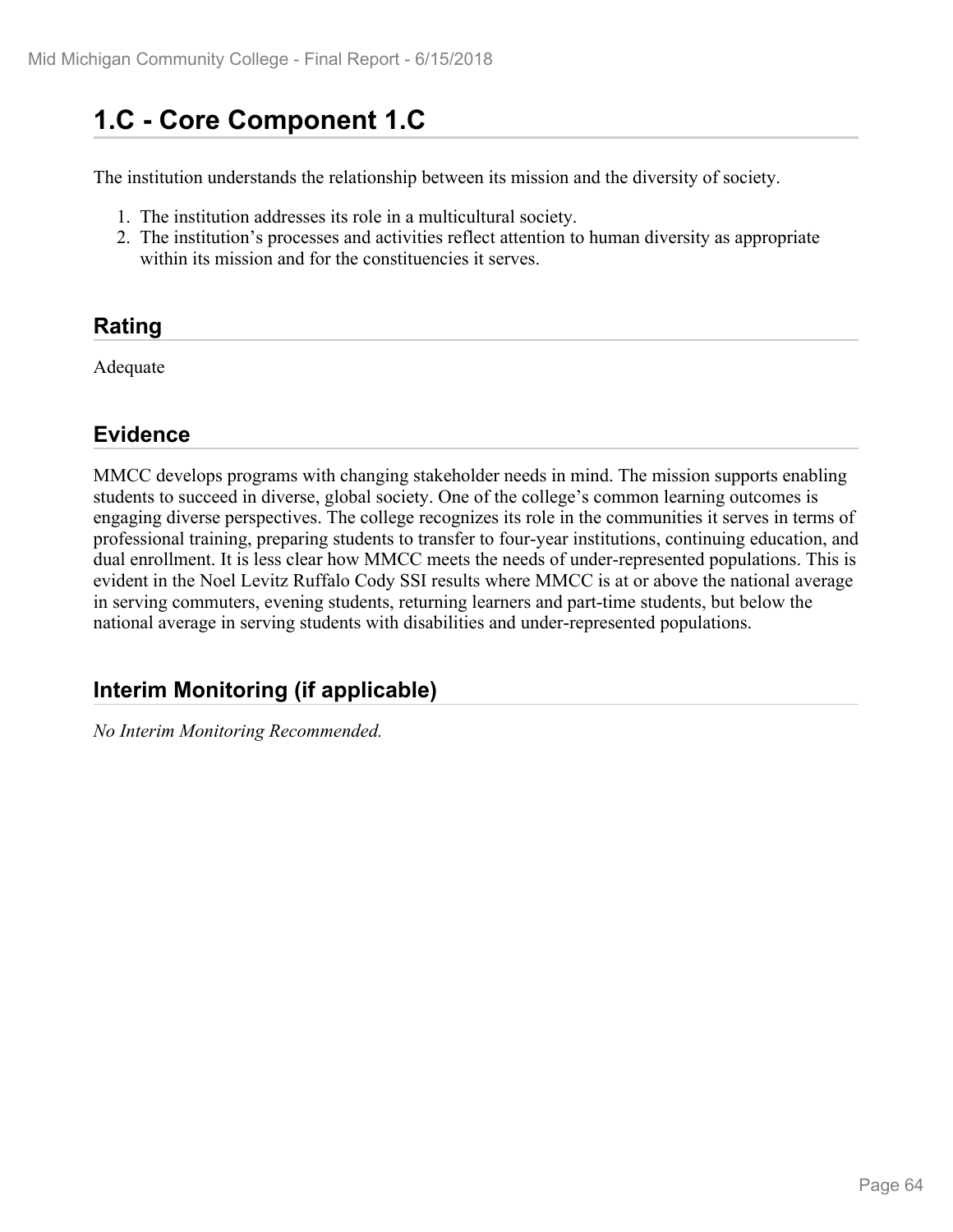# **1.D - Core Component 1.D**

The institution's mission demonstrates commitment to the public good.

- 1. Actions and decisions reflect an understanding that in its educational role the institution serves the public, not solely the institution, and thus entails a public obligation.
- 2. The institution's educational responsibilities take primacy over other purposes, such as generating financial returns for investors, contributing to a related or parent organization, or supporting external interests.
- 3. The institution engages with its identified external constituencies and communities of interest and responds to their needs as its mission and capacity allow.

#### **Rating**

Clear

#### **Evidence**

The mission statement clearly addresses its role in providing leadership for the community to achieve success.

MMCC has invested resources to strengthen partnerships with the local organizations and also created the "State of the Community" event every February.

Educational responsibilities clearly take precedence over other purposes. The college's budget is developed with academic programming and services as the primary focus.

#### **Interim Monitoring (if applicable)**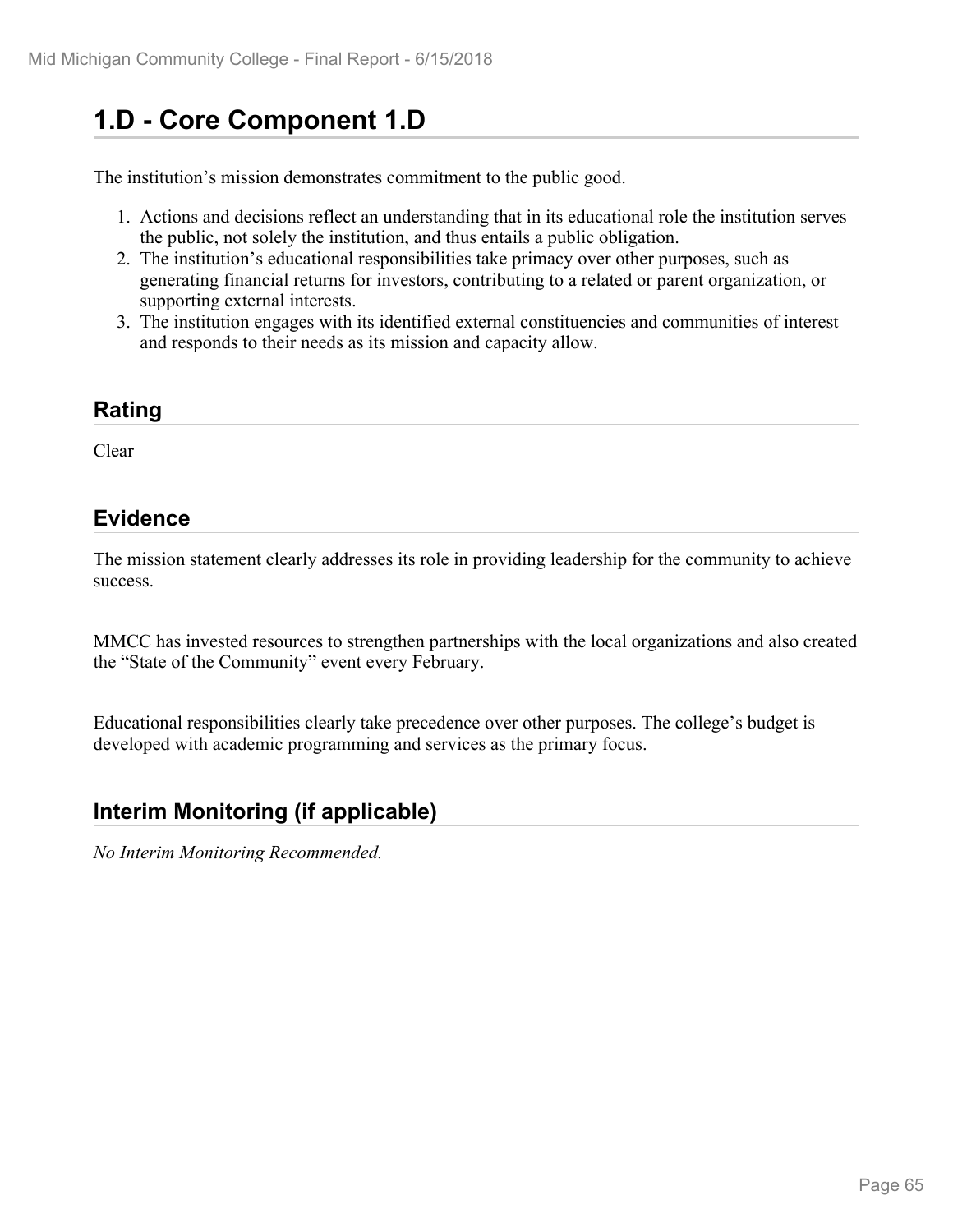# **2 - Integrity: Ethical and Responsible Conduct**

The institution acts with integrity; its conduct is ethical and responsible.

# **2.A - Core Component 2.A**

The institution operates with integrity in its financial, academic, personnel, and auxiliary functions; it establishes and follows policies and processes for fair and ethical behavior on the part of its governing board, administration, faculty, and staff.

#### **Rating**

Clear

#### **Evidence**

The Board of Trustees establishes policies to guide ethical behavior, and meetings are open to the public. The college's financial operations utilize Generally Accepted Accounting Principles (GASB). There is an annual audit approved by the Board. The Curriculum and Academic Standards Committee oversees development and approval of academic standards. MMCC uses SafeColleges for employee training in areas such as FERPA, Title IX, Sexual Violence Awareness, etc. Other professional development sessions are held twice a year, sponsored by the Personnel Services Advisory Committee (staff) and Academic Council (faculty).

### **Interim Monitoring (if applicable)**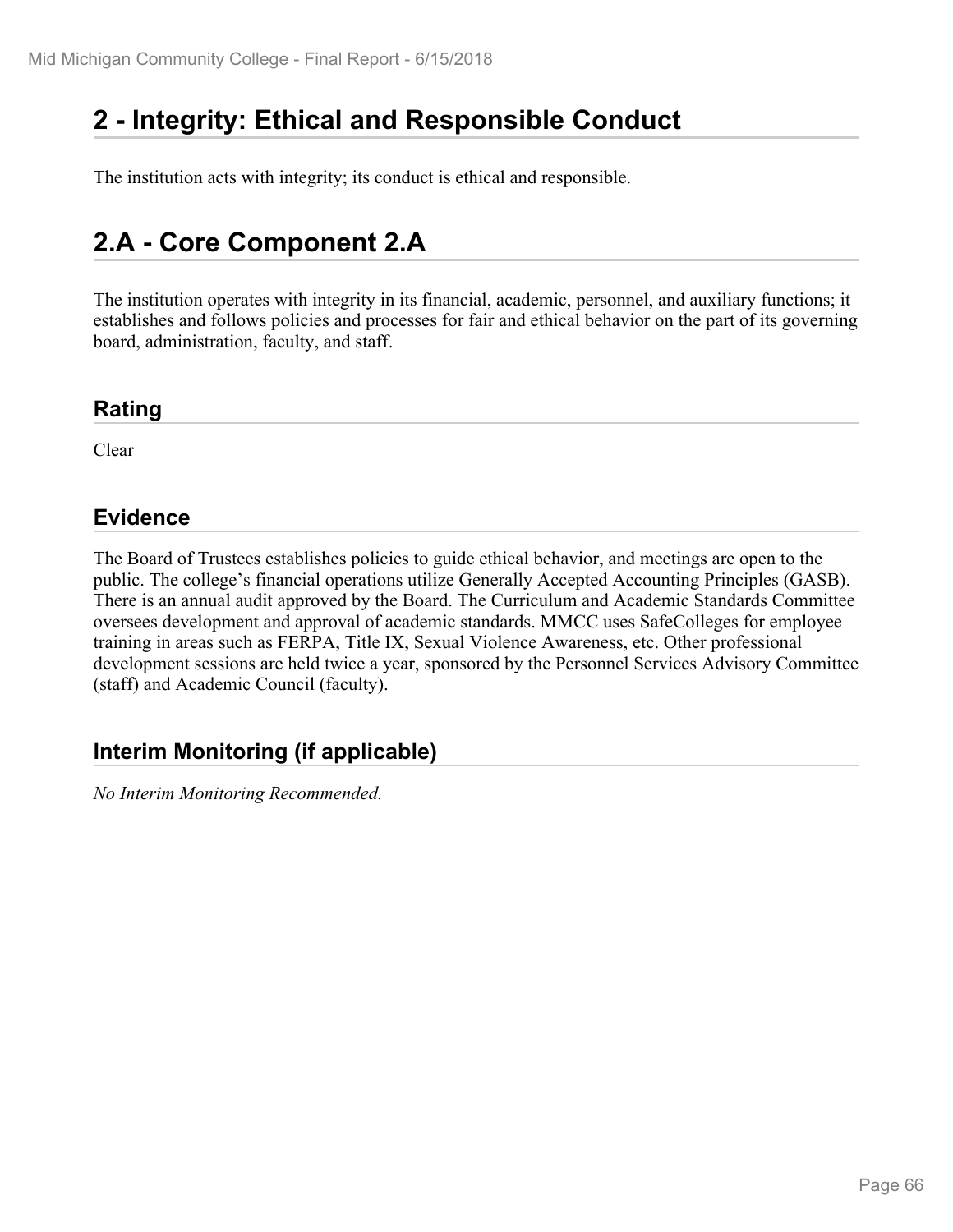# **2.B - Core Component 2.B**

The institution presents itself clearly and completely to its students and to the public with regard to its programs, requirements, faculty and staff, costs to students, control, and accreditation relationships.

#### **Rating**

Clear

### **Evidence**

The relevant information is available to students and the public on the website and catalog. The college also has mobile application for students to access information. Financial aid information is communicated through Ellucian Self Service. The college utilizes the Net Price Calculator, and textbook pricing is available on the bookstore website. Accreditation information is on the college website.

### **Interim Monitoring (if applicable)**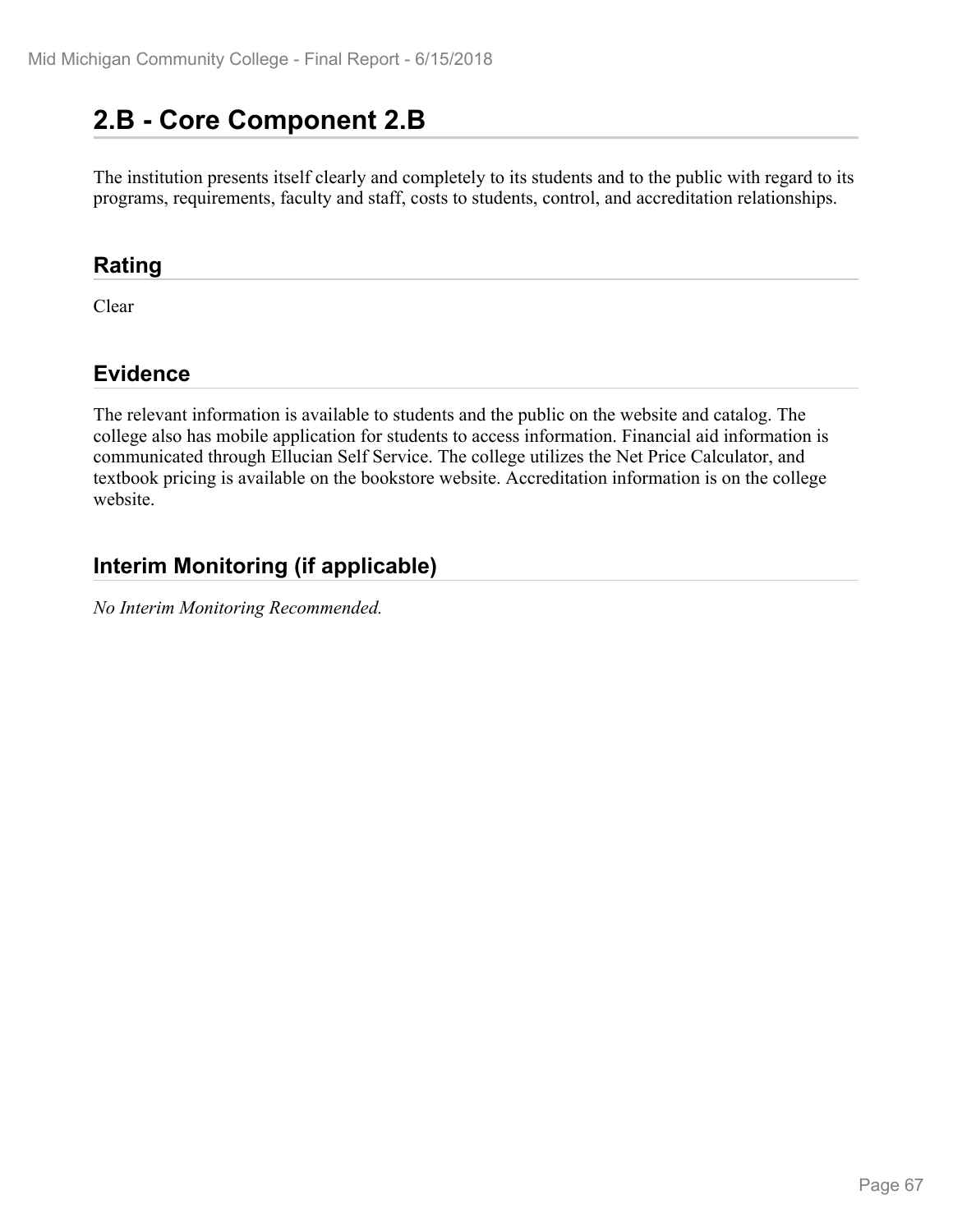# **2.C - Core Component 2.C**

The governing board of the institution is sufficiently autonomous to make decisions in the best interest of the institution and to assure its integrity.

- 1. The governing board's deliberations reflect priorities to preserve and enhance the institution.
- 2. The governing board reviews and considers the reasonable and relevant interests of the institution's internal and external constituencies during its decision-making deliberations.
- 3. The governing board preserves its independence from undue influence on the part of donors, elected officials, ownership interests or other external parties when such influence would not be in the best interest of the institution.
- 4. The governing board delegates day-to-day management of the institution to the administration and expects the faculty to oversee academic matters.

#### **Rating**

Clear and the contract of the contract of the contract of the contract of the contract of the contract of the contract of the contract of the contract of the contract of the contract of the contract of the contract of the

#### **Evidence**

Board policies 107 and 108 define the role of the Board in governance and delegation authority, and the college adheres to Michigan Open Meetings Act. The day-to-day management of the institution is the responsibility of the president and administration, and the faculty have oversight of academic matters. The Board receives a monthly report from administration, including a financial summary, community relations, academic updates and progress, and enrollment updates, and senior staff attend the meetings.

The MMCC Foundation, established to collect funds and gifts to support the college, ensures that the Board is independent from donors to the college. Also, Board members sign a conflict of interest statement each year.

### **Interim Monitoring (if applicable)**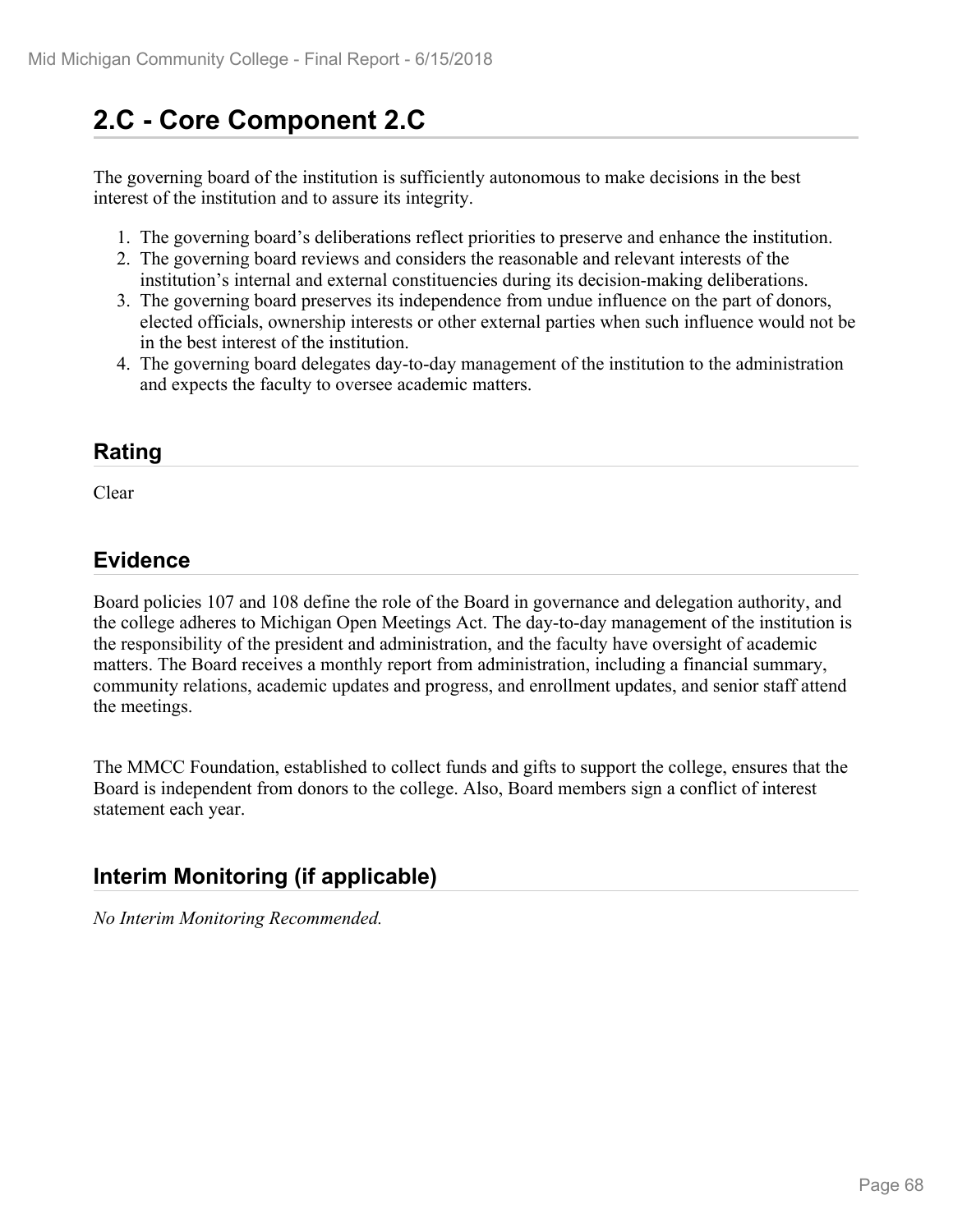# **2.D - Core Component 2.D**

The institution is committed to freedom of expression and the pursuit of truth in teaching and learning.

#### **Rating**

Clear

### **Evidence**

The Master Agreement between Mid Michigan Community College Faculty Senate, MEA/NEA & Board of Trustees states that faculty have the freedom to report truth in his/her profession in the classroom and in his/her own research. Both the Board and faculty agree to create a climate in which academic freedom is guaranteed.

### **Interim Monitoring (if applicable)**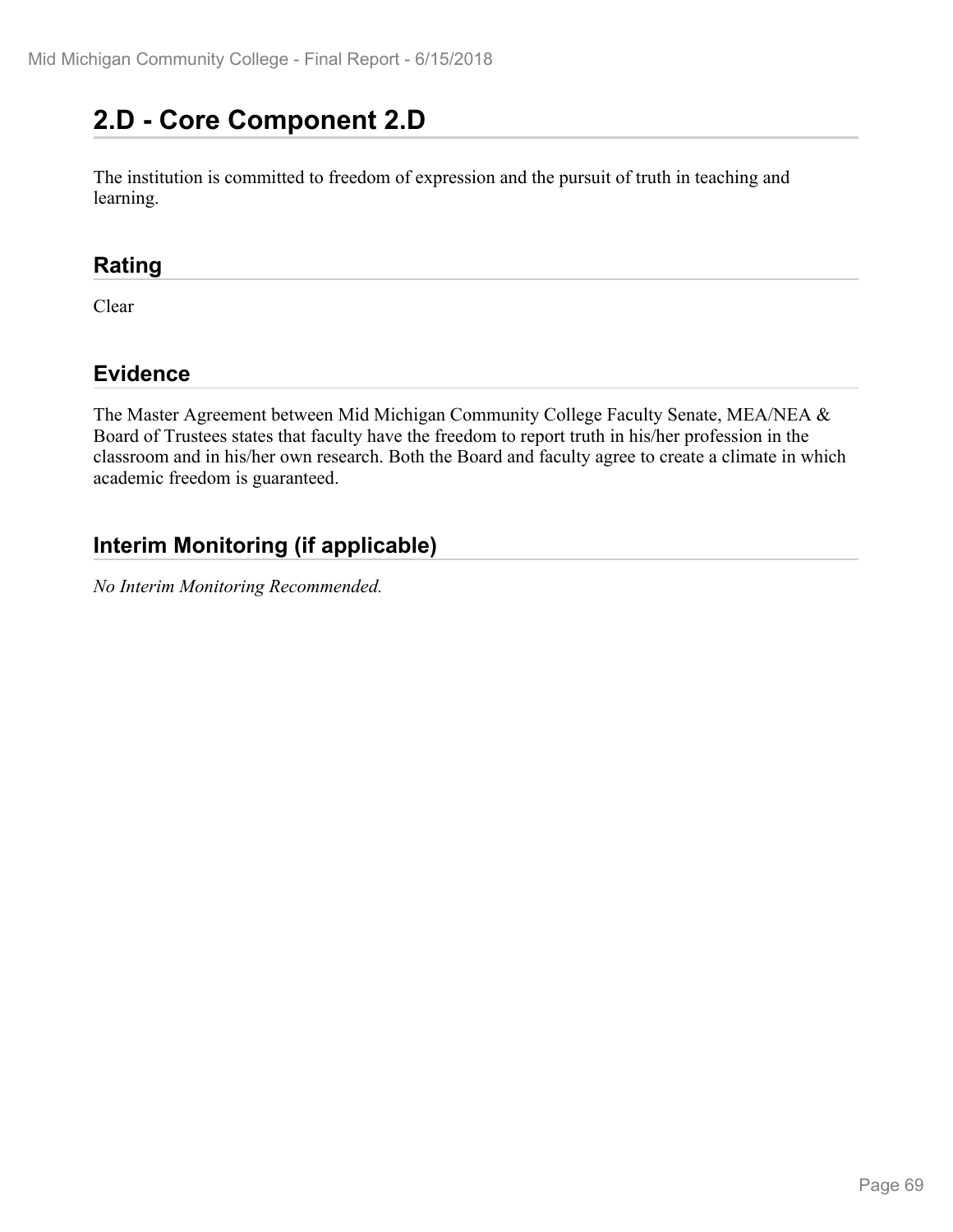# **2.E - Core Component 2.E**

The institution's policies and procedures call for responsible acquisition, discovery and application of knowledge by its faculty, students and staff.

- 1. The institution provides effective oversight and support services to ensure the integrity of research and scholarly practice conducted by its faculty, staff, and students.
- 2. Students are offered guidance in the ethical use of information resources.
- 3. The institution has and enforces policies on academic honesty and integrity.

#### **Rating**

Adequate

### **Evidence**

Academic freedom and freedom of expression are addressed in the master agreement between the Board of Trustees and the Faculty Senate. The agreement (p.63) specifically addresses this. The agreement also has a Code of Conduct to which faculty are expected to adhere. The MMCC IRB provides oversight to ensure faculty and student research adhere to ethical guidelines.

The College provides guidance relevant to research via library staff, video tutorials, and in class instruction is provided by the library staff.

The Student Code of Conduct includes the Academic Dishonesty Policy and Procedure, as well as addressing plagiarism and cheating. This statement is also on all syllabi (per the faculty master agreement), and these policies are explained at the New Student Orientation. While it is evident that policies are in place, it is less clear how MMCC enforces its policies.

### **Interim Monitoring (if applicable)**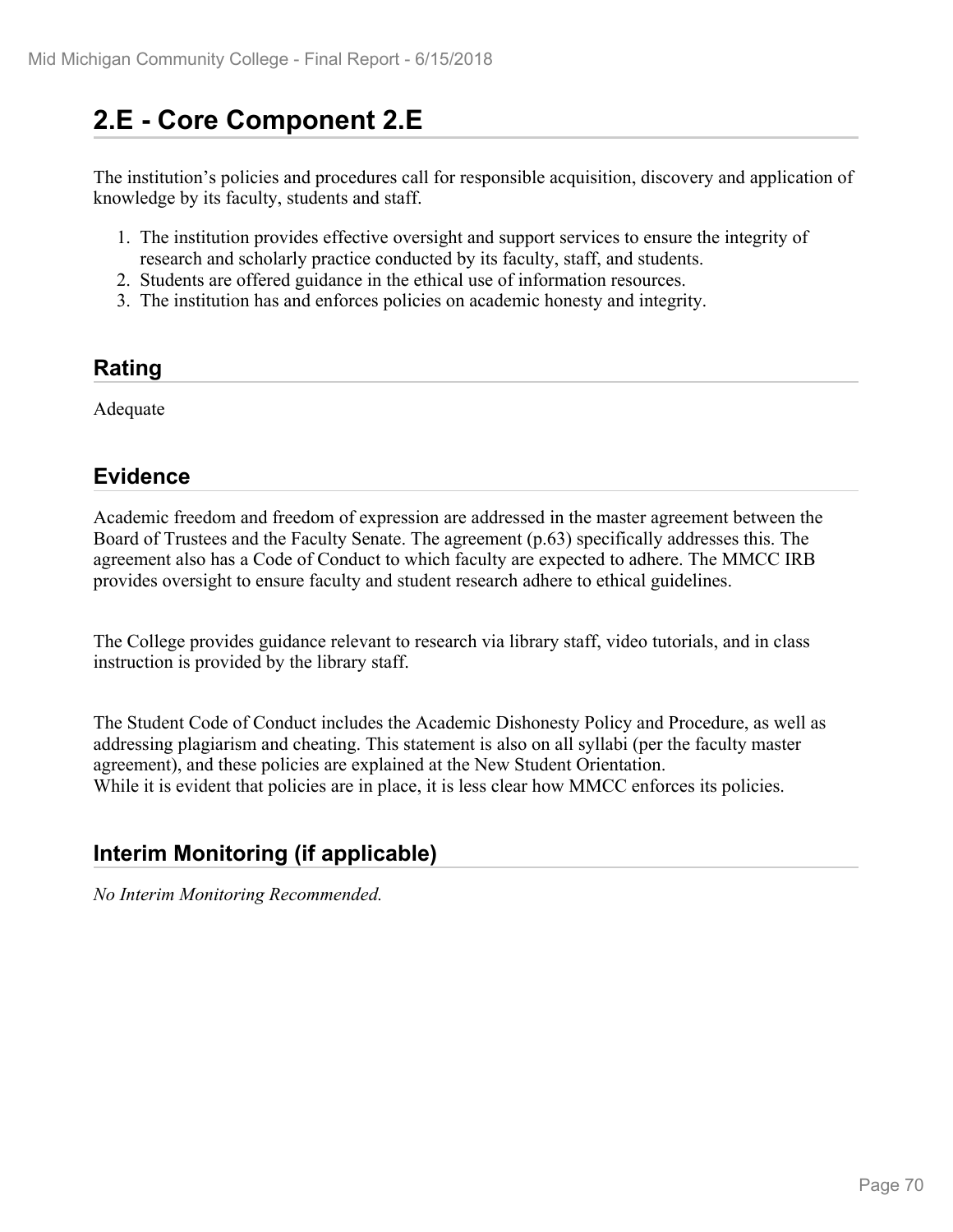# **3 - Teaching and Learning: Quality, Resources, and Support**

The institution provides high quality education, wherever and however its offerings are delivered.

# **3.A - Core Component 3.A**

The institution's degree programs are appropriate to higher education.

- 1. Courses and programs are current and require levels of performance by students appropriate to the degree or certificate awarded.
- 2. The institution articulates and differentiates learning goals for undergraduate, graduate, postbaccalaureate, post-graduate, and certificate programs.
- 3. The institution's program quality and learning goals are consistent across all modes of delivery and all locations (on the main campus, at additional locations, by distance delivery, as dual credit, through contractual or consortial arrangements, or any other modality).

#### **Rating**

Clear

### **Evidence**

MMCC provides certificates, associate degrees, and non-credit workforce training activities. In order to meet the needs of a wide variety of students, MMCC offers courses in various times, modalities, and locations. Master course proficiencies are in place for all classes, regardless of delivery. The student learning outcomes for all programs are driven by the full-time faculty.

The Curriculum and Academic Standards Committee reviews all credit courses and programs on a regular basis, and there is a 4-year program review process in place. The Office of Online Learning and Development, working with faculty and the Instructional Designer in Distance Education, monitor the quality of online courses.

### **Interim Monitoring (if applicable)**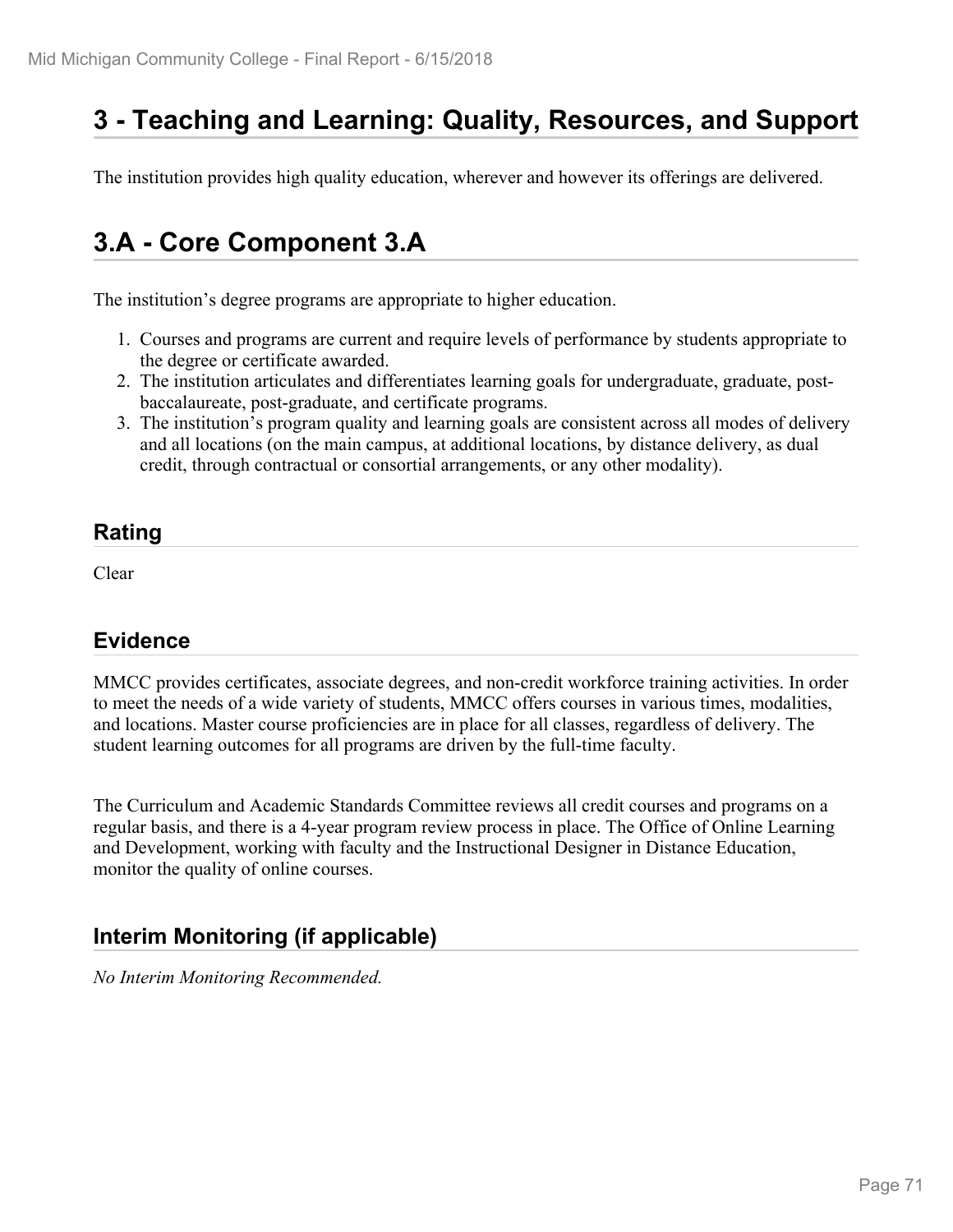# **3.B - Core Component 3.B**

The institution demonstrates that the exercise of intellectual inquiry and the acquisition, application, and integration of broad learning and skills are integral to its educational programs.

- 1. The general education program is appropriate to the mission, educational offerings, and degree levels of the institution.
- 2. The institution articulates the purposes, content, and intended learning outcomes of its undergraduate general education requirements. The program of general education is grounded in a philosophy or framework developed by the institution or adopted from an established framework. It imparts broad knowledge and intellectual concepts to students and develops skills and attitudes that the institution believes every college-educated person should possess.
- 3. Every degree program offered by the institution engages students in collecting, analyzing, and communicating information; in mastering modes of inquiry or creative work; and in developing skills adaptable to changing environments.
- 4. The education offered by the institution recognizes the human and cultural diversity of the world in which students live and work.
- 5. The faculty and students contribute to scholarship, creative work, and the discovery of knowledge to the extent appropriate to their programs and the institution's mission.

### **Rating**

Clear

### **Evidence**

MMCC uses the Degree Qualifications Profile as the framework for its general education outcomes for all credit-bearing programs. The general education curriculum is customized for its two types of degree programs: 1) for the Associate in Applied Science degrees, the general education programs are more interdisciplinary and students have fewer choices; and 2) for the Associate in Arts and Associate in Science degrees, intended for transfer to four-year institutions, the general education curriculum is more varied with more options. Master Course Proficiencies are tied back to the DQP.

MMCC joined the Michigan Guided Pathways project, which created clearly defined and structured course sequences for students to ensure they achieve the DQP proficiencies. For example, one of the DQP Intellectual Skill proficiencies is *engaging diverse perspectives*, which requires students to recognize different cultural perspectives as well as identify their own cultural perspectives.

The College ensures the curriculum remains current and relevant to society's needs via the curriculum approval process, consultation with advisory boards, and transfer institution feedback. For programs with program accreditation, the accreditation standards are aligned with current societal and workplace needs, including a diversity component. For other programs, advisory boards provide input regarding current workplace needs and expectations of new entrants to the workforce.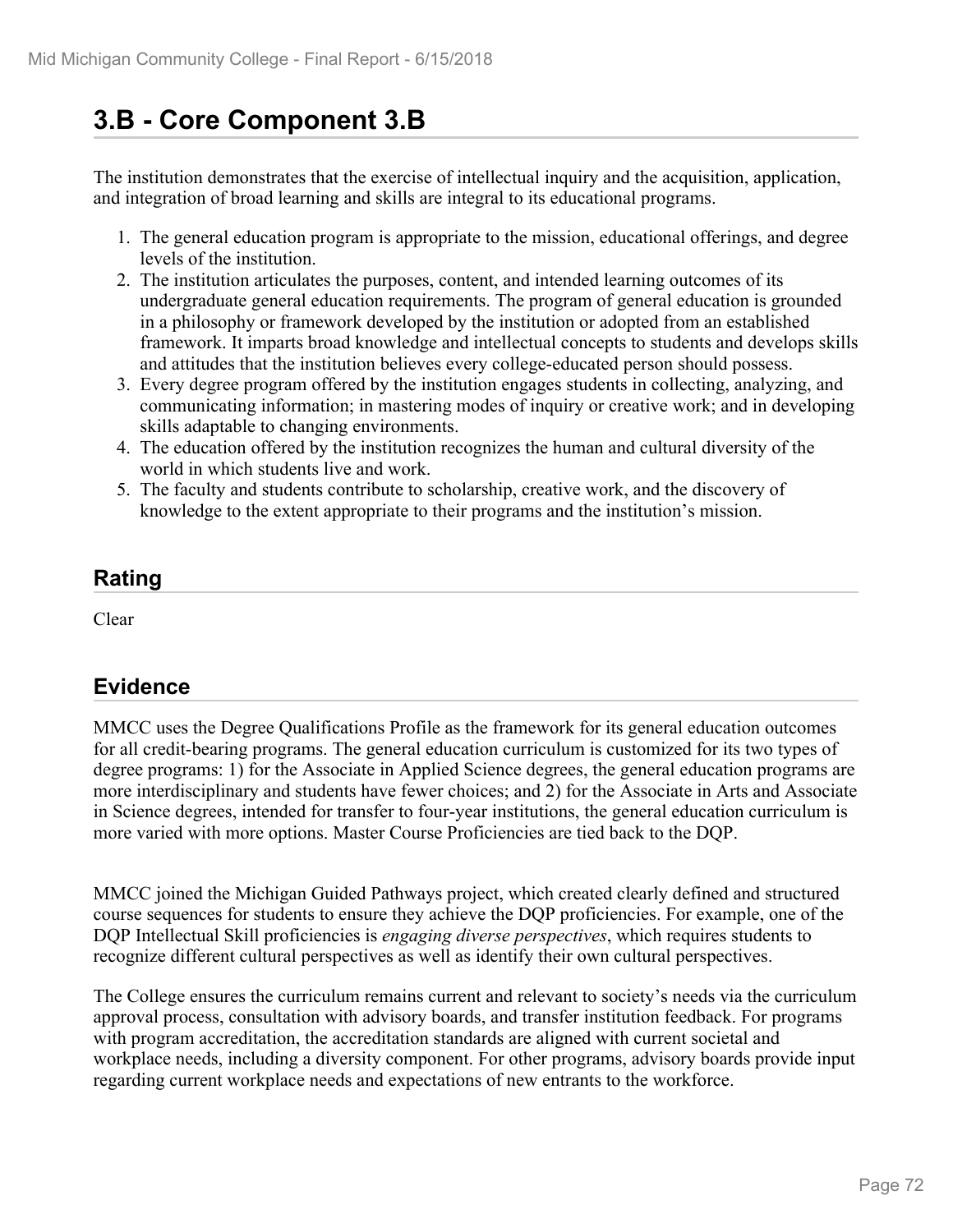While MMCC is primarily a teaching college, there are opportunities for students and faculty to conduct research, which is overseen by the IRB.

## **Interim Monitoring (if applicable)**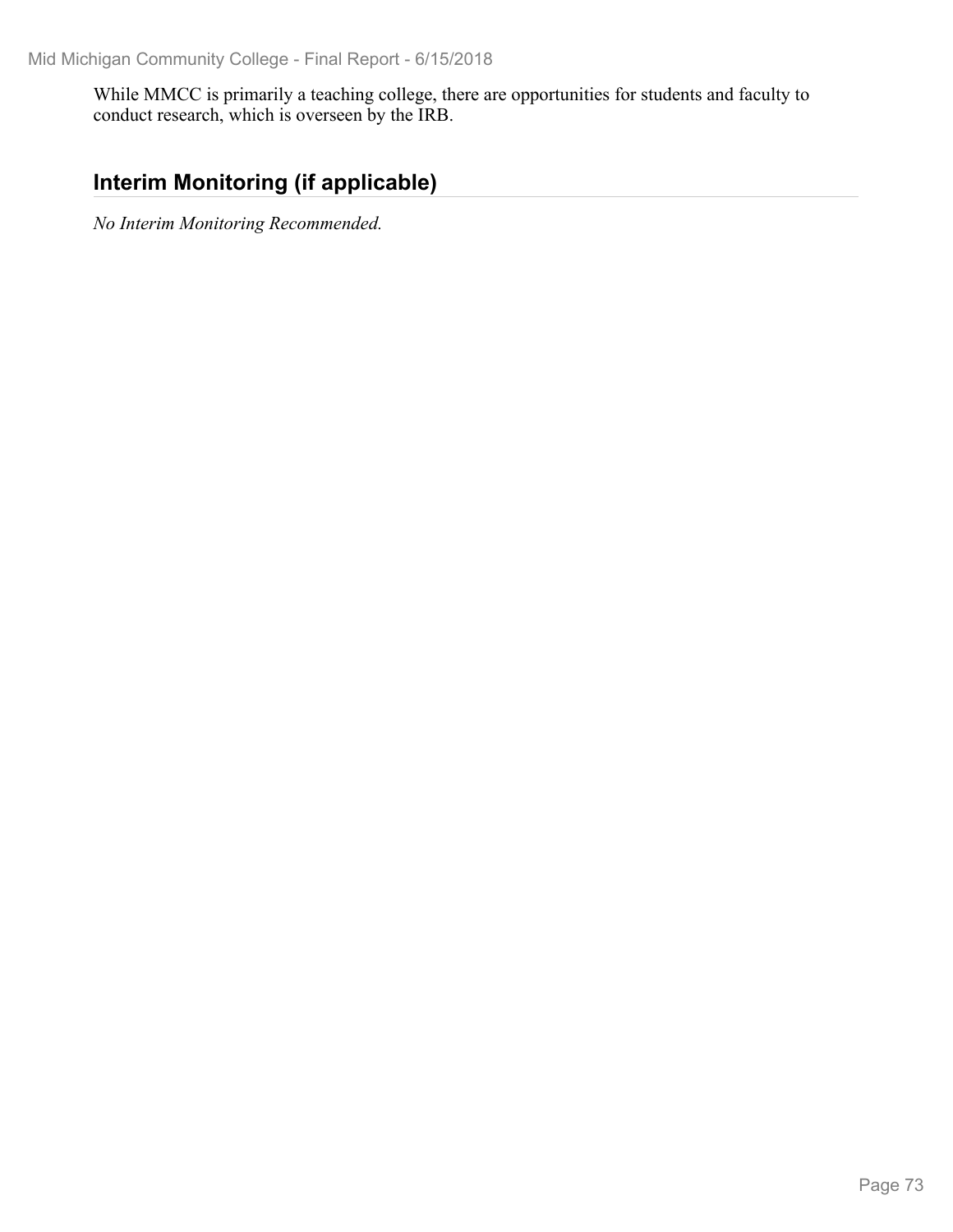# **3.C - Core Component 3.C**

The institution has the faculty and staff needed for effective, high-quality programs and student services.

- 1. The institution has sufficient numbers and continuity of faculty members to carry out both the classroom and the non-classroom roles of faculty, including oversight of the curriculum and expectations for student performance; establishment of academic credentials for instructional staff; involvement in assessment of student learning.
- 2. All instructors are appropriately qualified, including those in dual credit, contractual, and consortial programs.
- 3. Instructors are evaluated regularly in accordance with established institutional policies and procedures.
- 4. The institution has processes and resources for assuring that instructors are current in their disciplines and adept in their teaching roles; it supports their professional development.
- 5. Instructors are accessible for student inquiry.
- 6. Staff members providing student support services, such as tutoring, financial aid advising, academic advising, and co-curricular activities, are appropriately qualified, trained, and supported in their professional development.

### **Rating**

Clear

## **Evidence**

The number of faculty members is monitored to determine sufficiency through the program review process, use of adjunct faculty, and based on results of student and employee satisfaction surveys, learning outcomes assessment, and feedback from advisory groups.

Availability of faculty is ensured through the faculty Master Agreement. Faculty are required to hold a minimum of 5 office hours a week, and must be present on campus four days a week. Faculty teaching online can meet these requirement through electronic communications. Office hours are posted outside faculty offices, as well as communicated on the course syllabus. MMCC's Learning Management System also provides a course shell that enhances faculty/student communications. HLC guidelines are used to ensure that all faculty are appropriately qualified. The qualifications of all faculty have been reviewed, and those who were found to be lacking have plans in place to meet the guidelines within three years.

MMCC uses a talent management system to aid in recruiting qualified employees. Job descriptions are used to determine qualifications needed for staff positions. Qualifications for faculty positions are reviewed by the appropriate dean to determine relevancy.

MMCC ensures that staff are appropriately qualified through screening during the hiring process. The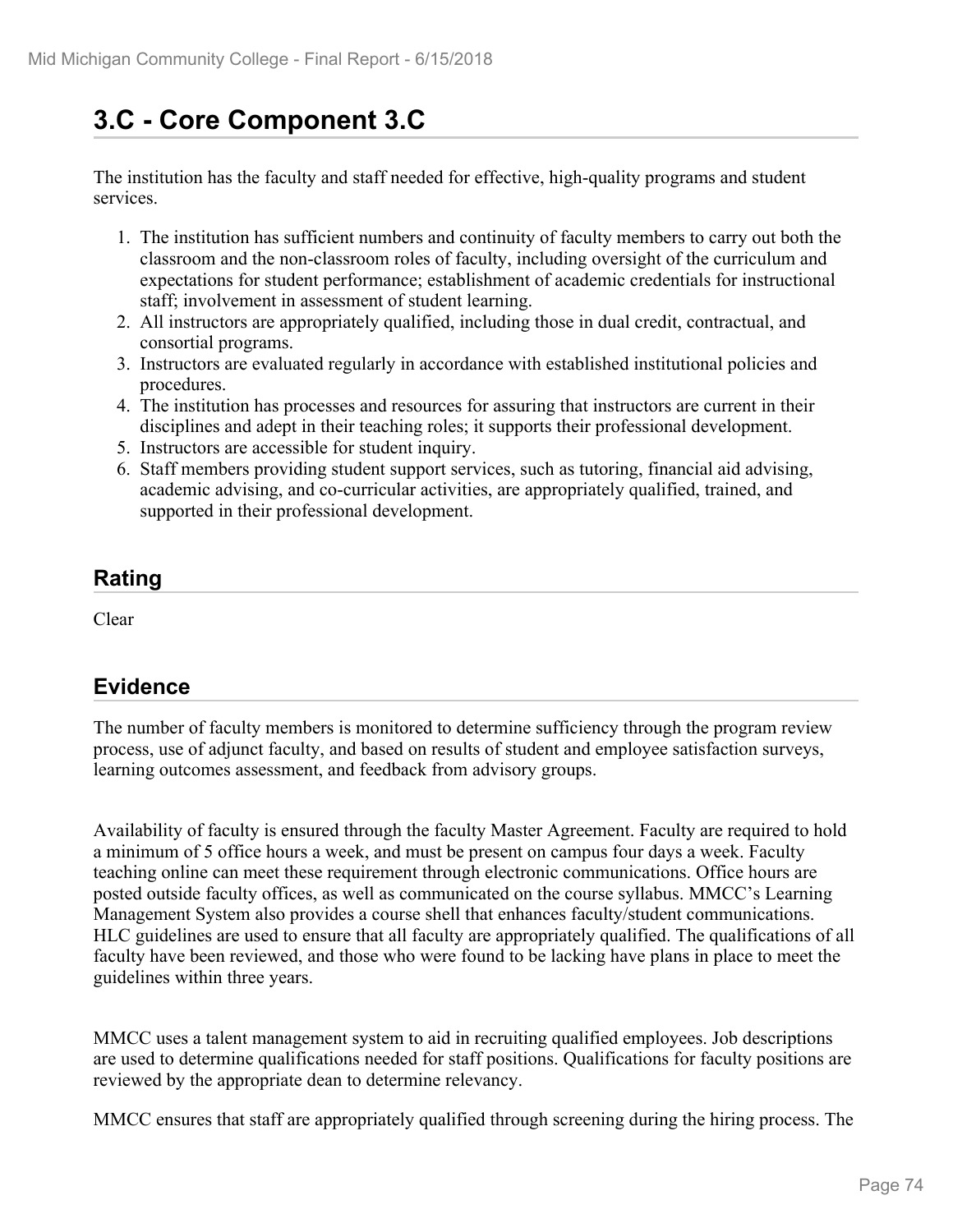general new employee orientation is provided by PS, with the hiring manager providing specifics about the department. The student services staff have opportunities to attend state and national conferences, as well as a number of opportunities on campus provided by the Center for Learning and Leadership.

Per the faculty master agreement (Article XI, C and Appendix H-I) newly employed faculty are evaluated each of their first five semesters. Full status faculty may be evaluated once each academic year but must be evaluated once every three years. Adjunct faculty are evaluated via classroom observation in their first semester and every 2-3 years thereafter. The evaluation is systematic and adequate, but would be more rigorous if evaluation occurred more than once every three years.

MMCC supports faculty professional development by hosting four professional development days per year. The faculty master contract requires faculty to participate in professional development every year, such as attending workshop and conferences to ensure they are current in their discipline. MMCC has a \$50,000 faculty development budget; the funds are available to full time faculty as well as adjunct faculty.

Staff providing student support services maintain professional currency via membership in professional organizations, attending conferences and workshops, belonging to list servs, and participating in webinars.

#### **Interim Monitoring (if applicable)**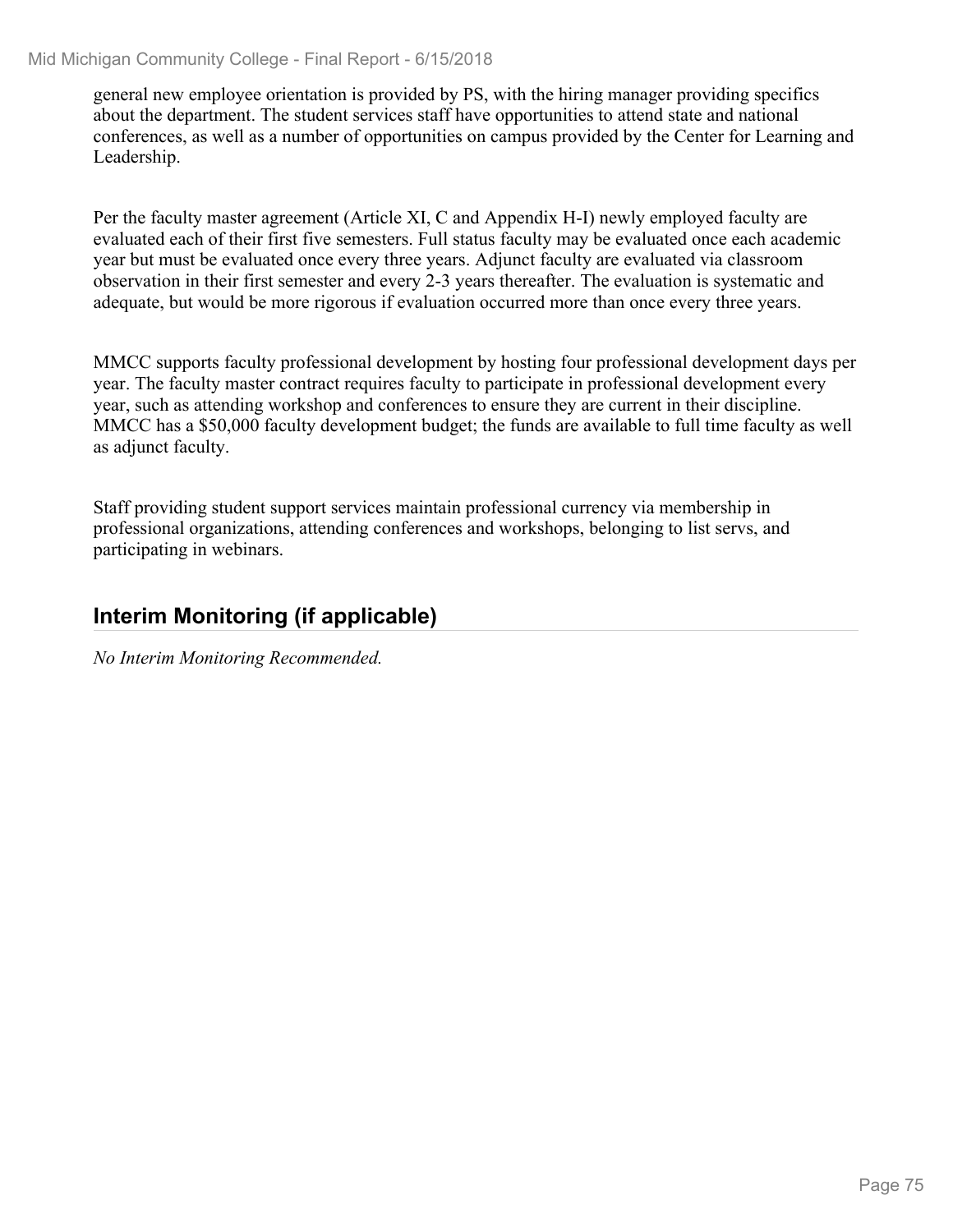# **3.D - Core Component 3.D**

The institution provides support for student learning and effective teaching.

- 1. The institution provides student support services suited to the needs of its student populations.
- 2. The institution provides for learning support and preparatory instruction to address the academic needs of its students. It has a process for directing entering students to courses and programs for which the students are adequately prepared.
- 3. The institution provides academic advising suited to its programs and the needs of its students.
- 4. The institution provides to students and instructors the infrastructure and resources necessary to support effective teaching and learning (technological infrastructure, scientific laboratories, libraries, performance spaces, clinical practice sites, museum collections, as appropriate to the institution's offerings).
- 5. The institution provides to students guidance in the effective use of research and information resources.

#### **Rating**

Clear

## **Evidence**

MMCC uses a multiple measures placement instrument to identify student academic needs, although students may also self-identify. Faculty can also use an online RMS tool to refer a student for assistance. MMCC has a TRiO grant to provide services for first generation, low income, or disabled students.

Academic advising and new student orientation are required for all new students. The Support Services Table provides a list of resources available to students to help them be successful. Additionally, MMCC provides *Community Assistance Resources* to identify non-academic services students may need, such as counseling services, food pantry, etc. Faculty have mandatory office hours to ensure availability to students.

The LUCES is a program designed to help international students and some at-risk students to be successful and persist in college. MMCC offers about 75 section of college courses at area high schools to provide opportunities for high school students to take college classes while in high school. MMCC has recently expanded its hybrid offerings to meet the needs of students who face difficulty taking traditional face-to-face classes.

MMCC has some very specific strategies to help students persist. Guided Pathways, mandatory new student orientations, academic advising through the first 12 credits, and Mid Mentors are all designed to help students stay on track to graduation.

## **Interim Monitoring (if applicable)**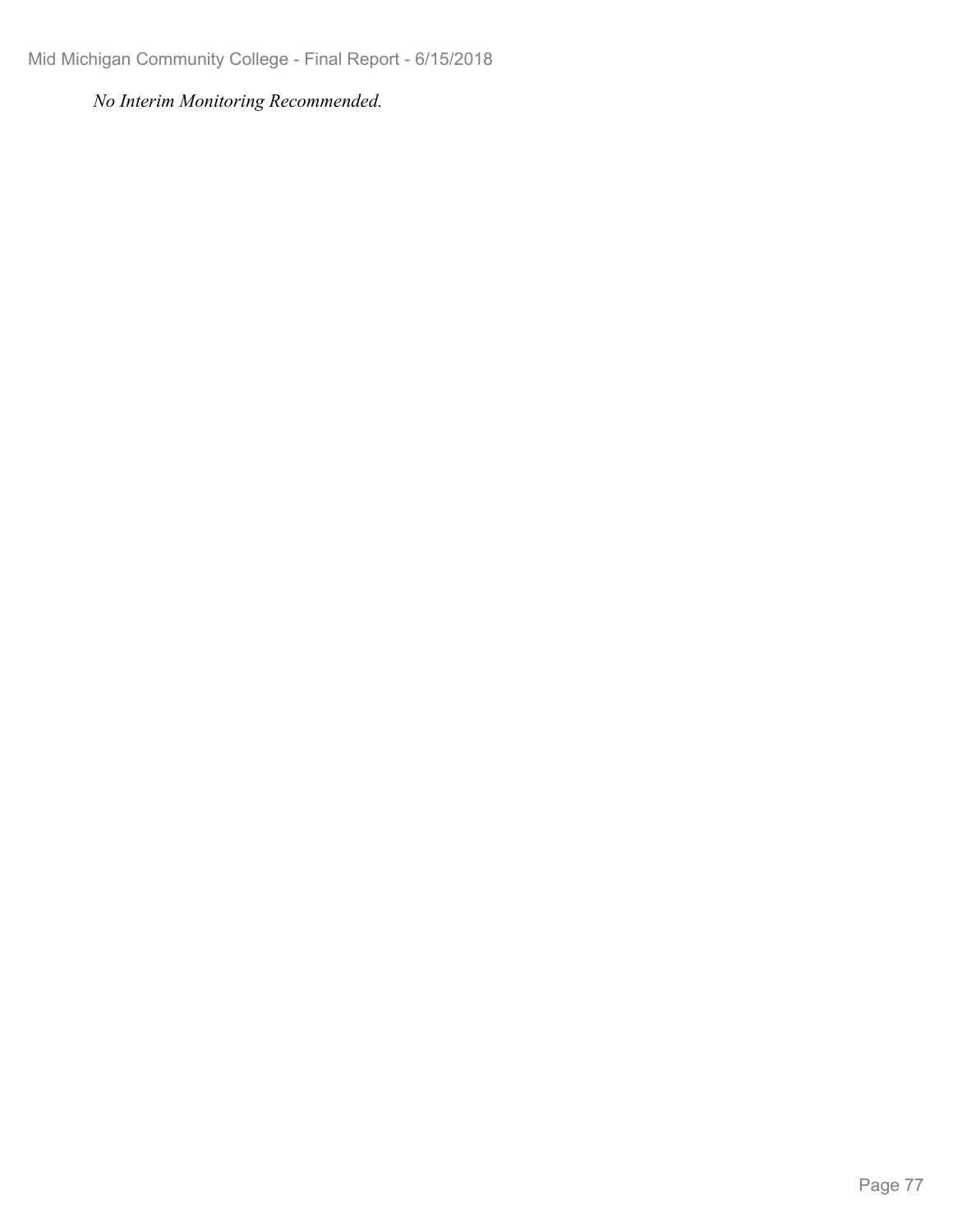## **3.E - Core Component 3.E**

The institution fulfills the claims it makes for an enriched educational environment.

- 1. Co-curricular programs are suited to the institution's mission and contribute to the educational experience of its students.
- 2. The institution demonstrates any claims it makes about contributions to its students' educational experience by virtue of aspects of its mission, such as research, community engagement, service learning, religious or spiritual purpose, and economic development.

#### **Rating**

Adequate

## **Evidence**

MMCC utilizes several strategies to ensure alignment of curriculum to the mission. The New Program Proposal Form requires a statement as to how the program fits within the mission. The Program Review process also reinforces this. MMCC adopted the Michigan Transfer Agreement guidelines to help design the general education program. Common general education outcomes for all degreeseeking students ensures students have similar experiences.

Based on advice from advisory committees, MMCC redesigned the internship for all technical and occupational programs.

MMCC offers study abroad opportunities, service learning projects and Honors Society activities, however information concerning these and other co-curricular activities is not well developed.

## **Interim Monitoring (if applicable)**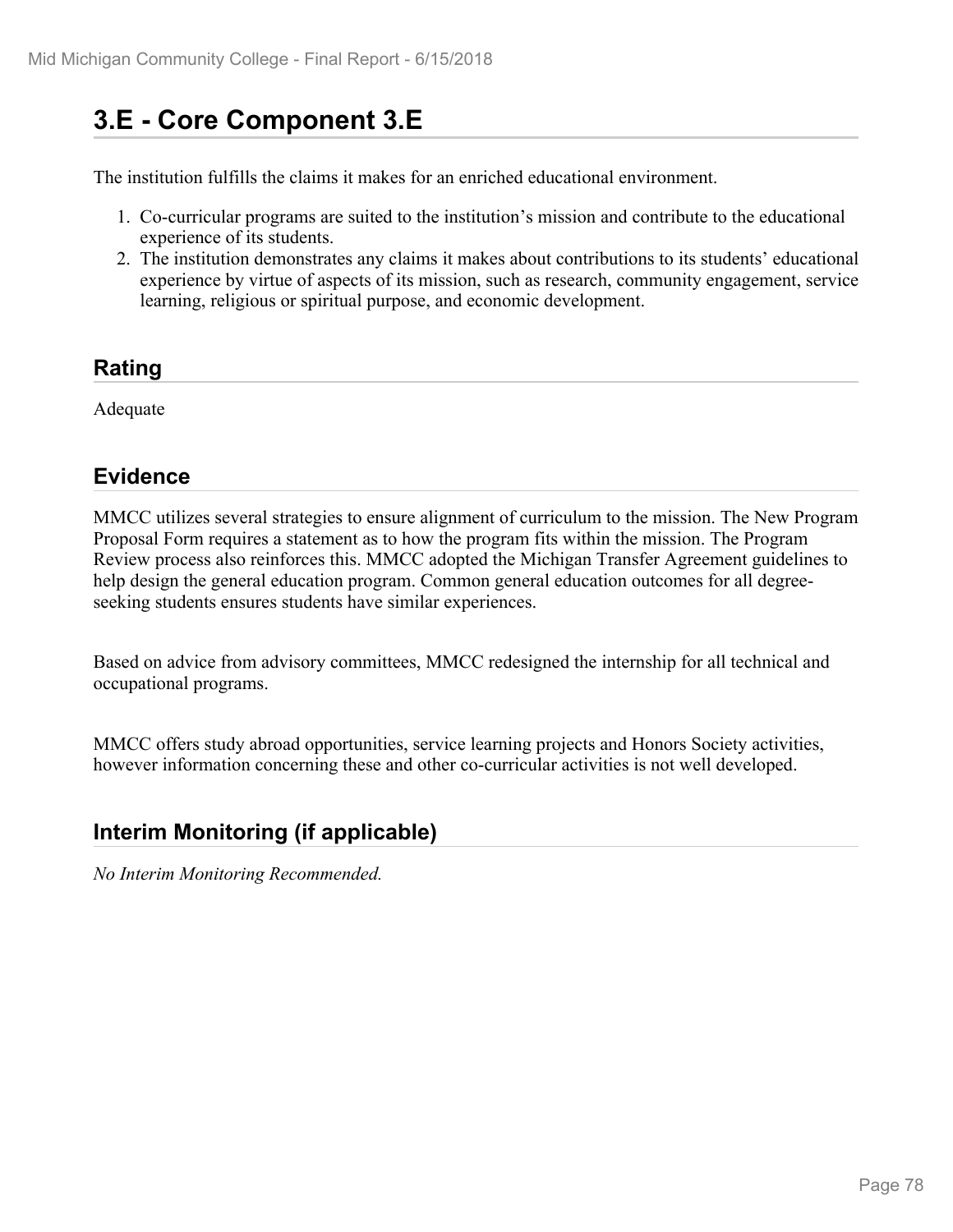## **4 - Teaching and Learning: Evaluation and Improvement**

The institution demonstrates responsibility for the quality of its educational programs, learning environments, and support services, and it evaluates their effectiveness for student learning through processes designed to promote continuous improvement.

# **4.A - Core Component 4.A**

The institution demonstrates responsibility for the quality of its educational programs.

- 1. The institution maintains a practice of regular program reviews.
- 2. The institution evaluates all the credit that it transcripts, including what it awards for experiential learning or other forms of prior learning, or relies on the evaluation of responsible third parties.
- 3. The institution has policies that assure the quality of the credit it accepts in transfer.
- 4. The institution maintains and exercises authority over the prerequisites for courses, rigor of courses, expectations for student learning, access to learning resources, and faculty qualifications for all its programs, including dual credit programs. It assures that its dual credit courses or programs for high school students are equivalent in learning outcomes and levels of achievement to its higher education curriculum.
- 5. The institution maintains specialized accreditation for its programs as appropriate to its educational purposes.
- 6. The institution evaluates the success of its graduates. The institution assures that the degree or certificate programs it represents as preparation for advanced study or employment accomplish these purposes. For all programs, the institution looks to indicators it deems appropriate to its mission, such as employment rates, admission rates to advanced degree programs, and participation rates in fellowships, internships, and special programs (e.g., Peace Corps and Americorps).

#### **Rating**

Adequate

#### **Evidence**

All new courses and programs are reviewed and approved by the Curriculum and Academic Standards Committee. The Curriculum Committee maintains oversight of the four-year program review process. In 2017, Academic Services developed a program review matrix to determine current program viability and new program potential. It had not been implemented as of the portfolio review.

The Board of Trustees policy provides guidelines for accepting transfer credits. Credit may also be given for non-traditional credits, credit by exam including CLEP and AP, military credit, and articulation agreements with area high schools. There are policies in place to guide accepting these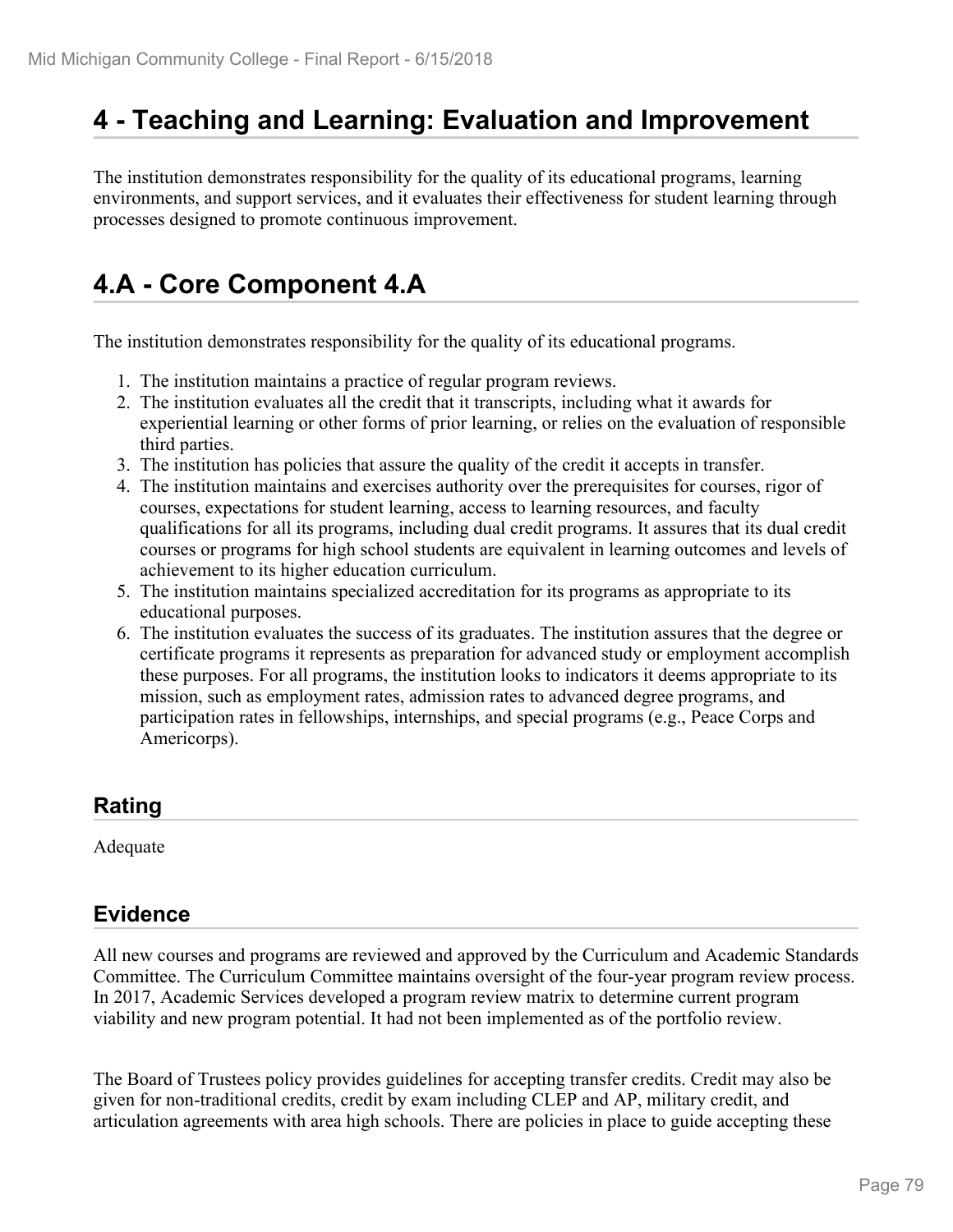various types of credit.

Course pre-requisites are proposed by program faculty and approved by the Curriculum and Academic Standards Committee. Learning outcomes are designed using DQP and are communicated via course syllabi. Master Course Proficiencies ensure consistency across all sections and all modalities of courses. MMCC is accredited by NACEP, which helps to ensure that dual enrollment courses are as rigorous as courses offered on campus and via other modalities. Faculty qualifications requirements follow HLC guidelines.

The College maintains specialized accreditations for many of its occupational and technical programs, primarily in Health Sciences and Occupational areas. Occupational programs participate in the Program Review of Occupational Education as required by the state of Michigan.

MMCC tracks licensure and certification exam pass rates. However, the College acknowledges that tracking the success of its graduates is challenging and data regarding employment and further education is limited.

### **Interim Monitoring (if applicable)**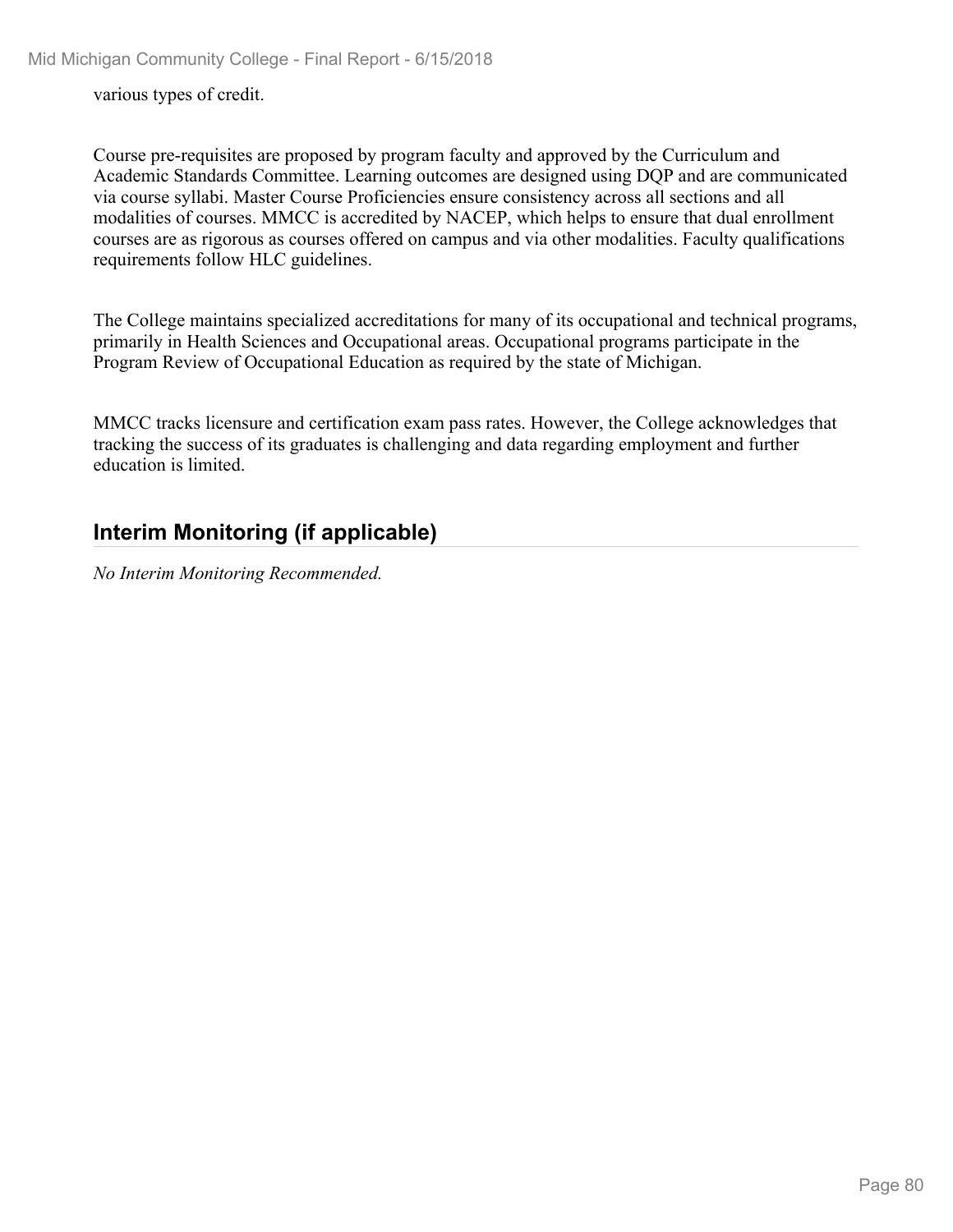## **4.B - Core Component 4.B**

The institution demonstrates a commitment to educational achievement and improvement through ongoing assessment of student learning.

- 1. The institution has clearly stated goals for student learning and effective processes for assessment of student learning and achievement of learning goals.
- 2. The institution assesses achievement of the learning outcomes that it claims for its curricular and co-curricular programs.
- 3. The institution uses the information gained from assessment to improve student learning.
- 4. The institution's processes and methodologies to assess student learning reflect good practice, including the substantial participation of faculty and other instructional staff members.

## **Rating**

Unclear

## **Evidence**

The DQP establishes a common framework throughout the institution for the defining the learning outcomes. In 2016, the General Education Committee established Master Course Proficiencies for every course which are tied back to the framework of the DQP. MMCC also utilizes the 30-credit block Michigan Transfer Agreement as a guide to ensure common learning outcomes. Information about the General Education Outcomes are on the General Education website, so information is readily available to all audiences.

Progress toward assessing the general education is slow. The General Education Committee developed a common rubric for assessing Intellectual Skills proficiencies. Faculty engage in norming exercises utilizing the rubric, and some results are provided. It is not clear when other proficiencies will be evaluated.

Program faculty assess program outcomes formally as part of the four-year program review process.

It is not clear how the data collected is used to improve student learning.

## **Interim Monitoring (if applicable)**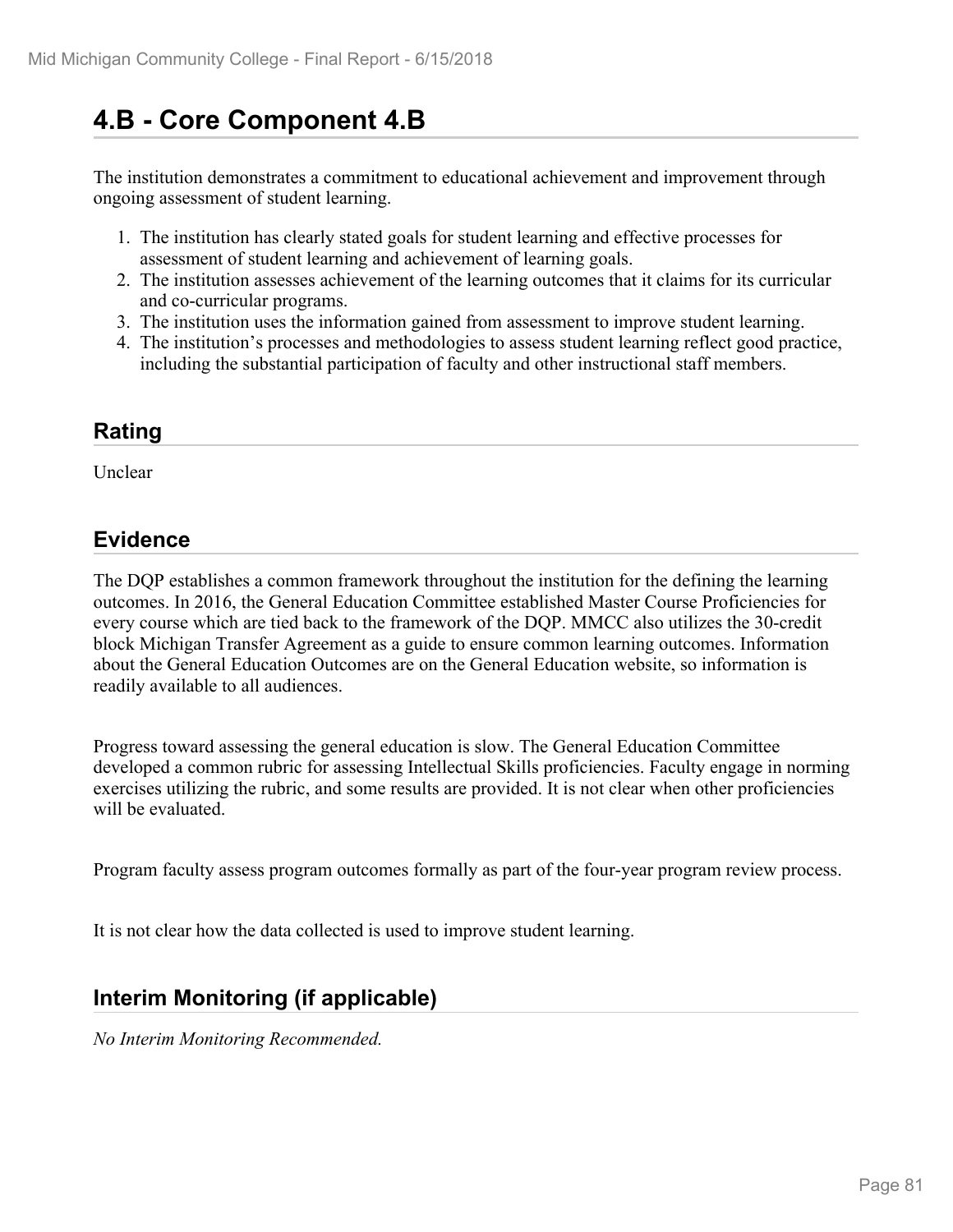# **4.C - Core Component 4.C**

The institution demonstrates a commitment to educational improvement through ongoing attention to retention, persistence, and completion rates in its degree and certificate programs.

- 1. The institution has defined goals for student retention, persistence, and completion that are ambitious but attainable and appropriate to its mission, student populations, and educational offerings.
- 2. The institution collects and analyzes information on student retention, persistence, and completion of its programs.
- 3. The institution uses information on student retention, persistence, and completion of programs to make improvements as warranted by the data.
- 4. The institution's processes and methodologies for collecting and analyzing information on student retention, persistence, and completion of programs reflect good practice. (Institutions are not required to use IPEDS definitions in their determination of persistence or completion rates. Institutions are encouraged to choose measures that are suitable to their student populations, but institutions are accountable for the validity of their measures.)

## **Rating**

Clear

## **Evidence**

A position of Institutional Researcher was created after the last Systems Appraisal to assist in collecting and analyzing data. MMCC utilizes a number of resources to examine student retention, persistence, and completion. The College acknowledges the need to improve the RPC rates, which are discussed during monthly data discussions, and the latest strategic plan provides focus in this area.

The IR office has identified a process to identify Official Term Data. The IR office and IT worked to clean, verify and compiled data that was pulled for past four years. Going forward, the process will be repeated every semester to ensure data is reliable. The institution feels that this will provide more consistency and reliability in examining RPC rates.

Retention, persistence, and completion data are used to project enrollment, which is used for budgeting. MMCC uses trends at the college, state and national information, and new initiatives to set RPC targets for the subsequent year.

The data collected by MMCC includes the Annual Instructional Report, transfer and completion rates published by the State of Michigan, and IPEDS graduation and transfer out rates.

## **Interim Monitoring (if applicable)**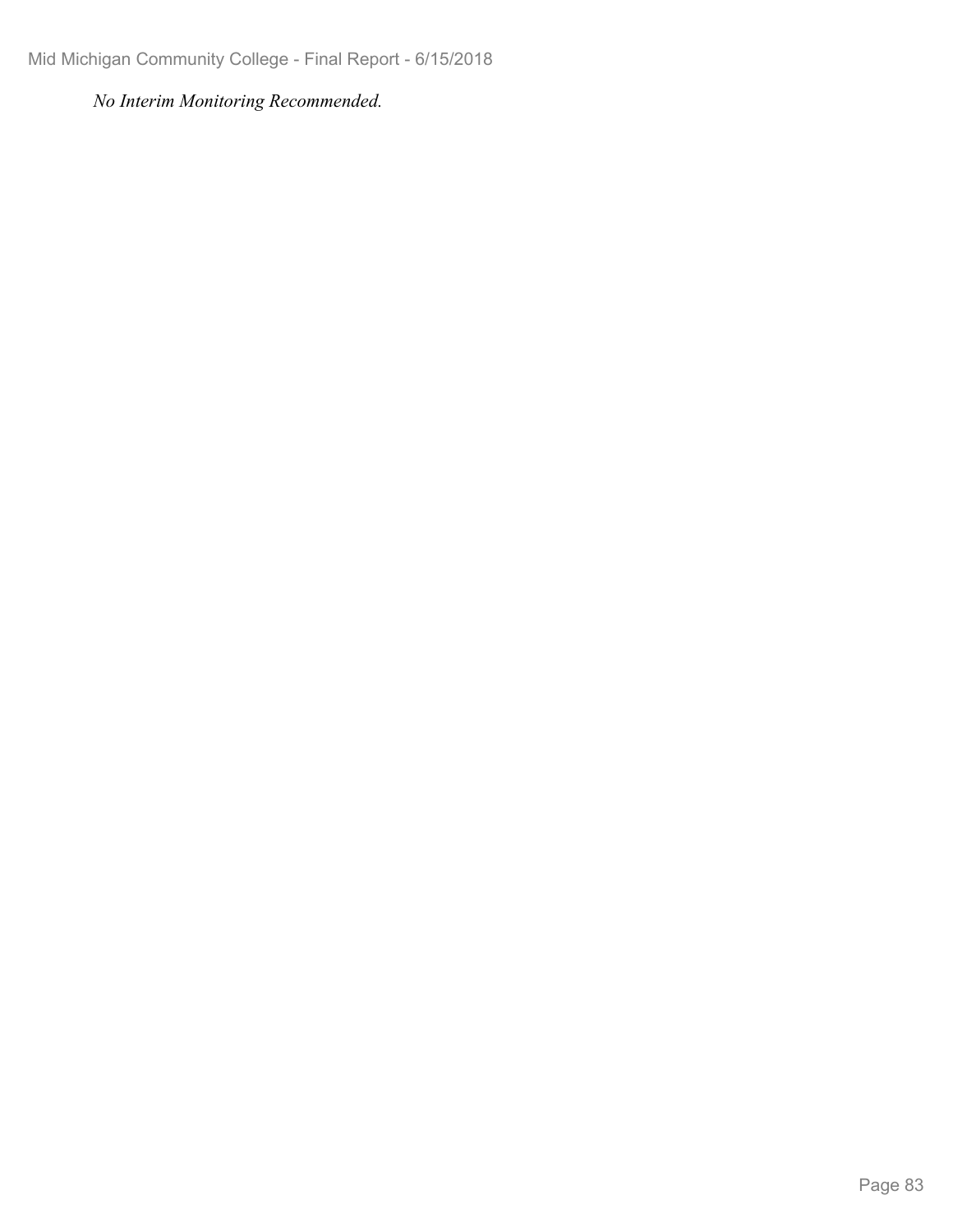## **5 - Resources, Planning, and Institutional Effectiveness**

The institution's resources, structures, and processes are sufficient to fulfill its mission, improve the quality of its educational offerings, and respond to future challenges and opportunities. The institution plans for the future.

# **5.A - Core Component 5.A**

The institution's resource base supports its current educational programs and its plans for maintaining and strengthening their quality in the future.

- 1. The institution has the fiscal and human resources and physical and technological infrastructure sufficient to support its operations wherever and however programs are delivered.
- 2. The institution's resource allocation process ensures that its educational purposes are not adversely affected by elective resource allocations to other areas or disbursement of revenue to a superordinate entity.
- 3. The goals incorporated into mission statements or elaborations of mission statements are realistic in light of the institution's organization, resources, and opportunities.
- 4. The institution's staff in all areas are appropriately qualified and trained.
- 5. The institution has a well-developed process in place for budgeting and for monitoring expense.

#### **Rating**

Clear

#### **Evidence**

Qualifications for positions are established during the hiring process, and a job description is developed. The PS and hiring manager review qualifications and check references. Training opportunities are offered on campus, through conferences, and tuition reimbursement is available. MMCC participates in the Michigan Community College Leadership Academy.

MMCC's operating budget in FY 2017 was about \$32 million. The main sources of revenue are tuition and fees, state appropriations, and property taxes. While MMCC is overly reliant on tuition and fees, its resources and infrastructure are adequate to support its mission, and MMCC is investigating ways to decrease reliance on tuition and fees. In 2015, MMCC adopted a Campus Master Plan to guide the college in evaluating and prioritizing future capital projects. MMCC indicates that its technological infrastructure is appropriate to support faculty, students, and staff.

The Board of Trustees is responsible for oversight of the policy and budget. Working with the Vice President for Finance and Administration, the Board approves a budget each year that ensures priority is given to MMCC's educational mission.

MMCC's Center for Learning and Leadership (CLL) provides training resources, personal and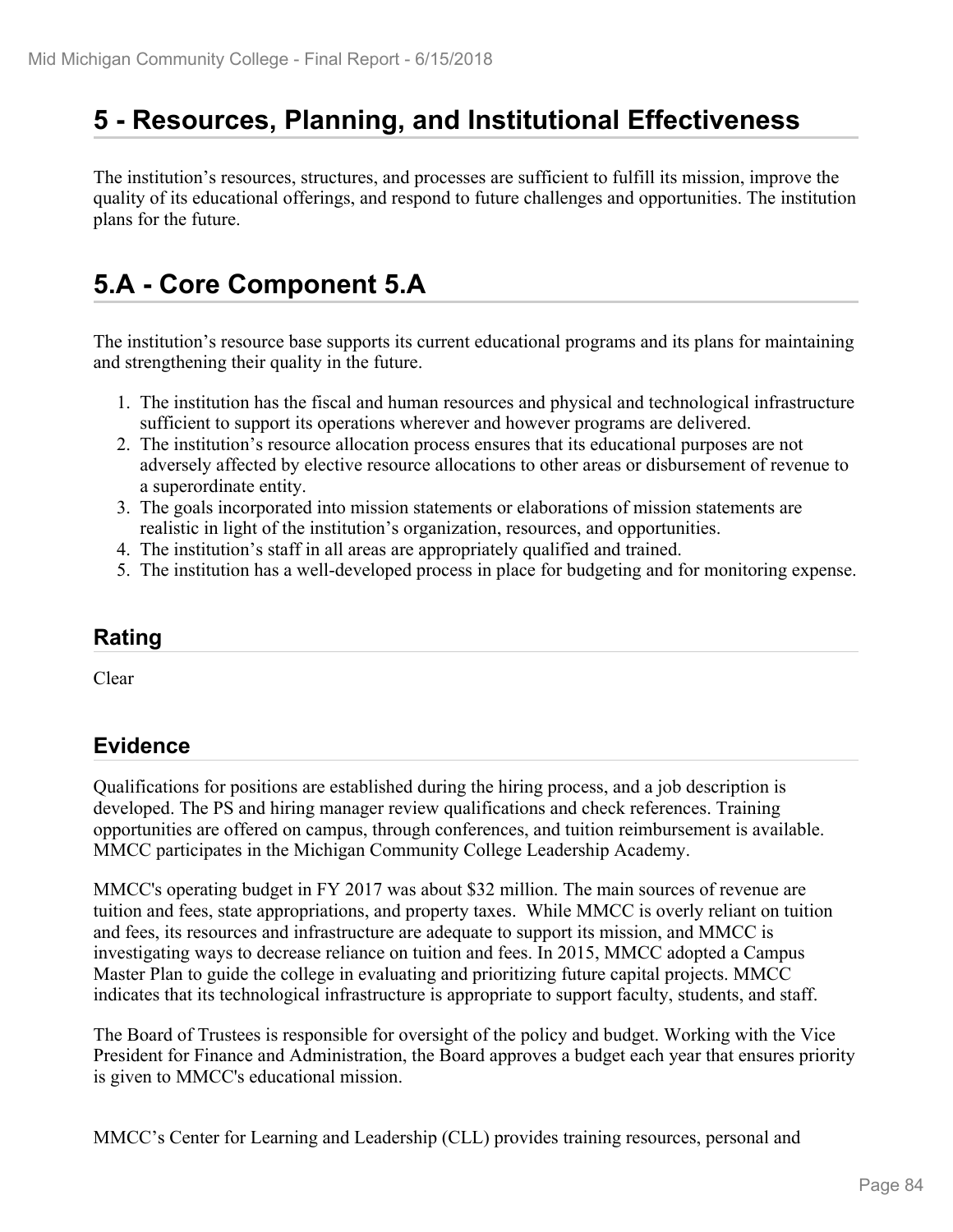professional development, and coaching for all employees. All employees are eligible for tuition reimbursement upon completion of approved college courses.

MMCC has a very clear mission statement and four enduring goals with a strong connection to the mission statement. This clarity provides a foundation for alignment. The budget process includes a review of requests in terms of their connectedness to the college's vision.

## **Interim Monitoring (if applicable)**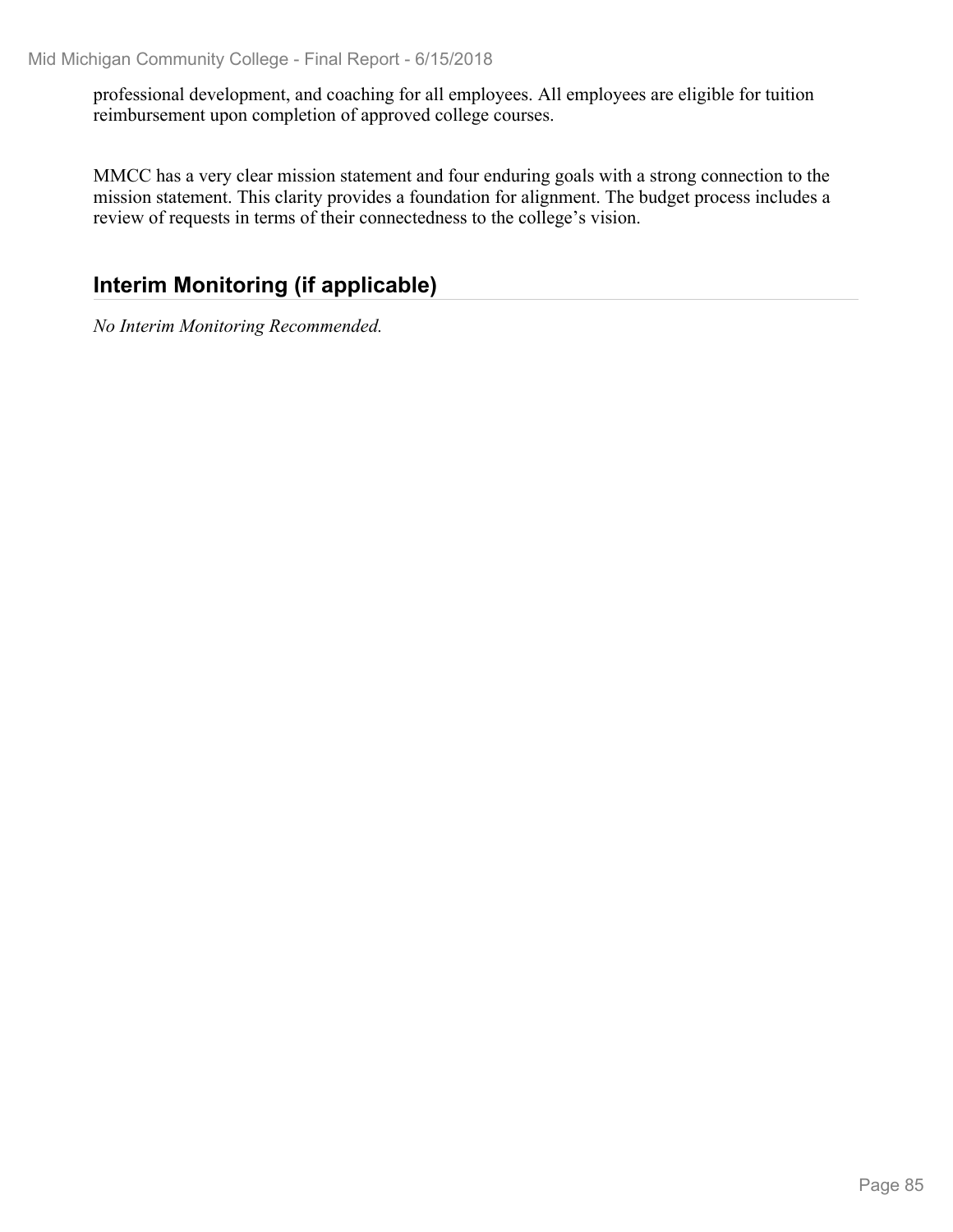## **5.B - Core Component 5.B**

The institution's governance and administrative structures promote effective leadership and support collaborative processes that enable the institution to fulfill its mission.

- 1. The governing board is knowledgeable about the institution; it provides oversight of the institution's financial and academic policies and practices and meets its legal and fiduciary responsibilities.
- 2. The institution has and employs policies and procedures to engage its internal constituencies including its governing board, administration, faculty, staff, and students—in the institution's governance.
- 3. Administration, faculty, staff, and students are involved in setting academic requirements, policy, and processes through effective structures for contribution and collaborative effort.

### **Rating**

Clear and the contract of the contract of the contract of the contract of the contract of the contract of the contract of the contract of the contract of the contract of the contract of the contract of the contract of the

#### **Evidence**

Board Policy 107 defines the role of the Board in establishing policies and how it governs the college. Board Policy 108 defines the relationship of the Board with the President and delegation of authority. Board policy 303.09 addresses financial oversight, and details how the Board maintains oversight of the financial activities of the college while day-to-day operations are delegated to administration.

The shared governance structure document summarizes how internal constituencies are engaged in governance at the college. The shared governance structure encourages collaboration across the college. Committees are comprised of faculty, staff, and student representatives.

 The primary responsibility for academic standards rests with the Curriculum and Academic Standards Committee; the role of the committee is defined in the Faculty Master Agreement.

Board policies 107 and 108 define roles and responsibilities of the Board and administration, and 303.09 addresses fiscal oversight of the Board. Vision 2020 and the Shared Governance structure were both developed and implemented with extensive input from faculty, staff, and administration.

## **Interim Monitoring (if applicable)**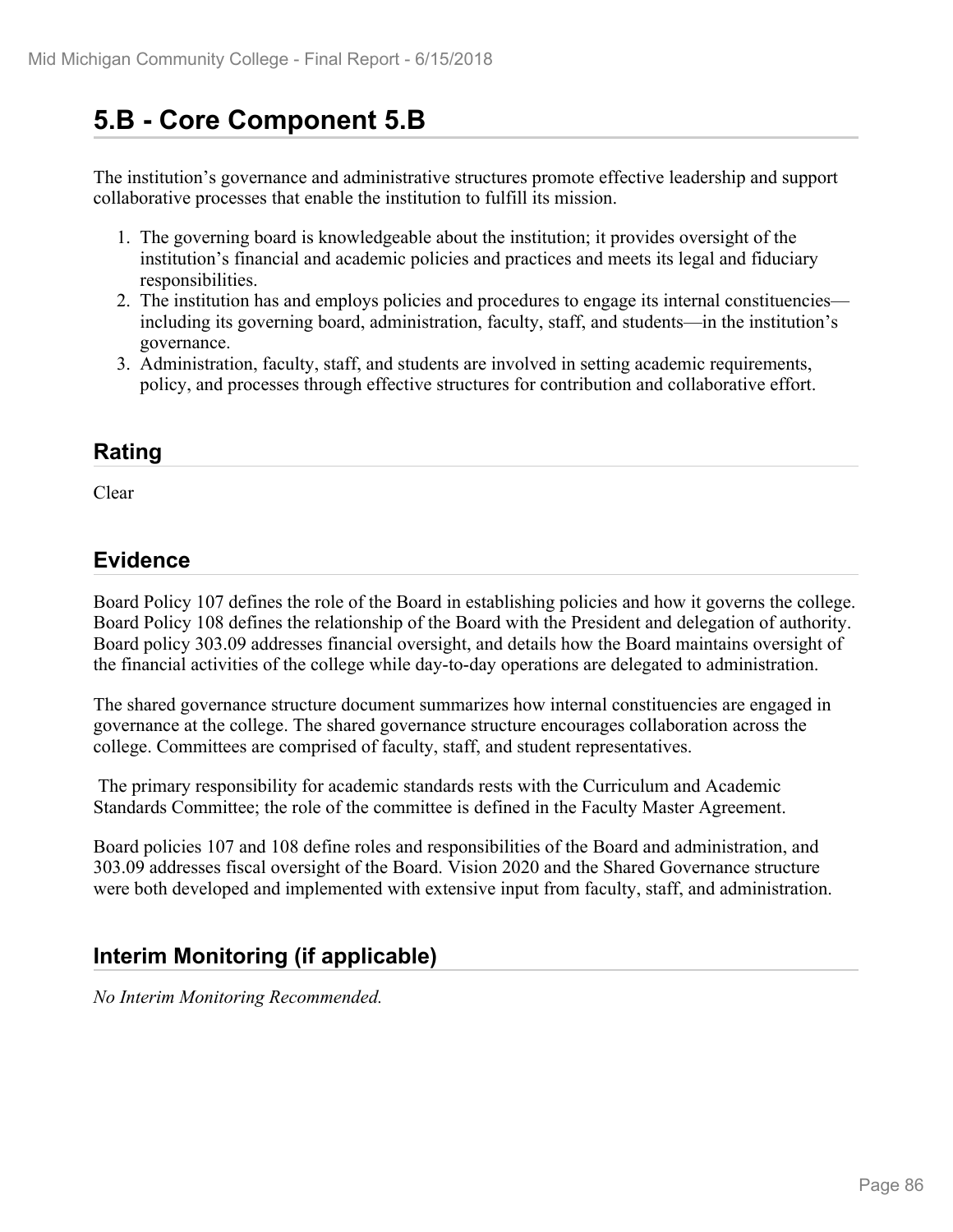# **5.C - Core Component 5.C**

The institution engages in systematic and integrated planning.

- 1. The institution allocates its resources in alignment with its mission and priorities.
- 2. The institution links its processes for assessment of student learning, evaluation of operations, planning, and budgeting.
- 3. The planning process encompasses the institution as a whole and considers the perspectives of internal and external constituent groups.
- 4. The institution plans on the basis of a sound understanding of its current capacity. Institutional plans anticipate the possible impact of fluctuations in the institution's sources of revenue, such as enrollment, the economy, and state support.
- 5. Institutional planning anticipates emerging factors, such as technology, demographic shifts, and globalization.

### **Rating**

Adequate

## **Evidence**

The mission and goals set priorities for planning, but details of how this is done are not provided in the portfolio. Nor is it clear how the assessment of student learning ties to the planning and budgeting processes.

The college's shared governance model was drafted with input from representatives of areas across the college. Planning initiatives engage the campus community through the Shared Governance committees, and the Campus Master Plan also involved external constituents. The Vision 2020 Strategic Plan drives committee work. Every August the President gives a "charge" to each committee, which makes the process seem top-down.

In 2016, MMCC joined the Continuous Quality Improvement Network (CQIN), and MMCC has sent teams two years to participate in the CQIN Institute where they focus on one area of planning.

## **Interim Monitoring (if applicable)**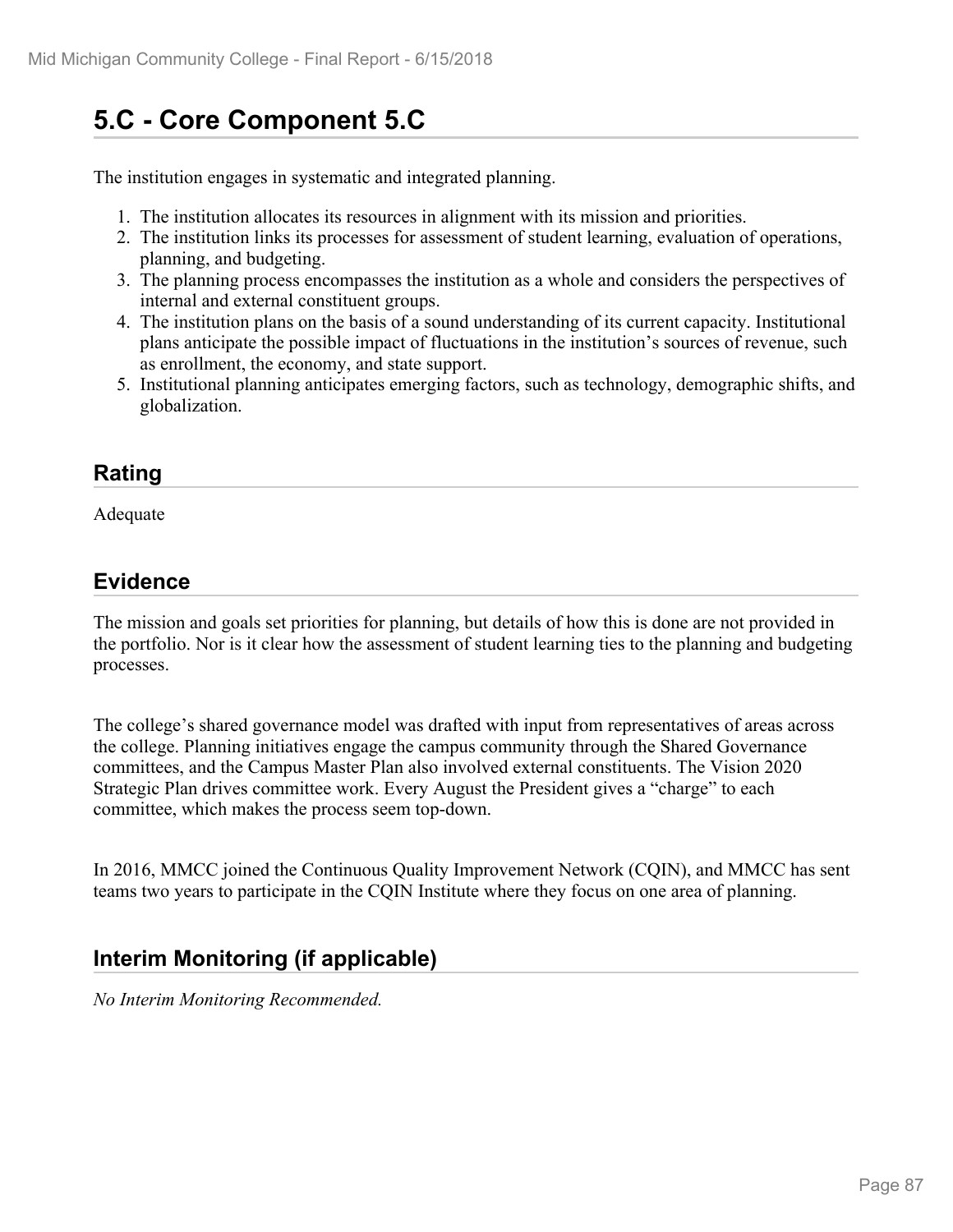## **5.D - Core Component 5.D**

The institution works systematically to improve its performance.

- 1. The institution develops and documents evidence of performance in its operations.
- 2. The institution learns from its operational experience and applies that learning to improve its institutional effectiveness, capabilities, and sustainability, overall and in its component parts.

### **Rating**

Unclear

#### **Evidence**

There is evidence that MMCC has developed processes and is in the beginning stages of collecting evidence related to the processes, but there does not appear to be systematic collection of evidence or use of data to influence decision making. With the addition of an IR position, it is expected that MMCC will improve its ability to collect as well as analyze data and use it to make improvements. Much of the data presented in the portfolio is survey data, measuring perception or satisfaction. This type of data is important, but collecting more objective types of evidence may result in more actionable results.

MMCC states that there is not campus wide understanding of the connection between campus initiatives and AQIP. While the college has created the Mid Improvement Model to address this, it is not clear that this has been effective.

#### **Interim Monitoring (if applicable)**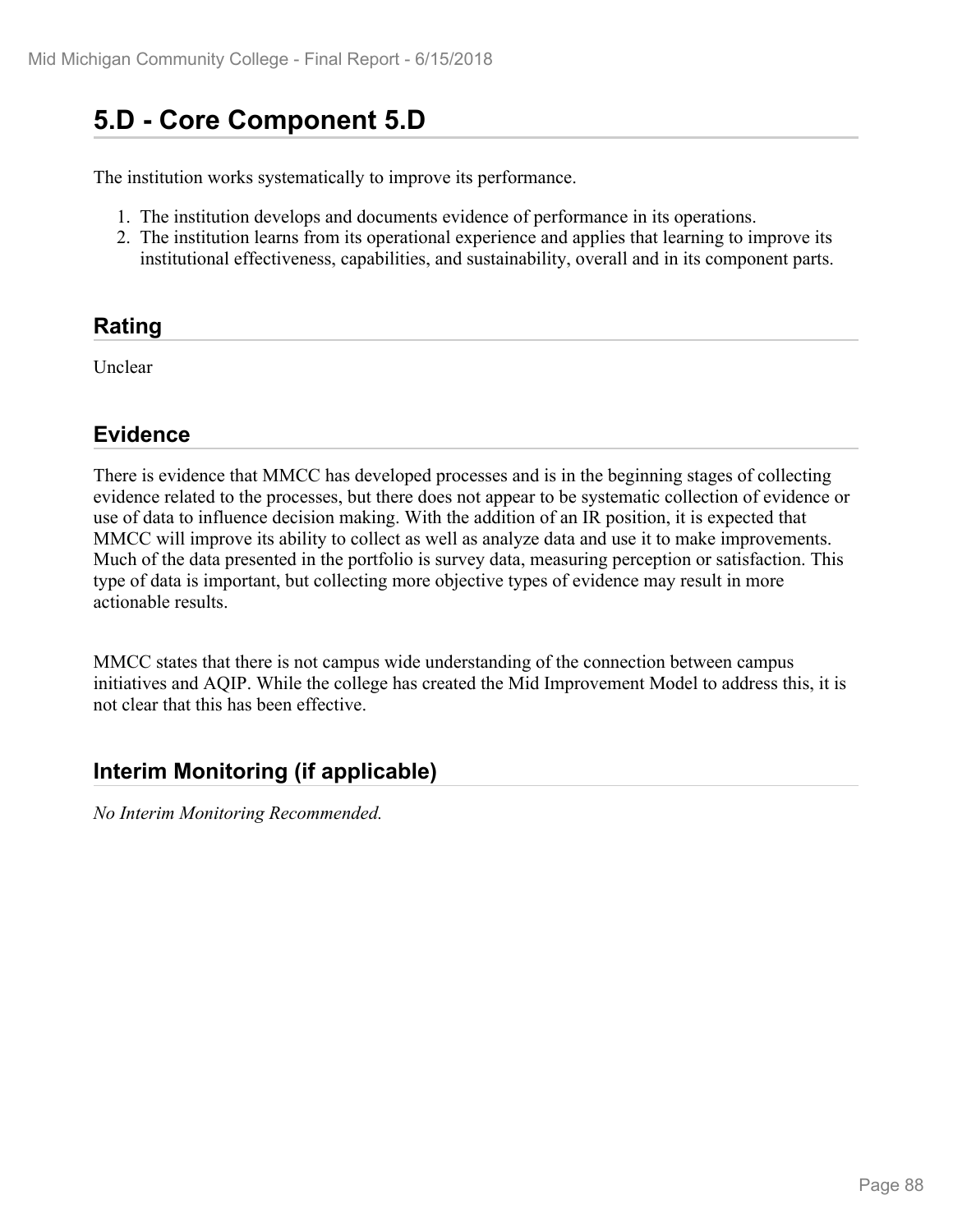# **Review Dashboard**

| <b>Number</b>  | <b>Title</b>                                           | Rating   |
|----------------|--------------------------------------------------------|----------|
| 1              | <b>Reflective Overview</b>                             |          |
| $\overline{c}$ | <b>Strategic Challenges Analysis</b>                   |          |
| 3              | Accreditation Evidence Screening Summary               |          |
| 4              | Quality of Systems Portfolio                           |          |
| 5              | <b>AQIP Category Feedback</b>                          |          |
|                | <b>Helping Students Learn</b>                          |          |
| $\mathsf{II}$  | Meeting Student and Other Key Stakeholder Needs        |          |
| Ш              | <b>Valuing Employees</b>                               |          |
| IV             | Planning and Leading                                   |          |
| V              | Knowledge Management and Resource Stewardship          |          |
| VI             | <b>Quality Overview</b>                                |          |
| 1              | Mission                                                |          |
| 1.A            | Core Component 1.A                                     | Adequate |
| 1.B            | Core Component 1.B                                     | Clear    |
| 1.C            | Core Component 1.C                                     | Adequate |
| 1.D            | Core Component 1.D                                     | Clear    |
| $\overline{2}$ | Integrity: Ethical and Responsible Conduct             |          |
| 2.A            | Core Component 2.A                                     | Clear    |
| 2.B            | Core Component 2.B                                     | Clear    |
| 2.C            | Core Component 2.C                                     | Clear    |
| 2.D            | Core Component 2.D                                     | Clear    |
| 2.E            | Core Component 2.E                                     | Adequate |
| 3              | Teaching and Learning: Quality, Resources, and Support |          |
| 3.A            | Core Component 3.A                                     | Clear    |
| 3.B            | Core Component 3.B                                     | Clear    |
| 3.C            | Core Component 3.C                                     | Clear    |
| 3.D            | Core Component 3.D                                     | Clear    |
| 3.E            | Core Component 3.E                                     | Adequate |
| $\overline{4}$ | Teaching and Learning: Evaluation and Improvement      |          |
| 4.A            | Core Component 4.A                                     | Adequate |
| 4.B            | Core Component 4.B                                     | Unclear  |
| 4.C            | Core Component 4.C                                     | Clear    |
| $\sqrt{5}$     | Resources, Planning, and Institutional Effectiveness   |          |
| 5.A            | Core Component 5.A                                     | Clear    |
|                |                                                        |          |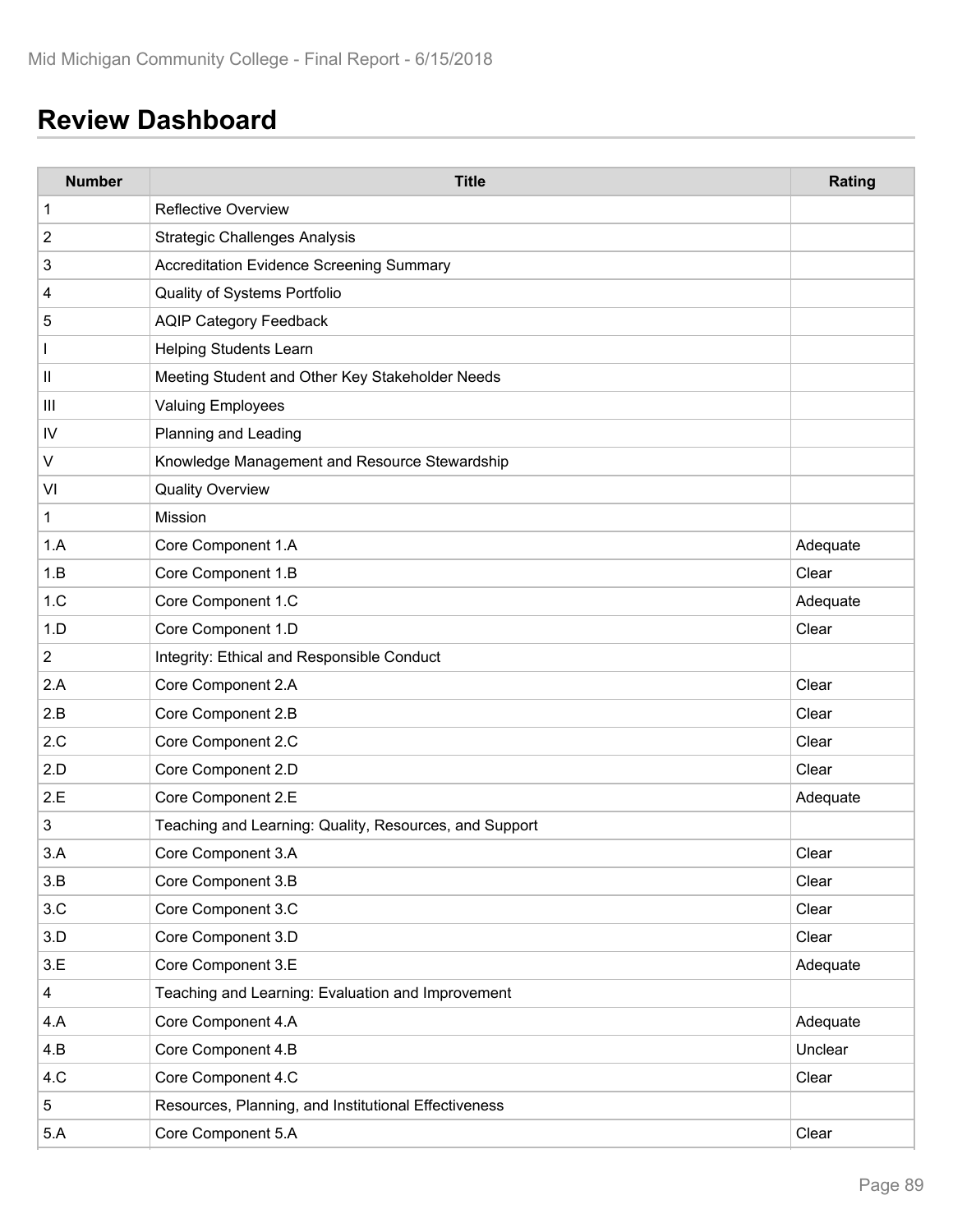| 5.B | Core Component 5.B | Clear    |
|-----|--------------------|----------|
| 5.C | Core Component 5.C | Adequate |
| 5.D | Core Component 5.D | Unclear  |